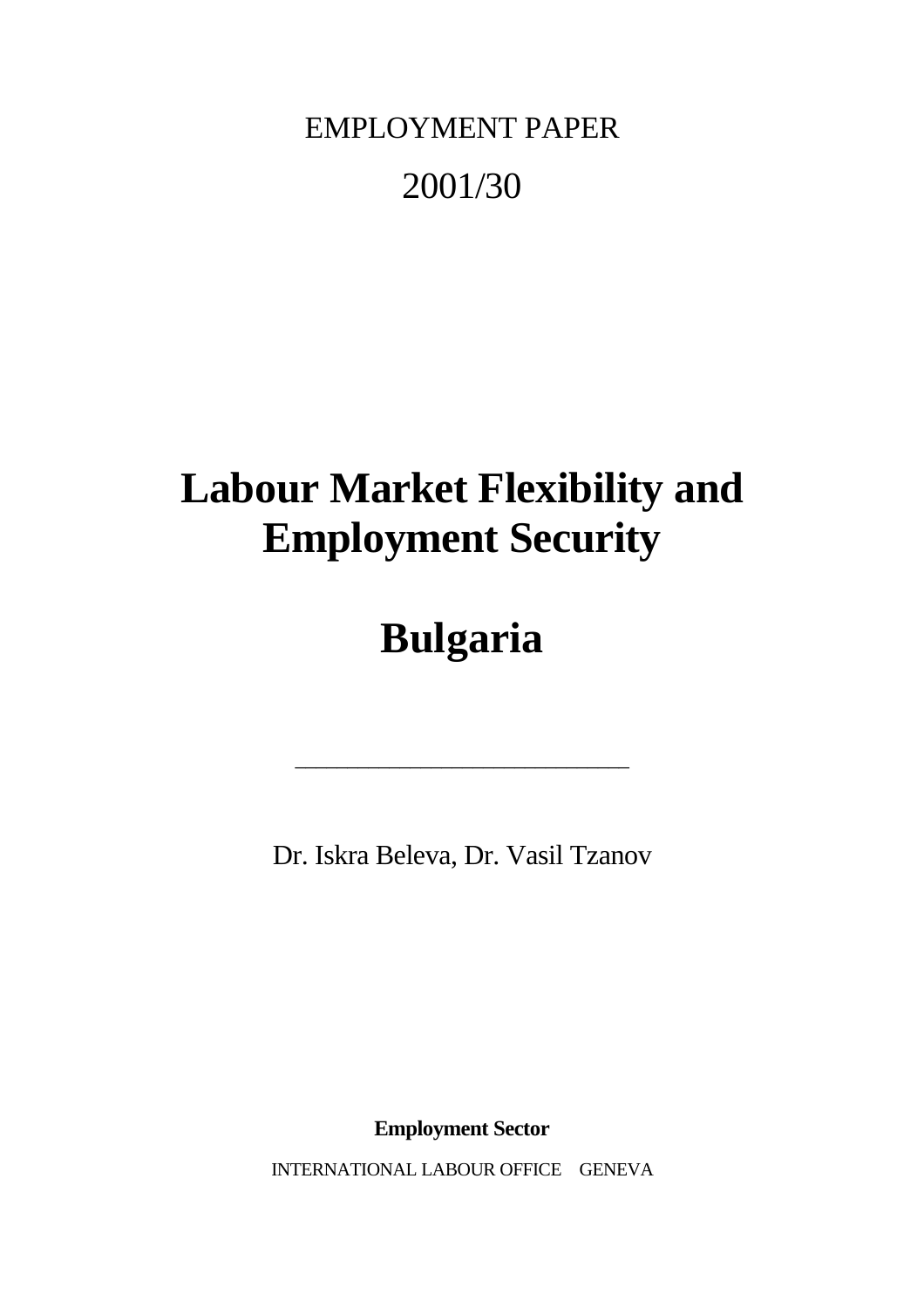Copyright © International Labour Organization 2001 ISBN 92-2-112799-0

Publications of the International Labour Office enjoy copyright under Protocol 2 of the Universal Copyright Convention. Nevertheless, short excerpts from them may be reproduced without authorization, on condition that the source is indicated. For rights or reproduction, or translation, application should be made to the ILO Publications Bureau (Rights and Permissions), International Labour Office, CH-1211 Geneva 22, Switzerland. The International Labour Office welcomes such applications.

Libraries, institutions and other users registered in the United Kingdom with the Copyright Licensing Agency, 90 Tottenham Court road, London W1P 9HE (Fax:+44 171 436 3986), in the United States with the Copyright Clearance Center, 222 Rosewood Drive, Danvers, MA 01923 (Fax:+ 1 508 750 4470), or in other countries with associated Reproduction Rights Organizations, may make photocopies in accordance with the licences issued to them for this purpose.

Reference to names of firms and commercial products and processes does not imply their endorsement by the International Labour Office, and any failure to mention a particular firm, commercial product or process is not a sign of disapproval.

ILO publications can be obtained through major booksellers or ILO local offices in many countries, or direct from ILO Publications, International Labour Office, CH-1211 Geneva 22, Switzerland. Catalogues or lists of new publications are available free of charge from the above address.

The designations employed in ILO publications, which are in conformity with United Nations practice, and the presentation of material therein do not imply the expression of any opinion whatsoever on the part of the International Labour Office concerning the legal status of any country, area or territory or of its authorities, or concerning the delimitation of its frontiers.

The responsibility for opinions expressed in signed articles, studies and other contributions rests solely with their authors, and publication does not constitute an endorsement by the International Labour Office of the opinions expressed in them.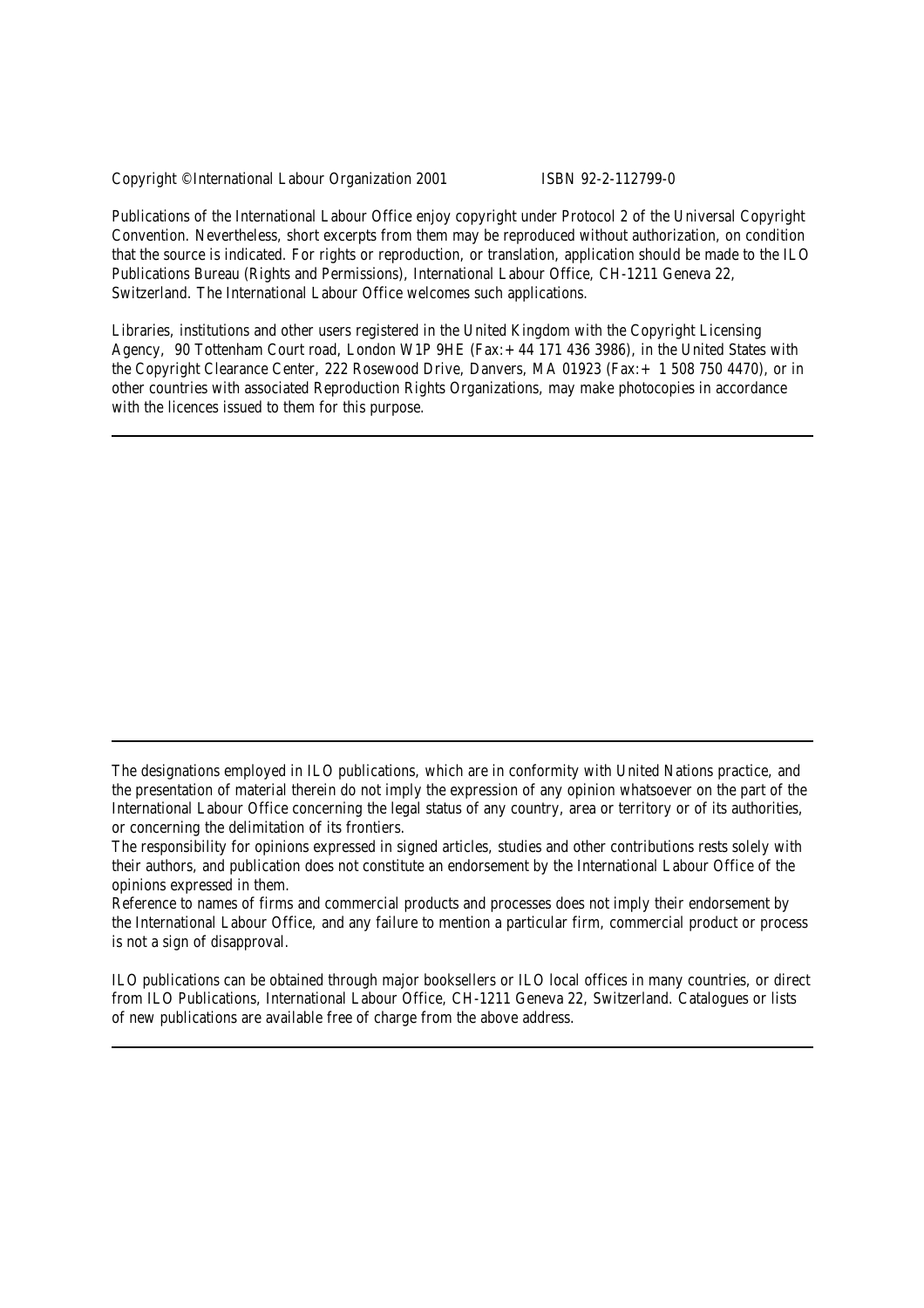**Preface**

This paper on Bulgaria is the fourth in a series of five country reports evaluating labour market developments, reforms to legal and institutional frameworks in national labour markets, the role of social dialogue in employment protection, and the impact of labour market policy in transition countries. The other four countries analysed in the series are the Czech Republic, Estonia, Poland and the Russian Federation. These reports have been prepared within the project "Adjustment of labour markets to economic and structural change: Labour market flexibility, employment security and labour market policies", conducted by the Labour Market Policy Team of the ILO's Employment Strategy Department, with Alena Nesporova, Senior Labour Economist, coordinating the research on transition countries.

The authors show that unfavourable external economic conditions combined with the low speed of restructuring and privatization in Bulgaria have led to very high social costs, much higher than originally expected. They are manifested in sharp employment losses, large-scale unemployment, mounting social inequalities and widespread poverty. Amended labour legislation made mass lays-offs possible and relatively inexpensive for enterprises, while endeavouring to provide employment and income security for workers through severance pay, unemployment insurance and public assistance in re-employment.

However, in a situation of abundant labour supply and high economic instability many employers have preferred the even more flexible employment relations offered by the so-called civil contracts, which help them avoid almost all employment termination costs but provide poor protection for workers. Social dialogue at the national level, directed towards improvements in labour legislation in favour of higher employment security for workers, by restricting civil contracts and promoting job preservation in privatized enterprises, has been only partially successful. The authors argue that low labour demand and very limited funds to mitigate employment problems seriously reduce possibilities for labour market policy to compensate for these negative factors and to provide unemployed persons with effective assistance in re-employment and with reasonable income security.

> Rashid Amjad Director a.i. Employment Strategy Department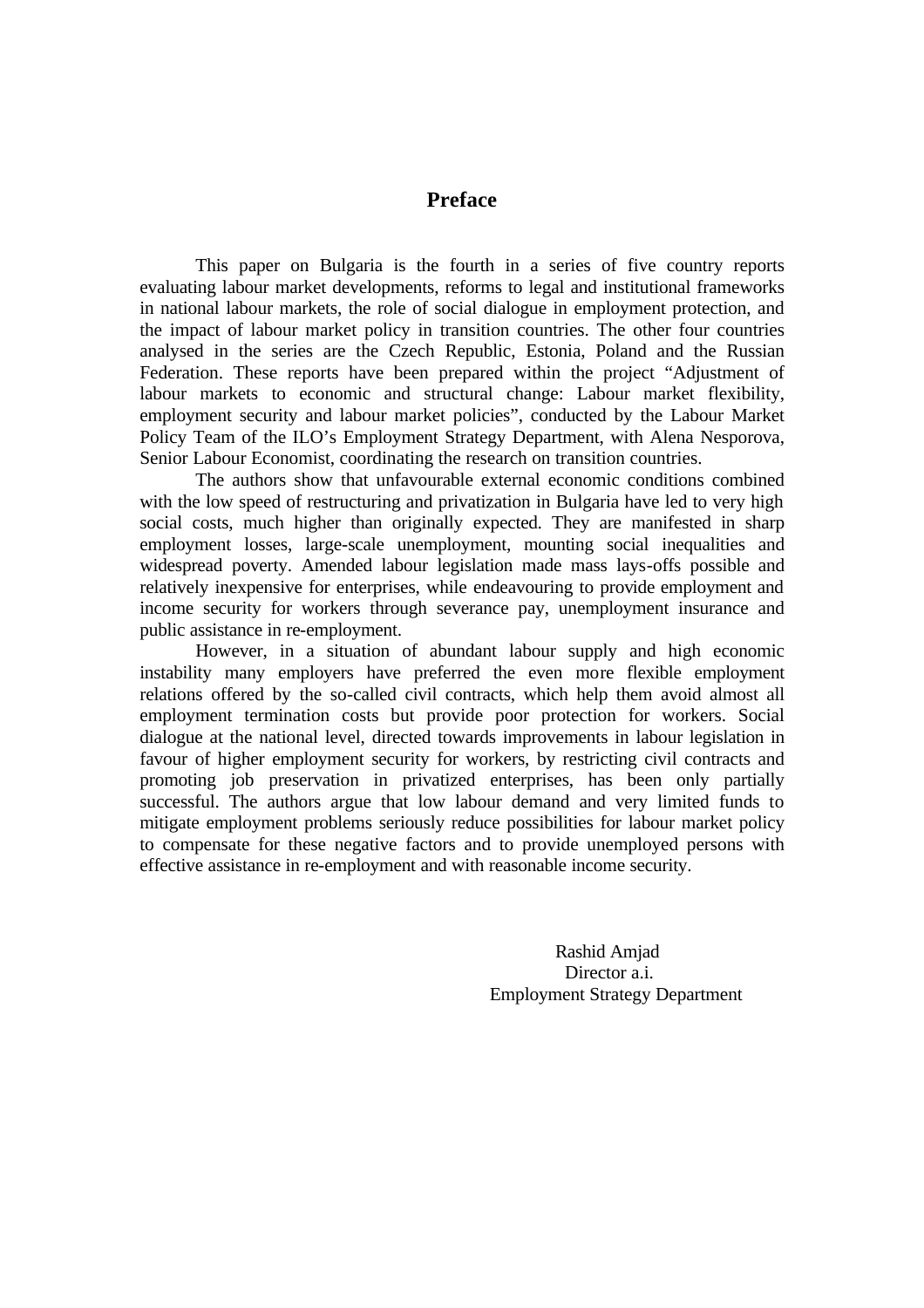# Contents

|                | <b>Introduction</b> |                                                                     | $\mathbf{1}$     |
|----------------|---------------------|---------------------------------------------------------------------|------------------|
| 1.             |                     | Labour market development trends in the 1990s                       | $\boldsymbol{2}$ |
|                | 1.1                 | Quantitative and qualitative changes in employment                  |                  |
|                | 1.2                 | The gender dimension of changes in employment                       | $\frac{2}{3}$    |
|                | 1.3                 | Changes in employment by age group                                  | 3                |
|                | 1.4                 | Sectoral distribution of employment                                 | $\overline{4}$   |
|                | 1.5                 | Changes in employment by enterprise size                            | $\boldsymbol{7}$ |
|                |                     | 1.6 Changes in employment by employment status                      | 8                |
|                |                     | 1.7 Changes in employment by type of contract                       | 12               |
|                |                     | 1.8 Annual labour inflows and outflows                              | 14               |
|                |                     | 1.9 Average employment tenures                                      | 15               |
|                |                     | 1.10 Unemployment                                                   | 15               |
|                |                     | 1.11 Annual inflows to and outflows from registered unemployment    | 18               |
|                |                     | 1.12 Real wages                                                     | 20               |
|                |                     | 1.13 Internal migration                                             | 20               |
| 2.             |                     | Evolution of labour legislation and the restructuring of employment | 21               |
|                |                     | 2.1 Historical brief                                                | 21               |
|                | 2.2                 | Scope of labour legislation                                         | 22               |
|                | 2.3                 | The individual employment contract                                  | 22               |
|                | 2.4                 | Changes in the employment relationship                              | 26               |
|                | $2.5^{\circ}$       | Termination of the employment relationship                          | 29               |
|                | 2.6                 | Regulation of labour disputes                                       | 36               |
|                |                     | 2.7 Unemployment protection                                         | 37               |
|                | 2.8                 | Regulation of labour market policies                                | 45               |
| 3.             |                     | Industrial relations and employment security                        | 47               |
|                | 3.1                 | General characteristics                                             | 47               |
|                |                     | 3.2 The tripartite body and social dialogue                         | 48               |
|                | 3.3                 | Collective bargaining                                               | 50               |
| 4.             |                     | The role of labour market policies in promoting employment          | 53               |
|                |                     | 4.1 Passive labour market policies, 1990-1998                       | 53               |
|                |                     | 4.2 Active labour market policies, 1990-1998                        | 55               |
|                |                     | 4.3 Employment policy, 1999-2000                                    | 57               |
|                |                     | 4.4 Improving employability                                         | 57               |
|                |                     | 4.5 Developing entrepreneurship                                     | 62               |
|                |                     | 4.6 Business development and employment                             | 63               |
|                | 4.7                 | Strengthening equal opportunity policy                              | 63               |
| 5.             |                     | <b>Conclusions</b>                                                  | 64               |
|                | 5.1                 | Viewpoints: Trade unions and employers' organizations               | 65               |
| <b>Annex 1</b> |                     |                                                                     | 68               |
| <b>Annex 2</b> |                     |                                                                     | 74               |
|                |                     |                                                                     |                  |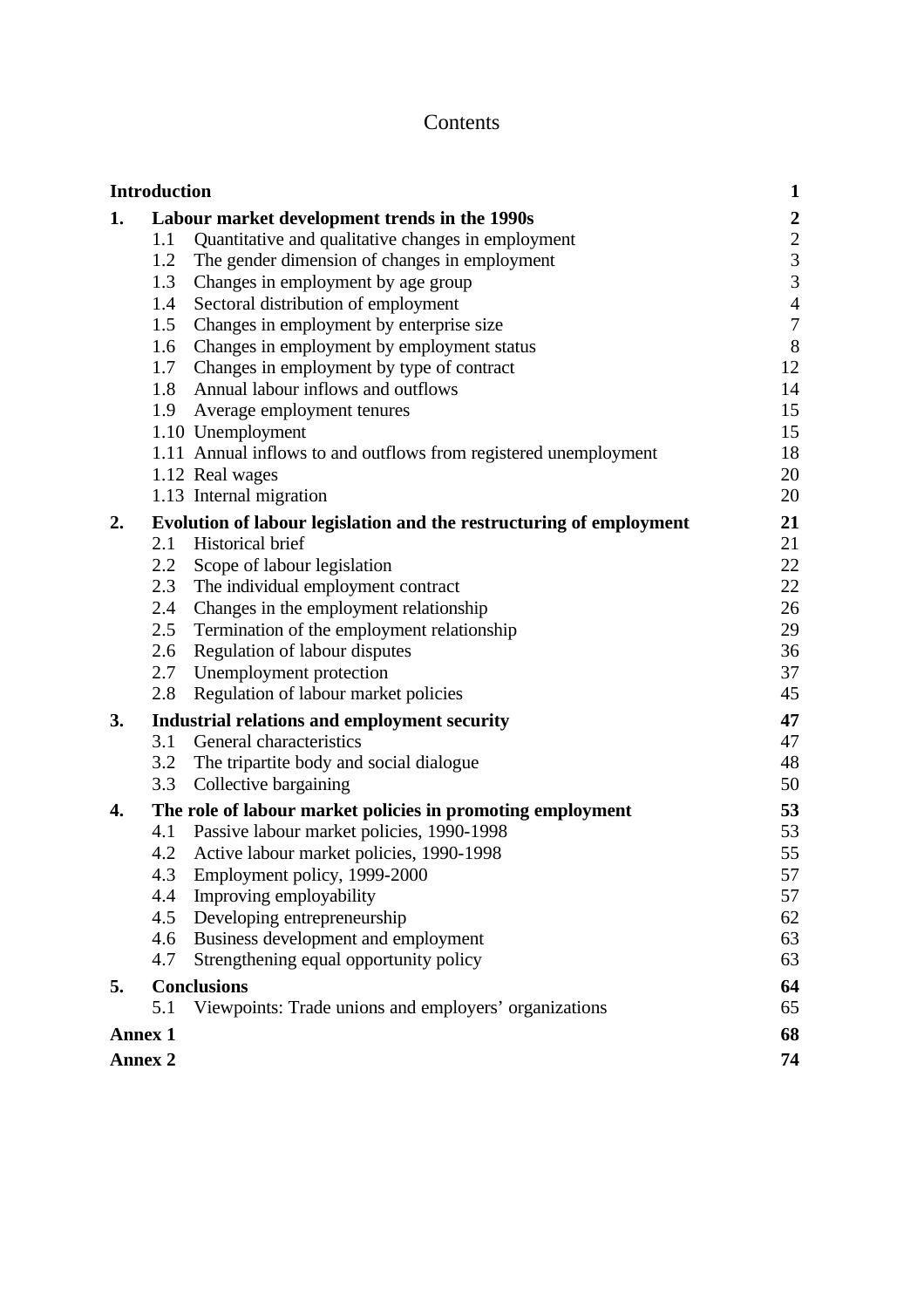# **Introduction**

When the initial goals set in the early 1990s are compared with the outputs achieved up to 2000, the process of transition in Bulgaria has been much more difficult and longer than expected. The social price has been significantly high for the country as a whole. Hopes for an improvement in the standard of living have not been met and impoverishment and social inequality are on the rise. Moreover, the ongoing procedure in preparation for accession to the European Union means that Government efforts are concentrated on action for the short- and medium-term perspective, while important strategy considerations on long-term economic and social development goals and policies to achieve them are neglected.

Employment and social security are among the core problems of transition. Until now the sharp decline in employment, the high level of unemployment and the loss of a number of social rights and security that existed under the former regime, are components of the social price that the population has paid in recent years. Thus, the continuing transformation of employment and the social security system is mainly perceived by the population in terms of disadvantage rather than advantage. Transition to a market economy is still engendering social tension. With a view to easing this tension and taking a comprehensive look at what has happened in the past decade, this report analyses the state of the labour market and the dynamics of its basic parameters, as well as changes in the legal framework and the development of industrial relations in Bulgaria. Active labour market policies are evaluated and some recommendations are outlined that should be considered as necessary steps for increasing labour market flexibility.

#### **Data sources and methodology**

Basic information for the analyses of labour market flexibility was collected from the National Statistical Institute (e.g. Labour Force Surveys) and the National Employment Office at the Ministry of Labour and Social Policy.

This report is also based on expert assessment and results from representative sociological surveys, in support of the background analysis.

A number of limitations resulting from lack of statistical data and breaks in the timeseries were met with in the course of this study and these are enumerated below:

- 1. There are two sources of information presenting different kinds of information related to the labour market - LFS and registration data. There are differences in the numbers or rates of the indicators because the two sources collect data based on different methodology.
- 2. The branch structure of the labour force from 1997 to 1999 follows a new classification. Thus, there is a break in the time-series. Tables on employment for 1990- 1996 follow the previous classification and from 1996 onwards are based on the new classification.
- 3. The occupational structure of the labour force in Bulgaria is not published, although the LFS do include a question related to the occupation of unemployed persons based on school diploma. From 2001 onwards, the occupations under ISCO 88 will be included with the national census.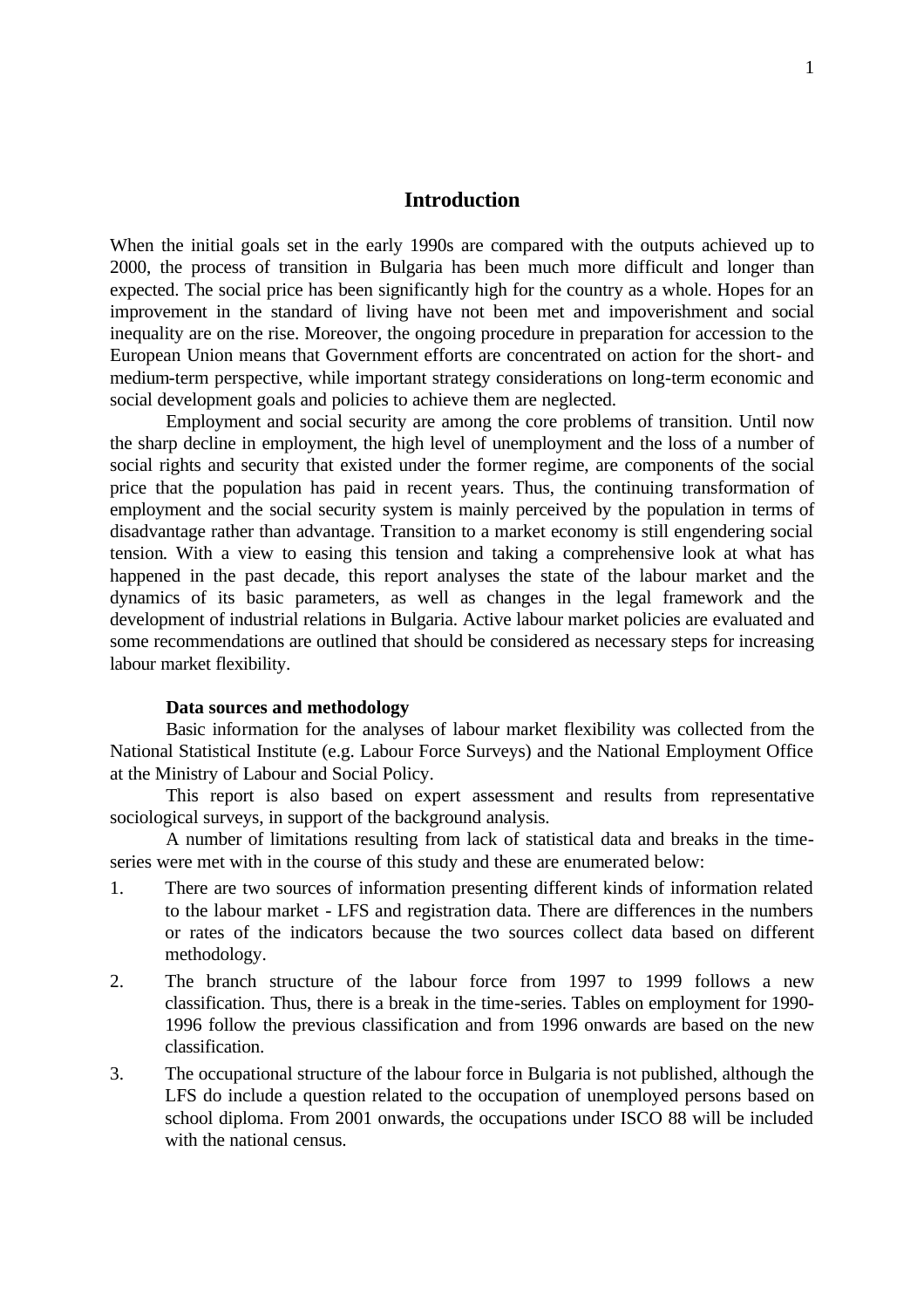4. Information related to the type of contracts is also limited, since the LFS collects data for the number of working hours, on the basis of which it publishes a table for full and part-time employment.

This report was prepared by a team headed by Iskra Beleva and Vasil Tzanov, and comprising:

Mina Atanassova, lawyer Rumiana Doneva, National Statistical Institute.

Parts of the report incorporate material obtained in useful consultations held with:

Rumiana Kraleva, Confederation of Independent Trade Union – Consultant Totio Mladenov, Confederation of Trade Union Podkrepa – Consultant Dickran Tebeyan, Bulgarian Economic Chamber.

The aim of this report is to present a detailed description of the pattern of transition in Bulgaria and to consider the past 10 years in regard to labour market flexibility and employment security with a view to improving the outlook for the future.

# **1. Labour market development trends in the 1990s**

## **1.1 Quantitative and qualitative changes in employment**

One specific feature of the Bulgarian pattern of transition is the markedly significant decline in employment. For the period 1989-1999 employment decreased by 1,555,000 people or 37.7 per cent. The aggregate employment for the period 1989-1999 is presented in Table 1.1 and shows that, up to 1999, the first decade of transition witnessed a decrease in employment of more than one-third.

|                                    | 1989    | 1993        | 1994    | 1995       | 1996       | 1997       | 1998      | 1999    | 1989-<br>1999 |
|------------------------------------|---------|-------------|---------|------------|------------|------------|-----------|---------|---------------|
| Total<br>employment<br>(thousands) | 4 3 6 6 | 2 9 9 4 . 6 | 2 868.7 | 3 0 3 1 .5 | 3 0 8 5 .4 | 3 0 3 0 .1 | 2 9 2 0.7 | 2 8 1 1 | $-1555$       |
| Annual<br>change $(\%)$            |         | $-31.5$     | $-4.3$  | 5.6        | 1.7        | $-1.8$     | $-2.7$    | $-1.7$  | $-37.7$       |

**Table 1.1. Employment in Bulgaria, 1989-1999**

Source: 1989 – Data based on establishment census; LFS 1993 - September, LFS 1994 - October; LFS 1995 - October; LFS 1995 - November; LFS 1996 - November, 1997 - November; LFS 1998 - November, LFS 1999 - November.

Among the main factors causing this marked decrease is the reduction in GDP by almost one third (Table 1.2). The GDP decline reflects both internal and external unfavorable factors such as: reduced domestic demand; low level of investment; the slow speed of economic restructuring and privatization; and high inflation especially in 1991, 1994, 1996 and 1997. The external factors that influenced the reduction of GDP are connected with the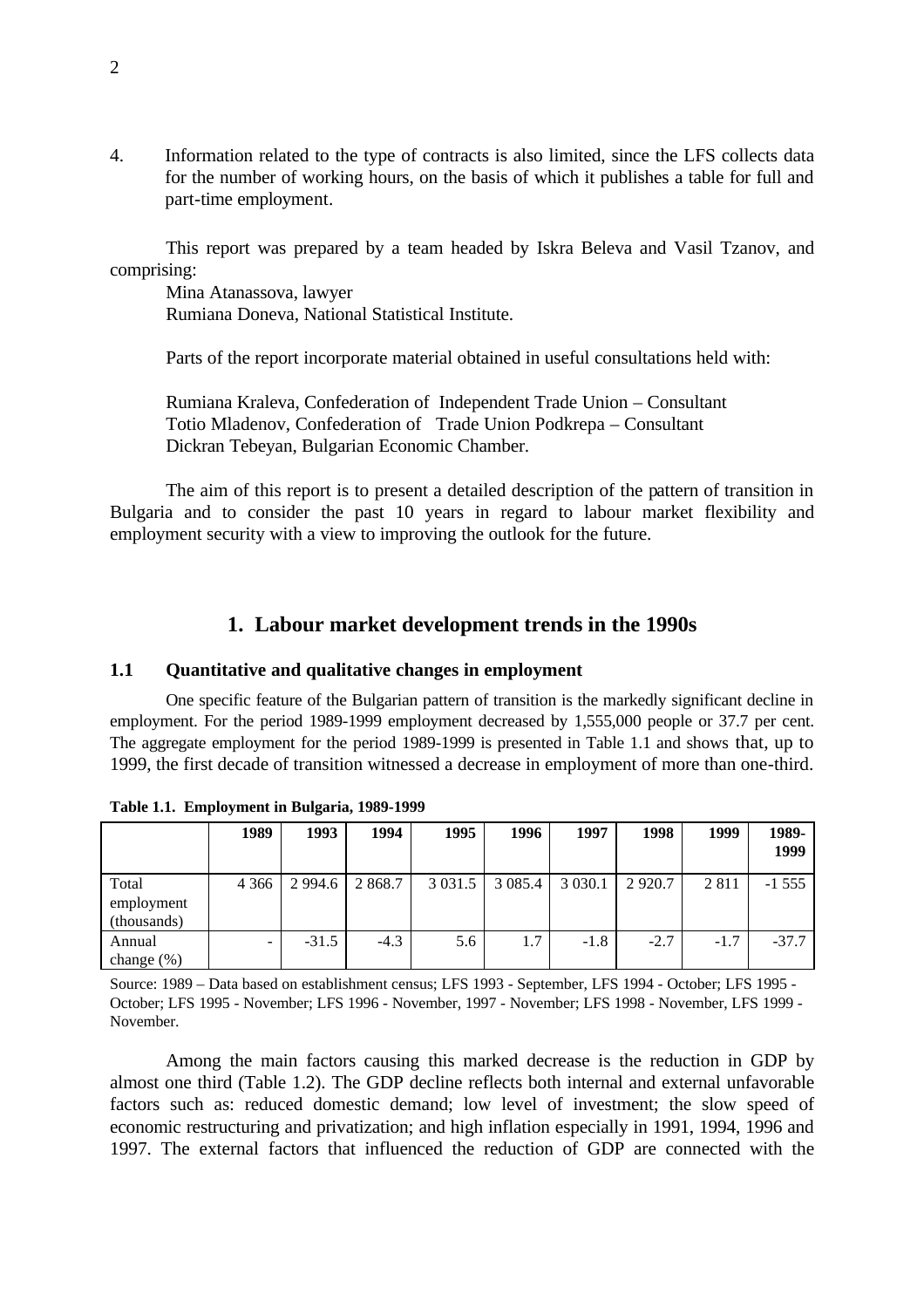destroyed trade flows among former socialist countries, the Russian financial crisis, wars in the Gulf, Kosovo, and the Yugoslavian embargo, etc.

|             | 1990   | 1991    | 1992       | 1993    | 1994   | 1995 | 1996                          | 1997   | 1998       | 1999       | 1990-   |
|-------------|--------|---------|------------|---------|--------|------|-------------------------------|--------|------------|------------|---------|
|             |        |         |            |         |        |      |                               |        |            |            | 1999    |
| Real GDP    | $-9.1$ | 117     | 72<br>-1.3 | $-1.$   | 1.8    | 2.9  | $-10.1$                       | $-6.9$ | 25<br>ر. ر | 2.4        | $-27.6$ |
| Employment* | $-6.2$ | $-13.0$ | $-8.2$     | $-16.0$ | $-4.3$ | 5.6  | $\overline{\phantom{0}}$<br>. | $-1.8$ | $-2.7$     | −<br>$-1.$ |         |

**Table 1.2. GDP and employment trends in Bulgaria, annual change, 1990-1990 (percentage)**

Note: \* 1990-1992 figures based on establishment census data; 1993-1999 based on LFS data. Source: Statistical Yearbook, National Statistical Institute, Bulgarian National Bank, Annual Reports, various years.

# **1.2 The gender dimension of changes in employment**

Based on the data presented in Table 1.3, the gender aspect of employment indicates that there is no significant difference between male and female employment dynamics. Women's employment decreased by 36.4 per cent for the period 1989-1999 and that of men by 35.0 per cent.

| Tubic Two Employment in Duighting according to best, 1909-1999 |            |             |             |            |       |        |             |        |               |  |  |
|----------------------------------------------------------------|------------|-------------|-------------|------------|-------|--------|-------------|--------|---------------|--|--|
|                                                                | 1989       | 1993        | 1994        | 1995       | 1996  | 1997   | 1998        | 1999   | 1989-<br>1999 |  |  |
| Female<br>employment<br>(thousands)                            | 2 0 5 9 .0 | 1 3 9 5 . 6 | 1 3 3 6 . 3 | 1 4 2 1 .8 | 448.4 | 413.9  | 1 3 6 7 . 2 | 311.0  | $-748.0$      |  |  |
| Annual<br>change $(\%)$                                        |            | $-32.3$     | $-4.3$      | 6.3        | 1.8   | $-2.4$ | $-3.4$      | $-4.2$ | $-34.3$       |  |  |
| Male<br>employment<br>(thousands)                              | 2 307.0    | 1 599.4     | 1 5 3 2.4   | 1 609.7    | 637.0 | 616.2  | 1 553.5     | 500.0  | $-807.0$      |  |  |
| Annual<br>change $(\%)$                                        |            | $-30.7$     | $-4.2$      | 5.0        | 1.6   | $-1.3$ | $-3.9$      | $-3.5$ | $-35.0$       |  |  |

**Table 1.3. Employment in Bulgaria, according to sex, 1989-1999** 

Source: 1989 – establishment census data; and LFS data for 1993 - September, 1994 - October; 1995 - October; 1995 - November; 1996 – November, 1997 - November; 1998 - November, 1999 - November.

At the beginning of transition, women's employment decreased faster than men's, but in the last two years of the decade, there is an opposite trend caused by the aggregate decline in employment.

#### **1.3 Changes in employment by age group**

As shown in Table 1.4, 81.9 per cent of total employment in 1993 included people in the 25-54 year age group. In 1999, the figure was 84.4 per cent.

The share of youth employment (age group 15-24 years) was 9.3 per cent in 1993 and 8.4 per cent in 1999. Youth unemployment is a major problem in Bulgaria, since employers prefer to hire more experienced people even when the youth applying for some of these jobs are highly educated, possess computer skills and language education.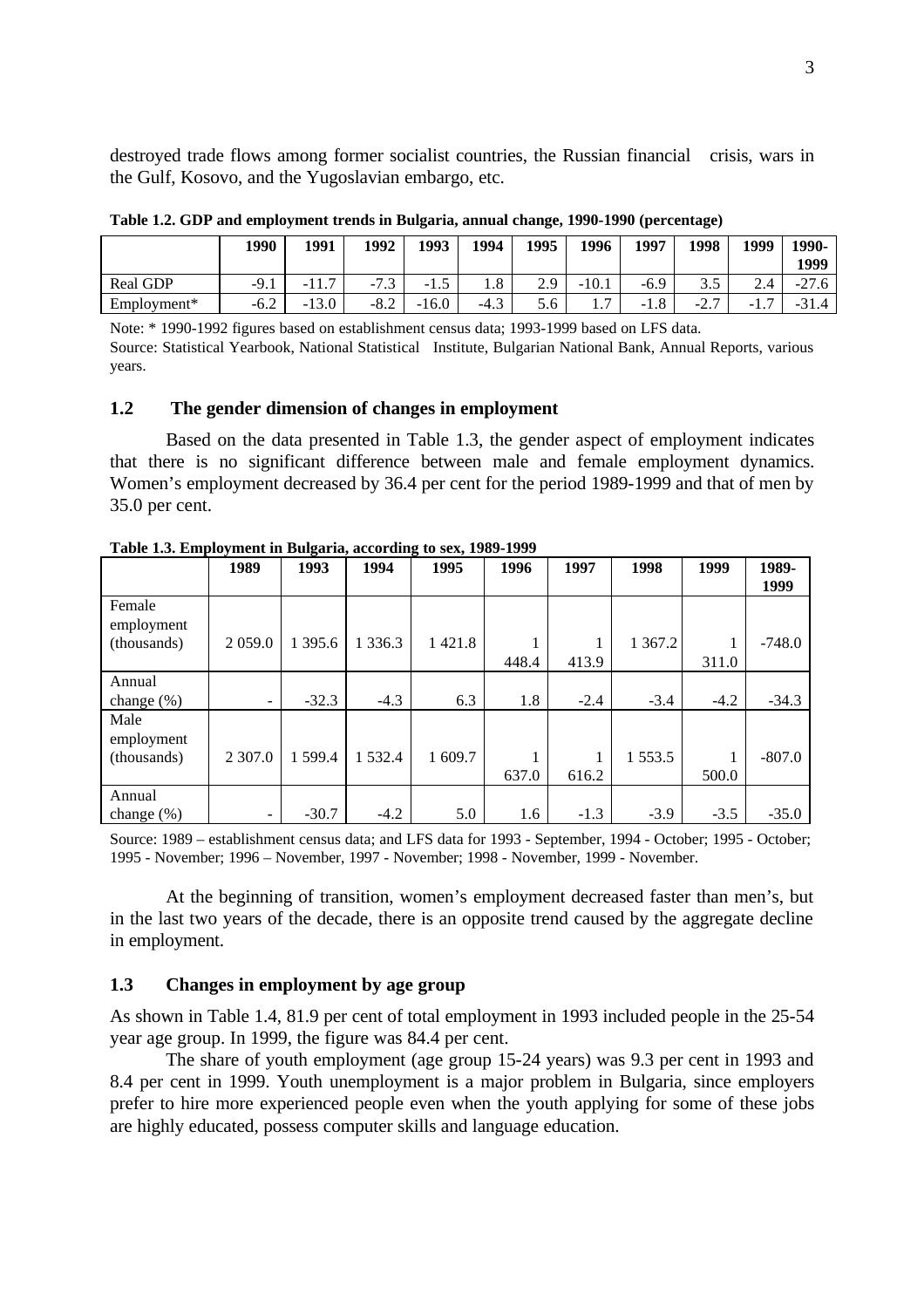| Age group | 1993        | 1994        | 1995       | 1996       | 1997       | 1998      | 1999       |
|-----------|-------------|-------------|------------|------------|------------|-----------|------------|
| Total     | 2 9 9 4 . 6 | 2 8 6 8 .7  | 3 0 3 1 .5 | 3 0 8 5 .4 | 3 0 3 0 .1 | 2 9 2 0.7 | 2811       |
| $15 - 24$ | 280.3       | 263.6       | 260.2      | 258.9      | 248.0      | 252.1     | 237.7      |
| 25-54     | 2452.3      | 2 3 9 4 . 3 | 2 5 4 6 .7 | 2604       | 2 549.2    | 2452.5    | 2 3 7 1 .5 |
| $55+$     | 262.0       | 210.8       | 224.6      | 222.5      | 232.9      | 216.1     | 201.0      |

**Table 1.4. Employment in Bulgaria, according to age group, 1993-1999 (thousands)**

Source: LFS data for: 1993 - September, 1994 - October; 1995 - October; 1995 - November; 1996 - November, 1997 - November; 1998 - November, 1999 - November.

In 1993, the share of the over-55 year age group was 8.7 per cent, decreasing to 7.1 per cent in 1999. The age of retirement for women is 55.5 years and for men, 60.5 years. Should they not wish to retire – an option many people take  $up$  – they may remain in employment a further three years, during which time they cannot be dismissed, except in cases of mass lay-offs, and this is agreed on by both employer and employee. Thus, many workers of retirement age continue to be engaged, often without labour contracts. Governmental policy with regard to pensionable age includes raising it gradually to 63 years for men and 60 years for women. This would increase the revenue side of the Pension Fund and reduce the expenditure side.

#### **1.4 Sectoral distribution of employment**

The sectoral and branch changes of employment indicated the restructuring of the economy. Table 1.5 presents the changes in the shares of the main sectors of the economy (industry, agriculture and services in total employment), and outlines the following trends:

- decrease in the share of industry in aggregate employment;
- increase in the share of agriculture;
- increase in the share of services.

| <b>Employment</b> | 1990  | 1991  | 1992  | 1993        | 1994  | 1995  | 1996  | 1997  | 1998   | 1999  |
|-------------------|-------|-------|-------|-------------|-------|-------|-------|-------|--------|-------|
| Total             | 100.0 | 100.0 | 100.0 | 100.0       | 100.0 | 100.0 | 100.0 | 100.0 | 100.0  | 100.0 |
| In industry       | 44.7  | 41.5  | 38.8  | 36.8        | 35.0  | 33.8  | 33.1  | 275   | 26.5   | 26.2  |
| In agriculture    | 18.4  | 19.5  | 21.2  | 221<br>44.1 | 23.2  | 23.8  | 23.9  | 25.3  | 26.1   | 26.6  |
| In services       | 36.7  | 38.8  | 39.9  | 41.0        | 41.8  | 42.3  | 42.9  | 47.0  | - 47.5 | 47.1  |

**Table 1.5. Employment in Bulgaria, by sector, as a percentage of total employment, 1990-1998**

Note: In 1997, the National Classification of Employment by Sectors was changed in 1997 to the NACE. Source: National Bank of Bulgaria, Annual Report 1998, Statistical Reference Book, ISI, 1994, p .82, 2000, p. 46-47.

Table 1.6 presents the structure of employment in the three main sectors and their share in value added. It is worth mentioning that the increasing share in agricultural employment between 1997 and 1999 coincided with a sharply decreasing share of value added. A decline in industrial employment in 1999 compared to 1998 was accompanied by a deeper fall in value added. In services, employment slightly declined between 1998 and 1999 after a previous rapid growth, while value added continued increasing. Thus, the only sector where labour productivity recently increased was services.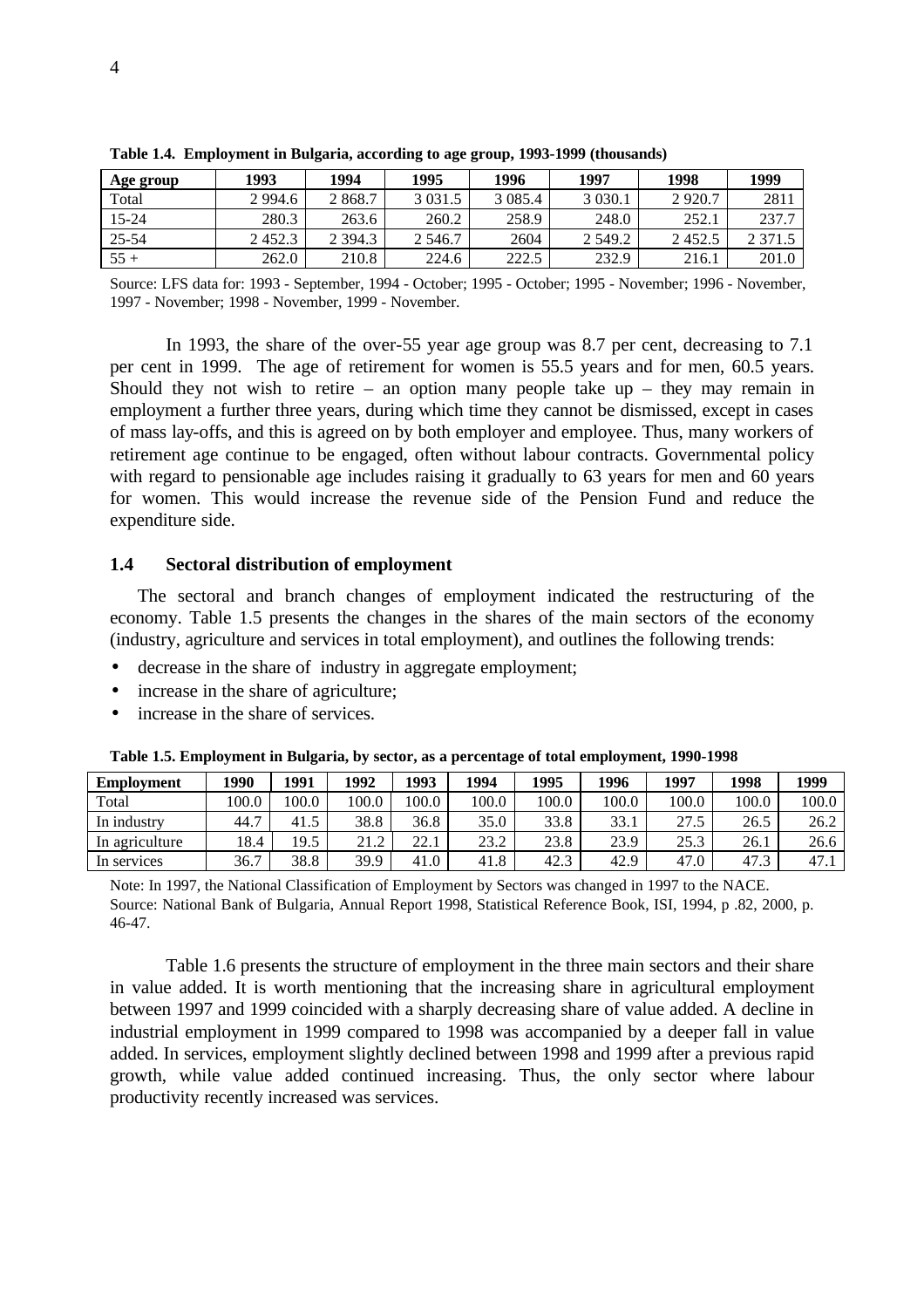| <b>Main sectors</b>  | 1997  | 1998  | 1999  |
|----------------------|-------|-------|-------|
| Aggregate employment | 100.0 | 100.0 | 100.0 |
| Industry             | 27.5  | 26.5  | 26.2  |
| Agriculture          | 25.3  | 26.1  | 26.6  |
| Services             | 42.9  | 47.3  | 47.1  |
| Total value added    | 100.0 | 100.0 | 100.0 |
| Industry             | 28.2  | 28.7  | 26.8  |
| Agriculture          | 26.6  | 21.1  | 17.3  |
| <b>Services</b>      | 45.2  | 50.2  | 55.9  |

**Table 1.6. Structure of employment and value added, three main sectors, 1997-1999 (percentage)**

Source: Statistical Reference Book, ISI, 1999 and 2000.

Table 1.7 presents employment by economic branch following a new industrial classification of the National Statistical Institute implemented in 1997. The data show that a net increase in employment during these four years was recorded only in agriculture and forestry, trade and public administration, while in all other branches employment decreased in absolute numbers.

| <b>Sector</b>         | 1996    | 1997    | 1998    | 1999    |
|-----------------------|---------|---------|---------|---------|
| Total                 | 3 2 8 5 | 3 1 5 7 | 3 1 5 2 | 3 0 7 1 |
| Agriculture, forestry | 800     | 800     | 825     | 818     |
| Mining and quarrying  | 64      | 60      | 55      | 47      |
| Manufacturing         | 782     | 752     | 723     | 662     |
| Electricity           | 57      | 58      | 57      | 57      |
| Construction          | 166     | 139     | 129     | 123     |
| Trade                 | 321     | 310     | 337     | 337     |
| Hotels                | 76      | 72      | 70      | 68      |
| <b>Transport</b>      | 252     | 228     | 236     | 232     |
| Financial mediation   | 42      | 39      | 37      | 35      |
| Real estate           | 102     | 98      | 102     | 95      |
| Public administration | 73      | 78      | 80      | 91      |
| Education             | 255     | 242     | 233     | 231     |
| Health                | 187     | 177     | 167     | 165     |
| Other community       | 103     | 98      | 95      | 102     |

**Table 1.7. Employment, by economic branch, according to NACE classification, 1996-1999 (thousands)**

Source: National Statistical Institute.

Table 1.8 presents the detailed branch classification under the former classification, KONS, valid until 1997. For the period 1990-1996 an increase in employment was recorded in only five branches: agriculture; communications; health; finance and administration. In the remainder, employment decreased and this decrease in some branches in some branches, such as industry and construction, was highly significant.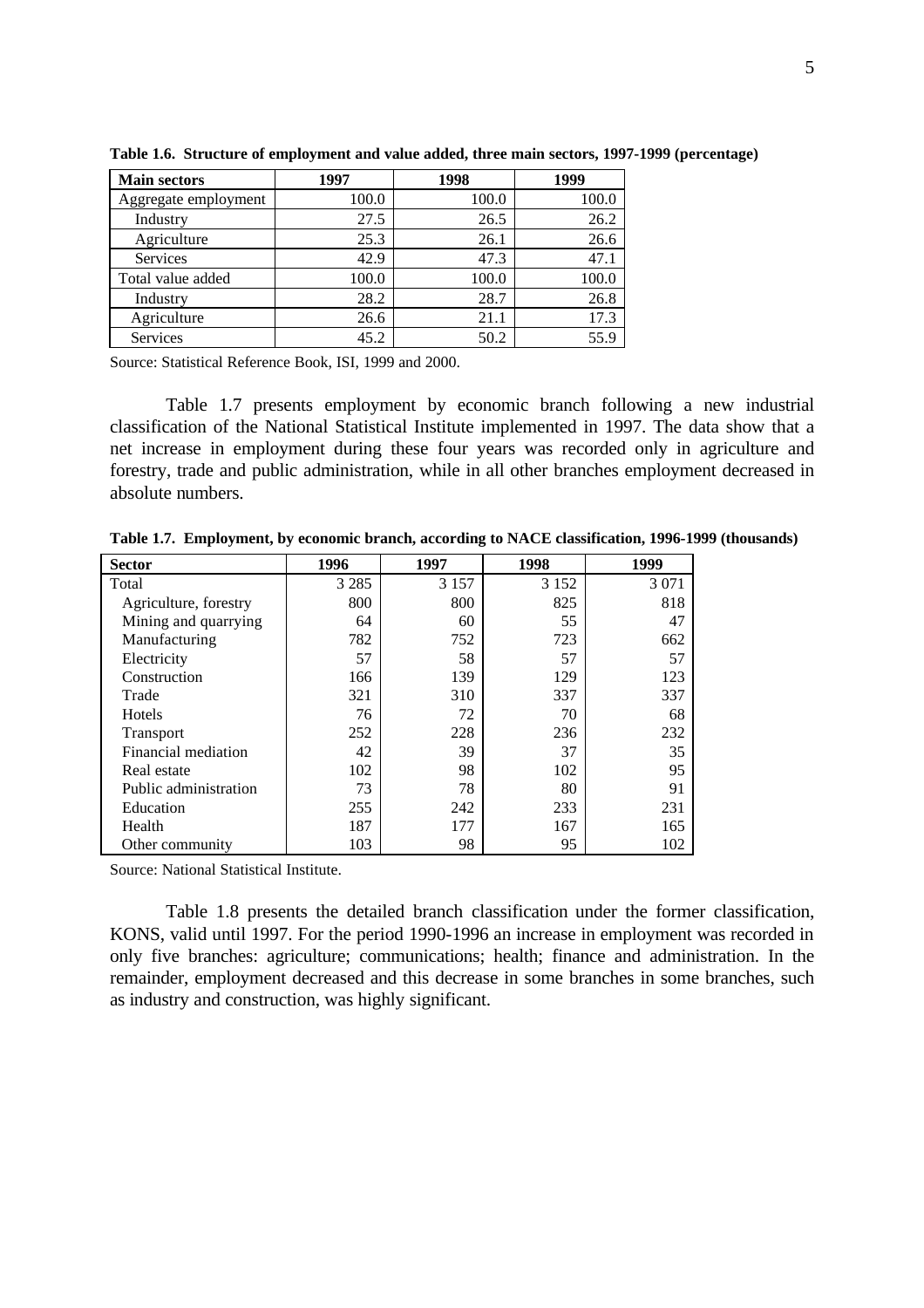|                  | 1990    | 1991    | 1992    | 1993    | 1994    | 1995    | 1996    |
|------------------|---------|---------|---------|---------|---------|---------|---------|
| Employment total | 4 0 9 6 | 3 5 6 4 | 3 2 7 3 | 3 2 2 1 | 3 2 4 1 | 3 2 8 2 | 3 2 8 5 |
| Industry         | 1498    | 1 2 2 9 | 1 0 6 7 | 979     | 943     | 922     | 912     |
| Construction     | 337     | 253     | 204     | 209     | 192     | 187     | 177     |
| Agriculture      | 735     | 679     | 676     | 698     | 738     | 769     | 771     |
| Forestry         | 22      | 17      | 17      | 14      | 13      | 13      | 14      |
| Transport        | 241     | 223     | 193     | 197     | 188     | 206     | 202     |
| Communications   | 44      | 44      | 43      | 44      | 44      | 45      | 46      |
| Trade            | 372     | 342     | 329     | 332     | 368     | 356     | 356     |
| Housing          | 92      | 80      | 68      | 66      | 75      | 81      | 89      |
| Science          | 91      | 67      | 52      | 36      | 30      | 27      | 25      |
| Education        | 273     | 268     | 263     | 262     | 254     | 253     | 256     |
| Culture          | 47      | 38      | 34      | 41      | 41      | 55      | 56      |
| Health           | 221     | 207     | 204     | 200     | 195     | 196     | 200     |
| Finance          | 24      | 27      | 35      | 37      | 44      | 51      | 52      |
| Administration   | 54      | 50      | 52      | 67      | 75      | 76      | 77      |
| Other branches   | 14      | 8       | 6       | 6       | 5       | 6       | 5       |

**Table 1.8. Employment by economic branch, according to KONS classification, 1990-1996 (thousands)**

Source: National Statistical Yearbook, various years. The former national classification (KONS) was valid until 1997. The recent classification, NACE, follows EUROSTAT criteria.

Table 1.9 gives a more detailed picture of changes in employment by economic branch according to the new NACE classification introduced in 1997.

Employment declined in mining, and in almost all manufacturing branches except in clothing, and the manufacturing of coke, and electricity.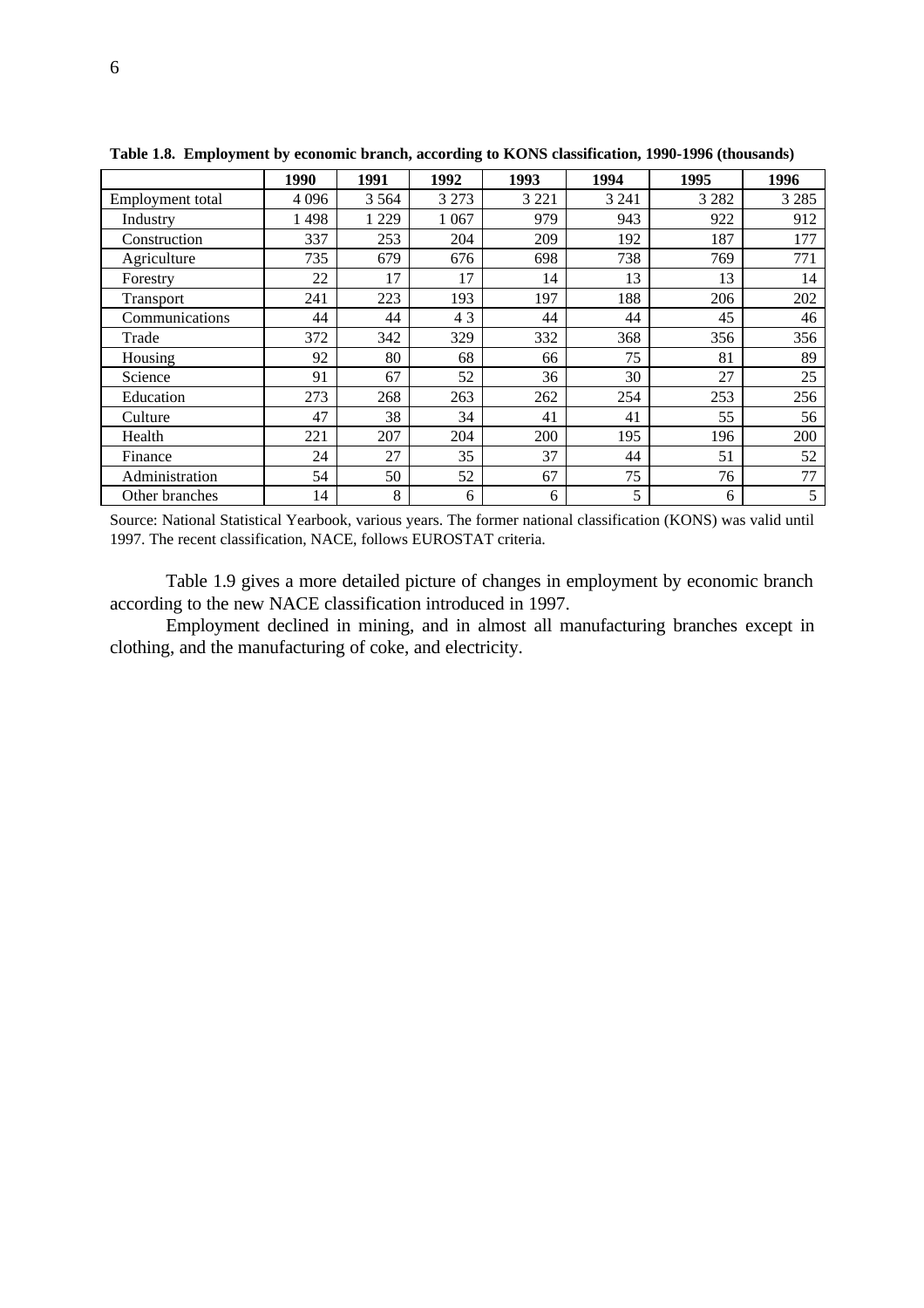| габле 1.9. Епірюушені ассогонів іб бресніс есопонніс біансіі, 1990-1996 | 1996          | 1997      | 1998      |
|-------------------------------------------------------------------------|---------------|-----------|-----------|
| Sector                                                                  |               |           |           |
| Total                                                                   | 3 2 8 5 8 7 7 | 3 157 435 | 3 152 554 |
| Agriculture                                                             | 768 455       | 768 745   | 795 792   |
| Forestry                                                                | 31835         | 31 608    | 29 3 93   |
| Mining of coal                                                          | 37 684        | 34 609    | 33 079    |
| Mining of metal ores                                                    | 19 116        | 17 561    | 14 4 98   |
| Other mining                                                            | 8 1 9 5       | 8 3 7 0   | 7876      |
| Manufacture of foods, beverage and tobacco                              | 128 818       | 121 652   | 123 970   |
| Manufacture of textiles                                                 | 48 193        | 46 829    | 41 509    |
| Clothing                                                                | 84 154        | 85 481    | 95 902    |
| Manufacture of leather                                                  | 29 042        | 30 239    | 24 897    |
| Manufacture of wood                                                     | 20 5 36       | 18725     | 17 079    |
| Manufacture of pulp, paper                                              | 30 655        | 28 4 63   | 27 922    |
| Manufacture of coke, refined petroleum products                         | 11 866        | 13 26 6   | 13 005    |
| Manufacture of rubber                                                   | 47 219        | 47 290    | 46 255    |
| Manufacture of other non-metal mineral products                         | 24 7 62       | 26 008    | 23 013    |
| Manufacture of basic metals except casting of metals                    | 39 29 4       | 38 947    | 36 589    |
| Manufacture of metal products                                           | 164 883       | 155 934   | 144 315   |
| Manufacture of electrical and optical equipment                         | 56 784        | 50 198    | 46 927    |
| Manufacture of transport equipment                                      | 25 9 9 0      | 24 3 5 4  | 22 3 95   |
| Other manufacturing                                                     | 28 079        | 25 943    | 24 054    |
| Electricity                                                             | 57 196        | 58 488    | 57 802    |
| Construction                                                            | 166 075       | 139 002   | 129 088   |
| Trade                                                                   | 321 377       | 310 369   | 337 243   |
| Hotels                                                                  | 76 455        | 72 136    | 70 545    |
| Transport                                                               | 205 902       | 182 642   | 191 053   |
| Communications                                                          | 46 174        | 45 5 89   | 45 628    |
| Financial mediation                                                     | 42 881        | 39 968    | 37 613    |
| Real estate                                                             | 10 058        | 9 640     | 9 1 9 9   |
| Research and development                                                | 24 577        | 23 344    | 21 9 45   |
| Other business activities                                               | 67411         | 65 691    | 71 768    |
| Public administration                                                   | 73 211        | 78 899    | 80723     |
| Education                                                               | 255 820       | 242 605   | 233 045   |
| Health and social work                                                  | 183771        | 174 613   | 164 763   |
| Veterinary activities                                                   | 3 4 3 3       | 3 0 29    | 2 3 7 5   |
| Activities of membership organizations                                  | 16771         | 12781     | 11 4 65   |
| Sewage and refuse disposal                                              | 32 432        | 30 276    | 32 303    |
| Cultural activities                                                     | 43 550        | 44 887    | 41 28 6   |
| Recreation and sporting activities                                      | 11 20 6       | 10 182    | 10888     |

**Table 1.9. Employment according to specific economic branch, 1996-1998**

Source: National Statistical Institute, Statistical Yearbook, various years.

# **1.5 Changes in employment by enterprise size**

Table 1.10 presents employment by size of enterprise, according to the National Statistical Institute classification. The general tendency is for a decrease in the average number of employees. In 1996, the average number of employees was 32.74, in 1997 it decreased to 27.54 and in 1995 dropped to 25.79 employees. Data for enterprises in terms of number of employees indicate that the number of small firms employing from 1 to 10 employees during 1996-1998 has increased, as well as their number of employees. However, if we look at the average number of employees, it has not changed – 2.85 in 1996, 2.71 in 1997 and 2.88 in 1999. The average number of employees in firms employing between 11 and 50 people has been decreasing (from 24.38 in 1996 to 24.02 in 1997 and 23.5 in 1999). The same trend applies to the average number of employees in firms employing between 51 and 100 employees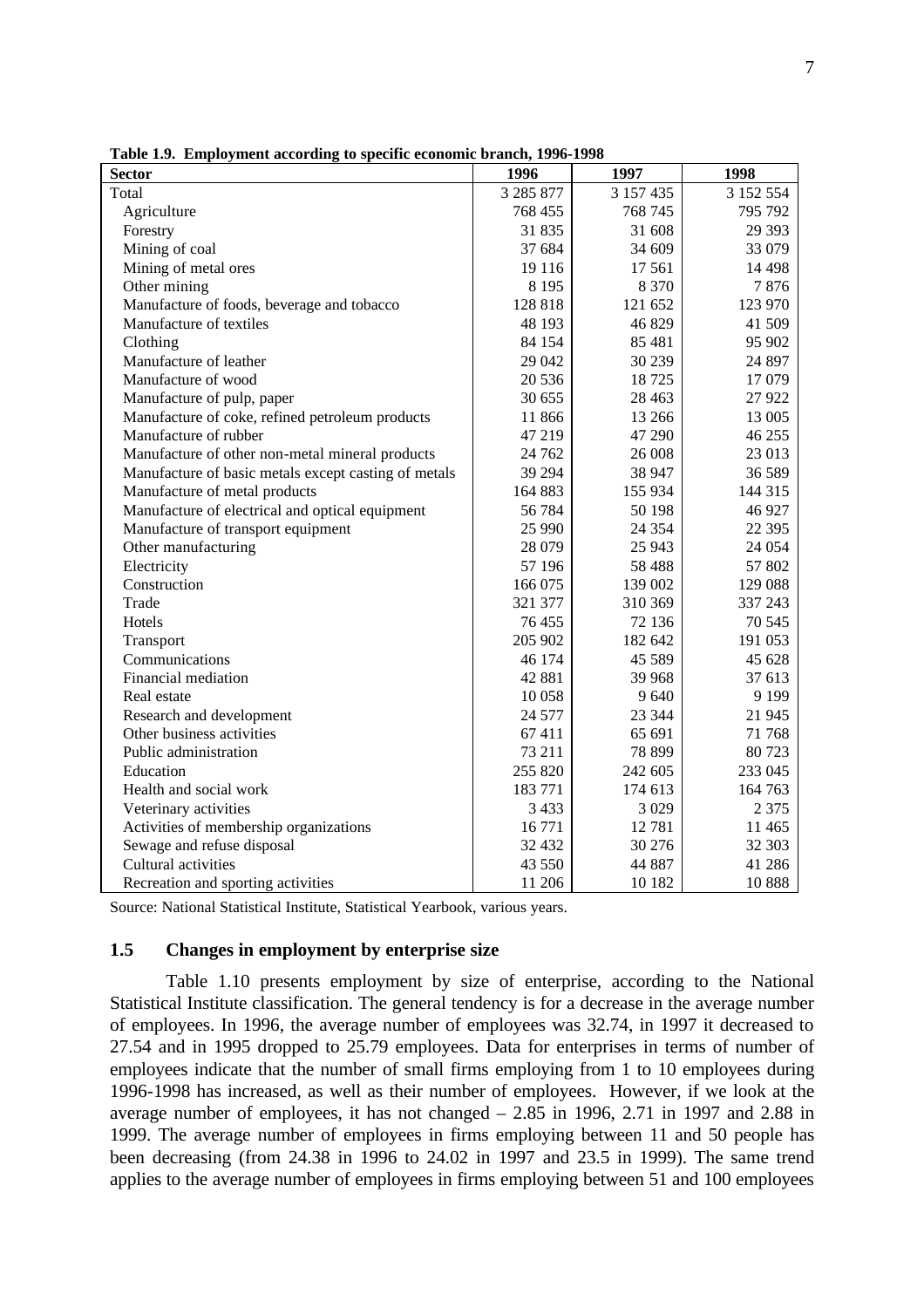(from 71.37 in 1996 to 71.33 in 1998 and to 70.96 in 1999). The number of firms employing from 101 to 200 persons has decreased during the same period, while the average number of employees in this group of firms did not change significantly (140.62 employees in 1996, 140.98 in 1997 and 139.96 in 1999. The average number of employees in large firms (over 200 persons) decreased from 600.68 employees in 1996 to 596.75 in 1997 and to 570.51 persons in 1999. Meanwhile the number of these firms dropped from 2,038 in 1996 to 1,832 in 1999, due to the process of privatization and the restructuring of employment after the privatization process.

| Number of<br>employees | Number of<br>firms $-1996$ | Number of<br>employees-<br>1996 | Number of<br>firms -1997 | Number of<br>employees-<br>1997 | Number of<br>firms -1998 | Number of<br>employees-<br>1998 |
|------------------------|----------------------------|---------------------------------|--------------------------|---------------------------------|--------------------------|---------------------------------|
| 1 to 10                | 48 808                     | 139 114                         | 58 131                   | 157 752                         | 59 959                   | 172 962                         |
| 11 to 50               | 11 550                     | 281 589                         | 12 2 3 2                 | 293 887                         | 13 2 8 6                 | 312 806                         |
| 51 to 100              | 3 7 3 3                    | 266 427                         | 3 7 6 8                  | 268 804                         | 3 7 4 9                  | 266 032                         |
| 101 to $200$           | 2 3 5 4                    | 331 029                         | 2 2 4 3                  | 316 239                         | 2 0 6 7                  | 289 306                         |
| Over 200               | 2 0 3 8                    | 1 224 193                       | 1874                     | 1 118 328                       | 1832                     | 1 045 185                       |
| Total                  | 68 4 83                    | 2 242 352                       | 78 248                   | 2 155 010                       | 80 893                   | 2 086 291                       |

**Table 1.10. Employment, by size of enterprise, 1996-1998**

Source: National Statistical Institute, various years.

In terms of number of employees, Table 1.10 shows that the firms restructuring and those newly opening are mainly small and medium size enterprises (SMEs). From this point of view, the employment pattern may be considered as more flexible, since SME employment is easier to manage and restructure according to changes in production. On the other hand, SME employment is less socially protected by trade unions and weaker in the process of collective bargaining. A more detailed consideration of SME employment is provided in the following section.

#### **1.6 Changes in employment by status in employment**

Analysis of the changes in employment by status in employment will be based on two sources of information. The first is LFS data on employers, self-employed persons, employees in the private and public sectors, and unpaid family workers. The second is based on National Statistical Institute data, in order to review changes in employment status by sector and branch. These two sources present different shares of private sector employment in total employment. According to NSI data in 1999 this share was 63.2 per cent; according to LFS figures for November 1999 the share of self-employed persons, employees in the private sector and unpaid family workers was 45.6 per cent of total employment. This report uses both sources of data for a more comprehensive analysis.

Table 1.11 provides the form of ownership in the public and private sectors according to LFS data.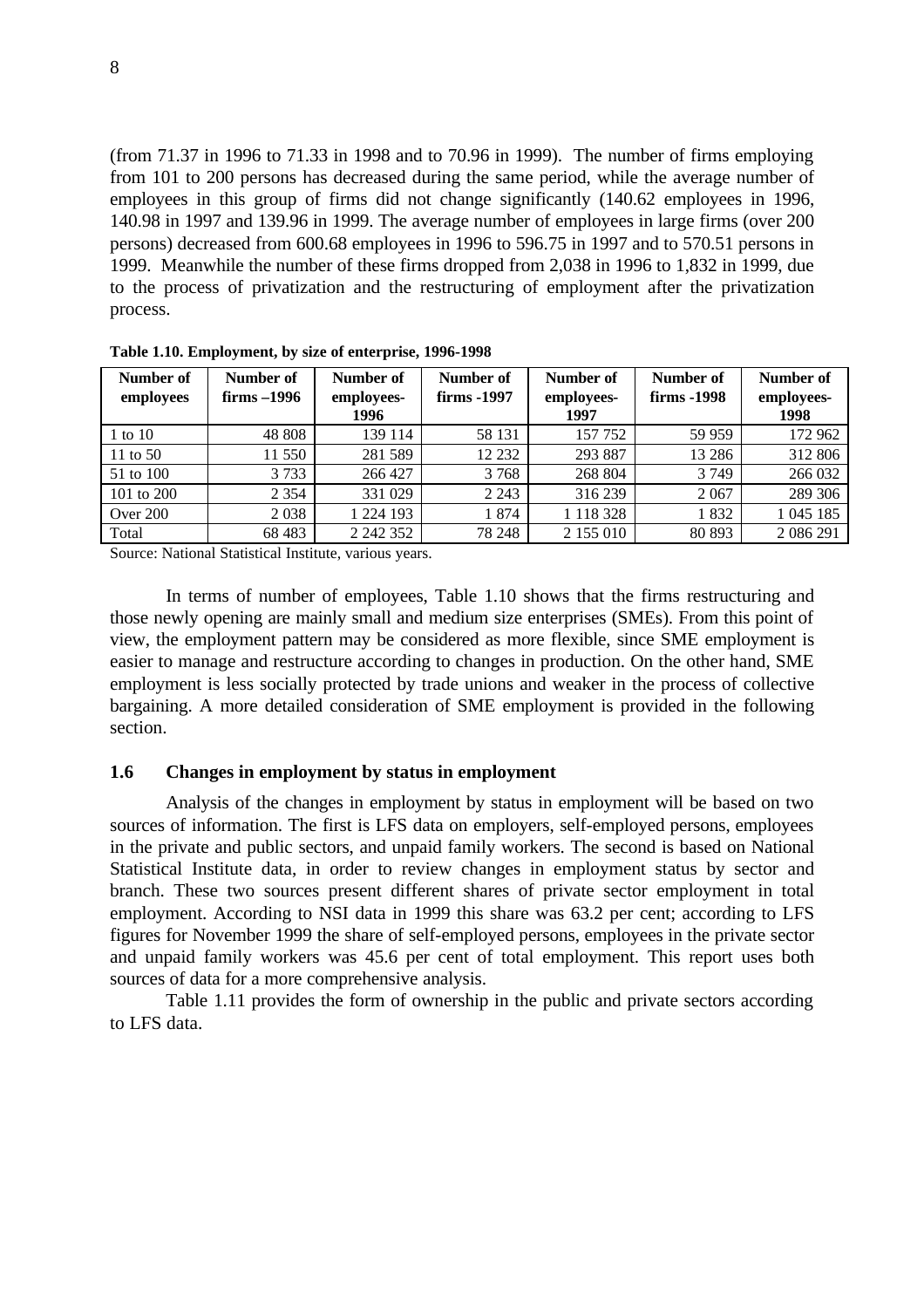| Year | <b>Total</b> | <b>Employer</b><br>S | Self-<br>employed | <b>Total</b><br>employees | Percentage<br>in the<br>private<br>sector | <b>Percentage</b><br>in the<br>public<br>sector | <b>Unpaid</b><br>family<br>workers | <b>Unknown</b> |
|------|--------------|----------------------|-------------------|---------------------------|-------------------------------------------|-------------------------------------------------|------------------------------------|----------------|
| 1993 | 100          | 9.8                  |                   | 88.7                      | 11.3                                      | 77.4                                            | 1.4                                | 0.1            |
| 1994 | 100          | 8.6                  |                   | 90.4                      | 16.1                                      | 74.3                                            | 0.9                                | 0.2            |
| 1995 | 100          | 9.9                  |                   | 88.9                      | 17.9                                      | 71.0                                            | 1.0                                | 0.2            |
| 1996 | 100          | 2.0                  | 8.5               | 88.1                      | 21.0                                      | 67.1                                            | 1.3                                | 0.2            |
| 1997 | 100          | 2.0                  | 9.7               | 86.0                      | 24.7                                      | 61.3                                            | 1.9                                | 0.2            |
| 1998 | 100          | 2.4                  | 9.4               | 86.6                      | 30.4                                      | 56.2                                            | 1.4                                | 0.2            |
| 1999 | 100          | 2.5                  | 9.2               | 86.7                      | 35.2                                      | 51.5                                            | 1.2                                | 0.4            |

**Table 1.11. Employment, by form of ownership in public and private sectors, 1993-1999**

Source: LFS 1993 - September, LFS 1994 - October; LFS 1995 - October; LFS 1995 - November; LFS 1996 - November, LFS 1997 - November; LFS 1998 - November, LFS 1999 - November.

#### **Employers and self-employed**

Given that economic restructuring would suggest a stronger development of its new economic actors, the number of employers increased for the whole period analysed by only 0.05 per cent. Self-employment in 1999 was 9.2 per cent of total employment; after 1997 this share declined by 0.5 per cent. The share of employees decreased slightly from 1994 to 1997, when it reached 86.0 per cent of total employment and then slightly increased by 0.7 per cent in 1999.

The most significant changes in the structure of employment are related to the increasing share of employees employed in the private sector and the decreasing share of those employed in the public sector. Thus, in 1999 the share of employees in the private sector is 35.2 per cent, while that in the public sector decreased to 51.5 per cent.

The share of unpaid family workers remains relatively unchanged, representing about 1 per cent of the total employment.

Table 1.12 presents the dynamics of private sector employment, with the share of employment in the private sector comprising 63.2 per cent of total employment.

| <b>Indicator</b> | 1990    | 1991    | 1992    | 1993  | 1994    | 1995    | 1996    | 1997    | 1998    | 1999  |
|------------------|---------|---------|---------|-------|---------|---------|---------|---------|---------|-------|
| Total employment | 4 0 9 7 | 3 5 6 4 | 3 2 7 4 | 3 222 | 3 2 4 2 | 3 2 8 2 | 3 2 8 5 | 3 1 9 8 | 3 1 5 2 | 3 072 |
| Employment in    | 250     | 277     | 611     | 912   | 1 1 6 7 | 1 348   | 1 3 3 2 | 1 681   | 1922    | 1943  |
| private sector   |         |         |         |       |         |         |         |         |         |       |
| Share in total   | 5.9     | 10.1    | 17.7    | 24.2  | 36.0    | 40.6    | 47.3    | 52.5    | 60.9    | 63.2  |
| employment       |         |         |         |       |         |         |         |         |         |       |

**Table 1.12. Employment in the private sector, 1990-1999 (thousands)**

Source: Statistical Reference Book, National Statistical Institute, 1997, 1998 p. 38-39; 2000 p.46.

The development of private sector employment in Bulgaria has been rather modest and is not able to absorb enough unemployed people to reverse unemployment trends. The slow development of the private sector is a result of a number of factors, namely a sluggish process of privatization, low levels of both internal and external investment, an unfavourable macroeconomic environment; high inflation and the escalating impoverishment of the population. Nevertheless, the rapid expansion of the private sector in 1994 and 1995 contributed to a revival of moderate growth. The development of employment in the private sector reflects the specific features of the privatization processes taking place in Bulgaria, as mentioned earlier.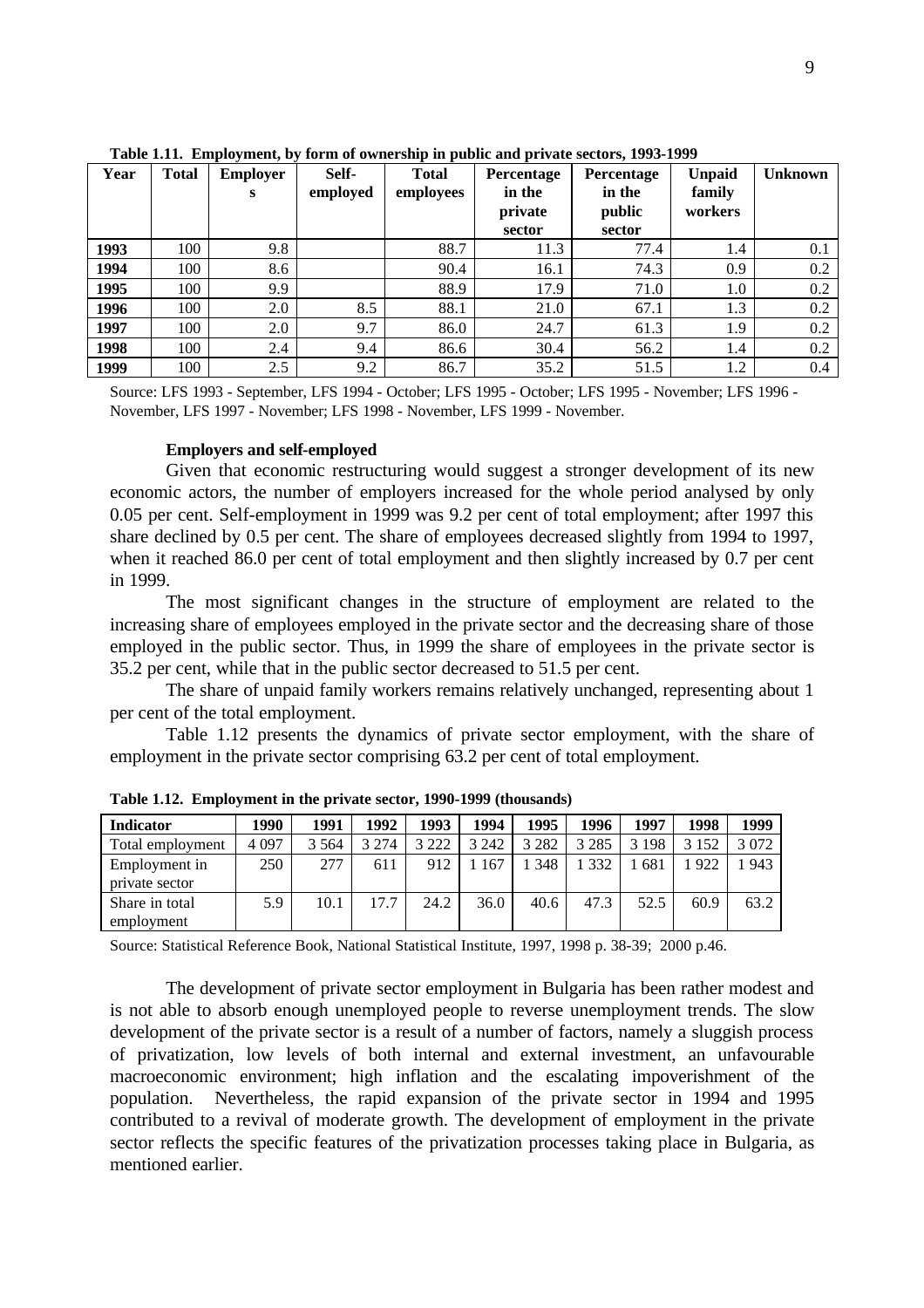As Table 1.13 shows, the trade sector initially expanded most within the private sector. The quick turnover of capital and the need for minimum investment for initiating profit-making activities have been the contributing factors to channeling employment into this sector of the economy.

|                  | 1990  | 1991  | 1992  | 1993  | 1994  | 1995  | 1996  | 1997                     | 1998*    | 1999  |
|------------------|-------|-------|-------|-------|-------|-------|-------|--------------------------|----------|-------|
| Private sector   | 100.0 | 100.0 | 100.0 | 100.0 | 100.0 | 100.0 | 100.0 | $**100.0$                | 100.0    | 100.0 |
| employment       |       |       |       |       |       |       |       |                          |          |       |
| Industry         | 7.4   | 8.6   | 6.8   | 8.4   | 9.9   | 10.8  | 11.0  | 25.2                     | 23.5     | 28.6  |
| Agriculture      | 66.3  | 47.6  | 54.6  | 50.9  | 49.6  | 48.3  | 49.2  | 43.1                     | 41.2     | 40.4  |
| Construction     | 5.2   | 6.5   | 5.2   | 7.6   | 6.9   | 7.0   | 6.8   | 5.6                      | 4.7      | 4.3   |
| <b>Transport</b> | 3.6   | 4.6   | 2.8   | 4.1   | 3.6   | 5.4   | 5.1   | 4.7                      | 3.8      | 4.8   |
| Trade            | 9.3   | 23.9  | 24.6  | 20.5  | 21.7  | 19.4  | 19.4  | 16.5                     | 16.2     | 16.3  |
| Housing          | 3.3   | 2.9   | 1.5   | 1.5   | 1.8   | 1.7   | 1.7   | 0.3                      | $***3.1$ | 2.7   |
| Education        | 0.2   | 0.3   | 0.1   | 0.2   | 0.2   | 0.2   | 0.2   | 0.2                      | 0.2      | 0.2   |
| Culture          | 0.5   | 0.5   | 0.4   | 1.2   | 1.1   | 1.7   | 2.1   | $\overline{\phantom{a}}$ | 1.4      | 1.2   |
| Health           | 0.2   | 0.4   | 0.3   | 0.5   | 0.7   | 0.7   | 0.7   | 0.2                      | 0.1      | 0.1   |
| Finance          |       | 0.6   | 0.3   | 0.7   | 1.0   | 1.4   | 1.2   | 0.7                      | 0.6      | 0.7   |
| Administration   | 1.5   | 1.0   | 0.8   | 1.2   | 1.3   | 0.7   | 0.4   | $\overline{\phantom{a}}$ | $***2.9$ | 2.8   |
| Other            | 1.2   | 0.8   | 0.0   | 0.6   | 0.4   | 0.5   | 0.3   | $\overline{\phantom{a}}$ | 0.9      | 0.9   |

**Table 1.13. Private employment, by sector, as a percentage of total private employment, 1990-1999**

Notes: \* Preliminary; \*\* 1997 reporting follows a NACE branch classification and some of the former subbranches; \*\*\* Hotels and catering; \*\*\*\* Business services.

Source: Calculated on the basis of data from Statistical Reference Book 1995, NSI, p.63 and Annual National Bank Reports, various years.

It should be noted that the share of people employed in the private sector in industry has been growing, especially in 1998. This is due to a number of sales of major (in terms of employment figures) state enterprises. Yet employment in the private sector remains minor relative to the number of employees.

Most (94 per cent) private enterprises employ only 1 person, or 18.2 per cent of the total number of private sector employees. The predominant part of the private sector is represented by one-person enterprises that do not create sufficient labour demand.

#### **SMEs and employment in Bulgaria**

The important role of SMEs in relation to employment is generally recognized. As far as Bulgaria is concerned, the part played by SMEs in total employment was increasing during the last three years of the 1990s but still is not able to cover the aggregate employment reduction. This conclusion is based on the report on SMEs from 1996 to 1999, published by the Agency for Small and Medium Enterprises in 2000. In conjunction with the PHARE Programme, the report is a comprehensive analysis of SME development in Bulgaria, particularly their role in the labour market. In 1996 and 1997 SMEs accounted for 36.7 per cent of employment and in 1998 this share increased to 44 per cent.

SMEs contributed more significantly to the employment increase in the private sector, and in 1998 their share of employment in this sector was 51.6 per cent while their share in total public employment was only 5.4 per cent.

The structure of these enterprises is usually very small. According to the law for small and medium size enterprises, $<sup>1</sup>$  in force since 1999, SME enterprises are defined as: micro-firms</sup>

l

<sup>1</sup> *State Gazeta* (SG) No. 84 of 24.09.1999.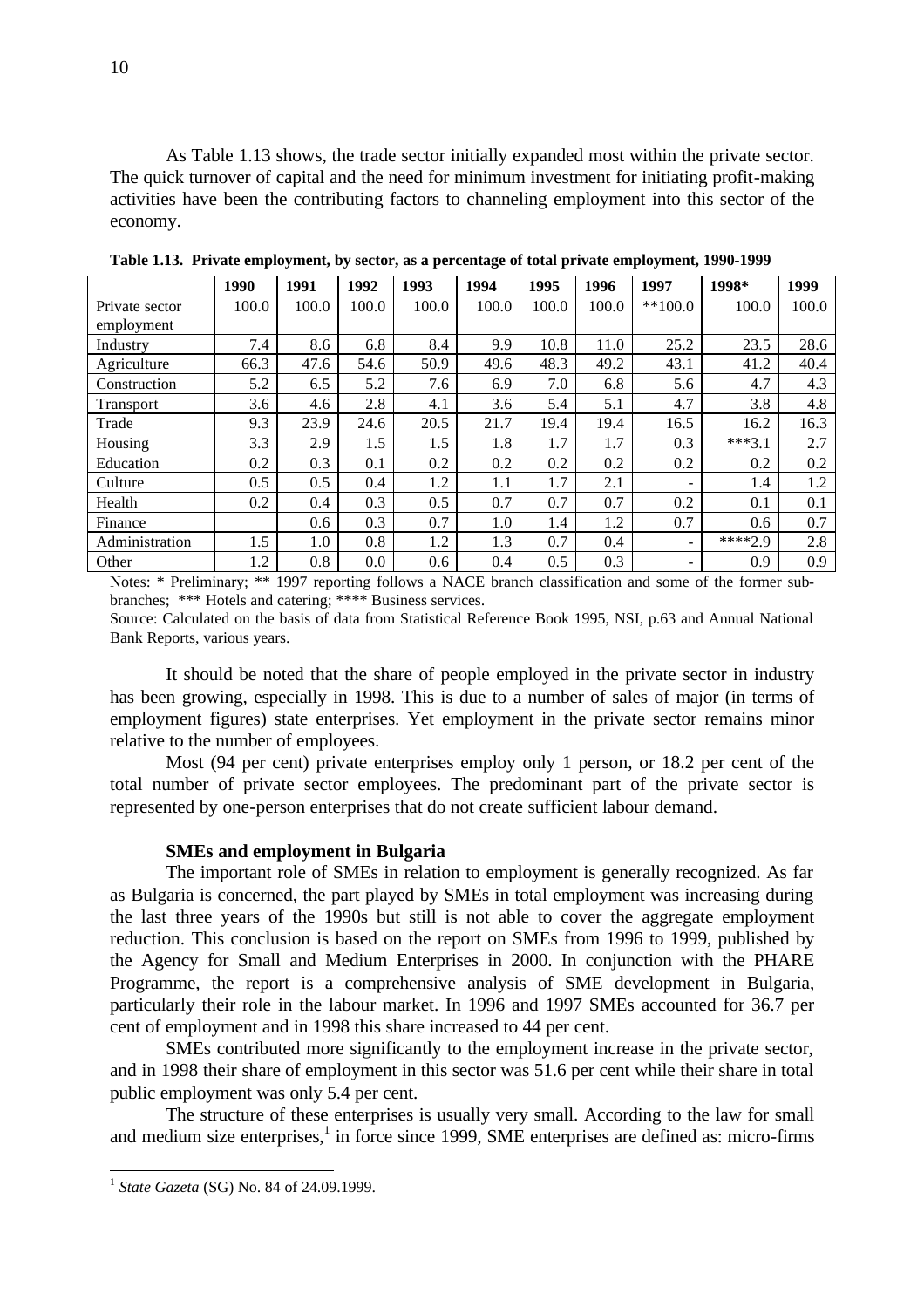with up to 10 employees; small firms employing from 11 to 50; medium size firms with from 51 to 100 employees; firms employing from 101 to 250; and the large firms, defined as those with upwards of 250 employees.

The share of these firms in total employment according to enterprise size is given in Table 1.14. The share of the private sector is the highest in terms of small firms and decreases as the size of the firm increases. Conversely, the public sector's share is lowest in terms of the small firm and increases with firm size. This situation prevailed during 1996-1998 although the shares decrease.

| <b>Sectors</b> | <b>Micro-firms</b> | <b>Small firms</b> | Average | <b>Firms</b><br>with      | Large firms |
|----------------|--------------------|--------------------|---------|---------------------------|-------------|
|                |                    |                    | firms   | from 101-200<br>employees |             |
| 1996           |                    |                    |         |                           |             |
| Total          | 16.3               | 11.9               | 8.5     | 16.0                      | 47.3        |
| Public sector  | 0.3                | 4.1                | 6.6     | 18.3                      | 70.7        |
| Private sector | 39.7               | 23.3               | 11.3    | 12.6                      | 13.0        |
| 1997           |                    |                    |         |                           |             |
| Total          | 19.0               | 13.2               | 8.8     | 15.2                      | 43.8        |
| Public sector  | 0.5                | 5.0                | 7.1     | 16.0                      | 71.5        |
| Private sector | 33.5               | 19.6               | 10.1    | 14.6                      | 22.3        |
| 1998           |                    |                    |         |                           |             |
| Total          | 20.5               | 14.5               | 9.1     | 14.2                      | 41.8        |
| Public sector  | 0.5                | 4.9                | 7.0     | 14.1                      | 73.6        |
| Private sector | 31.7               | 19.9               | 10.3    | 14.3                      | 23.8        |

**Table 1.14. Share of firms in total employment, according to enterprise size, 1996-1998**

Source: 1996-1999 SME Development Report, Agency for SME, Sofia, 2000, p. 55.

In relation to the branch structure of SMEs, it is interesting to note that the micro-firms prevail in health services (72.9 per cent of all firms in the branch); in education (52.6 per cent); trade (59 per cent); and hotels and catering (55.5 per cent). The share of the large firms is highest in mining and quarrying (90.8 per cent); in electricity (93.9 per cent); in transport (66.6 per cent) and in manufacturing (58.4 per cent). The small firms are distributed between branches mainly in agriculture (33.6 per cent); in finance and credit (32.9 per cent); and in construction (22.3 per cent).

The medium size firms' share in agriculture is 21.8 per cent of total firms in the branch, 15.9 per cent in construction.

Firms employing from 101 to 250 people have a share in agriculture of 27 per cent; 24.5 per cent in construction; 10.2 per cent in hotels; and 30.9 per cent in other services.

The dynamics of labour productivity (value added per employee) based on the results of the 1996-1999 SME Development Report mentioned above are presented in Table 1.15.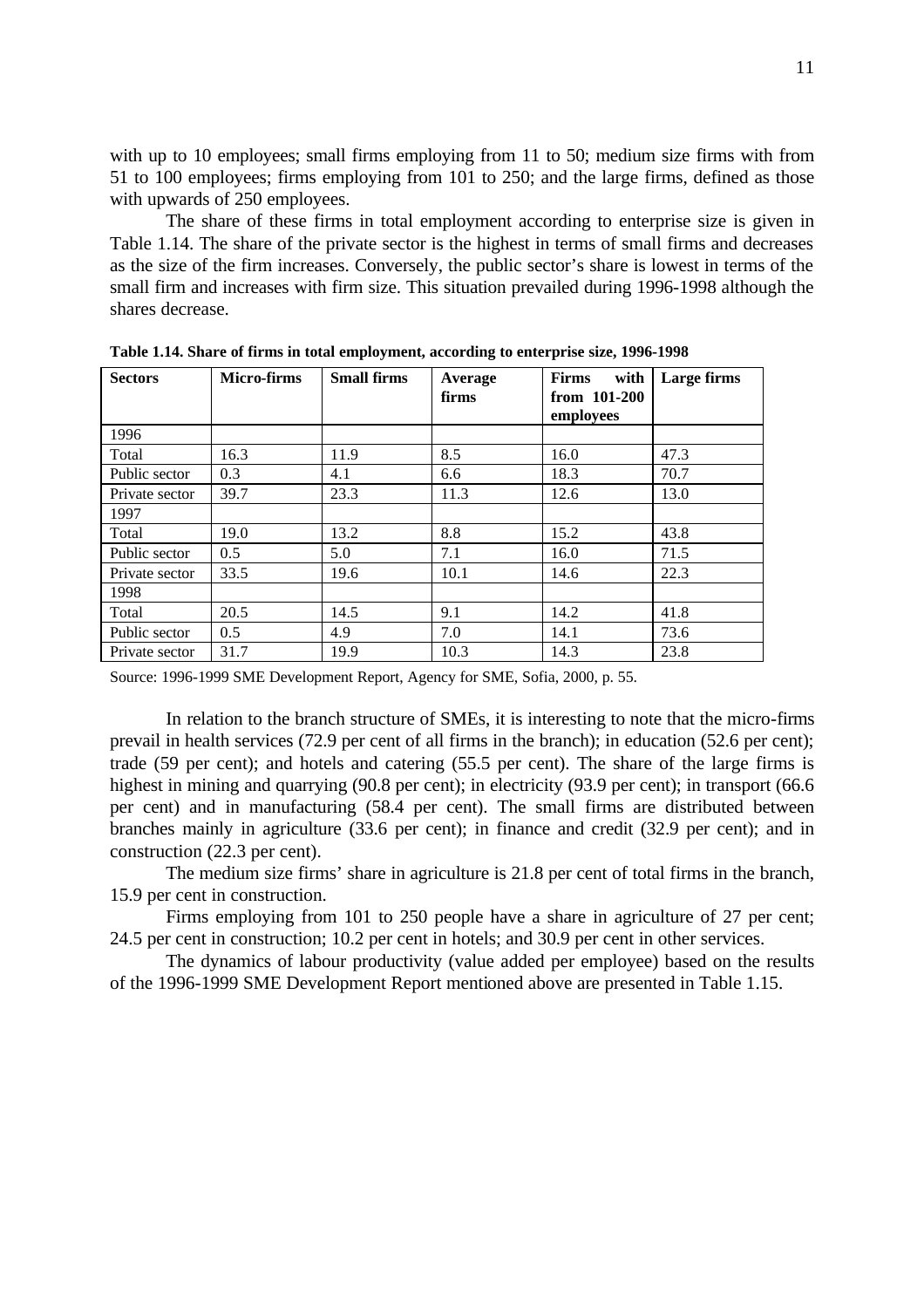| Size of firm         | <b>Total amount</b> | <b>Public sector</b> | <b>Private sector</b> |
|----------------------|---------------------|----------------------|-----------------------|
| Total firms          | 354.8               | 522.4                | 260.0                 |
| Micro-firms          | 157.5               | 391.9                | 155.3                 |
| Small firms          | 243.7               | 276.6                | 239.2                 |
| Medium size firms    | 248.7               | 267.0                | 241.7                 |
| Firms employing from |                     |                      |                       |
| 101 to 250           | 305.2               | 286.9                | 315.3                 |
| Large firms          | 529.7               | 608.8                | 391.6                 |

**Table 1.15. Labour productivity, according to enterprise size, 1998 (BLG thousands)**

Source: 1996-1999 SME Development Report, Sofia, 2000, p. 56.

Private sector employment where, as mentioned earlier, the share of employment prevails, has lower labour productivity than public sector, where the share of large firms prevails.

SME share in export started to decrease during 1998 and 1999, which is considered to indicate problems for their further development. The share of micro-firms in total export in 1996 was 10.6 per cent and dropped to 9.53 in 1999. Within this group the share of private micro-firms in total export in 1996 was 37.0 per cent and in 1999 it decreased to 16.1 per cent. The same tendency is valid for the small private firms, whose share in total export in 1996 was 24.1 per cent and fell in 1999 to 12.5 per cent.

This and other data from the 1996-1999 SME Development Report indicate that there are many problems limiting employment growth in SMEs. The macroeconomic framework, the decline in domestic demand, the lack of experience in management and marketing make SME employers conservative about any increase in employment. There are also legal and administrative barriers, as well as subjective problems, which add to the cautious attitude of the SME employers on employment-related issues.

#### **1.7 Changes in employment by type of contract**

The transition caused significant changes in relations between employers and employees, which is reflected in the change in employment contracts. In the socialist period, employment was centrally organized under permanent contracts guaranteeing job security one hundred per cent. During the past ten years of transition, the situation altered completely. First, to allow for the possibility of holding a second job, the so-called "civil contract" was introduced, followed by the introduction of fixed-term and seasonal contracts. The fixed-term (usually for a short period of two to three months) contract became the preferred mode because it offered employers less legal problems in the case of dismissals.

There is no regular monitoring and information on types of contract. According to the LFS 2/97, the share of employed in the private sector without a contract in November 1997 was 15 per cent and has been decreasing compared to June 1997 (by 4.5 per cent) and November 1996 (by 2.3 per cent). In mid-2000, trade unions sounded the alarm: the majority of contracts were for short-term duration, with 680,000 employees or one-third of the total number of employees<sup>2</sup> engaged under this type of contract according to their information.

The tendency towards the replacement of permanent contracts by fixed-term or civil contracts can also be observed on the basis of vacancies offered by the employment services, as shown in Table 1.16.

 $\overline{\phantom{0}}$ 

<sup>2</sup> Newspaper *Trud*, 10.04.2000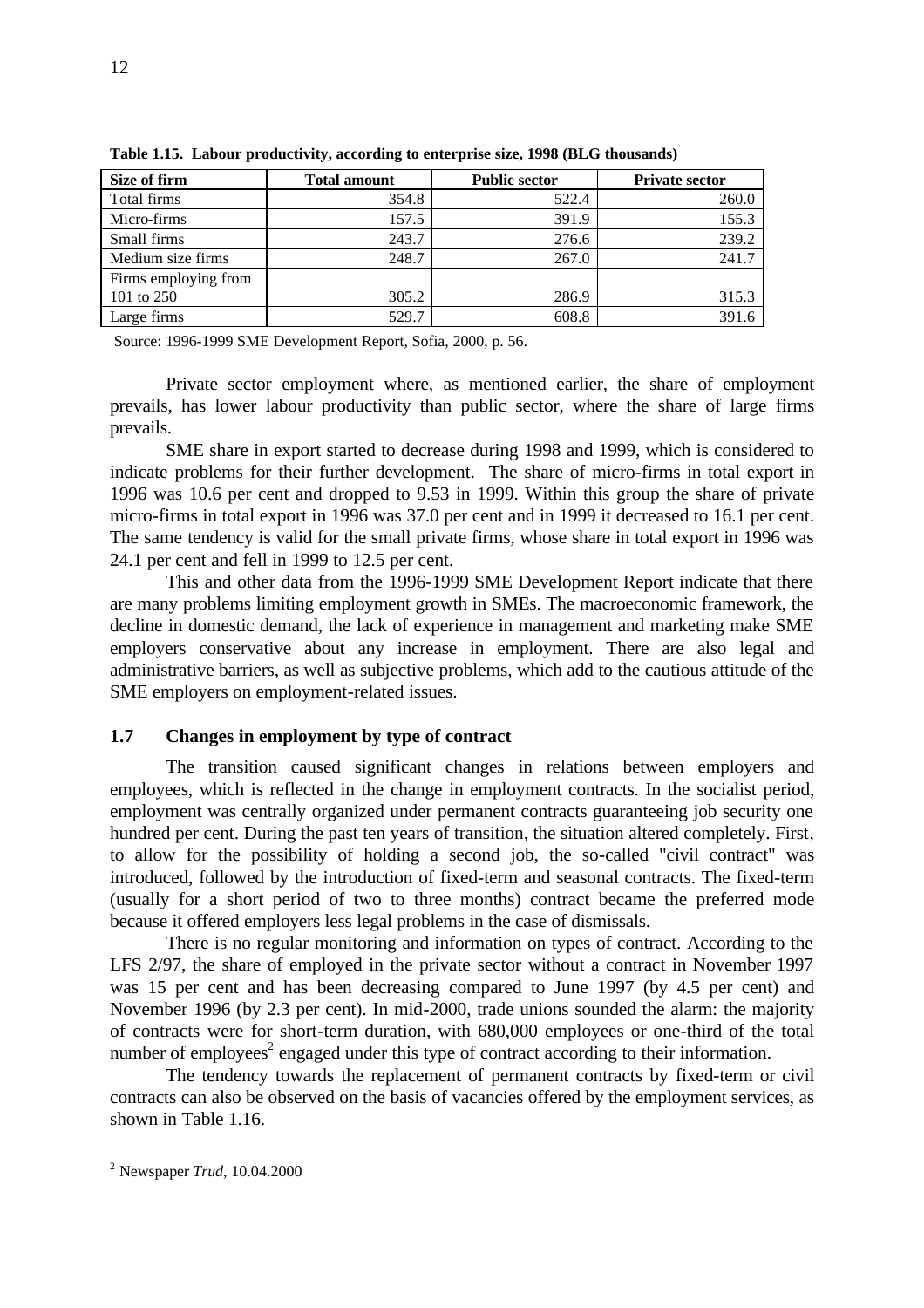|                     | 1994  | 1995  | 1996  | 1998 |
|---------------------|-------|-------|-------|------|
| Total vacancies     | .00.0 | 100.0 | 100.0 | .00. |
| Permanent contract  | 27.9  | 27.7  | 17.4  |      |
| Fixed-term contract |       | 65.3  | 79.4  | 88.9 |
| Civil contract      |       | 6.9   |       | Q    |

**Table 1.16. Structure of vacancies by types of employment contract, 1994-1998**

Source: National Employment Services, various years.

From 1994 to 1998, the share of permanent contracts offered in the total number of vacancies reported by NES declined from 27.0 to 8.3 per cent, while the share of fixed-term contracts increased to 88.9 per cent. As mentioned above, employers clearly prefer to hire on more flexible contracts – a feature not only in SMEs but also in relatively large enterprises. From the worker's point of view, this implies deterioration both in employment conditions and the protection of existing jobs. The change from long-term to limited duration contracts also means a decrease in the level of total remuneration (seniority pay).

There is no reliable statistical information on the share of civil contracts in total employment. Collection by the LFS started in 2000. The structure of employment by types of occupational contract in 2000 is presented in Table 1.17.

| 2000             | <b>March</b> | June | <b>March</b>  | June | <b>March</b>   | June |  |
|------------------|--------------|------|---------------|------|----------------|------|--|
|                  | Average      |      | Public sector |      | Private sector |      |  |
| Labour contract  | 85.5         | 85.3 | 97.7          | 97.9 | 72.0           | 70.2 |  |
| Civil contract   | 7.3          | 7.1  | 1.4           | 1.2  | 14.8           | 14.2 |  |
| Other contract   |              | 1.4  | 0.4           | 0.4  | 2.6            | 2.6  |  |
| Without contract | 5.7          | 6.2  | 0.5           | 0.5  | 10.6           |      |  |

**Table 1.17. Structure of employment by types of employment contract, 2000 (percentage)** 

Source: LFS, National Statistical Institute, 2000.

The percentage of employees hired on civil contracts in the economy as a whole is not so high but the differences between public and private sectors are significant and disturbing. A similar situation appears in hires without contracts. As a result, a considerable part of employees in the private sector (over 25 per cent) have low job and employment security. These are mainly young workers (over 27 per cent) and people aged over 55 years.

As Table 1.16 showed, the tendency to a decrease in civil contracts in new jobs by a factor of 3 from 1994 to 1998 meant a 2.9 per cent share of the total number of offered jobs. Although these contracts have only a small share in the total status of employed, their reduction has important implications for establishing regular labour relations, more effective protection and social policy framework.

Although the type of employment contract remains unclear, the majority of employees usually work a full-time 40-hour week, as Table 1.18 shows.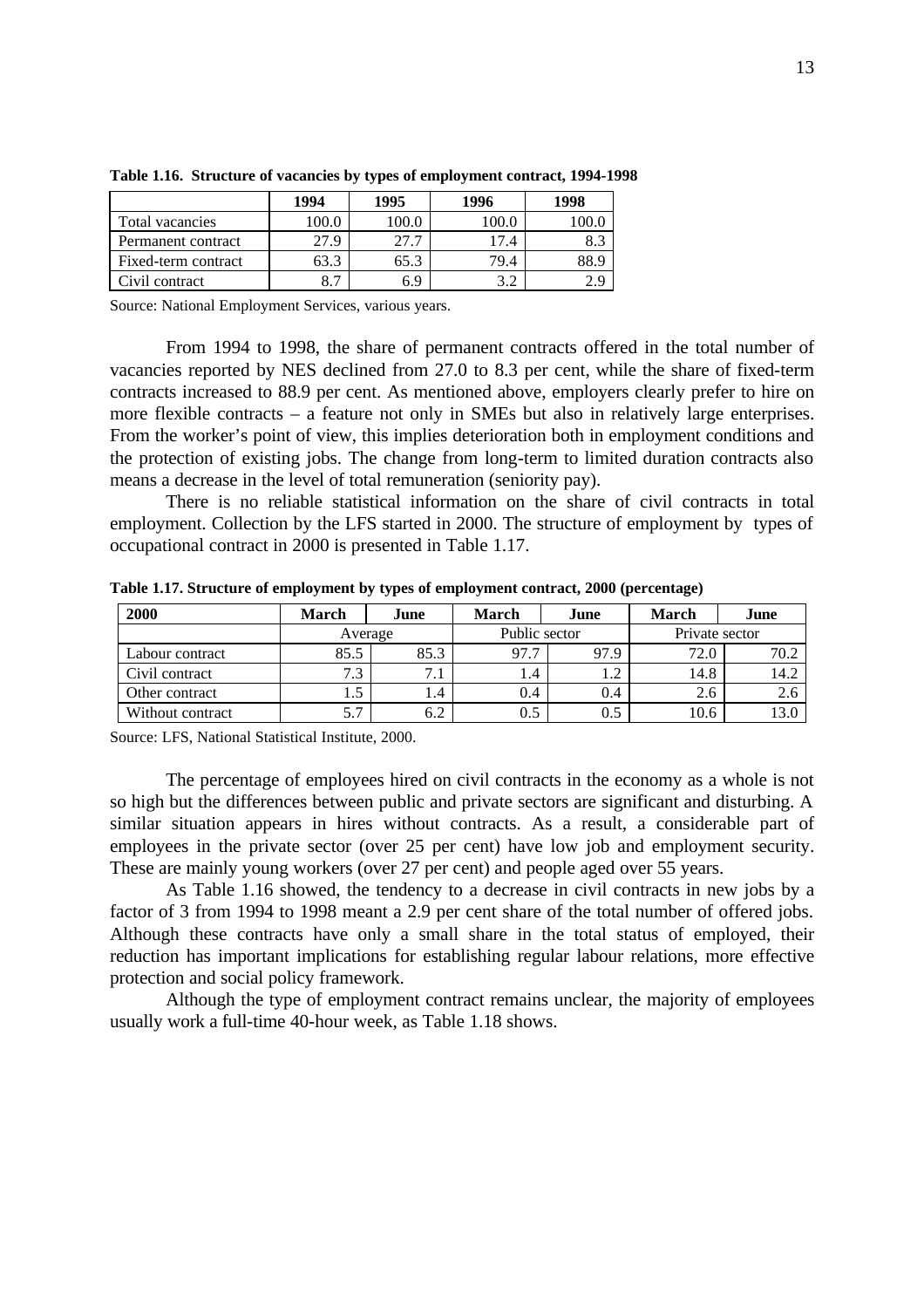| <b>Weekly hours of</b><br>work | June<br>1994 | June<br>1995             | Oct.<br>1995 | <b>March</b><br>1996     | Nov.<br>1996             | June<br>1997             | Nov.<br>1997 | June<br>1998             | Nov.<br>1998 |
|--------------------------------|--------------|--------------------------|--------------|--------------------------|--------------------------|--------------------------|--------------|--------------------------|--------------|
| Total                          | 100.0        | 100.0                    | 100.0        | 100.0                    | 100.0                    | 100.0                    | 100.0        | 100.0                    | 100.0        |
| $1-9$                          | 0.1          | $\overline{\phantom{0}}$ | 0.1          | $\overline{\phantom{m}}$ | $\overline{\phantom{0}}$ | $\overline{\phantom{0}}$ | 0.1          | $\overline{\phantom{0}}$ |              |
| $10-19$                        | 0.5          | 0.4                      | 0.3          | 0.3                      | 0.3                      | 0.1                      | 0.2          | 0.2                      | 0.3          |
| 20-29                          | 2.4          | 1.6                      | 1.5          | 1.4                      | 1.3                      | 0.9                      | 1.0          | 0.9                      | 1.2          |
| 30-39                          | 5.6          | 5.7                      | 4.7          | 5.3                      | 4.8                      | 4.5                      | 4.1          | 3.6                      | 3.6          |
| $40 - 49$                      | 82.2         | 78.5                     | 82.6         | 82.5                     | 82.5                     | 86.2                     | 87.2         | 86.9                     | 86.3         |
| 50-59                          | 3.3          | 5.4                      | 3.8          | 3.5                      | 3.8                      | 2.8                      | 2.2          | 2.9                      | 2.1          |
| $60 +$                         | 2.5          | 4.6                      | 2.6          | 2.6                      | 2.7                      | 2.1                      | 1.2          | 1.6                      | 1.3          |
| Unknown                        | 3.3          | 6.7                      | 4.2          | 4.3                      | 4.7                      | 3.4                      | 4.1          | 3.9                      | 5.1          |

**Table 1.18. Employees according to hours worked each week, 1994-1997**

Source: LFS, National Statistical Institute, various years.

#### **1.8 Annual labour inflows and outflows**

These inflows and outflows refer to hiring and quits, including lay-offs for economic reasons, other dismissals, voluntary quits and other quits for retirement, health reasons, etc. In the initial decade of transition, labour inflows and outflows were significant and, for the entire period, outflows were higher than inflows, as Table 1.19 shows. Many of the reasons for this have been previously discussed. Here it should be mentioned that the decreasing outflows during 1994, 1995 and 1996 were due to the delay in economic reform but not to any improvement in the employment situation. This delay after mid-1996 caused hyperinflation and the need for urgent measures, such as the Currency Board arrangement.

|      | Labour outflows<br>total number | Labour outflows<br>due to economic | Labour inflow | Labour inflow -<br>labour outflow |
|------|---------------------------------|------------------------------------|---------------|-----------------------------------|
|      |                                 | restructuring                      |               |                                   |
| 1990 | 1 0 54 6 45                     | 114 885                            | 727 512       | $-327133$                         |
| 1991 | 1 158 341                       | 347 848                            | 472 525       | $-685816$                         |
| 1992 | 828 675                         | 312 515                            | 335 227       | $-493448$                         |
| 1993 | 671 594                         | 264 111                            | 348 517       | $-323077$                         |
| 1994 | 523 412                         | 148 182                            | 368 521       | -154 891                          |
| 1995 | 429 944                         | 70 321                             | 399 253       | $-30691$                          |
| 1996 | 460 125                         | 78 338                             | 395 284       | -64 841                           |
| 1997 | 686 993                         | 128 734                            | 590 780       | $-96213$                          |
| 1998 | 623 108                         | 103 972                            | 542 806       | $-80302$                          |
| 1999 | 779 836                         | 110 989                            | 538 088       | $-241748$                         |

**Table 1.19 Labour flows, Bulgaria, 1990-1999**

Source: National Statistical Institute, Statistical Yearbook, various years.

Unfortunately, there is no detailed information on labour outflows due to other reasons, such as voluntary quits, retirement, etc. The data available from the LFS are on persons unemployed for the following reasons: redundancy; job-leavers (including retirement); end of seasonal or temporary job; school (university) leavers; end of compulsory military service, etc. This information comes from the LFS questionnaires and covers only a part of, and not all, unemployed persons. Since it also includes jobless people who have never entered employment, the LFS information is not comparable to the outflows from employment registered by the National Statistical Institute on changes (reductions) in employment, based on enterprise information.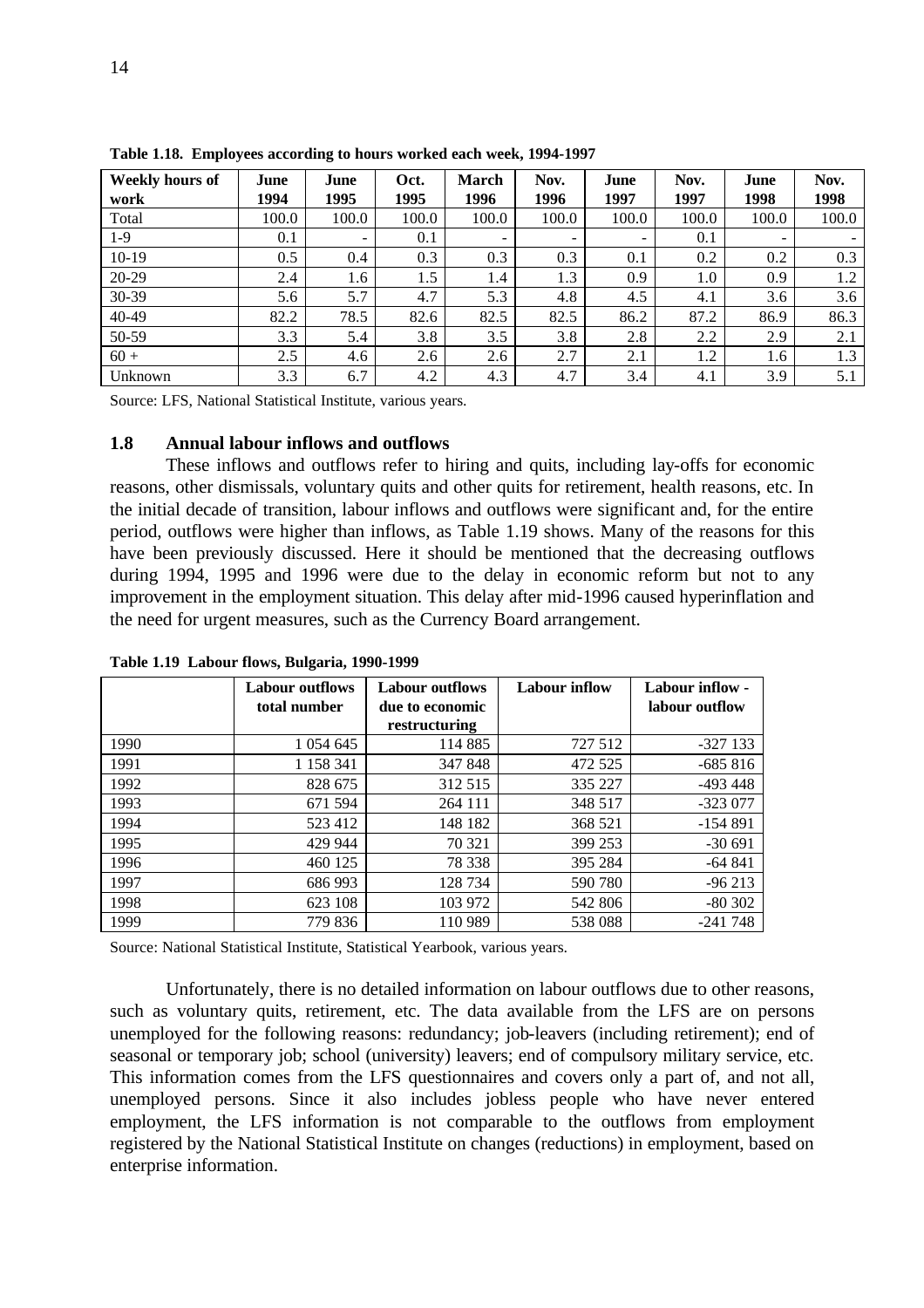There is also no exact information on the structure of employment flows, such as employment to employment, employment to unemployment and employment to inactivity, or on employment inflows by origin, such as first employment. The information available on outflows from unemployment to employment is shown in Table 1.26, on changes in the numbers of inactives, and in Table 1.27 on those discouraged from job search who have quit the labour market.

#### **1.9 Average employment tenures**

Length of duration of current employment is not reported by the LSF. Data are available on duration of job-searching activities for the unemployed, but not what happened previously with this employment.

Information is available on the number of average working years required for eligibility to the newly granted personal pensions, according to data from the National Social Security Institute. As Table 1.20 shows, the average number of years in work increased by 1.1 per cent for the period 1993-1998. This trend should continue because of the following factors:

- Governmental policy aims at increasing the average number in work years so that contributors pay in longer to the Pension Fund and receive pension benefits for shorter periods;
- Employees are interested in staying in work longer because of the low level of pensions and the lack of other sources of income;
- The average number of years in work is higher for men than women; recently legislated opportunities for early retirement may perhaps be taken up more by women than by men.

|       | 1993 | 1994         | 1995 | 1996        | 1997         | 1998 |
|-------|------|--------------|------|-------------|--------------|------|
| Total | 30.3 | 30.8         | 30.7 | $\sim$<br>. | 21<br>ن. د د | 31.4 |
| Men   | 33.0 | 22.2<br>JJ.J | 33.1 | 33.6        | 34.0         | 33.9 |
| Women | 27.9 | 28.8         | 28.6 | 28.8        | 29.2         | 29.1 |

**Table 1.20 Average number of years in work for eligibility to (newly granted) pensions, 1993-1998**

Source: National Social Security Institute, various years.

#### **1.10 Unemployment**

As mentioned earlier, the high unemployment level is one of the main hardships of the transition decade (Table 1.21). For the past ten years, people have had to live with the understanding that there is no longer a secure job for the "whole working life". Many have been hit by unemployment, many others have been forced to change their jobs, occupations and professions in order to enter employment a second or even a third time. Exact statistical figures on this fact are not available; this conclusion is based on expert opinion.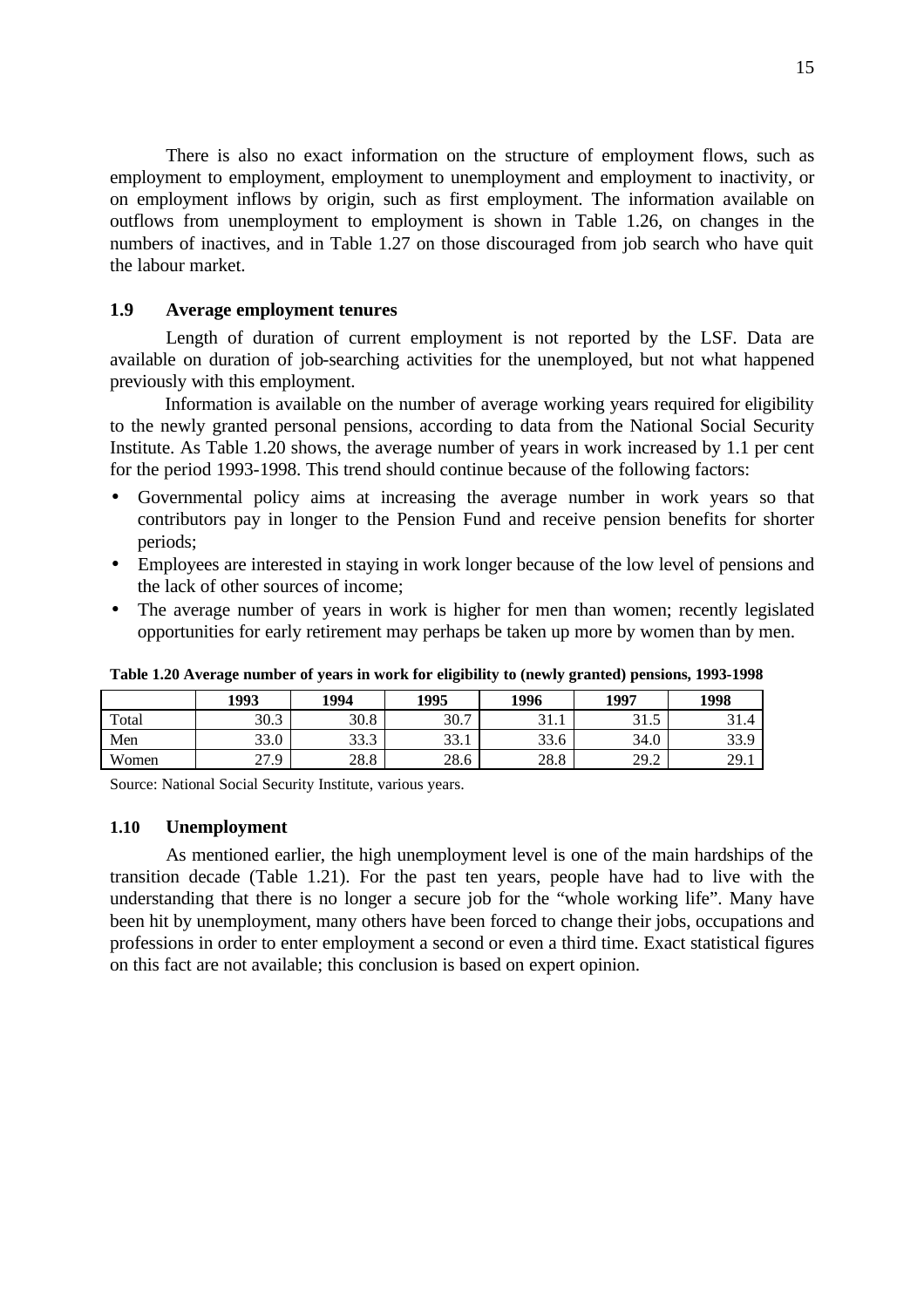|              | 1993  | 1994  | 1995  | 1996  | 1997  | 1998  | 1999  |
|--------------|-------|-------|-------|-------|-------|-------|-------|
| Total        |       |       |       |       |       |       |       |
| unemployment |       |       |       |       |       |       |       |
| (thousands)  | 814.7 | 740.2 | 520.8 | 490.8 | 534.1 | 556.1 | 576.9 |
| Unemployment |       |       |       |       |       |       |       |
| rate $(\% )$ | 21.4  | 20.5  | 14.7  | 13.7  | 15.0  | 16.0  | 17.0  |

**Table 1.21. Unemployment in Bulgaria, 1993-1999**

Source: LFS 1993 – September; LFS 1994 - October; LFS 1995 - October; LFS 1996 - November, LFS 1997 - November; LFS 1998 - November, LFS 1999- November.

In 1999, unemployment started to rise due to a new "wave" of privatization and the restructuring of public enterprises. According to data published by the National Employment Office, the number of registered unemployment persons increased by the end of December 1999 to 610,551 or 15.97 per cent of the labour force. By end April 2000, this figure had jumped to 726,358 or 19 per cent of the labour force.

The number of registered jobseekers per vacancy during the transition declined from 48 in 1994, to 28 in 1995 and 26 in 1996, reflecting mainly the delay in the structural reforms. In 1997 this ratio increased sharply to 45 jobseekers per vacancy, as a result of active measures undertaken by the new government related to economic restructuring, financial stabilization and Currency Board fiscal rigidities. In 1998, the jobseeker/vacancy ratio dropped to 37 and in 1999 to 36, but continues to remain high.

# **A gender perspective on unemployment**

As Table 1.22 shows, the number of unemployed men is higher than for unemployed women. Similarly, the male unemployment rate is also higher than for female unemployment. One reasonable explanation of the higher male unemployment registered in the last two years of the transition decade is the continuing privatization process and job reduction in sectors, where male employment prevails (mining, chemicals, some manufacturing branches). Female unemployment was higher in the first years of transition when the economic crises, the restructuring process and privatization caused a dramatic decline in those industries (textiles, food, clothing, tobacco etc.) where female employment was predominant in total employment. As far as the unemployment rate is concerned it should be noted that the male labour force is higher than female labour force and the rate is a ratio between the number of unemployed and the labour force.

|              | 1993  | 1994  | 1995  | 1996  | 1997  | 1998  | 1999  |
|--------------|-------|-------|-------|-------|-------|-------|-------|
| Female       |       |       |       |       |       |       |       |
| employment   |       |       |       |       |       |       |       |
| (thousands)  | 393.4 | 347.6 | 250.4 | 232.6 | 255.4 | 258.4 | 264.0 |
| Unemployment |       |       |       |       |       |       |       |
| rate $(\% )$ | 22.0  | 20.6  | 15.0  | 13.8  | 15.3  | 15.9  | 16.8  |
| Male         |       |       |       |       |       |       |       |
| employment   |       |       |       |       |       |       |       |
| (thousands)  | 421.3 | 392.5 | 270.4 | 258.2 | 278.7 | 297.7 | 312.9 |
| Unemployment |       |       |       |       |       |       |       |
| rate $(\% )$ | 20.9  | 20.4  | 14.4  | 13.6  | 14.7  | 16.1  | 17.3  |

**Table 1.22. Unemployment in Bulgaria, by sex, 1993-1999**

Source: Same as for Table 1.1.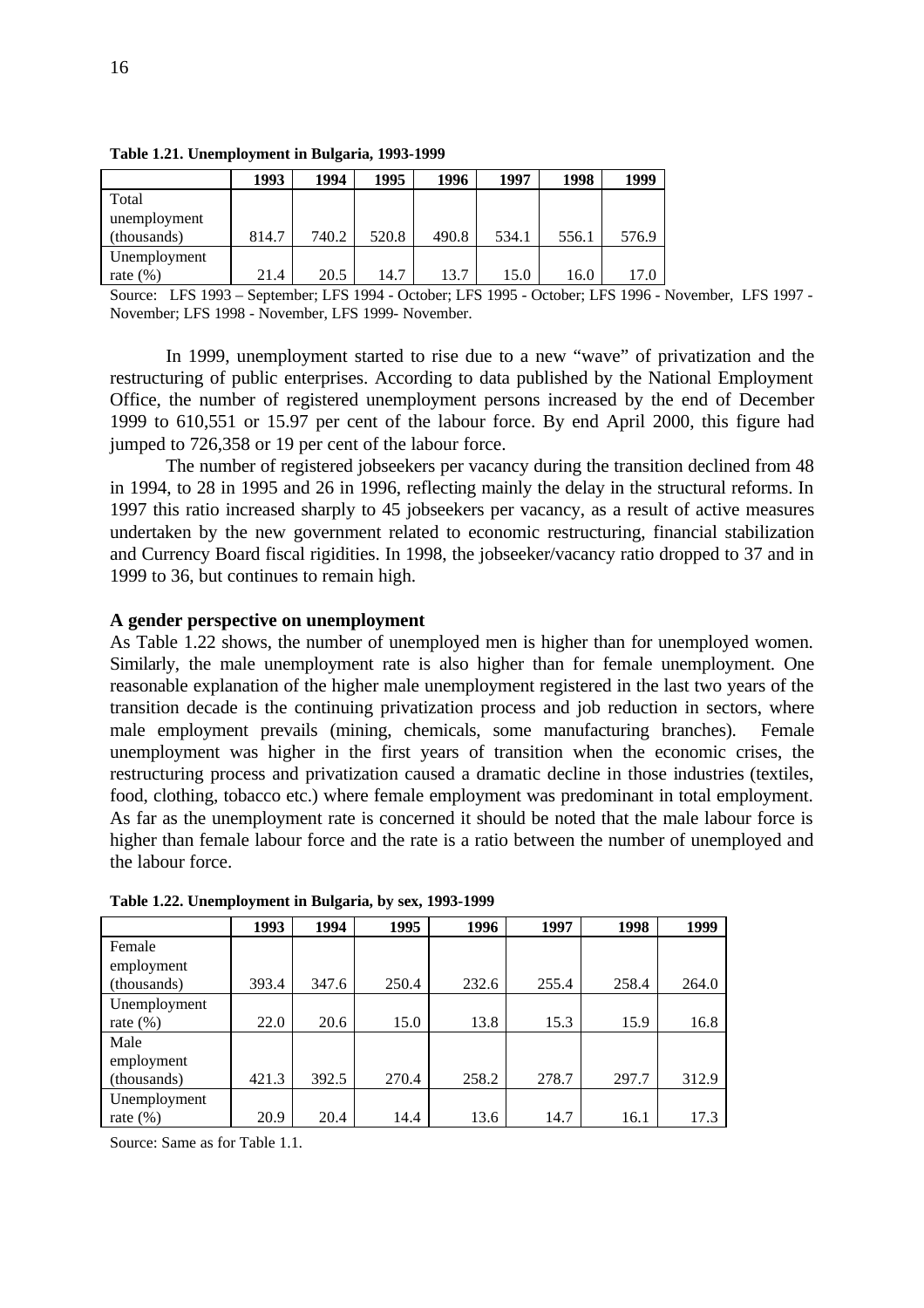Unemployment among the 25-54 year age group has been higher than for the 15-24 or 55 years and over age groups for the entire period under survey (Table 1.23). The decline in the number of unemployed people from the 15-24 year age group is due not so much to an increase of the jobs and the younger age of this age group, but to their withdrawal from the labour market either to enter the shadow economy or continue study at university. As shown in Table 1.24, the unemployment rate among this age group was more than twice the average unemployment rate in 1999.

| Age groups              | 1993  | 1994                  | 1995  | 1996  | 1997  | 1998  | 1999  |
|-------------------------|-------|-----------------------|-------|-------|-------|-------|-------|
| Total                   | 814.7 | 740.2                 | 520.8 | 490.8 | 534.1 | 556.1 | 576.9 |
| 15-24<br><b>Vrs</b>     | 248.8 | 214.8                 | 157.3 | 130.3 | 139.4 | 141.5 | 138.0 |
| $25 - 54$<br><b>VIS</b> | 512.4 | 483.7                 | 343.2 | 342.6 | 372.9 | 390.9 | 410.0 |
| $55+$<br>vrs            | 53.5  | $\overline{ }$<br>41. | 20.3  | 17.9  | 21.8  | 25.7  | 28.9  |

|  | Table 1.23 Unemployment in Bulgaria, by age group, 1993-1999 |  |  |  |
|--|--------------------------------------------------------------|--|--|--|
|--|--------------------------------------------------------------|--|--|--|

Source: Same as for Table 1.1.

**Table 1.24 Unemployment rates (ILO definition), by age group, 1993-1999**

| <b>Period</b> | Unemployment - | Age           | Age           | Age         |  |
|---------------|----------------|---------------|---------------|-------------|--|
|               | total          | $15-24$ years | $25-54$ years | $55+ years$ |  |
| Sep. '93      | 21.4           | 47.0          | 18.2          | 20.8        |  |
| Oct. '94      | 20.5           | 44.8          | 16.8          | 17.3        |  |
| Oct. '95      | 14.7           | 37.6          | 11.8          | 8.6         |  |
| Nov. '96      | 13.7           | 33.4          | 11.6          | 7.5         |  |
| Nov. '97      | 15.0           | 35.9          | 12.7          | 8.7         |  |
| Nov. '98      | 16.0           | 35.9          | 13.6          | 10.8        |  |
| Nov. '99      | 17.0           | 36.0          | 14.7          | 10.0        |  |

Note: Age groups are reported in the following ranking: 15-24; 25-34; 35-44; 45-55; 55-64; and 65+ years.

Source: LSF data, various years.

l

As mentioned earlier, the increase in unemployment has been a result of the accelerated restructuring of the public firms and the privatization process. Because of the corresponding increase in unemployed persons who are eligible for unemployment benefits and assistance, the Government approved Act 100 of the Council of Ministers (30.04.1998). This Act accorded unemployed people, dismissed due to liquidation or restructuring of a state or municipality firm, the entitlement to receive in cash BGN 1,000 (denominated BGL) paid by the Retraining and Unemployment Benefits Fund in order to start their own business. In 1998, 38,805 persons registered under this Act. In 1999, the number of expected job-cuts, registered by the National Employment Office was 35,300. In May 2000 the Chief of the National Employment Service reported in the mass media<sup>3</sup> that the Fund has difficulties in paying this money because of the high number of dismissed unemployed who were registered to receive payments. The mass media reported a delay in payment of more that three months. Table 1.25 presents the quarterly numbers of unemployed entitled to unemployment benefits, by total and by sectors. Data in this table includes those unemployed who are entitled to receive the lump sum of BGN 1,000. From the time the sum is received, they are no longer considered as having unemployed status.

<sup>3</sup> Newspaper "24 hours" 18.05.2000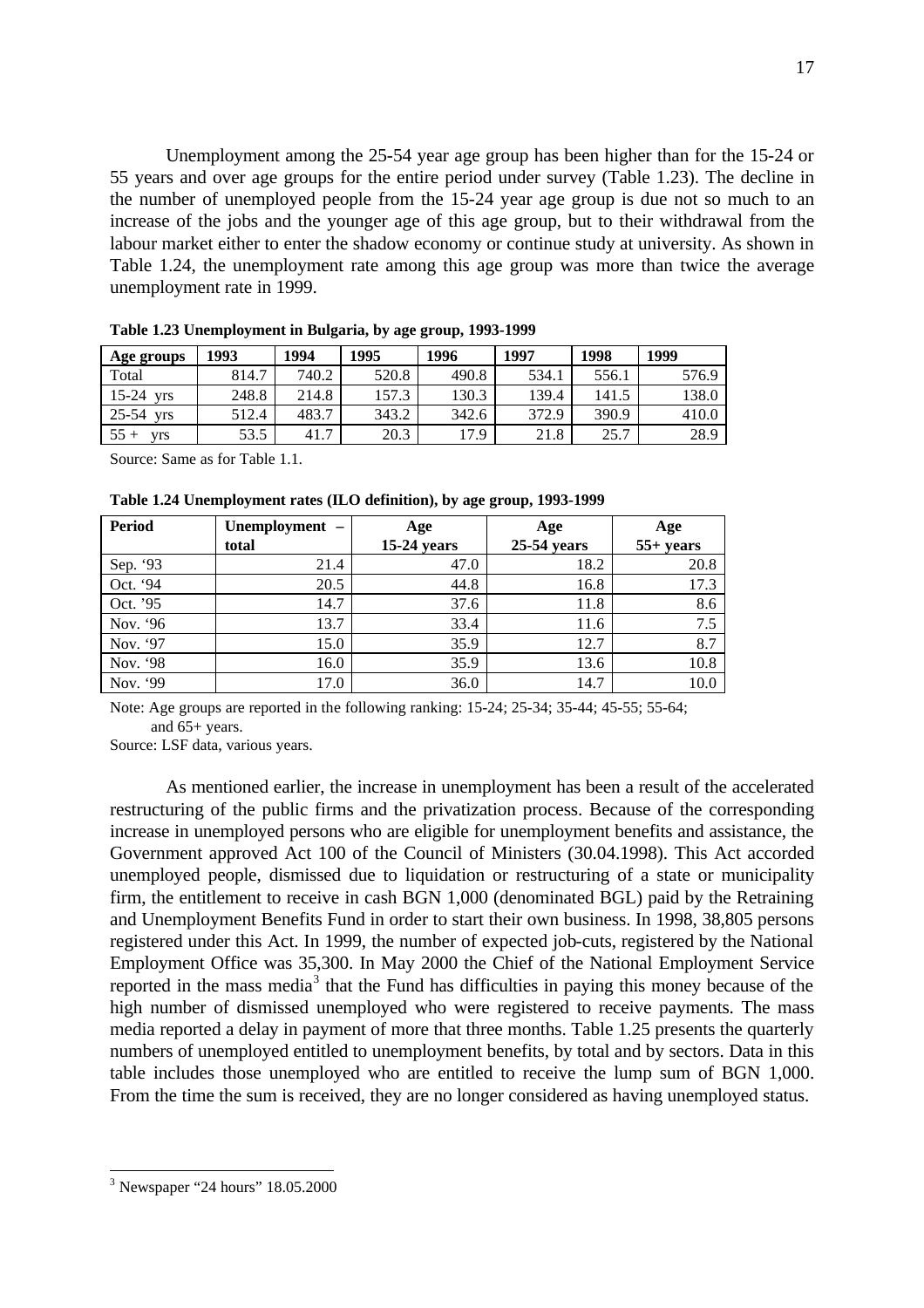There is an increase in almost all branches in the average numbers of dismissed employees, but the most significant increases are in manufacturing, construction, trade, public administration, and health.

| <b>Sector</b>            | 1st Q 1999 | 2nd Q 1999 | 3rd Q 1999 | 4th Q 1999 | 1st Q 2000 |
|--------------------------|------------|------------|------------|------------|------------|
| Agriculture, forestry    | 67 071     | 59 373     | 55 266     | 66 923     | 76 230     |
| Mining and quarrying     | 1859       | 2 2 0 4    | 3 1 8 8    | 3928       | 4 9 0 6    |
| Manufacturing            | 159 235    | 164 429    | 170 107    | 193 116    | 221 135    |
| Electricity              | 910        | 908        | 1 0 0 7    | 1 1 5 4    | 1 2 2 2    |
| Construction             | 21 681     | 21 245     | 21 208     | 23 813     | 28 866     |
| Trade                    | 32 098     | 32 188     | 33 818     | 39 264     | 45 167     |
| Hotels                   | 5888       | 5 1 29     | 5 0 6 2    | 9 3 5 6    | 12 2 34    |
| <b>Transport</b>         | 14 627     | 14 5 8 8   | 14 877     | 16 558     | 17768      |
| Financial mediation      | 4 3 0 3    | 3 9 9 3    | 3 8 6 1    | 3 5 3 6    | 3728       |
| Real estate              | 25 403     | 24 3 38    | 24 374     | 25 823     | 24 690     |
| Research and development | 7691       | 7 5 2 4    | 7 3 4 5    | 7 0 20     | 6 6 8 2    |
| Public administration    | 38 289     | 40 508     | 43 135     | 47447      | 53 553     |
| Education                | 14 5 69    | 14 550     | 17 592     | 17 609     | 19484      |
| Health                   | 3 6 3 1    | 4 2 5 6    | 4 6 1 8    | 5 3 3 9    | 9 0 5 5    |
| Other community          | 4 6 3 5    | 5 0 29     | 5 7 8 5    | 6 702      | 7857       |

**Table 1.25 Unemployed persons eligible for unemployment benefits, by economic branch, 1999-2000**

Source: Authors' calculations based on monthly data published by the National Employment Office, 1999, 2000.

Data on unemployment by firm size is not published either by the National Statistical Institute or by the National Employment Office. The procedure is that when mass dismissals are forthcoming, firms report to the local labour office on the expected numbers of lay-offs and this information is aggregated from the National Labour Office.

#### **1.11 Annual inflows to and outflows from registered unemployment**

The average monthly unemployment flows of registered unemployment are presented in Table 1.26. The share of people who quit unemployment because of new employment had increased from 19.1 per cent of total outflows in 1992 to 38.6 per cent in 1999. This is a positive trend indicating the growing opportunities for unemployed people for employment reintegration. Table 1.27 shows data for those who were discouraged and quit unemployment registration. Data in Tables 1.26 and 1.27 should not be compared, since they present different sources of information (LFS and monthly registration in labour offices). Table 1.27 also shows the numbers and the share of quits from the labour market in the total number of labour force inactives.

| Table 1.26. Unemployment flows (numbers), Bulgaria, 1992-1999 |  |  |
|---------------------------------------------------------------|--|--|
|---------------------------------------------------------------|--|--|

| <b>Indicators</b>      | 1992    | 1993    | 1994   | 1995    | 1996   | 1997   | 1998   | 1999   |
|------------------------|---------|---------|--------|---------|--------|--------|--------|--------|
| <b>Inflows</b>         | 53 279  | 44 9 32 | 41 410 | 45 224  | 51 975 | 60 907 | 35 695 | 58 050 |
| Outflows               | 28 990  | 35 568  | 51 028 | 50 612  | 47 392 | 48 099 | 50 545 | 46 720 |
| to employment          | 5 5 3 9 | 6 20 2  | 6980   | 10 4 12 | 12446  | 17 368 | 15 726 | 18 078 |
| Ratio inflows/outflows | 1.83    | .26     | 0.81   | 0.89    | .09    | .26    | 0.70   | 0.80   |

Source: Authors' calculations based on *Monthly Bulletin* data, Ministry of Labour and Social Policy, various years.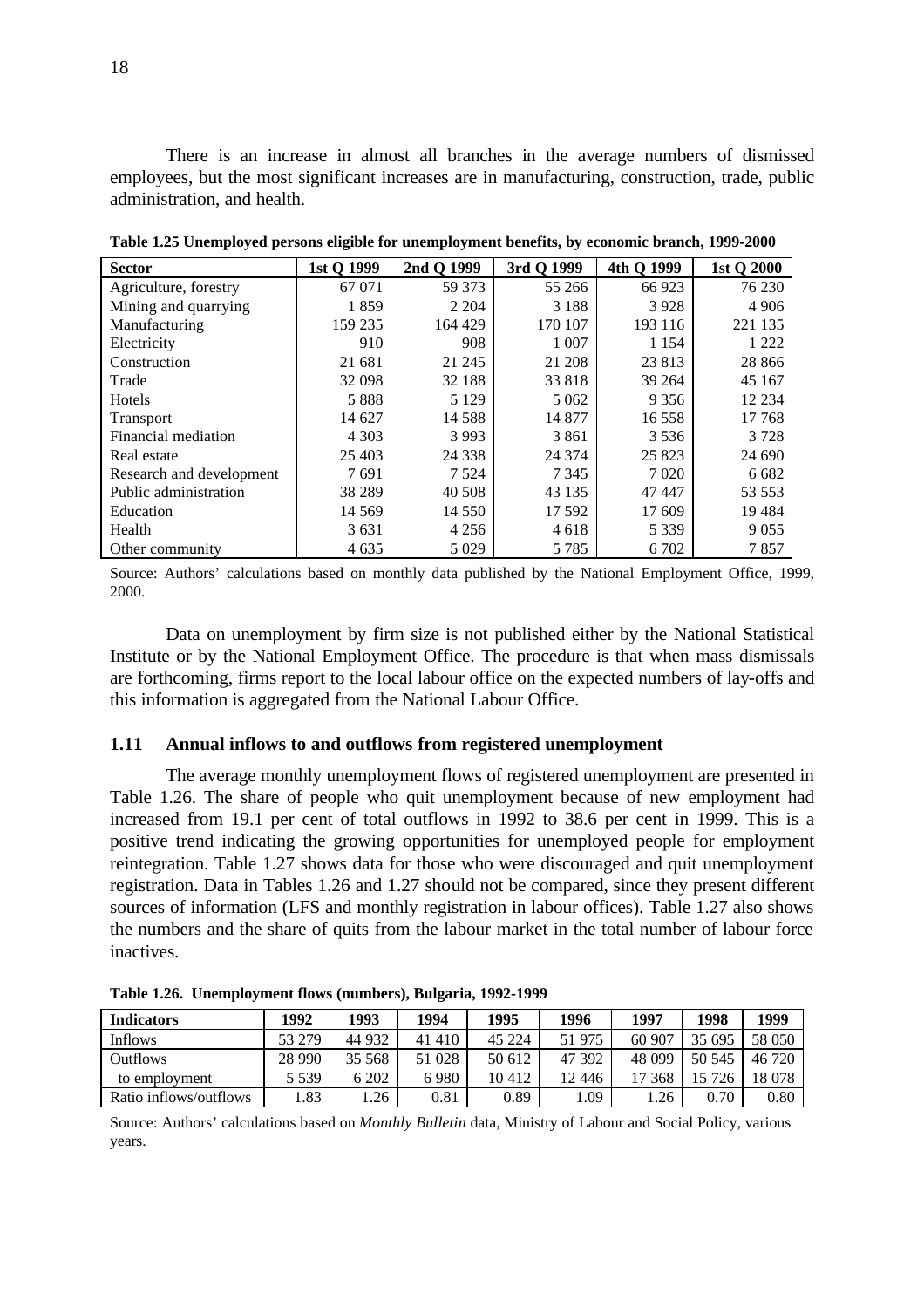| <b>Period</b> | <b>Total number</b> | Men   | Women | <b>Percentage of total</b><br>inactives |
|---------------|---------------------|-------|-------|-----------------------------------------|
| June '94      | 208.8               | 105.0 | 103.8 | 6.5                                     |
|               |                     |       |       |                                         |
| Oct. '94      | 196.8               | 97.8  | 98.9  | 6.0                                     |
| June '95      | 183.3               | 91.2  | 92.2  | 5.5                                     |
| Oct. '95      | 195.9               | 100.6 | 95.3  | 5.8                                     |
| Mar. '96      | 195.4               | 95.2  | 100.2 | 5.7                                     |
| June '96      | 187.7               | 89.1  | 98.6  | 5.7                                     |
| Nov. '97      | 239.1               | 118.8 | 120.2 | 7.1                                     |
| June '98      | 231.6               | 118.2 | 113.4 | 6.8                                     |
| Nov. '98      | 295.6               | 146.4 | 149.1 | 8.6                                     |
| Mar. '99      | 307.3               | 154.9 | 152.4 | 8.7                                     |
| June '99      | 306.6               | 155.9 | 150.6 | 8.9                                     |
| Nov. '99      | 357.3               | 183.8 | 173.4 | 10.2                                    |

**Table 1.27. Discouraged quits from the labour market, Bulgaria, 1994-1999 (thousands)**

Source: LFS data, various years.

The increasing numbers of unemployed people who quit the labour market due to discouragement indicates that active labour market policies should be better targeted to cover this group by relevant programs for employment reintegration.

## **Informal employment as an indicator of flexibilization of the labour market**

Informal employment in Bulgaria has been studied during the transition period as an integral part of the informal (shadow) economy. A number of research studies supplemented the attempts of the National Statistical Institute to describe the size and the structure of unreported, hidden economic activity and employment, in particular. The present report gives the most recent results of an international project carried out by the Agency for Economic Analysis and Forecasting, the Institute for Market Economy, and Harvard University (October 2000).

According to this project, the share of the shadow economy in 1998 in Bulgaria was 22 per cent of GDP. The maximum was observed in 1990 (32 per cent) and in 1996 (34.4 per cent), with a decline since 1997. These estimates are based on different methods used in the project, such as a modified physical input approach, a direct microeconomic approach based on firm-level questionnaire data, etc. According to another study, carried out by the Centre for the Study of Democracy and reported by the Bulgarian Telegraph Agency (21 June 2000) the share of the shadow economy in Bulgaria varied from 32 to 35 per cent.

The study of the Agency for Economic Analysis and Forecasting, the Institute for Market Economy, and Harvard University demonstrates that between 13 and 15 per cent of the sample reported hiring without an employment contract in the last 3 years, as well as during their first accounting year. Nevertheless, there is a tendency for growth in the total number of those employed without a contract over the 1997-1999 period. In 1999 the total number of employed fell by over 14 per cent, at the same time the number of employed with no contract increased by 22 per cent – a demonstrably clear tendency to avoid contracts when hiring labour.

The results of the project also show that approximately 3 per cent of employed people (ca. 80,000) are not legally registered. According to the Confederation of Independent Trade Unions, the number of people working without an employment contract by the end of 1999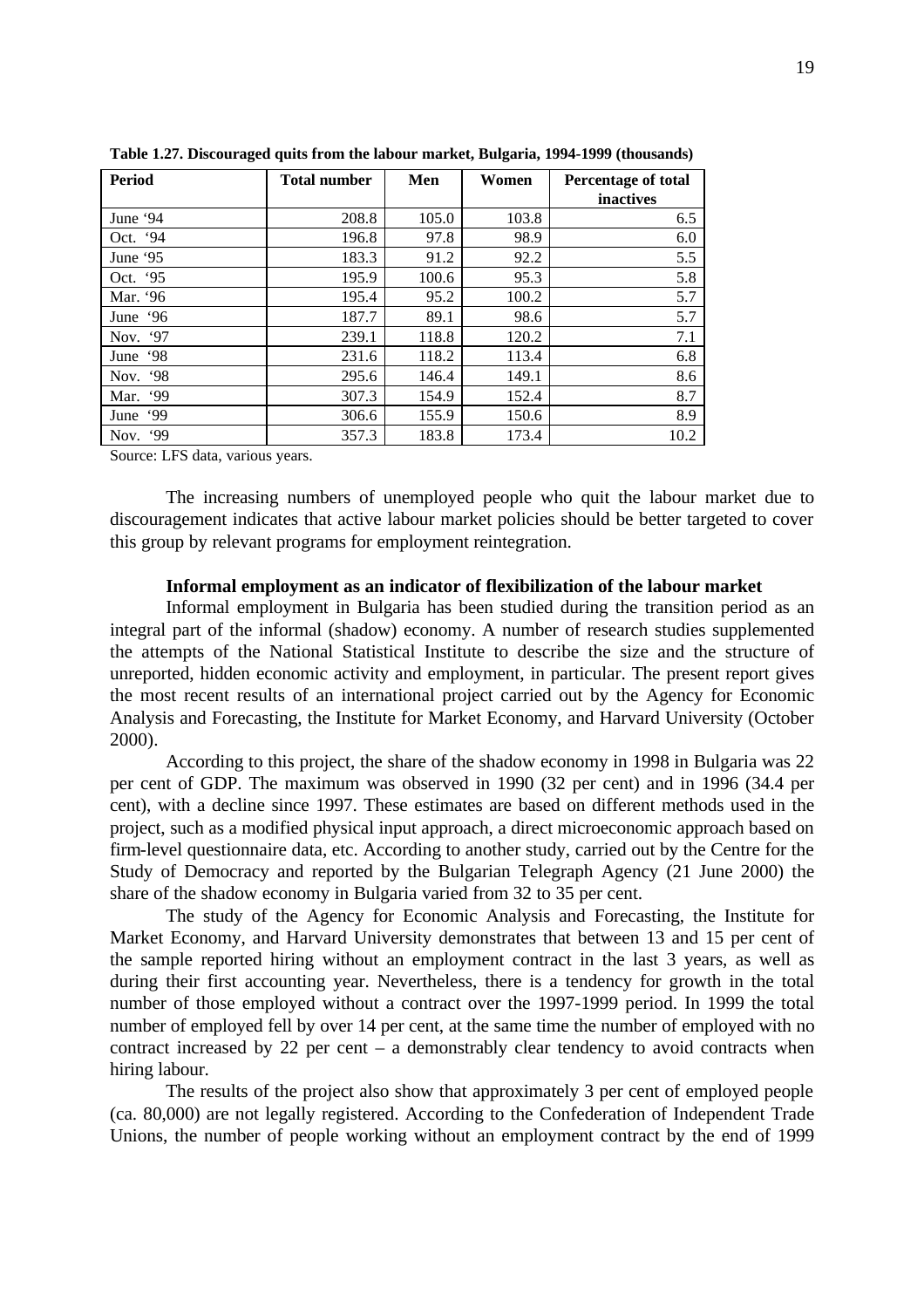was over 500,000.<sup>4</sup> Thus, the unemployment rate for 1999 seems to be lower than the LFS shows.

The largest share of workers without an employment contract was in the agriculture and trade sectors.

The survey shows that the salaries actually paid were higher than the wages reported (average BGN 230) by 10 to 50 per cent. Most firms hide around 34-35 per cent of labour costs to avoid tax payments. In reaction to this, the Government undertook steps to lower taxes, as has been reflected in the draft 2001 budget.

### **1.12 Real wages**

As far as real wages are concerned, Table 1.28 shows the dynamics of real wages during the transition period.

| Year | Nominal wage<br>(yearly change) | <b>Inflation</b><br>annual<br>changes | Real wage*<br>yearly change | Real gross income<br>per capita<br>$(1989=100)$ |
|------|---------------------------------|---------------------------------------|-----------------------------|-------------------------------------------------|
| 1990 | 37.9                            | 23.9                                  | 5.3                         | 96.2                                            |
| 1991 | 167.8                           | 338.5                                 | $-39.0$                     | 59.0                                            |
| 1992 | 102.3                           | 79.4                                  | 12.8                        | 63.5                                            |
| 1993 | 57.8                            | 56.1                                  | 1.1                         | 60.4                                            |
| 1994 | 53.5                            | 87.1                                  | $-17.9$                     | 53.6                                            |
| 1995 | 53.4                            | 62.1                                  | $-5.5$                      | 49.0                                            |
| 1996 | 89.2                            | 123.0                                 | $-17.6$                     | 33.5                                            |
| 1997 | 884.1                           | 1 0 8 7 . 8                           | $-18.8$                     | 28.4                                            |
| 1998 | 47.0                            | 22.3                                  | 22.3                        | 36.9                                            |
| 1999 | 11.9                            | 2.6                                   | 9.1                         | 37.1                                            |

**Table 1.28 Real wages and real gross income per capita, Bulgaria, 1990-1999**

Note: \* Calculated as the ratio between nominal wages and inflation. Taxes are included. Source: Statistical Yearbook, NSI, various years.

Changes in real wages in Bulgaria are mainly due to inflation chokes in particular years (1991, 1994, 1996-1997). During these years, nominal wages were partly compensated for according to inflation. Thus the changes in real wages, as shown in Table 1.28, should not be interpreted as a nominal wage flexibility under labour demand and supply. That being said, the wage decline reduces labour costs for enterprises and allows them to keep workers who would otherwise be made redundant (or even to recruit new workers). In this sense, the wage decline permits enterprises to adjust to economic conditions and make the labour market more flexible.

#### **1.13 Internal migration**

l

At a very low level during the previous regime, internal migration became more significant during the transition period. However, it is not widely accepted as an effective means of combating unemployment, since most regions are depressed in terms of labour demand. Another reason for lack of interest in internal migration is that the salary level of payment in Bulgaria overall is low. It is also low in comparison with most other transition countries, which is why the absolute number of people who migrate within the country has been decreasing over the latter half of the transition decade (Table 1.29).

<sup>&</sup>lt;sup>4</sup> Published in newspaper "24 Hours", 24.02.2000.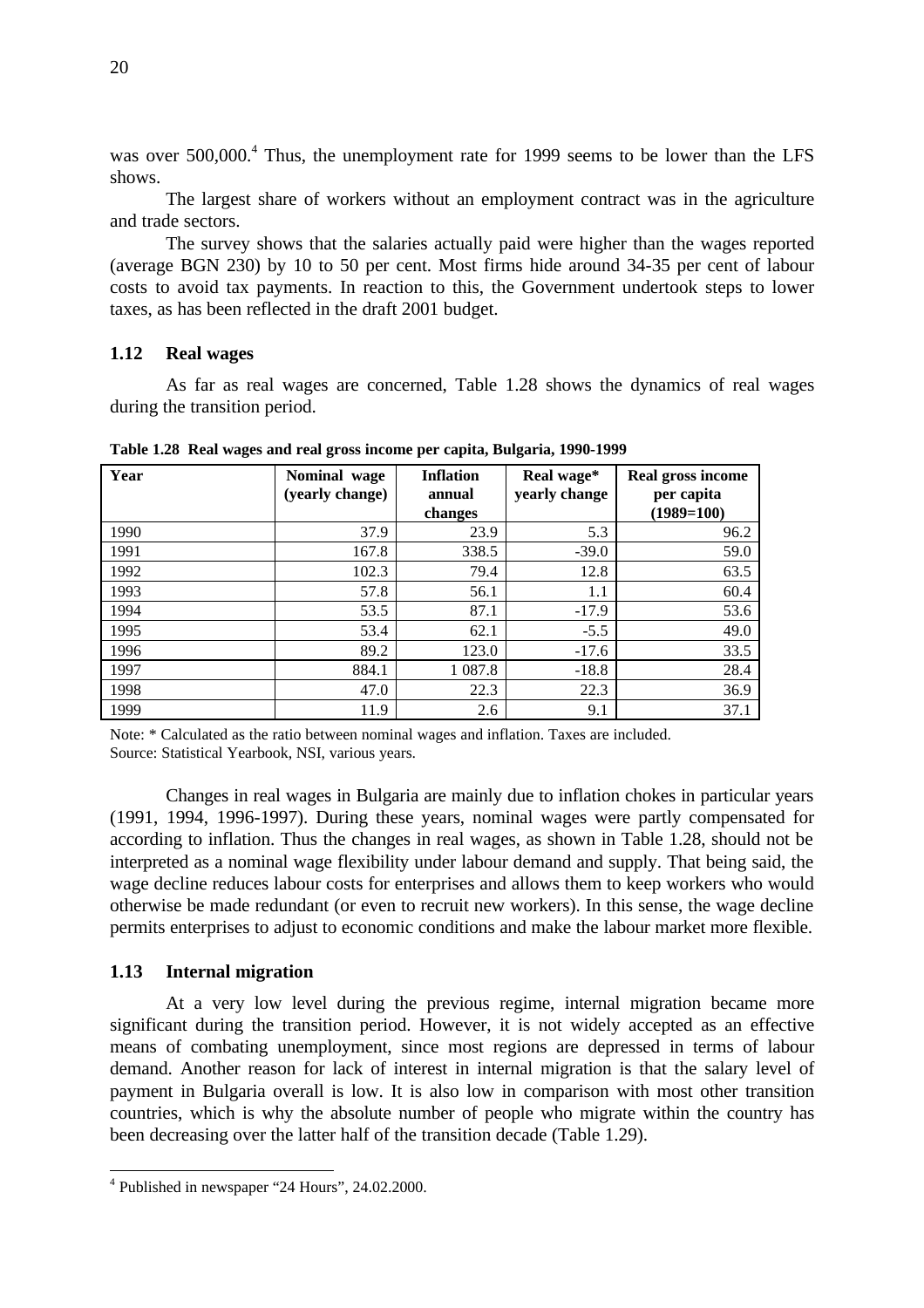| <b>Years</b> | <b>Total number</b> | <b>Labour migration</b><br>(due to changes in<br>jobs) | Percentage of<br>total |
|--------------|---------------------|--------------------------------------------------------|------------------------|
| 1994         | 194 080             | 62 121                                                 | 32.0                   |
| 1995         | 193 917             | 51 884                                                 | 26.7                   |
| 1996         | 168 334             | 56 661                                                 | 33.6                   |
| 1998         | 186 150             | 55 657                                                 | 29.0                   |

**Table 1.29. Internal migration including labour migration, selected years**

Source: NSI, *Population*, 1999, p. 181 ; 1997 p. 216 ; 1996 ; p. 57 ; 1995, p. 283.

Section 2 now takes an in-depth look at labour legislation in Bulgaria.

# **2. Evolution of labour legislation and the restructuring of employment**

# **2.1 Historical brief**

For 50 years prior to 1989, Bulgaria belonged to the group of countries with centrally planned economies. In the early 1980s, discussions began on the need for change in the structure and legal basis of industrial relations. The 1986 (and still valid) Labour Code replaced the 1951 Labour Code (which had imported the Stalinist model of industrial relations, coinciding with the wave of industrial development and the collectivization of agrarian production). According to the Introduction to the current Labour Code, the State favoured a protectionist model based on a "creative Marxist-Leninist analysis of contemporary processes and phenomena in labour". The trade union, given new functions in parallel to specific targets such as housing, transport to work, health and safety, children's daycare, vacation homes and vocational training, was designated as "organizer of the labour collective" and "guarantor of the economic mechanisms". This potentially important shift in the power structure remained more a concept than a reality for trade unions.

Since 1989, the gradual democratization of the political system has significantly changed labour law in Bulgaria. Similarly to other countries in transition, two contradictory trends have emerged. The first is the independence of trade unions from the State, including the new responsibilities this incurs, and their new role in collective bargaining. The second is that trade union power has been eroded by economic reforms (the liberalization of prices, privatization, and restructuralization). The introduction of the Currency Board in July 1997 in the wake of the country's severe 1996-1997 financial crisis has constrained the ability of trade unions to act. This is valid to a certain extent for the Government itself; most of the economic and social reforms in Bulgaria are now under the supervision of two international financial institutions, the International Monetary Fund and the World Bank.

Trade unions continue to lose members in the public service and state enterprises, most of which are either privatized or have closed down. In the private sector, trade union presence is at a nascent stage. It would appear that firms in Bulgaria are replacing the stable labour force with a different category of worker, one frequently offered atypical forms of employment or hired on a less secure basis. Nevertheless, Bulgarian labour law was and still is based on the employment relationship. In the Fordist model, the enterprise is conceptualized as the community wherein workers of various trades are brought together around a common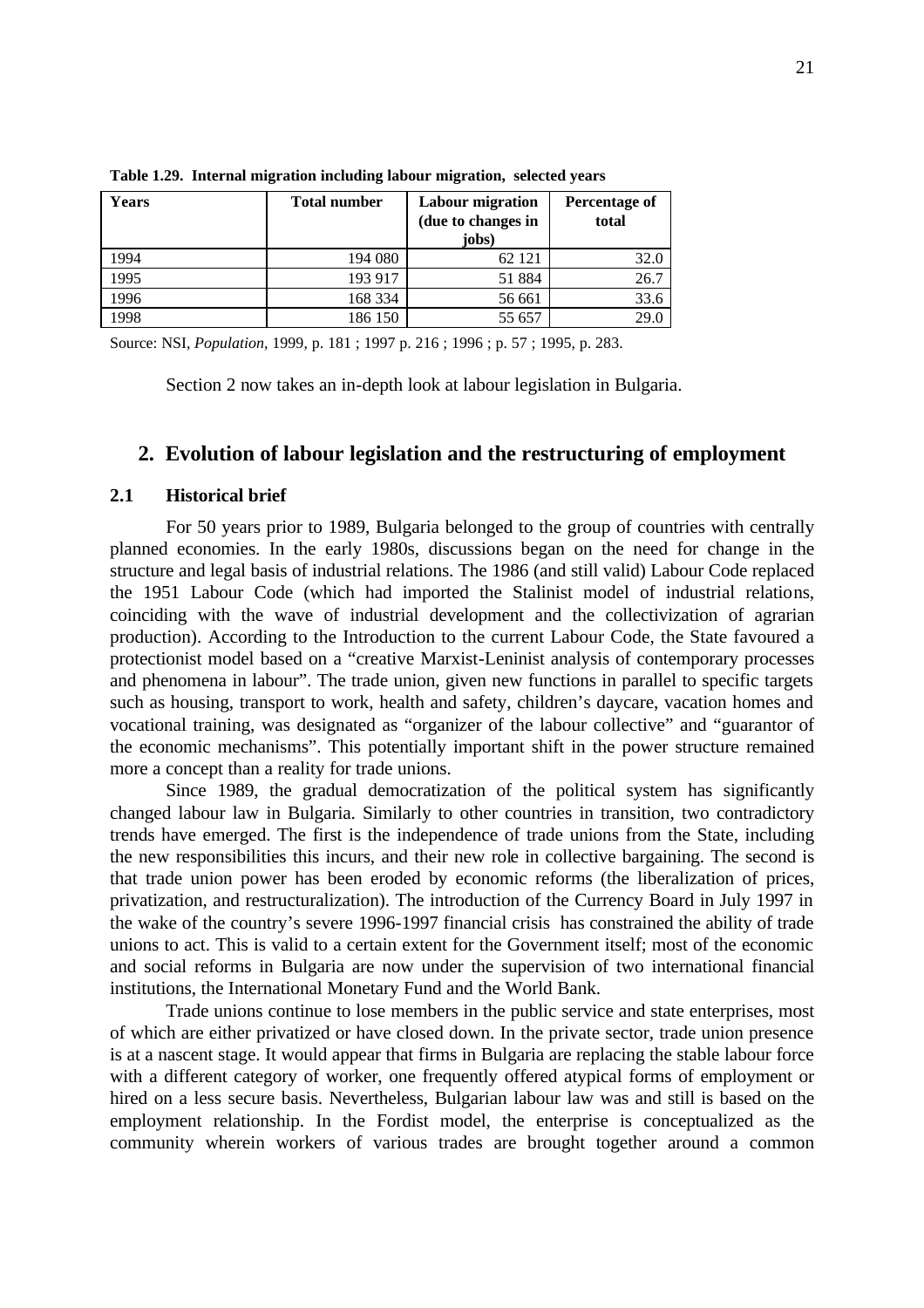economic activity and under the management of a single employer. The core of this model is employment of indefinite duration and the secure livelihood of the worker.

In consultation with the social partners, the Labour Code underwent a further change through the draft Act on Amending and Supplementing the Labour Code in May-June 2000, regarding tripartite cooperation, collective bargaining, fixed-term contracts, and grounds for termination of employment. The proposed amendments cover almost half of the present Labour Code. They will be referred to under the heading '*Draft act proposals*' following the relevant paragraph/s in the present report.

In 2000, Parliament passed the final act on the ratification procedure of the European Social Charter. Bulgaria has also ratified the core ILO Conventions and is in the process of rapid harmonization of its social and labour legislation with the legal standards of the European Communities.

#### **2.2 Scope of labour legislation**

Article 1 of the Labour Code, regulating the employment relationship as well as other relationships between employee and employer, was amended in 1996 to preclude any but the direct employment relationship. This amendment aimed at reducing the spread of the civil contracts which, for various economic reasons, were replacing employment contracts. It was accompanied by a new article (405a) similarly aimed at restricting the "hidden" employment relationship in its atypical form. Given the rapid increase of civil law contracts and of work without contract, these attempts have been unsuccessful.

Paragraph 1 of the Labour Code stipulates that the employer shall be any natural person, legal entity or division thereof, as well as any other organizationally and economically autonomous entity (enterprise, office, organization, co-operative farm, establishment, household, association) that independently hires employees in an employment relationship. Paragraph 2 explicitly states the applicability of the Labour Code to the employment relations of members of co-operatives, unless otherwise stipulated.

In 1999, Parliament adopted the Civil Service Act. This law, already in force, stipulates the establishment, content and termination of employment relations between the State and the civil servant, as far as not otherwise provided by a special law. Civil servants are designated as those persons taking paid positions in administration, as well as persons to whom a special law concedes civil servant status. Exceptions are members of cabinet, the deputy regional governors, the deputy mayors of municipalities and persons implementing technical functions in the administration.

# **2.3 The individual employment contract**

According to Art. 61 of the Labour Code, the employment contract shall be concluded between the employee and the employer. For positions specified by law or by an act of the Council of Ministers, the employment contract shall be concluded by the body superior to the employer. In such cases, the employment contract relationship shall be established with the enterprise offering the work. An employment contract may also be concluded with a group of persons, either directly or through their authorized representative; the same rights and duties apply as for an individual employment contract.

From 1987 to 1996, the written form of the employment contract was a precondition for its validity. Since 1996, amendments<sup>5</sup> to the Labour Code also state that an employment

l

<sup>5</sup> (New - SG, No. 2/1996)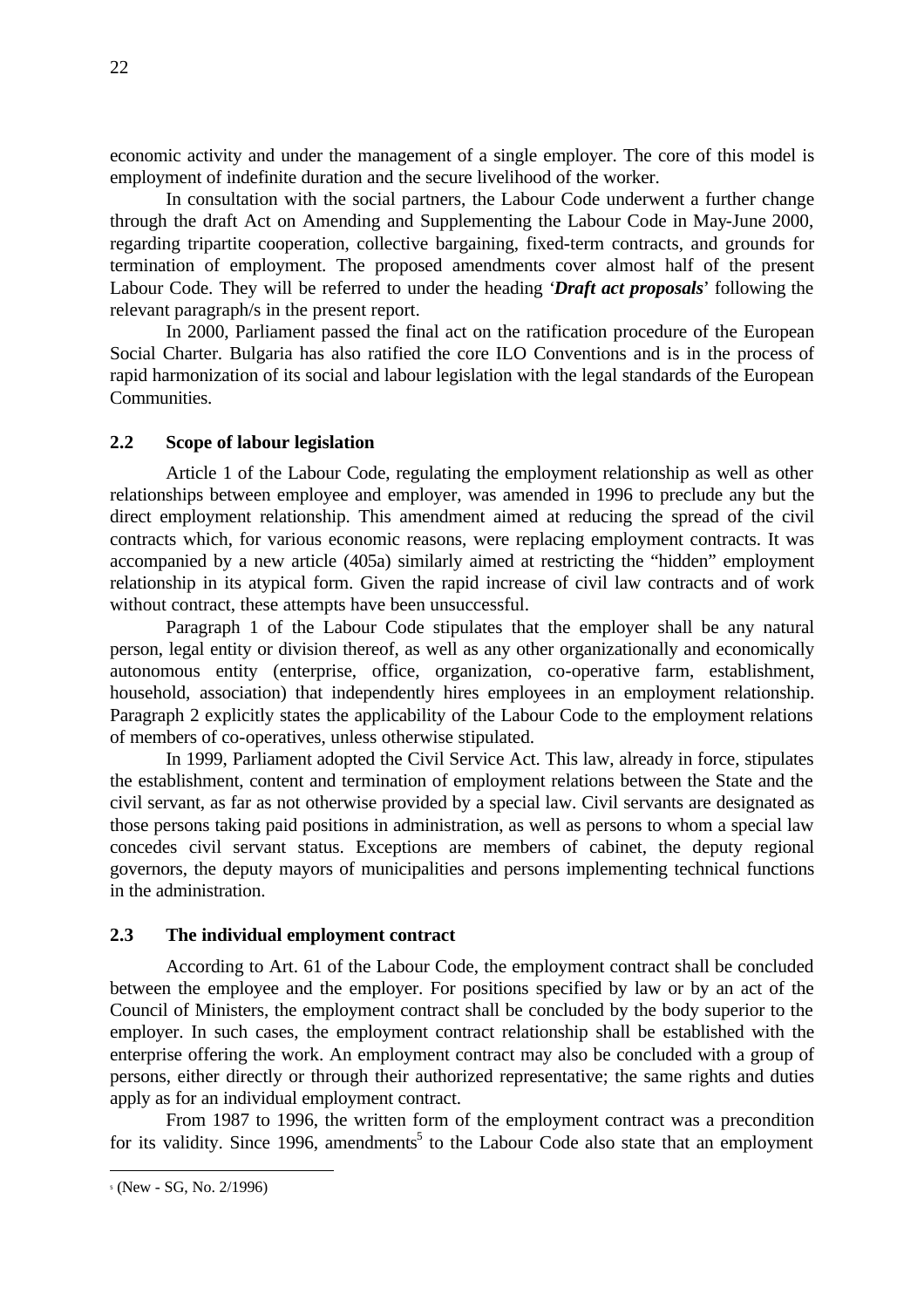relationship may arise where no written contract is concluded. In the trade union view, this amendment was hastily undertaken without due consideration for workers; they subsequently proved that, in practice, employers were using unwritten contracts in order to conceal the true number of their workers and to avoid social security payments. Surprise checks by the labour inspection bodies confirmed the trade union findings. In such cases the existence of employment relations are proved in court through witnesses or by other means.

#### **Draft act proposals**

At the end of 1999 and the first half of 2000, further amendments have been under discussion. One of the main proposals is a return to the written form of employment contract.

#### **Commencement of duties**

The performance of the employment contract obligations begins with the employee's beginning work, which shall be verified in writing. According to Art. 63 of the Labour Code, the employee shall begin work within a deadline of one week after the conclusion of the employment contract, unless the parties have negotiated otherwise. If the employee does not begin work within this period, the employment contract relationship shall be deemed null and void, unless the failure is due to reasons beyond the employee's control and he has notified the employer before the expiry of the deadline.

#### **Content of the employment contract**

According to Art. 66, the employment contract shall specify the place and nature of work, and the employee's wage. Other terms and conditions may also be negotiated in the employment contract pertaining to the provision of labour, which are not regulated by mandatory provisions of the law, as well as terms and conditions that are more favourable for the employee than those established by the collective agreement.

#### **Duration**

According to Art. 67, the employment contract may be concluded for an indefinite period or for a fixed term. The employment contract shall be considered concluded for an indefinite period, unless expressly agreed otherwise.

#### **Employment contract for a fixed term (Art.68)**

A fixed-term employment contract shall be concluded:

- 1. for a definite length of time which shall not exceed 3 years, insofar as a law or an act of the Council of Ministers do not provide otherwise
- 2. until completion of the work specified
- 3. in substitution of an absent employee
- 4. for positions subject to an examination or competition at a specified time.

For civil service positions, according to Art. 15 of the Civil Service Act, a civil servant shall be appointed for a fixed term only in the case of substitution for an absence of more than 30 days. The official legal relationship shall be terminated as from the day of return of the absent civil servant.

## **Changing an employment contract from fixed term to indefinite period (Art.69)**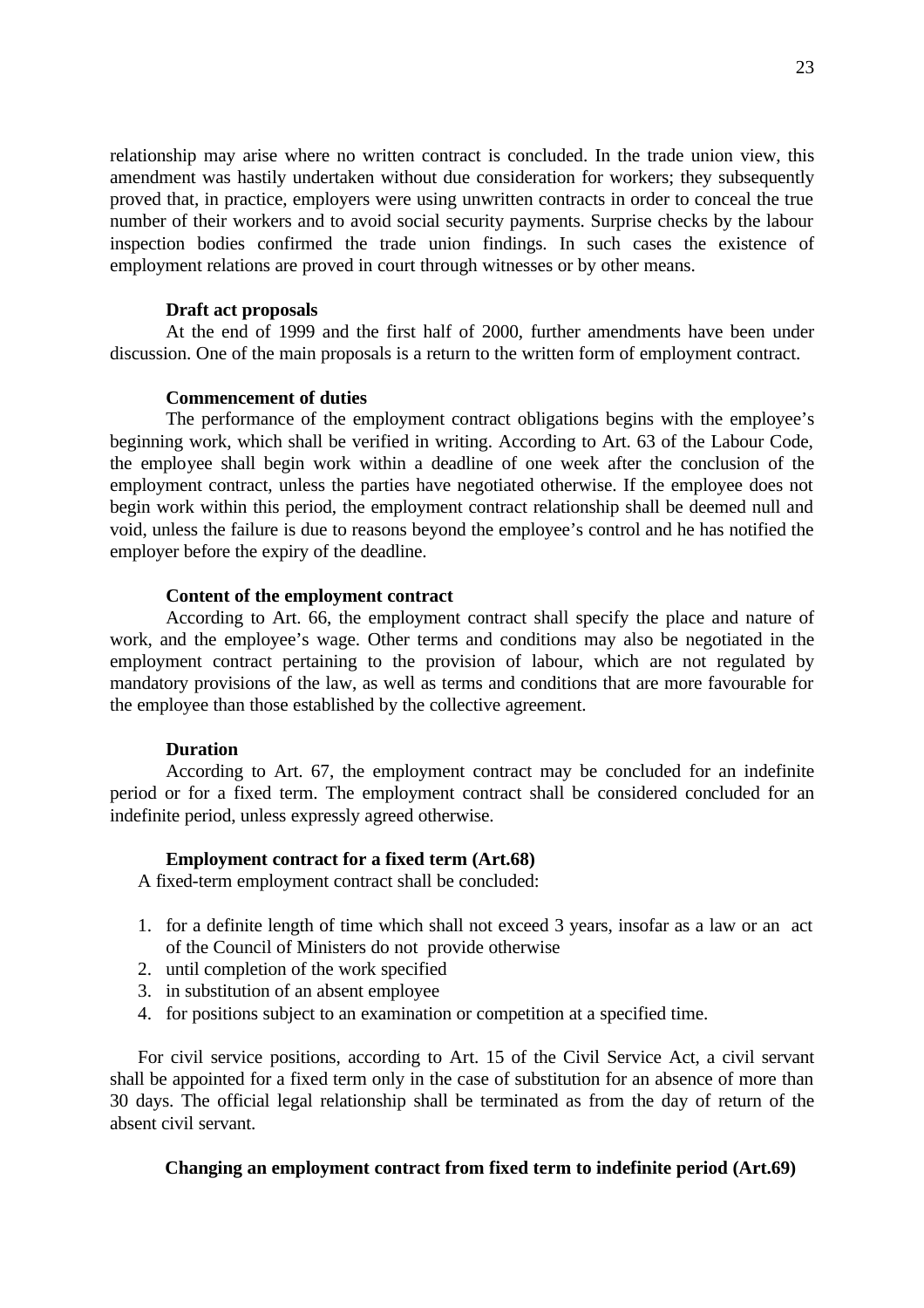The employment contract concluded for a fixed term shall be transformed into a contract for an indefinite period if the employee continues working for 5 or more working days after the expiry of the agreed period, without the written objection of the employer, provided the job is vacant. This rule also applies to a fixed-term employment contract in substitution of an absent employee, in case the contract with the employee being substituted is terminated during this period of absence.

#### *Draft act proposals*

The draft act for amending the Labour Code proposes that a fixed-term contract shall be concluded for temporary, seasonal or short-term work, as well as with new workers or employees in insolvent enterprises or in enterprises in liquidation. As an exception, a fixed-term contract for a period of at least 1 year shall be concluded for normal jobs within an enterprise. Such a contract would be for a shorter period only when the worker or employee has requested it in writing. The contract could be renewed for the same job only once for a period of one year minimum.

These proposals introduce the limits for using the fixed-term contracts not more than twice in succession.

The employers' organizations were in favour of more flexibility in employment forms. The Working Group participants have obviously considered the Council Directive 1999/70/EC of 28 June 1999 concerning the framework agreement on fixed-term work, concluded by ETUC, UNICE and CEEP, although they have not introduced obligations for employers on providing information on employment opportunities, and consultation, etc.

Civil contracts are not considered as typical employment contracts and do not enter into the scope of the Labour Code.

#### **Employment contract for a trial period (Art.70)**

If the work in question requires testing the employee's ability to perform it, the final contract may be preceded by a probation contract of up to 6 months. Such a contract may also be concluded should the employee want to ensure the job is suitable. During the trial period, both parties have the same rights and duties as under a final contract. The trial period does not include the time during which the employee has been on a statutory leave, or has not done the contracted job without due cause.

#### **Termination of the trial-period contract (Art.71)**

Prior to expiration of the trial period, the employee may terminate the contract without notice. The employment contract shall be regarded as finalized if it has not been terminated under the preceding paragraph prior to the expiration of the trial period.

#### **Trial period according to the Civil Servants Act**

When the candidate is appointed for the first time, the appointing body shall be able to terminate the contract without notice, after expiry of the 6-month term. Within the term of these 6 months, the civil servant shall be able to terminate with 1month's notice.

#### **Draft act proposals**

Trade unions and employers are in discussion over possible amendments to the regulation of fixed-term contracts. Recently, the issue has become particularly sensitive. Applied on a large scale and renewed an unlimited number of times upon expiration, they are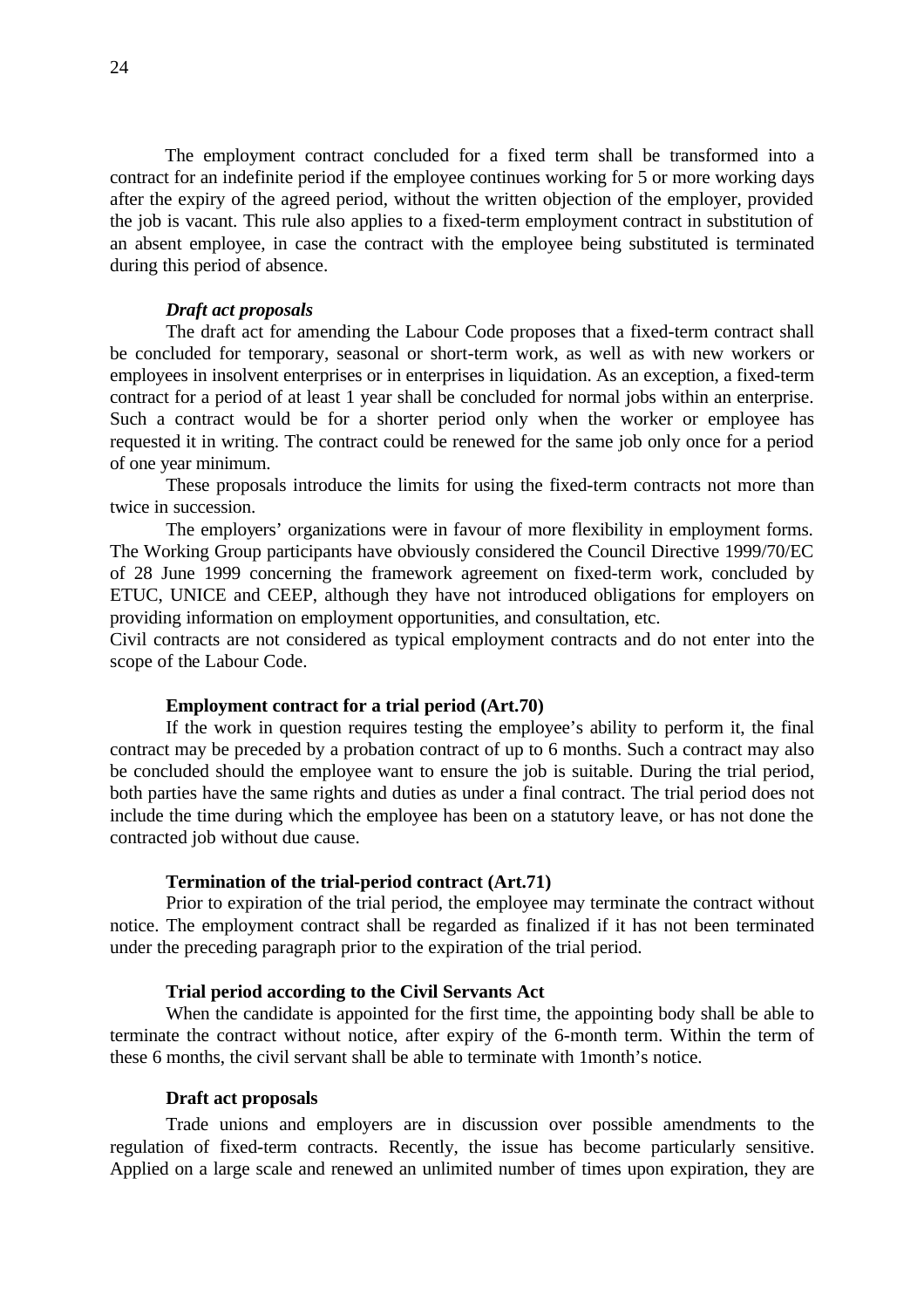viewed as a major tool of employers (from the public sector as well as the private) who impose these contracts unilaterally. Employees, faced with the threat of becoming unemployed or accepting the terms, thus stabilize the misuse of the present regulation. Trade unions are also heavily affected by this practice because it diminishes trade union density and threatens trade union activists.

#### **Employment contract with a pensioner (Art.72)**

An employment contract with a pensioner shall be concluded only in the event that there is no applicant for the same job who is not a pensioner. The absence of such an applicant shall be certified by the relevant employment service. An employment contract with a pensioner who has reached 60 years of age (men) or 55 years (women) shall be concluded for a fixed term not exceeding 1 year. An employment contract with a pensioner who has not reached pensionable age may also be concluded for an indefinite period or for a term longer than 1 year. In this event, the employment contract concluded shall be transformed into an employment contract for a term of 1 year from the date of pensionable age, insofar as the parties have not agreed on a shorter period.

#### **Nullity of the employment contract (Art.74)**

An employment contract, which contravenes the law or a collective agreement, or circumvents them, shall be declared null and void by the court. Where this is due to the appointment of an employee under the minimum age required under the Labour Code, the nullity shall be declared by the labour inspectorate. The parties shall not invoke nullity of the employment contract or of individual provisions thereof prior to its declaration and the receipt of such by the parties. Nullity shall not be declared if the deficiency in the employment contract disappears or is removed. The employer shall not invoke a deficiency in the employment contract, which can be removed.

The provisions of Art.333 shall not apply where the nullity of an employment contract has been declared. (See later, under 'Protection against dismissal'. In addition, Annex 1 provides a comparative view of labour market institutional arrangements in Bulgaria for individual and group dismissals.)

#### **Relationship between the parties in a null and void employment contract (Art.75)**

If the employment contract is declared null and void and the employee has acted in good faith when concluding it, the relationship between the parties to the contract prior to the moment of declaration of its nullity shall be regulated in the same manner as for a valid employment contract. This shall also apply where individual provisions of the employment contract are declared null and void. The rules on nullity of an employment contract shall apply *mutatis mutandis* to the other grounds for creation of an employment relationship as well.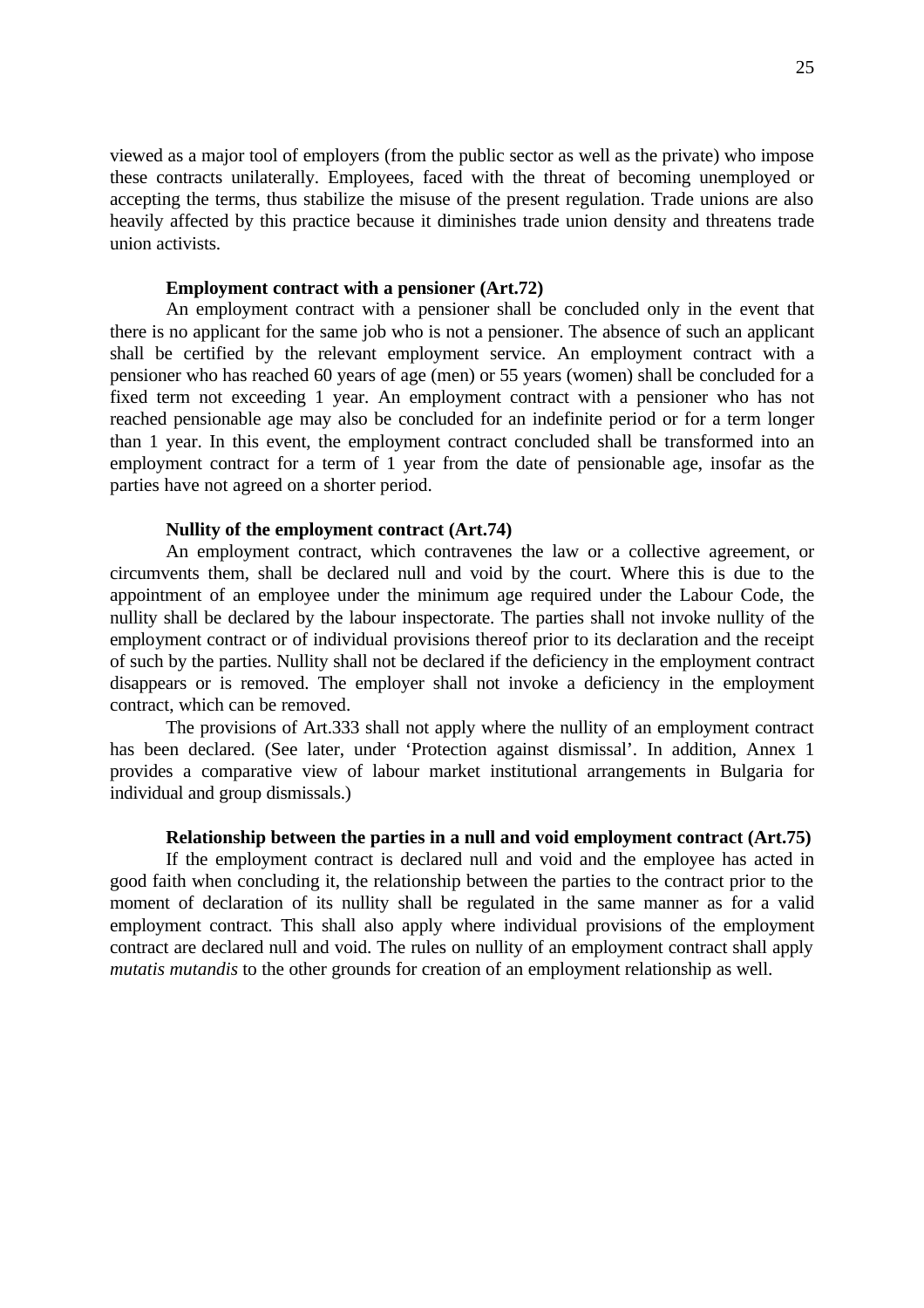# **Additional work for the same employer under an employment contract**

According to Art. 110, the employee may conclude an employment contract with the employer for whom s/he is working for the performance of work beyond the specified scope of the job description and outside the specified working hours.

#### **Additional work for a second employer**

According to Art. 111, the employee may also conclude an employment contract with other employers for a second job outside the working hours specified in the primary employment relationship (and outside of additional work for the primary employer). Prior consent of the primary employer is required.

#### **Prohibition on additional work**

Additional work shall be prohibited to employees who are:

- 1. drivers of vehicles
- 2. employed in hazardous or unhealthy conditions, in the event that additional work is under the same or other hazardous or unhealthy conditions
- 3. as specified by a law or an act of the Council of Ministers.

## **Working hours under an employment contract for additional work**

The maximum duration of the working hours under an employment contract for additional work, together with the duration of the working hours under the primary employment relationship, shall not violate the minimum uninterrupted rest between days and weeks established by the Labour Code.

#### **Contract for working up to 5 days a month**

An employment contract may also be concluded for working on certain days of the month. In the event that a person is working for one and the same employer for more than 5 working days or 40 hours a month in total, whether continuously or in broken succession, this shall not be included in length of service. According to Article 115, the employment contracts for additional work with the same or another employer shall also specify the duration and allocation of working hours, and may also specify the periodicity of wage remuneration as well.

#### **Social security (Art.117)**

Employees who perform additional work shall be entitled to social security under terms and procedures to be established by a separate law.

# **2.4 Changes in the employment relationship**

#### **Prohibition on unilateral change of the employment relationship (Art.118)**

Neither employer nor employee may unilaterally change the employment relationship, with the exception of those cases established by law. Transferring the employee to another workplace in the same enterprise, without changing the specified place of nature of the work or the employee's wage, shall be not considered a change of the employment relationship. Art.199 stipulates that the employment relationship may be a written agreement between the parties for a definite or an indefinite period.

## **Changing the place and nature of the work by the employer (Art.120)**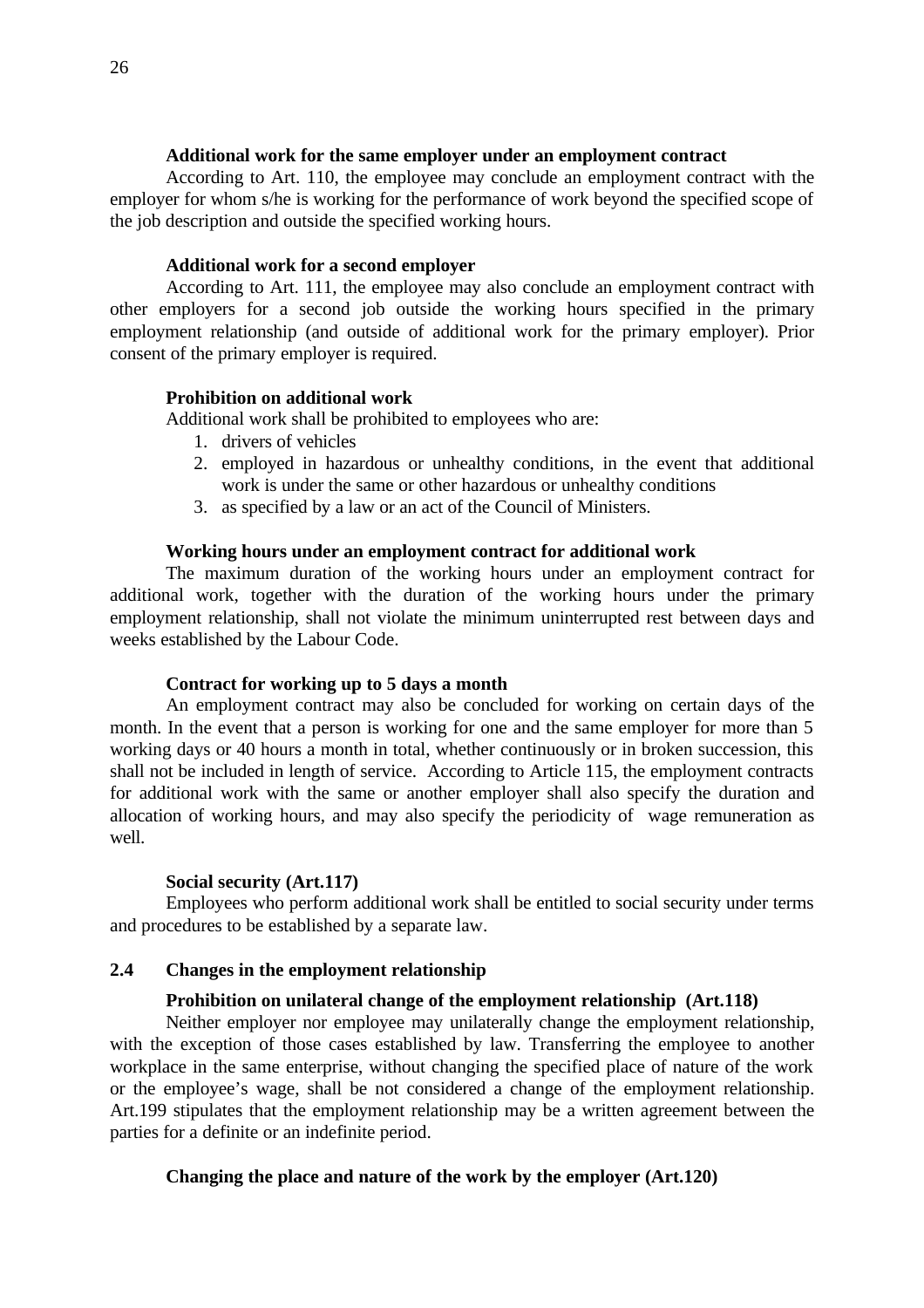The employer may, in case of a production necessity or idle time, assign the employee (without his or her consent) to perform different work temporarily in the same, or in another enterprise, but in the same community or locality, for a period of up to 45 calendar days in 1 calendar year. The same holds true in the event of idle time, for as long as such idle time continues. These changes shall be done in accordance with the qualifications and the health condition of the employee. When necessitated by insurmountable reasons, an employer may assign work of a different nature to the employee, even if it does not correspond to the employee's qualifications (Art.81).

For civil servants, the official legal relation cannot be unilaterally changed, with the exception of those cases established by law.

#### **Retention of the employment relationship when restructuring the enterprise**

According to Article 123, the employment relationship shall be not terminated in the event of a merger of enterprises, a transfer of a part of one enterprise to another, or the distribution of the operations of one enterprise among several enterprises.

The obligations towards the employee arising from the employment relationship prior to the restructuring are as follows:

- 1. In the case of a merger, the new enterprise is responsible.
- 2. In the transfer of a part of one enterprise to another, both enterprises jointly or severally.
- 3. In the case of the distribution of a single-enterprise operation among several, obligation is on the part of the enterprises taking over the operations, jointly or severally.

The employment relationship with the employee shall not be terminated in the event of a change of enterprise owner or of leasing it out. In this case, the new owner (the lessee) shall be the employer.

#### **Training – Qualifications and skilling**

## **Contract for acquiring a qualification (Art.229)**

The employer may conclude a contract with a person who is entering or has entered a training institution for acquiring a qualification. Such contract shall bind the employer:

- 1. to financially support the trainee while being trained
- 2. upon termination of training, to give employment to the trainee suitable to the qualification newly acquired, for a period agreed by both parties, which cannot exceed 6 years.

The contract shall bind the trainee:

- 1. to complete training for the agreed qualification according to schedule
- 2. to take up employment with the employer in the agreed period of time.

In the event of failure to perform these obligations by one or other of the parties, as long as no other provisions exist, the party at fault shall be held liable in accordance with civil law.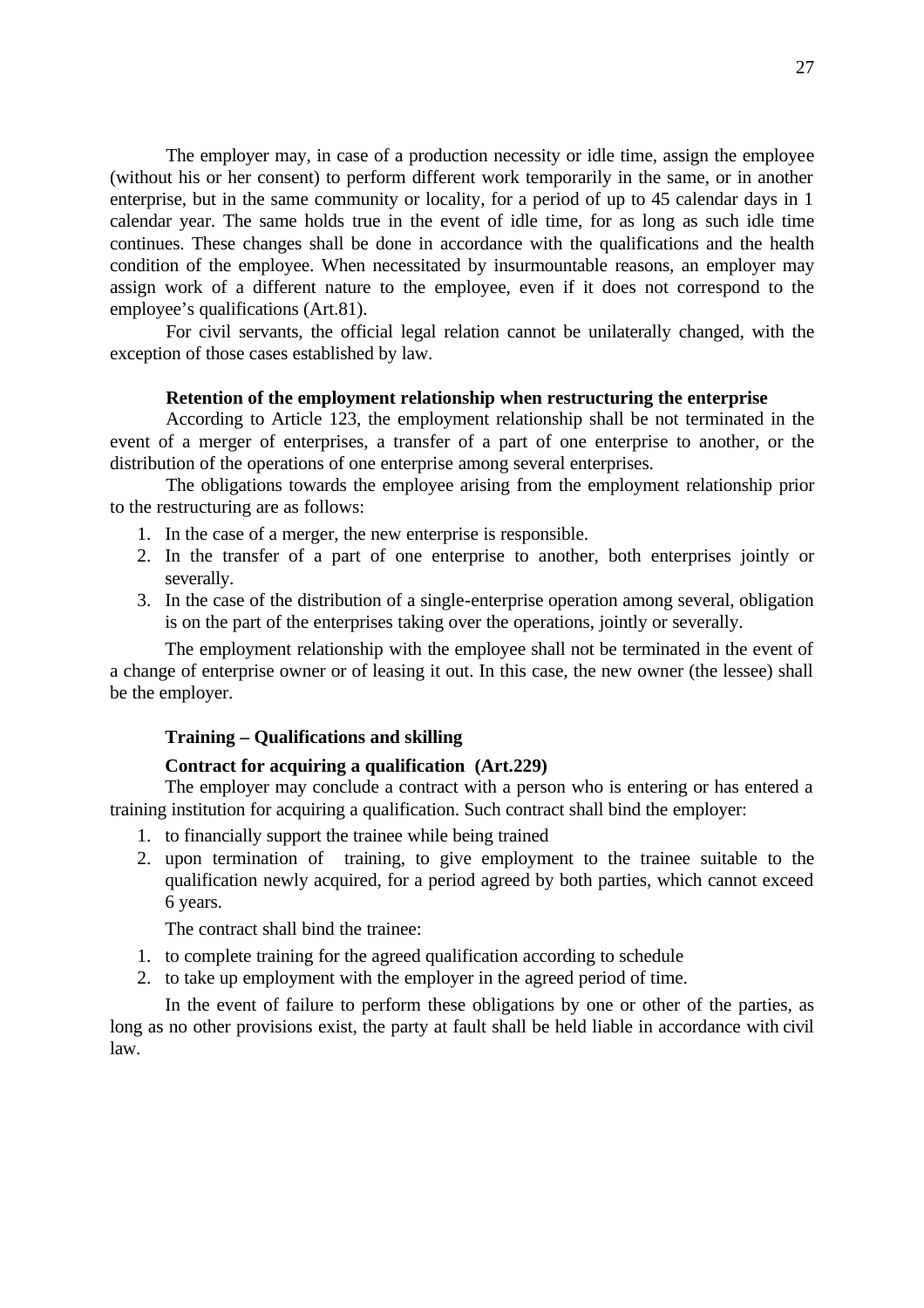#### **Apprenticeship contract (Art.230)**

The apprenticeship contract binds the employer to train the novice while working in a specified profession or specialty; and the novice to master it. The contract shall set down the forms, the place and the duration of training, which cannot be longer than 6 months, the compensation due by the parties in case of non-performance as well as other issues related to training. The parties shall set down in the contract the period of mandatory work performed by the trainee for the employer after successful completion of the training course. The employer shall provide work in accordance with the acquired qualification, for a period not exceeding 3 years. During training, the trainee shall receive remuneration in proportion to the work done but not less than 90 per cent of the minimum monthly wage decreed by law.

The training period is limited to 6 months in apprentice contracts (mainly applied to work that is not highly qualified) as it is considered sufficient for mastering the skills necessary. The limit of 6 months also has some protective function, aimed at preventing reduced remuneration under the guise of an apprenticeship.

#### **Recognition of the qualification obtained in apprenticeship training (Art.231)**

After successfully passing a theoretical and practical test, the trainee shall be certified as qualified in the corresponding profession or specialty. In preparation for the test, the trainee is entitled to paid leave for a period agreed with the employer, but not less than 12 working days. For a repeat test, the trainee shall be entitled to an unpaid leave of 12 working days, which shall be recognized as length of service.

# **Employer and employee obligations and liabilities regarding non-performance of the apprenticeship contract (Art.232)**

Upon successful completion of training, the employer's obligation under the apprenticeship contract is to appoint the trainee to a job corresponding to the qualification acquired. The trainee is obliged to take up the job for the agreed period.

Should the employer fail to provide a job corresponding to the qualification acquired by a trainee, the employer shall be liable in the amount of gross wage remuneration for the corresponding position for the period when such work was not provided, but not exceeding 3 months, unless otherwise agreed upon.

Should the trainee fail to complete the training course without serious cause, or fail to take up the job provided by the employer, or should leave before the agreed period expires, the trainee shall owe the employer compensation in proportion to the non-performance of work, in an amount agreed upon by both parties, but not exceeding 3 times the minimum monthly wage decreed by law.

#### **Contract for employment upon completion of training (Art.235)**

A contract for training for acquiring a higher qualification or for re-training may be concluded between the employer and a person who is preparing to start work with the employer upon completion of the training.

#### **Termination of the contract before completion of training (Art.236)**

By notice in writing, either party may terminate the contract before completion of the training course: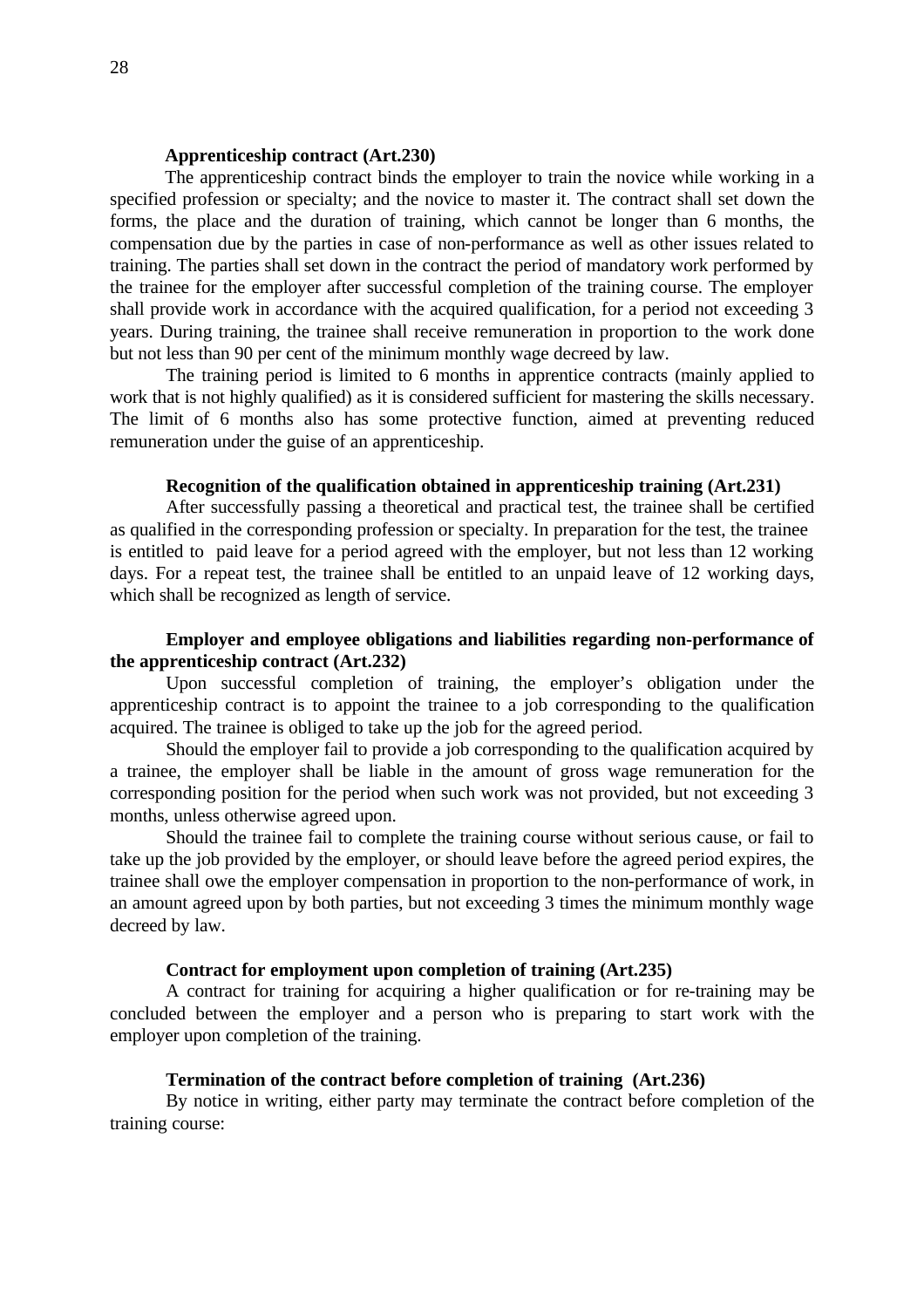- 1. due to non-performance of the obligations of the other party through that party's fault; (although the party at fault shall be given an appropriate time period to carry out the required obligations)
- 2. in other cases agreed upon in the contract.

# **2.5 Termination of the employment relationship**

# **General grounds for termination of employment contract without notice (Art.325)**

A contract of employment shall be terminated without notice from either party in the following cases:

- 1. By mutual written consent of the parties. The party to which the proposal is addressed shall notify the other party within 7 days of receipt of the proposal. Failure to do so shall be deemed refusal to accept the proposal.
- 2. When the dismissal of an employee is found unlawful, or the employee is reinstated in his job by ruling of the court, but does not report to work within the term stipulated under Art. 345, para. 1.
- 3. Upon expiry of the contractual term.
- 4. Until completion of the specified work.
- 5. Upon return of the substituted employee to work.
- 6. When a position is occupied by an employee who is pregnant, or who is listed for rehabilitation, and a candidate entitled to that position appears.
- 7. Upon the appointment of an employee who has been elected or has passed a competitive examination for the position.
- 8. In the case of the employee's inability to perform the assigned work because of illness resulting in permanent disability, or because of health contraindications established by an expert medical commission. In such cases, the contract of employment shall not be terminated when the employer can provide another job suited to the employee's health status, and the employee consents to perform it.
- 9. Upon the death of the person with whom the employee has concluded a contract of employment, if this is an individual employer.
- 10. Upon the death of the employee.
- 11. When the position is listed as occupied by a public servant.

# **General grounds for termination of the civil service contract**

According to Art. 103 CSA, the official legal relationship shall be terminated on the following grounds:

- 1. By mutual written consent of the parties; the party to which the proposal is addressed is obliged to notify the other party within 10 days; if not, the proposal is considered as not accepted.
- 2. When the termination of the official legal relationship of the civil servant is recognized as unlawful or s/he is reappointed to the former job by the respective body or by the court and s/he does not take up the position within the term of two weeks from receiving notification.
- 3. If the inability of the civil servant to perform the assigned work is due to illness that results in long-lasting disability, or to health contraindications as judged by the official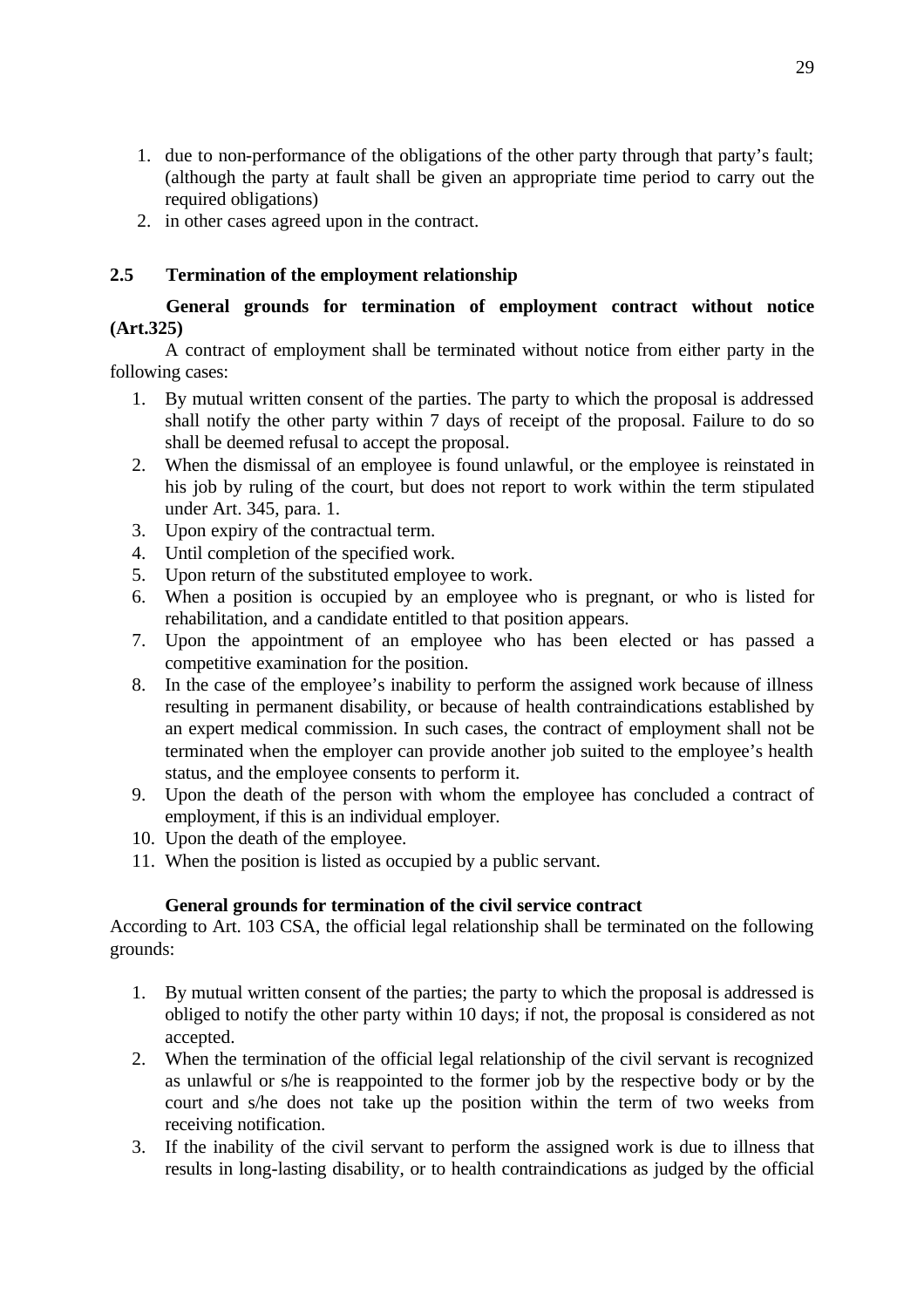labour medical commission, then the employment relationship shall not be terminated if another position (appropriate to the health status of the civil servant and in the same administration) is offered and he agrees to take it.

- 4. Due to incompatibility with the requirements for appointment as in Art. 7, para. 2.
- 5. When the civil servant is convicted of a crime and sentenced to imprisonment.
- 6. Upon the death of the civil servant.

# **Termination of the employment contract by the employee without notice (Article 327)**

Employees may terminate the employment contract in writing without notice, in the following circumstances:

- 1. Should the employee be unable to perform the assigned job because of illness, and should the employer fail to provide suitable work as per the prescription of the medical authorities.
- 2. Should the employer delay the payment of remuneration or compensation pursuant to this Code or for social security.
- 3. Should the employer change the place or the nature of the work performed, or its agreed remuneration (except where entitled to make such changes); or should the employer fail to meet other obligations stipulated in the employment contract or the collective agreement, or established by a normative act.
- 4. Should the employee assume a paid elective office or begin research work on the basis of a competitive examination.
- 5. Should the employee be enlisted for regular military service. However, if the employee reports back to work within 1 month of postponement or release from regular military service, but no later than 3 months after leaving work, the employment contract shall be considered as *not* terminated.
- 6. Should the employee opt for enrolling as a regular student at an educational institution, or as a postgraduate student.
- 7. Should the employee be employed as a substitute for an absent employee and take up employment elsewhere under a contract of employment for an indefinite term.
- 8. Should the employee be officially reinstated as a result of unlawful dismissal.
- 9. Should the employee be appointed to a public service job.

# **Civil Service Act. Unilateral termination of the official legal relation on behalf of the civil servant**

According to Art. 105, the civil servant may unilaterally terminate the civil service legal relationship by submitting a written application to the appointing body, to come into effect after 1 month from the date of submission of application. The appointing body may pay compensation to the civil servant amounting to the gross wage for the remainder of the unelapsed month's notice.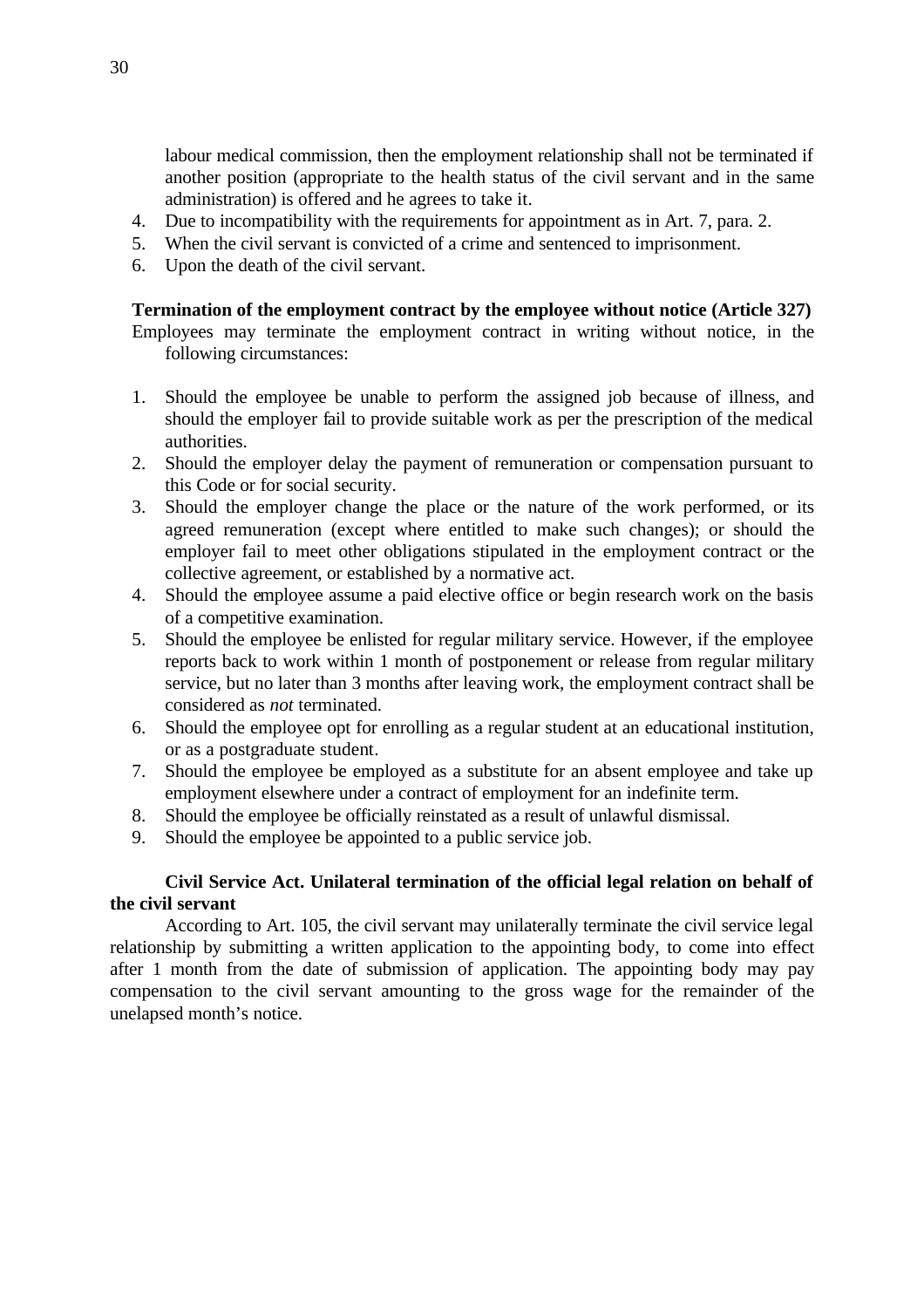# **Termination of the employment contract by the employer without notice (Art.330)**

An employer may terminate without notice an employment contract of an employee who has been detained for committing a criminal offence.

The employer may terminate an employment contract without notice in the following cases:

- 1. When the employee has been divested by court order of the right to practise a profession or to continue occupying the position;
- 2. When an employee is divested of an academic title or academic degree;
- 3. If the contract of employment has been concluded in view of the respective title or degree;
- 4. When the employee has been deregistered from the Bulgarian Doctors' Union or the Dentists' Union;
- 5. When an employee is divested of the right to inhabit the community in which s/he has been employed, or is compulsorily resettled in another community as provided by the law;
- 6. When an employee refuses to take up a suitable job offered because of reassignment for medically prescribed reasons;
- 7. In the case of dismissal for misconduct.

# **Compensation for terminating the employment relationship without notice (Art.221)**

According to Article 327, paras.2 and 3, (*Delayed payment of remuneration or compensation; unilateral change of the employment conditions or failure to meet other legal obligations*), the employer is obliged to pay compensation amounting to the gross wage remuneration for the notice period (for an employment contract of indefinite period); or loss compensation (for a fixed-term contract).

An employee dismissed for misconduct is obliged to pay the employer compensation amounting to the gross wage remuneration for the notice period (for an employment contract for an indefinite period); or loss compensation (for a fixed-term contract).

The preceding rule shall also apply in cases where the employee is dismissed without notice by reason of detention for a criminal sentence (which at the same time constitutes a violation of the employee's obligations to the employer).

For an employee divested of the right to practice, loss compensation is calculated on the basis of the gross wage remuneration for the period during which the employer has been left without an employee for the same position, but not exceeding the remainder of the employment relationship.

### **Termination of the employment contract by the employer with notice (Art.328)**

An employer may terminate a contract of employment by written notice to the employee, in observance of the terms of Art.326, para.2 (*Length of the notice period*), in the following cases:

- 1. Closing down of the enterprise;
- 2. Partial closing down of the enterprise or staff cuts;
- 3. Reduction of the volume of work;
- 4. Work stoppage for more 30 than days;
- 5. When an employee lacks the ability for efficient work performance;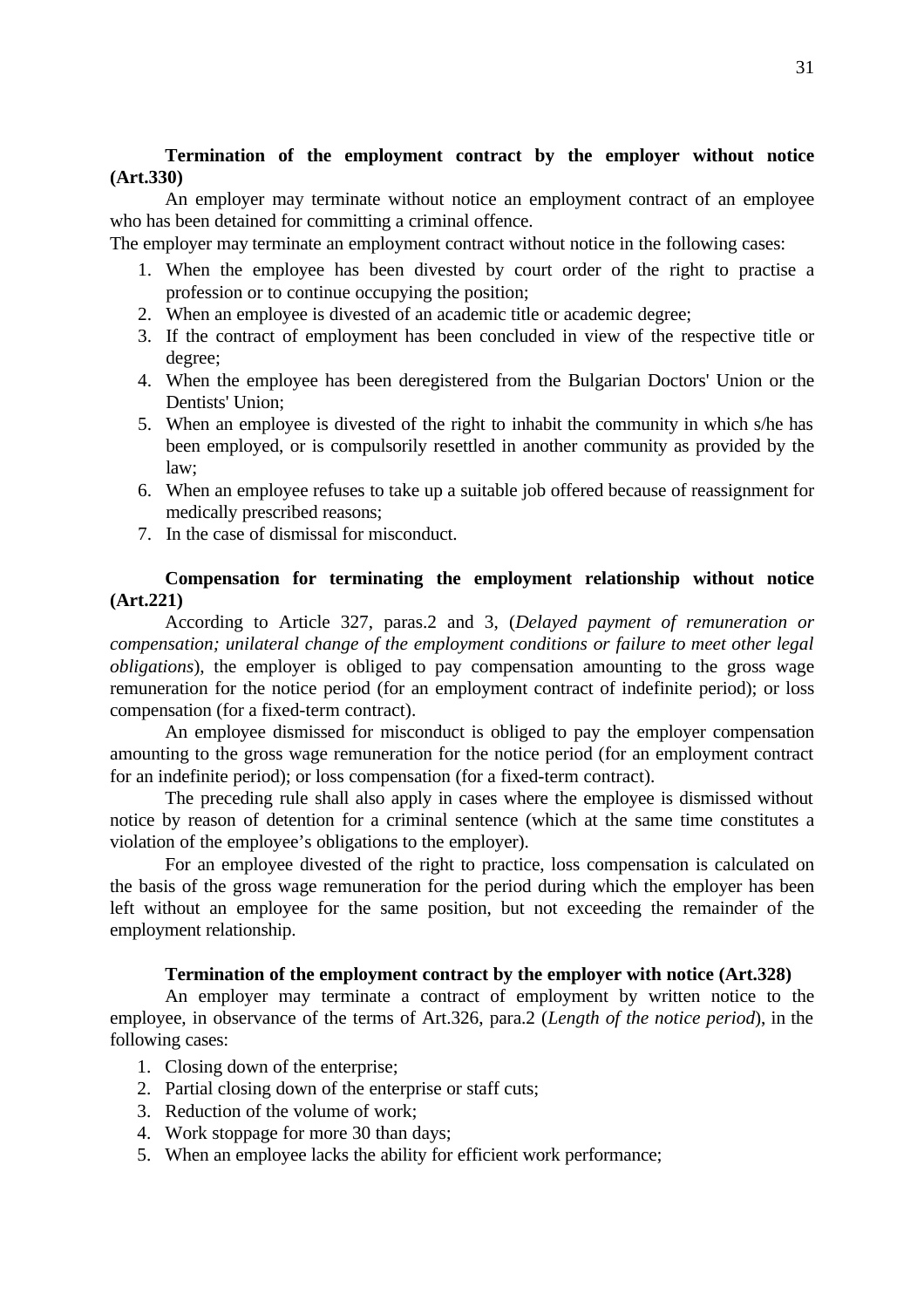- 6. When an employee does not have the necessary education or vocational training for the assigned work;
- 7. If an employee refuses to follow the employer's enterprise (or a division thereof) when it is relocated to another community or locality;
- 8. When the position occupied by the employee should be vacated for the reinstatement of an unlawfully dismissed employee, who had formerly occupied the same position;
- 9. When the previous employee has been released ahead of schedule or postponed from regular military service, and had previously occupied the same position;
- 10. (Amended SG, No. 2/1996) When an employee has become eligible for retirement pension in terms of age and length of service, but not earlier than three years from pensionable age;
- 11. When job requirements have changed and the employee no longer qualifies for it;
- 12. When it is objectively impossible to implement the contract of employment.

In addition to the cases listed under 1. above, enterprise management employees may be dismissed at the conclusion of an enterprise management contract.

In the case of partial closure of an enterprise, as well as in the case of staff cuts or reduction of the volume of work, the employer is entitled to the selection of employees and, in the interests of enterprise production or finances, may dismiss employees whose positions have not been made redundant, in order to retain employees of higher qualifications and better performance.

In the case of selection by the employer, working pensioners and employees entitled to full retirement pension in terms of age and length of service shall be dismissed before other employees.

In the case of equal qualifications and equal performance, priority for non-dismissal is given to employees with financial or health problems. Employees whose spouses are registered as unemployed, as well as employees who are sole providers, may not be dismissed. This ban does not apply to employees who have other monthly income exceeding two minimum monthly wages, or who own property that may provide them with such income, or to employees representing a family of one, except where the latter owe alimony.

The notice period for termination of an employment contract of unlimited duration shall be 30 days, unless a longer period has been agreed by the parties, but not exceeding 3 months. The notice period for termination of a fixed-term contract is 3 months, but not exceeding the remaining period of the contract.

**Civil Service Act.** According to Art.106, the appointing body shall be able to terminate the official legal relationship with 1 month's notice in the following cases:

- 1. Closure of the administration where the civil servant is appointed;
- 2. Elimination of position;
- 3. In the case of objective impossibility to implement official obligations (apart from those in Art. 103, para.1, item 3 concerning temporary disability);
- 4. When the position is restored to a formerly unlawfully dismissed civil servant;
- 5. Upon qualifying for full retirement pension by age and length of service.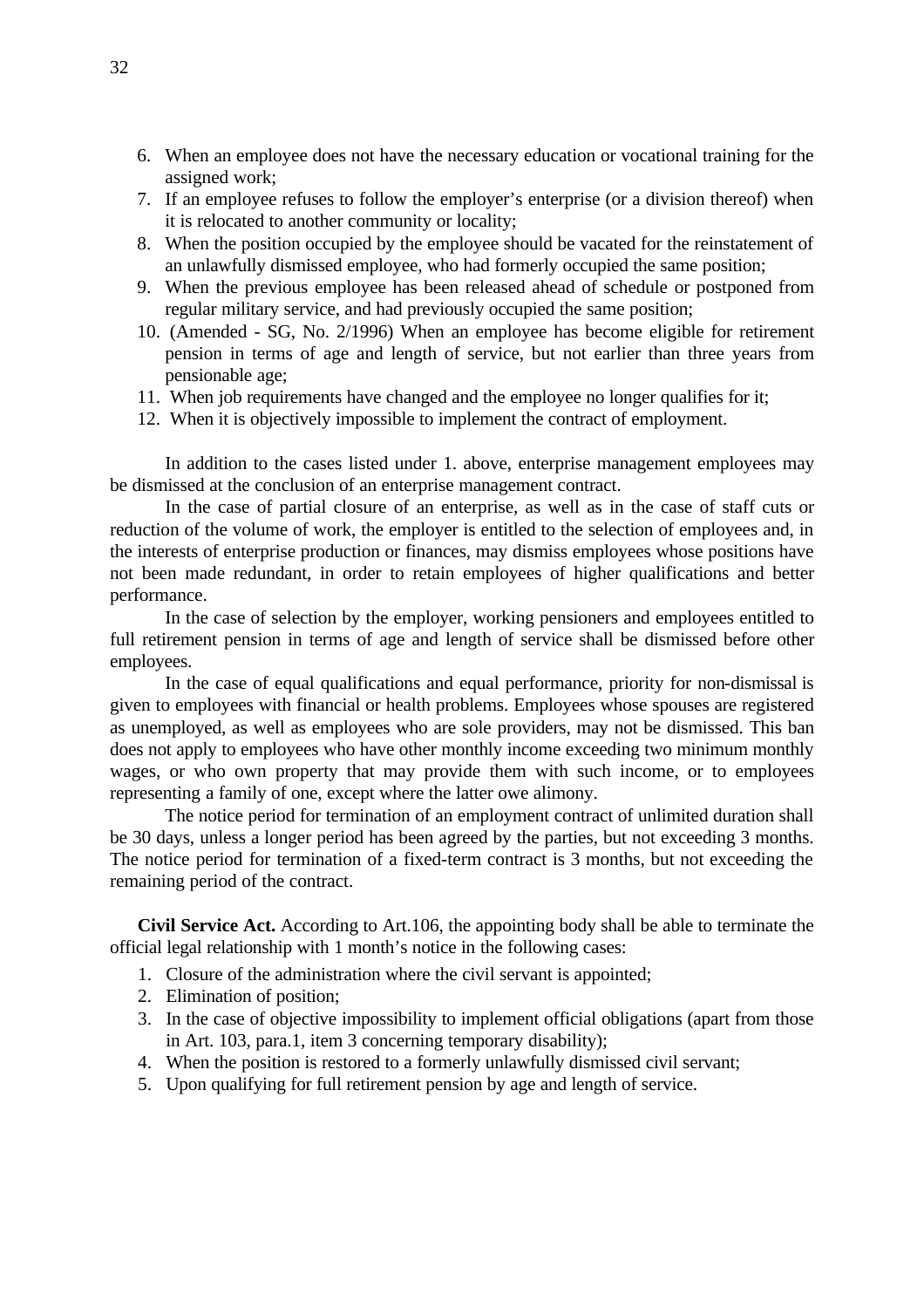### **Termination of contract by employee with notice (Art.326)**

An employee may terminate a contract of employment by written notice to the employer.

The notice period for termination of an employment contract of unlimited duration shall be 30 days, unless a longer period has been agreed by the parties, but not exceeding 3 months. The notice period for termination of an employment contract of fixed period shall be 3 months, but not exceeding the remaining period of the contract.

Employees accountable for assets, whenever unable to hand over the assets within the 30 day period, shall have that period extended, but by no more than 2 months, including the notice period.

The notice period shall begin on the day following receipt of the written notice. Such notice be considered withdrawn either upon the employee's request or at the time of its receipt by the employer. With the consent of the employer, notice may also be withdrawn before the notice period expires.

### **Compensation for failure to provide notice**

According to Art.220, the party entitled to terminate the employment relationship with notice may terminate it before expiry of the notice period, in which case the other party will be owed compensation equal to the amount of the employee's gross wage remuneration for the remainder of the notice period.

The party which has received notice of termination of the employment contract may terminate it before the expiration of the notice period, in which case the other party shall be owed compensation equal to the amount of the employee's gross wage remuneration for the remainder of the notice period.

**Civil Service Act.** According to Art.106, in the cases of closure of the administration or staff cuts, civil servants have the right to compensation for the period during which they have remained jobless, but not exceeding two months. Compensation for a longer term is possible by a Council of Ministers by-law. During this longer term, civil servants who have commenced work in an area of civil service with a lower salary shall be entitled to the difference in salary for this term.

#### *Draft act proposals*

The major proposal for changes in the rules on termination of employment was the introduction of a revised text dealing with termination due to economic difficulty for the employer. In a compromise agreed to by all parties in the Working Group on amendments to the Labour Code, a new Art. 331 proposed that:

 "In the case of economic or financial difficulties on the part of the employer, said employer could propose terminating the employment contract of the individual worker/employee. Should the worker/employee not state his/her opinion on the employer's proposal within 7 days, the law presumes that the offer is not accepted."

#### and:

"Should the worker/employee agree to the proposal, the employer is under obligation to pay compensation equal to the amount of at least the gross wage remuneration for the preceding 3 months. The parties may agree on a higher amount of compensation."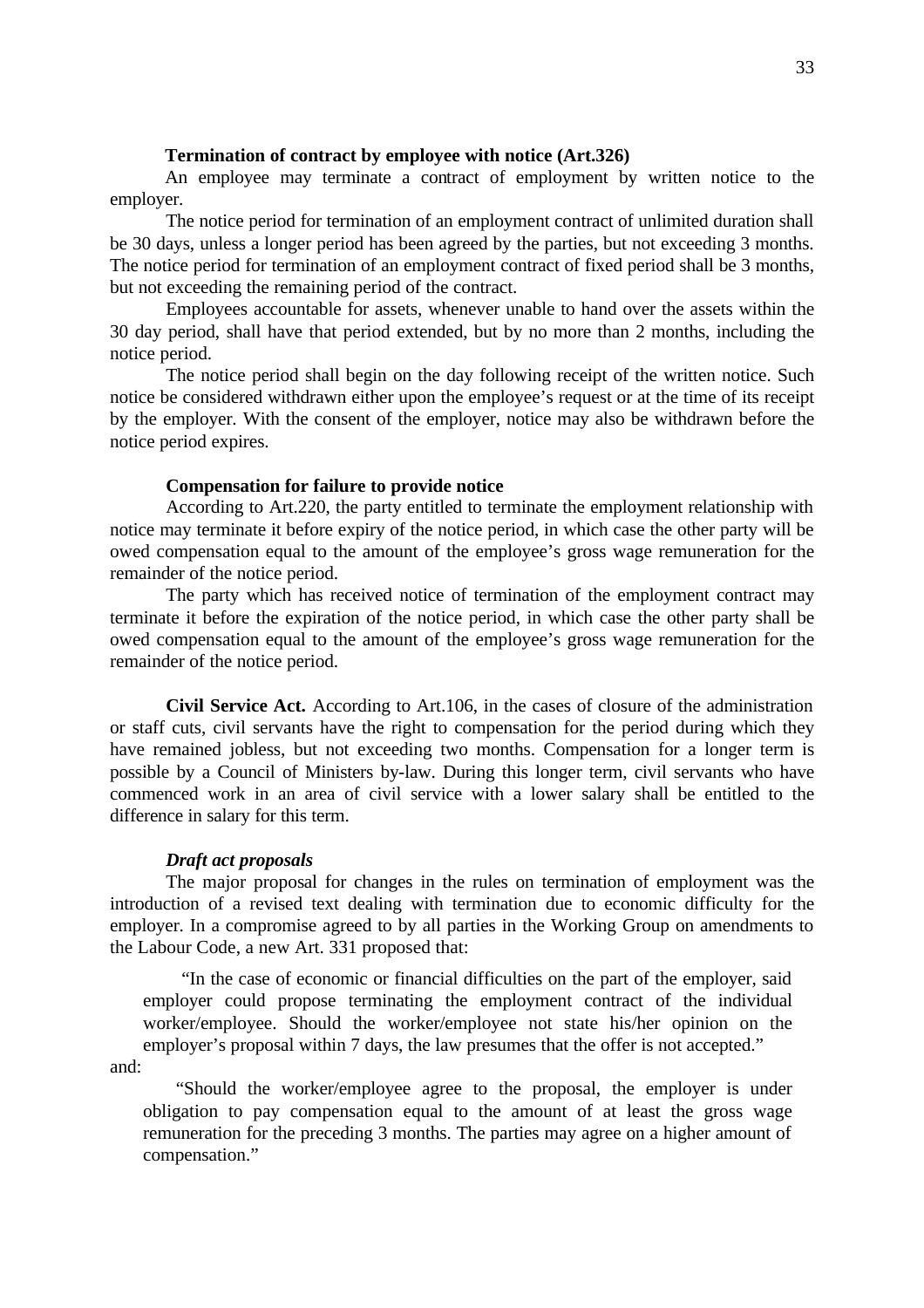### **Protection against dismissal (Article 333)**

Concerning the cases set out in Article 328, para.1, items 2) partial closing down of enterprise and staff cuts; 3) reduction of work volume; 5) employee's inability to perform assigned work; 11) change in job requirements and employee's insufficient qualifications to fulfil new requirements; Article 330, para.2, item 6) dismissal for misconduct; the employer may dismiss employees only with the prior consent of the labour inspectorate, for each specific case:

- 1. Pregnant employees, mothers of children younger than 3 years of age, or spouses of persons who have entered their regular military service;
- 2. Employees who have been reassigned due to medical reasons;
- 3. Employees suffering from certain diseases, listed in a Ministry of Health regulation;
- 4. Employees who have commenced a period of approved leave.

Prior to dismissal of employees on health grounds, the opinion of an expert medical commission should also be considered.

#### *The enterprise trade union: Leading members*

As set out above for Art.328, para.1, items 2), 3), 5), 11) and Art.330, para.2, item 6), an employer may dismiss an employee who is a member of the enterprise trade union leadership belonging to a territorial, industrial or national elected trade union body, throughout the period of occupation of the trade union position and no earlier than 6 months after that period, only with prior consent of the trade union body, ratified by a decision of the central leadership of the respective trade union organization.

When provided for in the collective agreement, an employer may dismiss an employee due to staff cuts or reduction of the volume of work after obtaining prior consent from the respective trade union body of the enterprise.

#### **Termination of employment contract for additional work (Art.334)**

In addition to the cases provided for by this Code, an employment contract for additional work (Articles 110, 111, and 114) may be terminated by the employee or the employer with 15 days notice. In case of dismissal, Article 333 shall apply as above.

### **Date of termination of an employment contract (Art.335)**

An employment contract shall be terminated:

- 1. Upon expiry of the notice period in the case of termination with notice;
- 2. When the notice period has not been observed, upon expiry of the remainder of the period;
- 3. As from the date of receipt of a written statement of termination of contract in the case of termination without notice.

#### *Draft act proposals*

The draft act on amending the labour code envisages that the employment contract shall be terminated in writing.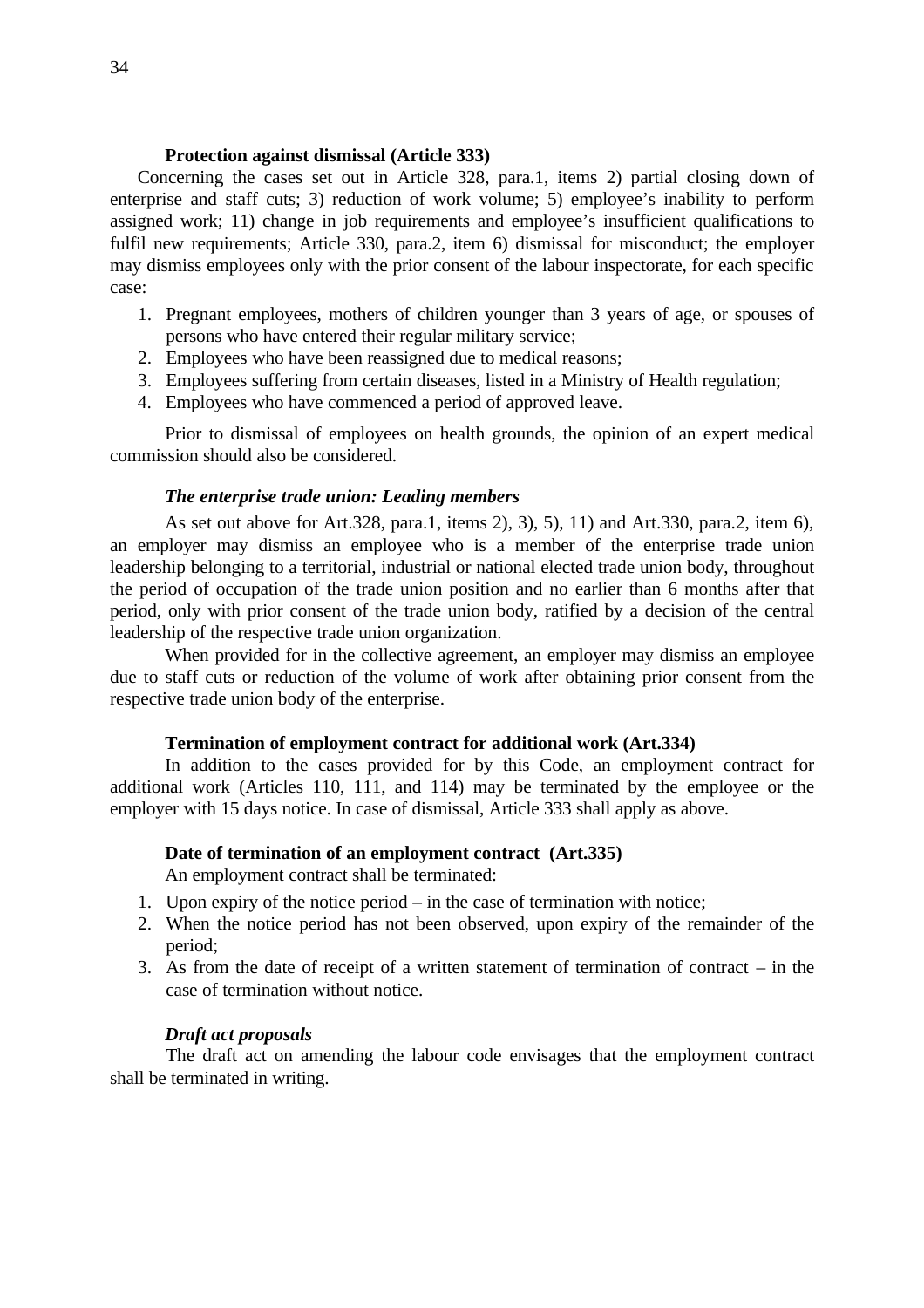### **Compensation for dismissal on other grounds (Article 222)**

Upon dismissal due to closing down of the enterprise or part of it; staff reduction; reduction of work volume; and work stoppage for more than 30 days, the employee shall be entitled to compensation from the employer, equivalent to the gross wage remuneration for the period of unemployment but not exceeding 1 month. A compensation for longer periods may be stipulated by an act of the Council of Ministers, by a collective agreement, or by the labour contract. If within this period the employee starts work with a lower remuneration, s/he shall be entitled to the difference for the said period.

The period of 1 month is the maximum under this Article, which dates back to 1980, a time of almost no unemployment. For this reason, under the Unemployment Protection and Promotion of Employment Act (UPEPA) the payment of unemployment benefits starts after this period has elapsed. (See Section 2.8 for further discussion of this Act. In addition, Annex 2 gives an overview of the unemployment benefit system in Bulgaria).

Upon termination of the employment relationship due to illness (Article 325, para.8, and Article 327, para.1) the employee shall be entitled to compensation from the employer amounting to gross wage remuneration for a period of 2 months, provided that the length of service is at least 5 years and that during the last 5 years of service, the employee received no compensation on the same grounds.

According to the amendments from 1996 (SG, No. 2/1996) upon termination of the employment relationship after the employee has acquired pension entitlement for length of service and retirement age, irrespective of the grounds for the termination, s/he shall be entitled to compensation by the employer amounting to gross wage remuneration for 2 months. When the employee has worked with the same employer for the previous ten years, compensation shall equal gross wage remuneration for a period of 6 months. The compensation is a onceonly payment.

### **Termination of employment resulting from an election (Art.337)**

Employment relationships resulting from an election shall be terminated upon expiry of the term for which the person has been elected. Should no new election be provided upon expiry of the term, the employment relationship shall be extended until such election is held. Employment relationships resulting from an election may be terminated without notice by the respective electoral body.

#### **Application of provisions for termination of employment contract (Art.339)**

The grounds for termination of an employment contract, except for termination for misconduct, shall also apply *mutatis mutandis* for termination of employment relationship from an election.

In cases where termination of the employment relationship requires a binding statement by the employer, it shall be substituted with a decision of the electoral body.

Protection against dismissal (Art. 333) shall not apply to termination of an employment relationship resulting from an election.

#### **Protection against unlawful dismissal (Art.344)**

An employee shall be entitled to contest the lawfulness of dismissal with the employer or in a court of law and demand:

- 1. Recognition of dismissal as unlawful and its repeal;
- 2. Reinstatement to the former position;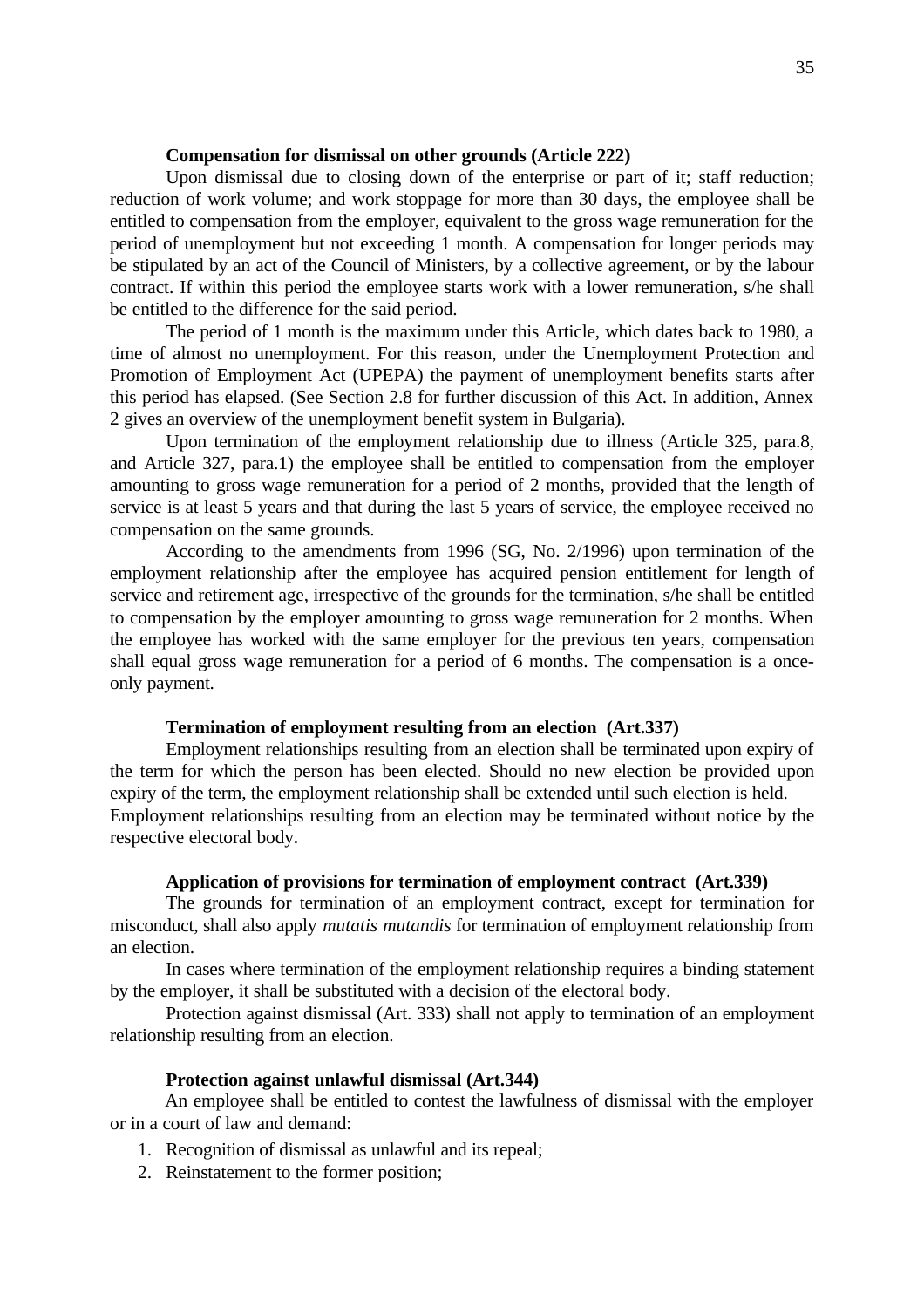- 3. Compensation for the period of unemployment due to unlawful dismissal;
- 4. Revision of the grounds for dismissal, entered in the employee's record of service.

On his or her own initiative, an employer may cancel an order of dismissal prior to the bringing of the action before the court by the employee.

In dismissal cases where the prior consent of the labour inspectorate or a trade union body is required and this consent has not been asked for or given prior to dismissal, the court shall cancel the dismissal order as unlawful solely on these grounds, without considering the merits of the labour dispute.

Labour disputes contesting unlawful dismissal shall be considered by the district court within 3 months of receipt of the claim and by the regional court within 1 month following receipt of the appeal.

### **Reinstatement**

Following reinstatement of the employee to the former position by the employer or a court of law, the employee may assume the position provided s/he reports to work within 2 weeks of receipt of the reinstatement notice, unless this term is exceeded with due cause.

An employee dismissed pursuant to Article 330, para.1. (detention for a criminal sentence) shall be reinstated to the former position, in accordance with the preceding paragraph, on the grounds of a verdict of acquittal.

#### **Recording the annulment of dismissal**

Should the employee's dismissal be found unlawful, or should the grounds for termination of an employment relationship be revised, such revisions shall be entered in the service record of the employee. The entry in the service record shall be made by the employer who terminated the employment relationship; should the employer refuse to do so the entry shall be made by the labour inspectorate.

### **Compensation for unlawful dismissal and for non-admission to work of a reinstated employee (Art.225)**

In case of unlawful dismissal, the employee shall be entitled to compensation by the employer amounting to gross wage remuneration for the period of unemployment caused by that dismissal, but not exceeding 6 months. If, during the period of unemployment caused by dismissal, the employee has worked in a lower paid job, s/he shall be entitled to the difference in wage remuneration. The same right shall apply to unlawful reassignment of an employee to a lower paid job.

An unlawfully dismissed and reinstated employee who, upon reporting to work, is prevented from resuming his/her former position, the employer and those officials culpable shall be liable, jointly and severally, to the employee in the amount of his/her gross wage remuneration from the day of reporting to the day of actual admission to work.

### **2.6 Regulation of labour disputes**

#### **Definition**

Labour disputes are defined as disputes between an employee and an employer on the creation, existence, implementation and termination of employment relationships, as well as disputes on the implementation of collective agreements.

### **Limit of action**

Labour dispute action shall be taken within the following time limits: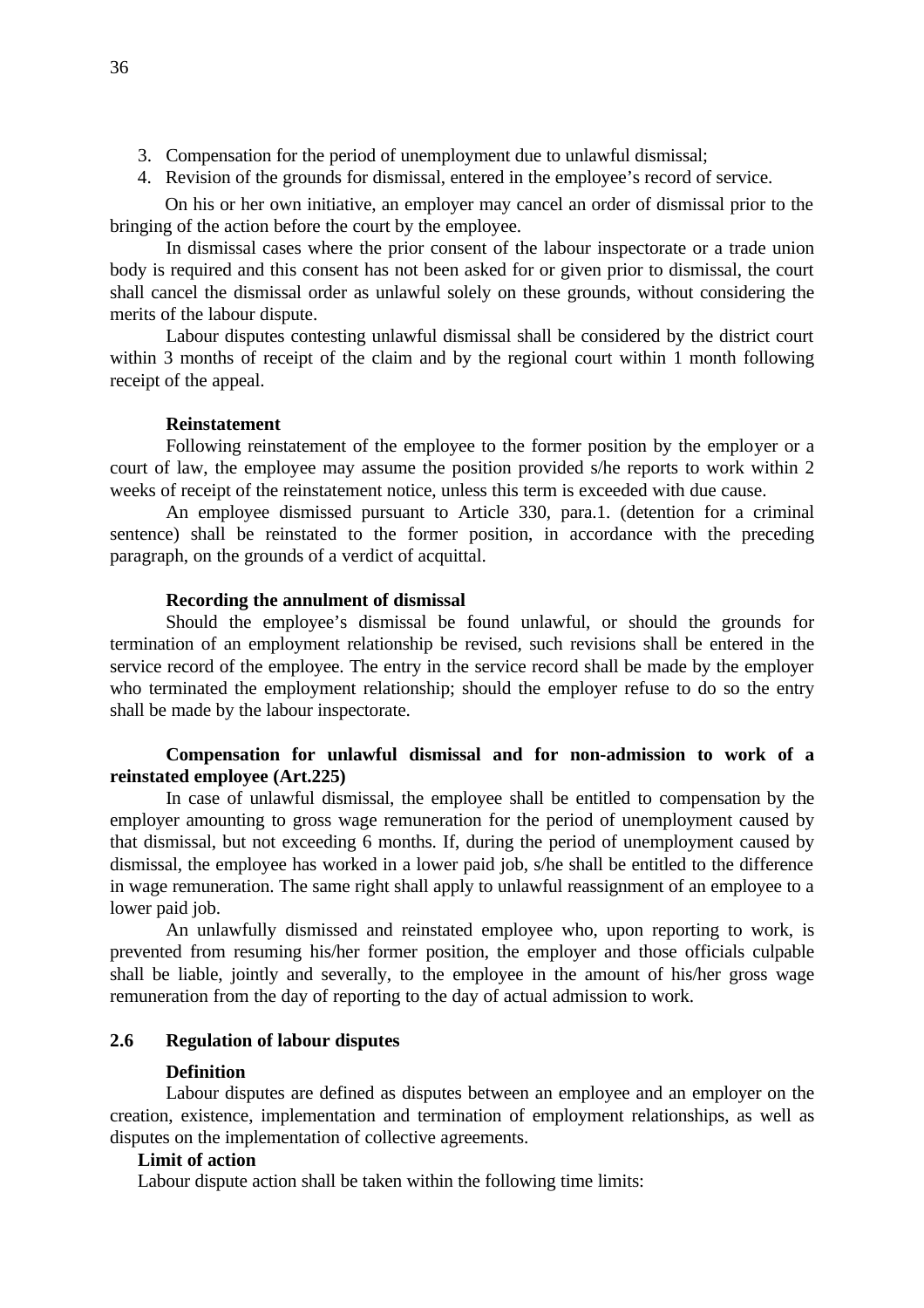- 1. 1 month for dispute on the limited financial liability of an employee and for repeal of the administrative sanction ("reprimand");
- 2. 6 months for dispute on the repeal of the disciplinary sanction ("dismissal notice"), changes in the location and nature of work and termination of the employment relationship;
- 3. 3 years for all other labour disputes.

These limits shall commence as follows:

For action to repeal a disciplinary sanction and on changes in the location and nature of work: as from the date the order has been served on the employee.

For action on termination of an employment relationship: as from date of termination.

For other action: as from the date the subject of action has become executable or may be exercised.

For claims in cash: the ability to execute shall be considered as from the date on which payment should have been rightly effected.

**At no cost to employees.** Proceedings involving labour disputes shall be free of charge for employees; they do not pay these fees and expenses, including applications for trial revision or for repeal of effective rulings on labour cases.

**Jurisdiction.** Labour disputes shall be settled by the courts, pursuant to the Civil Procedure Code, unless otherwise provided by the Labour Code (Amended SG - No 2/1996). The court shall not review disputes on the dismissal of elected employees of government representative bodies, of public organizations and of political parties and movements; and of the responsible Government officials designated under a) the Council of Ministers; b) the heads of ministries, committees, agencies, and other central departments heads; c) district and regional heads at national level and the d) heads of regional administrations.

### **2.7 Unemployment protection**

### **Unemployment benefits**

The new Bulgarian Constitution, 1991 regulates the right to work in Art.48 and the right to social security in Art. 51.

### **Article 48 – The right to work**

"Citizens shall have the right to work. The State shall take care to provide conditions for the exercising of this right.

The State shall create conditions favourable to the exercise of the right to work by disabled persons.

Everyone is free to choose an occupation and place of work.

No one shall be compelled to perform forced labour.

Workers shall be entitled to safe and healthy working conditions, to guaranteed minimum pay and remuneration for the work performed, and to rest and leave in accordance with conditions and procedures established by the law."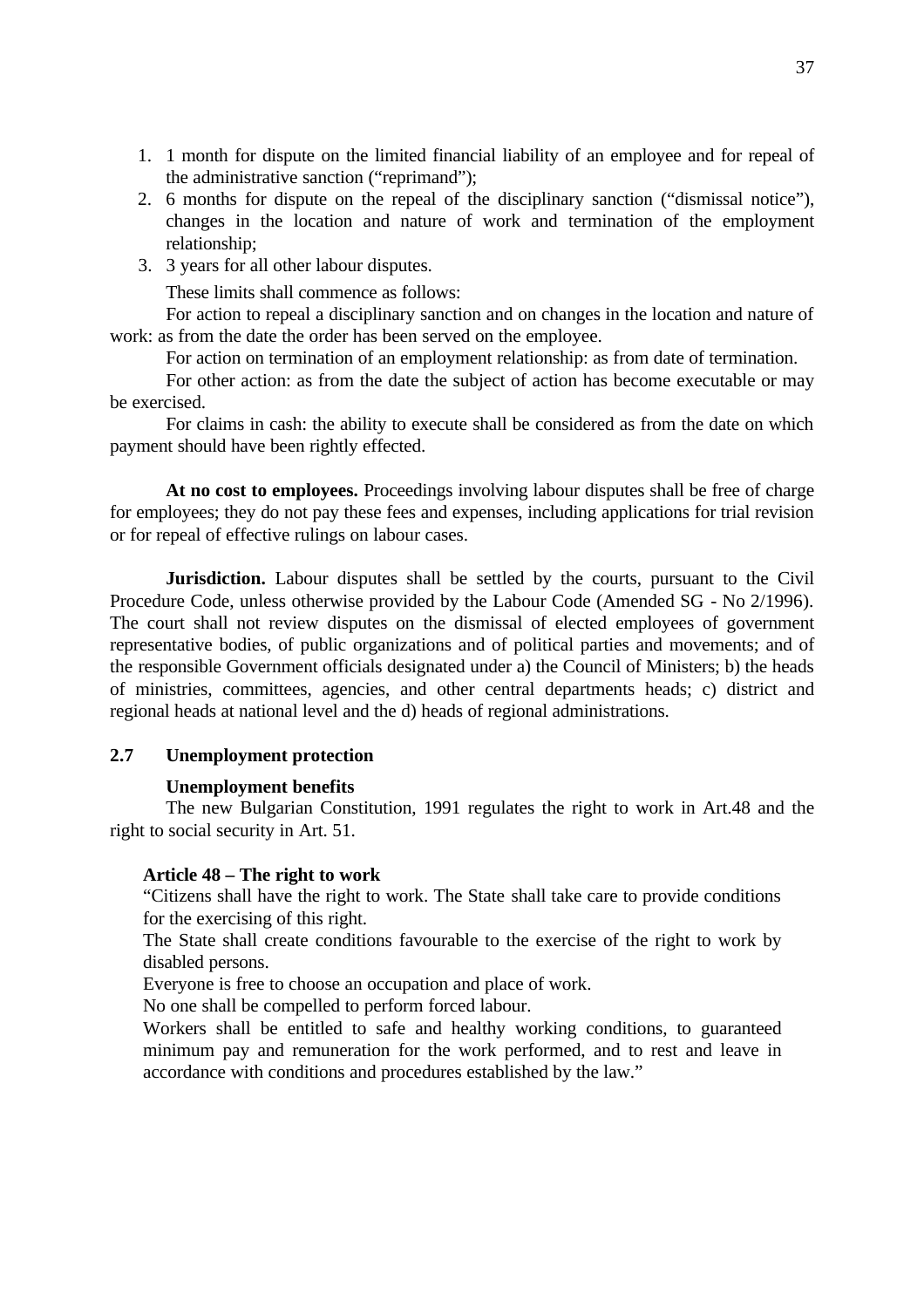### *Article 51 – The right to social security*

"Citizens shall have the right to social security and social assistance.

The State shall provide social security for temporary unemployed persons in accordance with conditions and procedures established by the law.

Aged persons without relatives and unable to support themselves, as well as those who are physically or mentally disabled, shall enjoy special protection of the State and of society."

#### **The Unemployment Protection and Promotion of Employment Act (UPEPA)**

Adopted by Parliament in 1997, the main legal source in force at time of writing is the Unemployment Protection and Promotion of Employment Act (UPEPA). Its content has been developed through a special Regulation issued by the Council of Ministers (CoM) and CoM Resolutions dealing with specific groups of unemployed persons.

CoM **Resolution 57** on transfers and effective use of the redundant labour force dates from 1989. It set up the National Employment Service (NES) and stipulated rules for providing unemployment benefits. As changes in the economy and in labour demand were considered only temporary, relatively generous unemployment benefits were provided. To be eligible, a jobseeker was required to have been employed for at least 6 months within the year prior to dismissal and to have been released for economic reasons or at the initiative of the employer. Those deemed to have left their jobs voluntarily were not entitled to benefits, nor were those dismissed for misconduct. In addition, those on fixed-term contracts were not eligible for benefits when their contract expired. The condition of 6 months was relaxed for school-leavers, those completing secondary or university education who could not find a job, or who started a job but were dismissed before completing 6 months of employment. Benefits were paid for 9 months at a declining rate: for the first month, equal to the last monthly average wage (with the last employer responsible for payment); during the next 5 months benefits were lowered by 10 per cent each month, reaching 50 per cent of the last wage at the sixth month. In the remaining three months of eligibility, benefits amounted to minimum wage. CoM **Resolution 102/1990** introduced price indexation of benefits, analogous to income indexation; this proved to be too expensive and was soon abandoned.

These resolutions were supplemented by CoM **Resolution 110/1991** on solving the urgent problems of employment and unemployment and CoM **Resolution 209/1992** on amending and supplementing the previous by-laws. CoM Resolution 110/91 limited eligibility for benefits to those having worked in paid employment for at least 6 months in the past year and had not been dismissed for misconduct. Those having worked on a fixed-term contract became eligible for benefits if they had not been dismissed for misconduct and if they provided proof that they had been obliged to accept a fixed-term contract because of no better job opportunity.

University graduates, secondary school-leavers and young skilled workers became eligible for a new type of income support – means-tested unemployment assistance, which was paid after 1 month of registration with the employment services. This group was extended to include young men with university and secondary education returning from the obligatory military service.

CoM Resolution 110/91 stipulated an obligation for laid-off workers to register within 7 days of dismissal. If not, entitlement to benefits was shortened for the period of delayed registration. Benefits were made conditional on cooperation with the Labour Office, which included the obligation to pay regular visits; not to refuse an offered job or retraining course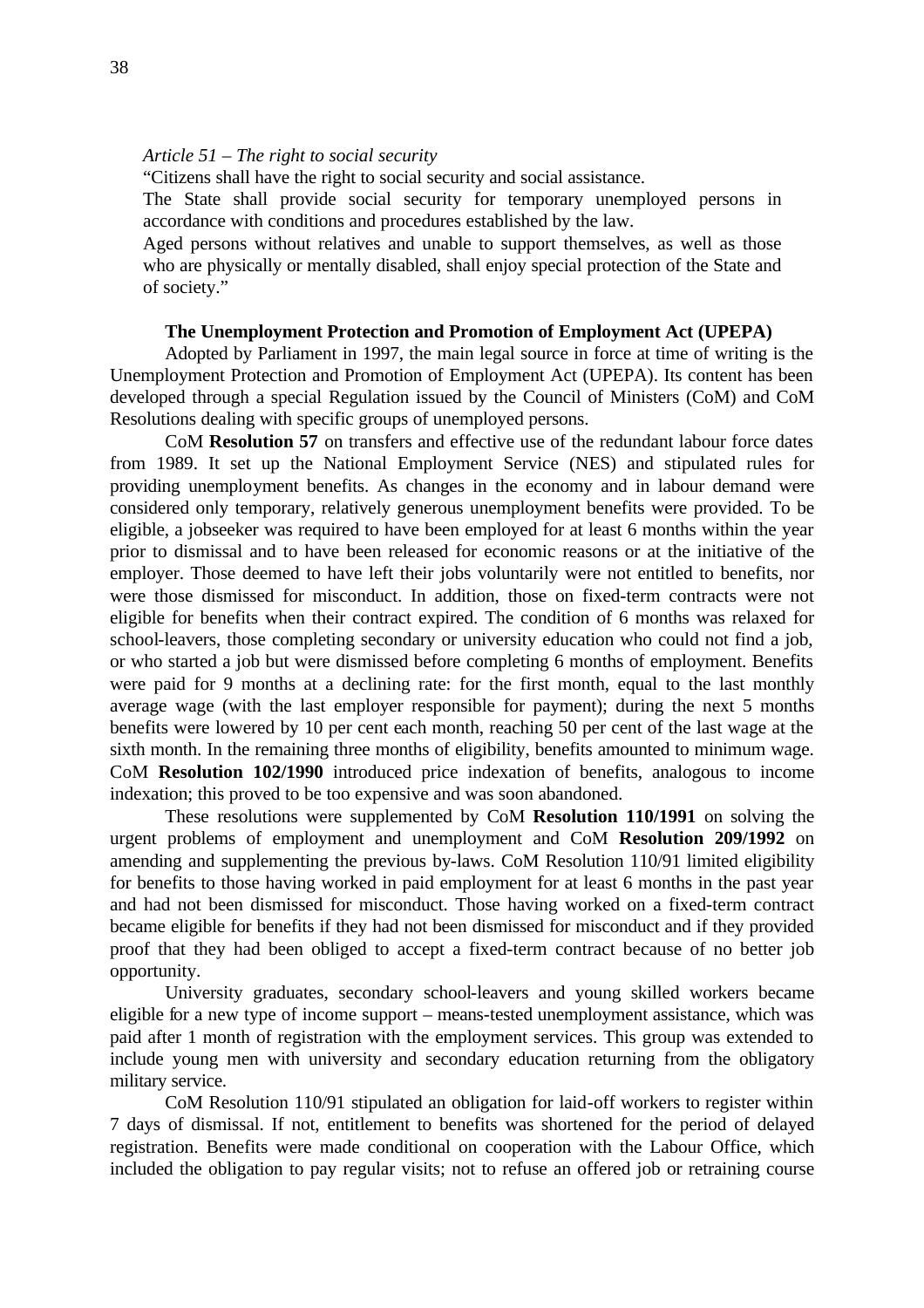without due cause; and not to stay abroad for more than 30 days. Failure to meet these obligations implied that benefit entitlement could be interrupted for some time. A repeated failure would permanently bar the individual from benefit entitlement. The period of benefit entitlement was linked to the length of past paid employment and to age, with people over retirement age being ineligible for unemployment benefits. The level of benefits was calculated by the formula: Benefit = Minimum wage  $+20$  per cent of the difference between average monthly wage and minimum wage.

**CoM Resolution 135/1992** further lowered the level of benefits to 60 per cent of the previous gross wage, but could not exceed between 90 to 140 per cent of the minimum wage. Part-time workers eligible for benefits had them reduced according to their contracted shorter hours.

Unemployment assistance was originally paid at the level of the minimum wage, but in 1992 it was reduced to 80 per cent of the minimum wage. The length of payment of young skilled workers was fixed at 3 months and for school-leavers from secondary schools and university graduates, at 6 months. Unemployed workers enrolled in a retraining course and eligible for benefits received them for the whole period of retraining, even if this exceeded the legal entitlement.

CoM **Resolution 65/1993** awarded the successful completion of retraining with an additional lump sum equivalent to 15 per cent of unemployment benefits for the whole period of retraining. According to this Resolution, an unemployed person with two or more children under 16 years old (under 18 if studying) were eligible for a supplement of 10 per cent of their unemployment benefits.

In 1992 there was no price indexation of unemployment benefits; in 1993 the CoM Resolution 65 approved a new indexation scheme. Until June 1993 the minimum wage was indexed by 90 per cent of the price increase in the second quarter, and this indexation determined the unemployment benefits. After June 1993, indexation was to be negotiated for each quarter of the year. In subsequent years, several by-laws were adopted for fixing the minimum wage and for fixing a specific index for almost each quarter, because of high and dynamic inflation. At time of writing, the last by-law indexing benefits and pensions was adopted in 1998 when, due to the introduction of the Currency Board in July 1997, inflation was drastically reduced.

After the UPEPA entered into force, several important measures were undertaken – the closure of loss-making enterprises and financial rehabilitation programmes for a selection of enterprises were set up. This in turn brought amendments to the UPEPA in1998-1999.

Meanwhile, several new acts were adopted:

- Regional Development Act (main objectives: to create conditions for sustainable and balanced regional development and decrease the interregional differences in employment and income levels)
- Small and Medium Enterprises Act
- Act on Protection and Development of Culture
- Mandatory Social Insurance Code
- Act on Voluntary Additional Pension Insurance
- The Civil Servants Act.

### *Unemployment insurance*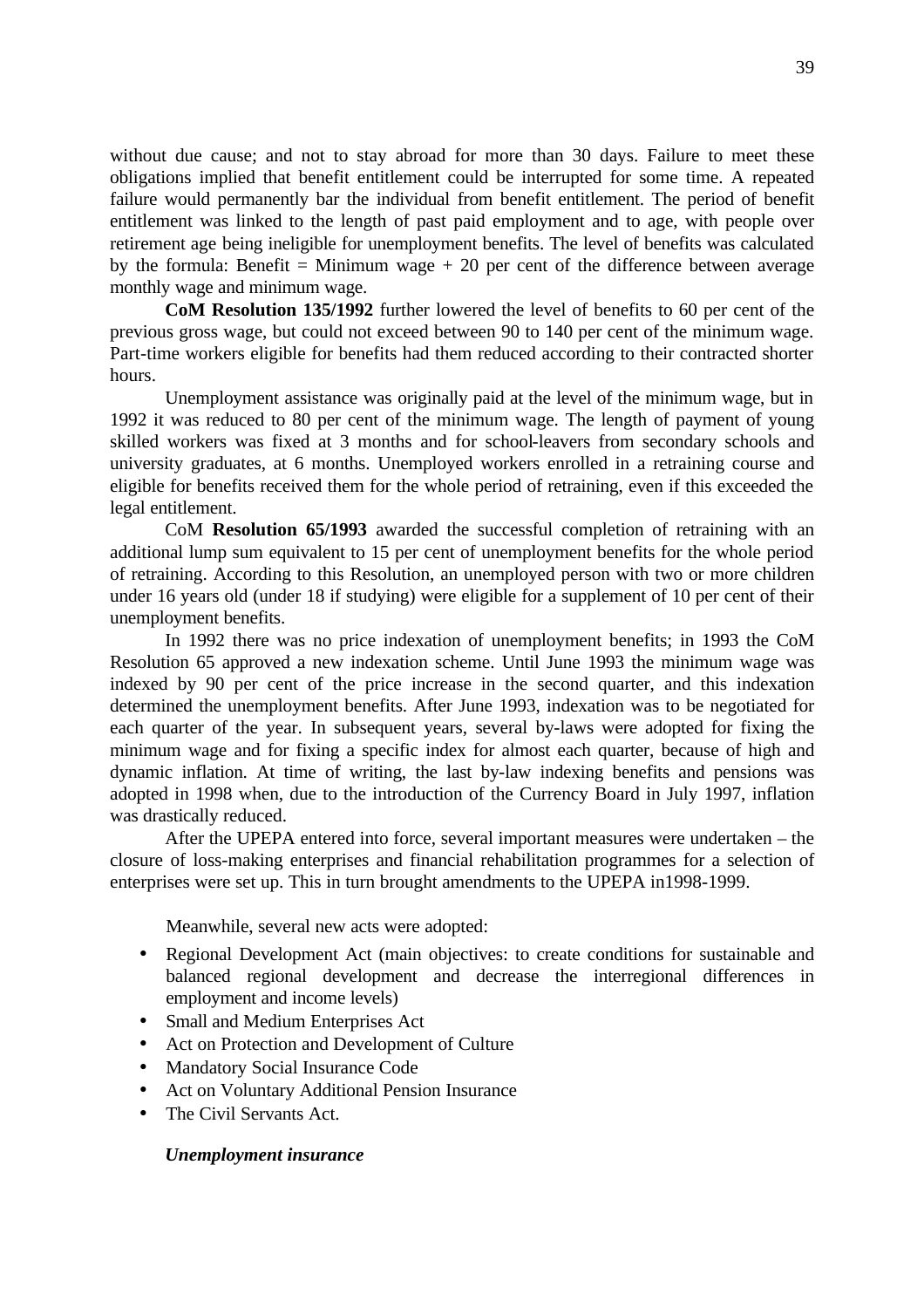According to the UPEPA (1998), unemployment insurance was obligatory and voluntary. The *obligatory* unemployment insurance constitutes a system that collects resources with the aim of providing benefits to unemployed persons and certain other services (intermediary placement services, retraining, social assistance in case of unemployment). It is implemented on the basis of the following principles:

- participation of all employers and commercial companies employing people with labour contracts;
- contracts for the management and supervision of state and municipal enterprises that have been transformed into limited liability companies;
- solidarity of those insured in using the funds;
- participation of the State, those insured, and the employers in the management and supervision of the funds.

**The unemployment insurance contribution** is 4 per cent of the funds calculated at the gross wage remuneration of workers with employment contracts and the gross wage remuneration of persons contracted for management or supervision.

The amount of this contribution is distributed between the employer and the employees according to the following ratios:

To end 1999 – 4:10 employer/ employee

| 2000-2001 | $-80:20$ |
|-----------|----------|
| For 2002  | $-75:25$ |
| For 2003  | $-70:30$ |
| For 2004  | $-65:35$ |
| For 2005  | $-60:40$ |
| For 2006  | $-55:45$ |
| For 2007  | $-50:50$ |
|           |          |

The unemployment insurance contributions for public servants are to be paid from the relevant public budgets.

The insurance against unemployment guarantees the rights of the employees to information on available jobs; intermediary placement services; professional information and consultation; vocational training and retraining; and to unemployment benefits and social assistance.

Persons who are not insured against unemployment (for reasons outside their control) have all rights, with the exception of the right to unemployment benefit or unemployment assistance under the conditions specified by the UPEPA.

### **Eligibility**

Unemployed persons who have worked with an employment contract and have been under insurance at least 9 months during the last 15 calendar months before the termination of employment are entitled to unemployment benefits in cash. The same is valid for unemployed persons who have performed work under a contract for management and supervision.

Unemployed persons, who have performed seasonal work with an employment contract for at least 6 months during the last 12 months are also entitled to benefits. The same is valid for actors and performers under an employment contract in the respective calendar year for a period of 6 months in the last 12 months.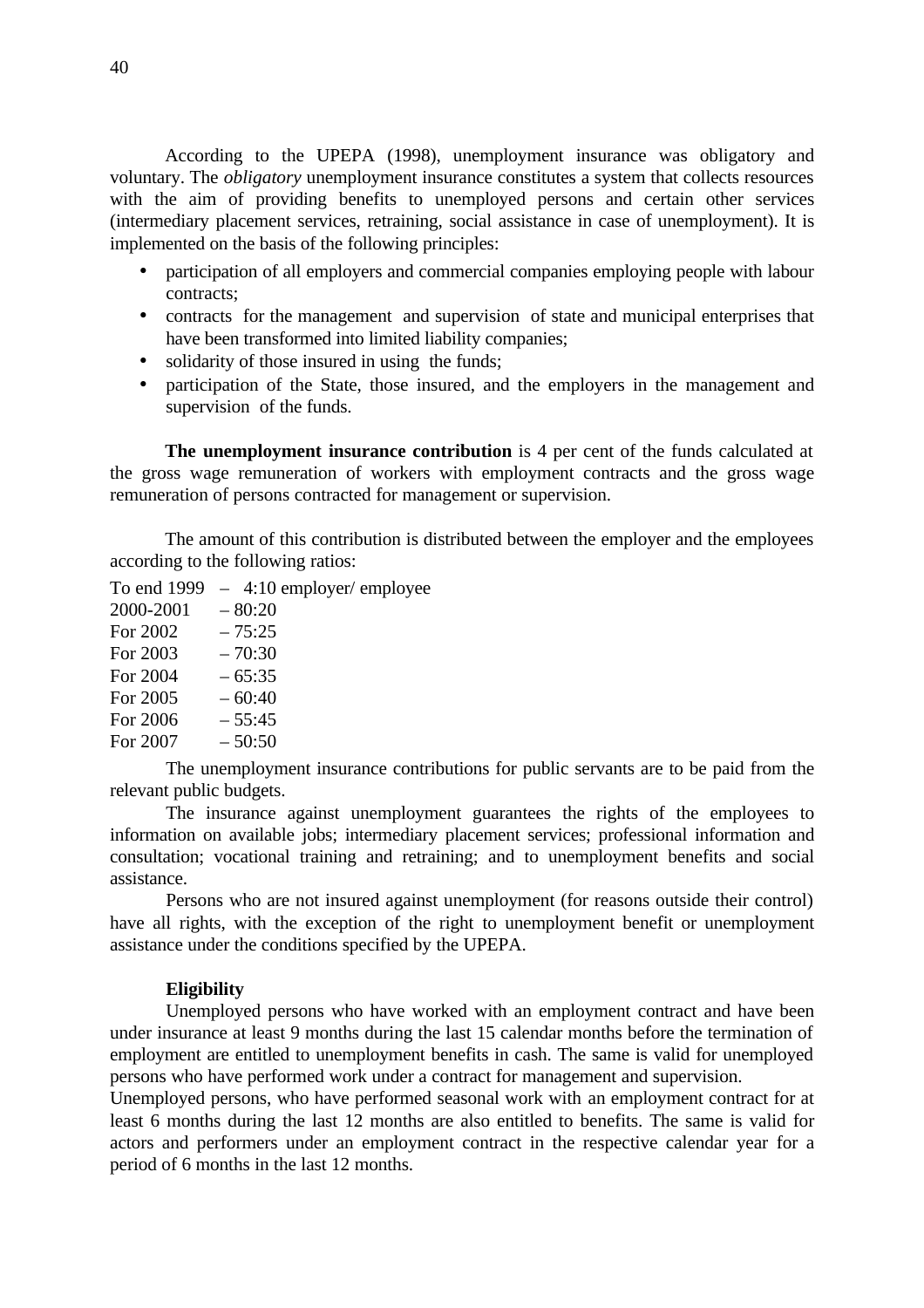Cash benefits for persons employed on full-time contracts amount to 60 per cent of the average gross remuneration they received during the last 9 months of the insurance period. The limits of possible unemployment benefits, compared to the national minimum wage, are from minimum 80 per cent to maximum 150 per cent.

The amount of cash benefit for unemployed on part-time contracts is proportionate to the agreed working time.

Unemployed persons, whose contracts have been terminated on their initiative without notice, except in cases of Art.327, paras.1, 2 and 3 of the Labour Code (see above), as well as for disciplinary discharge, are entitled to unemployment benefits of 80 per cent of the national minimum wage for the period of 4 months.

Unemployment benefits are paid monthly, depending on the length of service for which contributions have been paid, as shown below.

| Length of service (years) | Period for paying benefits (months) |
|---------------------------|-------------------------------------|
| Up to 3 years             | 4                                   |
| From 3 to 5               | 6                                   |
| From 5 to 10              | 8                                   |
| From 10 to 15             | 9                                   |
| From 15 to 20             | 10                                  |
| From 20-25                | 11                                  |
| Over 25 years             | 12                                  |

The compensation paid under Art 222, para.1 (dismissal on other grounds – see above) and unemployment benefits are not to be received in the same month, which means unemployment benefit should be paid after the period stipulated below has elapsed.

**Start of payment**. The unemployment benefits in cash are paid from the date of registration of the unemployed at the territorial units of the NES. If the contract has been terminated on the initiative of the employee (except for: temporary disability to work; delayed payment of remuneration; unilateral change of working conditions; as well as for disciplinary discharge) payment of benefit starts 3 months from the date of registration.

Unemployment benefits shall be received by the unemployed person until the acquisition of the right to pension for specified years of contribution and retirement age. The unemployment benefits are not levied with taxes. During the period of receiving unemployment benefits, the entitled person shall be covered by payments of social insurance contributions for pensions and for health insurance, paid from the Retraining and Unemployment Benefits Fund.

**Termination of payment.** Payment of unemployment benefits is terminated if the recipient is found to:

- Work with an employment contract for a term longer than 9 months;
- Fulfil the job of a manager or member of supervisory body of a commercial company;
- Work as a member of a co-operative by order of the Co-operatives Act, or as a farmer;
- Work without a formal employment contract with an employer;
- Receive income in cash or in kind from certain registered activity;
- Perform a commercial activity.

The payment of benefits is also terminated in case of: the recipient's ungrounded refusal to be included in a retraining course; by voluntary termination of participation in the training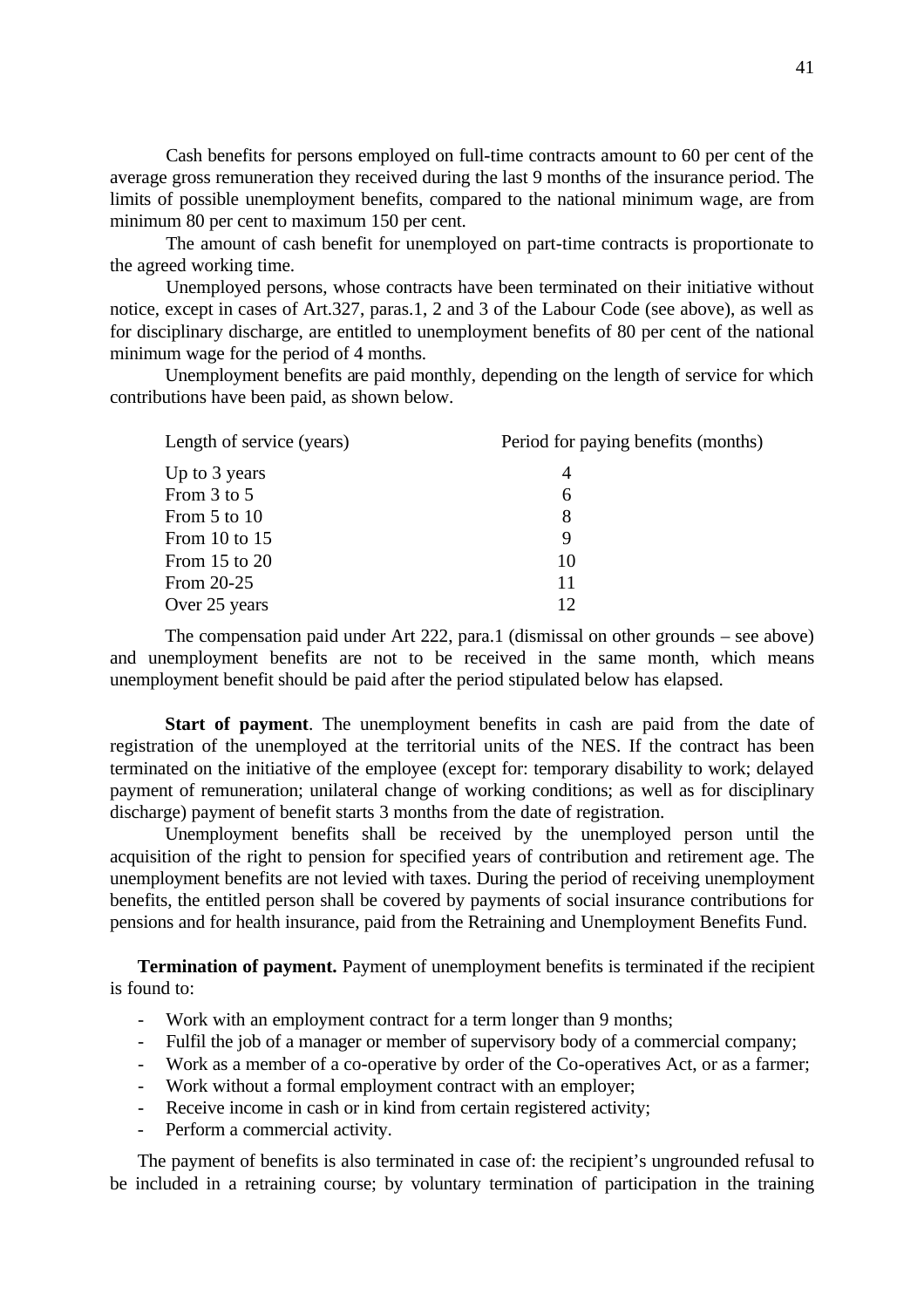course; the ungrounded refusal to accept an appropriate job offered; imprisonment; starting a course of regular education; or acquiring the right to pension if the coverage of years and retirement conditions are satisfied.

**Suspension.** Payment of unemployment benefits is suspended for the period during which the recipient is:

- Working with an employment contract for a fixed duration;
- Participating in retraining courses organized by the National Employment Service;
- Fulfilling regular conscript military service;
- Detained compulsorily;
- Participating in military training exercises or training for more than 5 days;
- Receiving benefits for temporary inability to work.

Payment is also suspended for any period in which the recipient: implements a "civil law" contract; does not appear (without due cause) at a territorial division of the NES; or is abroad.

The duration of unemployment benefit will be extended in line with the period of suspension.

If during the period of payment of unemployment benefits a recipient commences work with an employment contract that is terminated after more than 9 months, the entitlement to benefit is reacquired for the same duration and under the same conditions. Similarly, if the employment contract is terminated before the lapse of 9 months, entitlement is restored for the benefits not paid. If a recipient commences part-time work during the benefit period but for a wage less than that of the national minimum, s/he shall receive 50 per cent of the initial benefit.

#### **Supporting unemployed persons to set up their own business (Art. 54, UPEPA)**

Persons entitled to unemployment benefits who wish to start, separately or jointly, their own business for the production of goods or services shall be entitled to receive **the due benefits as a lump sum** after the business project is approved by a territorial division of the NES. Should the project provide employment to another unemployed member of the family or to other families entitled to unemployment benefits, the right to lump sum payment is granted to each separate person.

### **Lump sum benefits for redundancies from enterprises in liquidation and with financial rehabilitation programmes for companies with public property**

Many workers have been laid off as a result of the structural reform implemented in Bulgaria. As most have spent their working careers in state-owned enterprises, they are often confronted with difficulties in finding new jobs. The first legislative act on lump-sum payment of benefits related to the structural reform was adopted in 1996, namely CoM **Resolution 131/June 1996.** This deals with the right to additional payment as a lump sum for a group of workers who have become redundant due to liquidation or for economic reasons of the enterprise, as listed in a special Decree of CoM 480/96. The additional payment varied, depending on whether the worker had been employed for more than 6 months in the relevant enterprise, from the sum of a maximum 6 to a minimum 3 average net salaries. This payment was additional to the monthly unemployment benefits under CoMR 57/89.The funding was effectuated from a special account at the Retraining and Unemployment Benefits Fund**.**

Resolution 131/96 was adopted on the basis of Art. 244, s.2 of the Labour Code: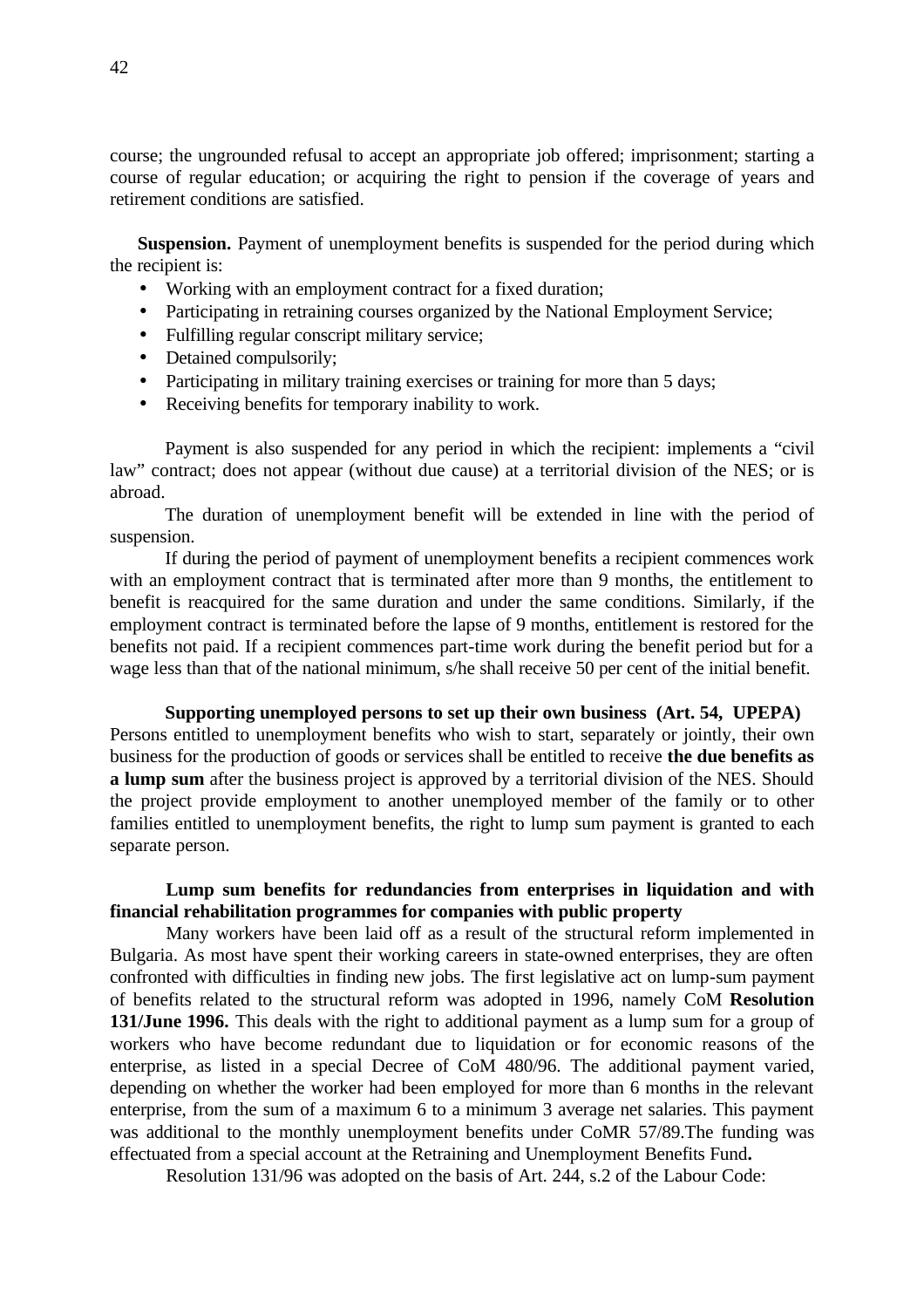*The Council of Ministers shall decree…2. The types and minimum amounts of the additional labour remuneration or compensations related to employment relationships insofar as they have not been defined in this Code.*

This Resolution was in force until end March 1997. The next step was the **CoM Resolution 100/April 1998** on lump-sum severance pay for workers associated with the liquidation or financial rehabilitation of state-owned or municipal enterprises. It was adopted in relation to Art. 54 UPEPA and applied to laid-off workers from state-owned or municipal enterprises, grouped in special lists. The lump-sum payment is provided, as well as the compensation paid by the employer under Art.222 of the Labour Code. The source of funding is a loan from the International Bank for Reconstruction and Development (IBRD).

Resolution 100/1998 was amended three times in the year of its introduction, with the aim of enlarging its scope (by approving lists of enterprises under liquidation or financial rehabilitation programmes) and of setting eligibility conditions for both enterprises and workers. Employees in the "isolation group" enterprises were entitled to severance pay if laid off after March 1, 1998; in the second group were employees laid off after November 30, 1998 who were entitled to an additional BGL 1 million to start their own business. The laid-off workers were from enterprises included in a list (No. 2) appended to the Regulations on Implementation of the Transformation and Privatization of State Owned and Municipal Enterprises Act. The source of funds is from the World Bank Rehabilitation loan for employees categorized in the first group and from the consolidated budget, through the Retraining and Unemployment Benefits Fund, for the additional BGL 1 million payments.

In 1999, Resolution 100/1998 was amended and supplemented in February, May, July and August 1999.

In July 1999, the Bulgarian currency was denominated, with 1 BGN equivalent to 1,000 old BGL. The Currency Board agreement pegged the Bulgarian currency to the Deutsche Mark (1 BGN =1 DM)

At time of writing, the lump-sum severance pay of BGN 1,000 under Resolution 100/98 is paid to:

- Employees made redundant as a result of certain CoM by-laws or by decision of acting governing bodies, related to liquidation or restructuring of state-owned and/or municipal enterprises;
- Employees from commercial companies with a 50 per cent or over state or municipal share, which are to be liquidated or restructured, based on a decision of the general assembly.

The above workers should be laid off based on Art. 328, para.1, points 1 and 2 (see above) on termination of employment by the employer with written notice of enterprise closure; partial closing down of the enterprise or staff cuts. These workers are entitled to lump sum severance pay on condition that they have been employed on individual contracts with the commercial company or the enterprise more than 18 months prior to termination of the contract. Severance pay can be received at the local employment services, following the residence registration of the workers, who need to apply in writing within 3 months, stating their preference for lump-sum payment in lieu of monthly paid unemployment benefits.

Persons not entitled to lump-sum severance pay are those who have already retired or are eligible for retirement benefits; and those who have already received lump-sum severance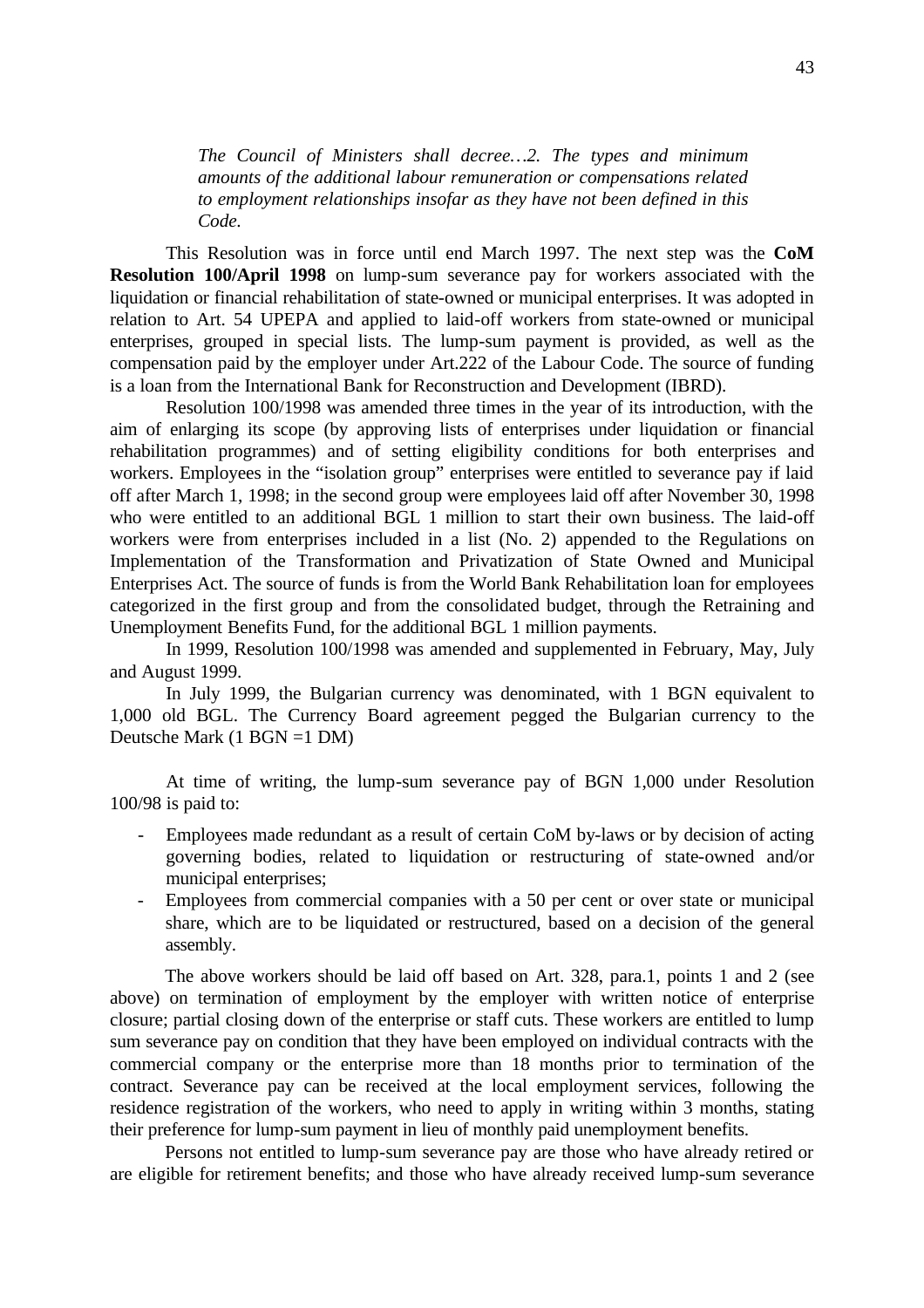pay under the requirements of previous CoM Resolutions 131/96 and 57/1989 (now repealed by by CoM Resolution 100/98.)

The lump-sum severance pay shall be returned to the NES if the laid-off worker has been re-employed by the same employer within a period of 9 months after termination of employment. Laid off workers have the right to choose whether to receive lump-sum severance pay or to receive the monthly unemployment benefits under the terms of the UPEPA.

Under Art.6 of CoM Resolution 100/98 (amended in mid-1999) an additional lumpsum severance pay, amounting also to BGN 1,000 is offered to workers laid off after the 30 June 1999, on the grounds of Art. 328, para.1, points 1 and 2 on closures, partial closing or staff cuts) from specific companies, listed in the Addendum to Art.1, para.3 of the Financial Rehabilitation of State Owned Enterprises Act. Payment is under the following conditions:

- 1. Unemployed persons must declare that they shall start independent or joint business for the production of goods or services;
- 2. Declare that they shall take part in companies as partners or shareholders or as members of co-operatives;
- 3. Present an employment contact with a previous employer for a period of at least 24 months.

Those wishing to receive this additional payment must apply within 3 months of the date of redundancy and declare that they shall pay all social insurance contributions or that the employer is going to pay for at least half of the period of employment (minimum 24 months).

After the 24-month period has elapsed, those who receive the additional payment but do not fulfill the conditions, are required to make restitution of the money received within a period of 1 month.

The total number of unemployed persons who have received the above mentioned lump sum pay under article 1A of Resolution 57 (which had been in force up to end September 1998) was 1,496 for the first three months of that year. The total amount paid in 1998 was BGL 537,677,000. Under Resolution 100/30 04 1998 for the period June-December 1998, the number of registered unemployed was 11,172 and the total amount of money paid was BGL 10,832,241,000.

In 1999 the number of registered unemployed was 34,805 persons and the total amount paid out under Resolution 100/98 was BGN 34,794,380. The lay-off of workers who were entitled to lump sum payment took place in 206 companies and enterprises with public assets. There are no data in the Annual Report of the NES for 1999 on how many workers received the additional payment of BGN 1000 under Art.6 of Resolution 100/98.

Implementation of the measures contained in the CoM resolutions has met with many obstacles due to the dynamic character of the amendments in these by-laws and also due to deficiencies in the documents presented by companies and enterprises.

#### **Unemployment assistance**

According to Art. 77 of the UPEPA, persons who are jobless for a period of 6 months after the expiry of unemployment benefits shall have the right to social assistance in the amount of 60 per cent of the national minimum wage. Payment is made for a term not exceeding 3 months. The requirements for receiving social assistance are the same as for unemployment benefits.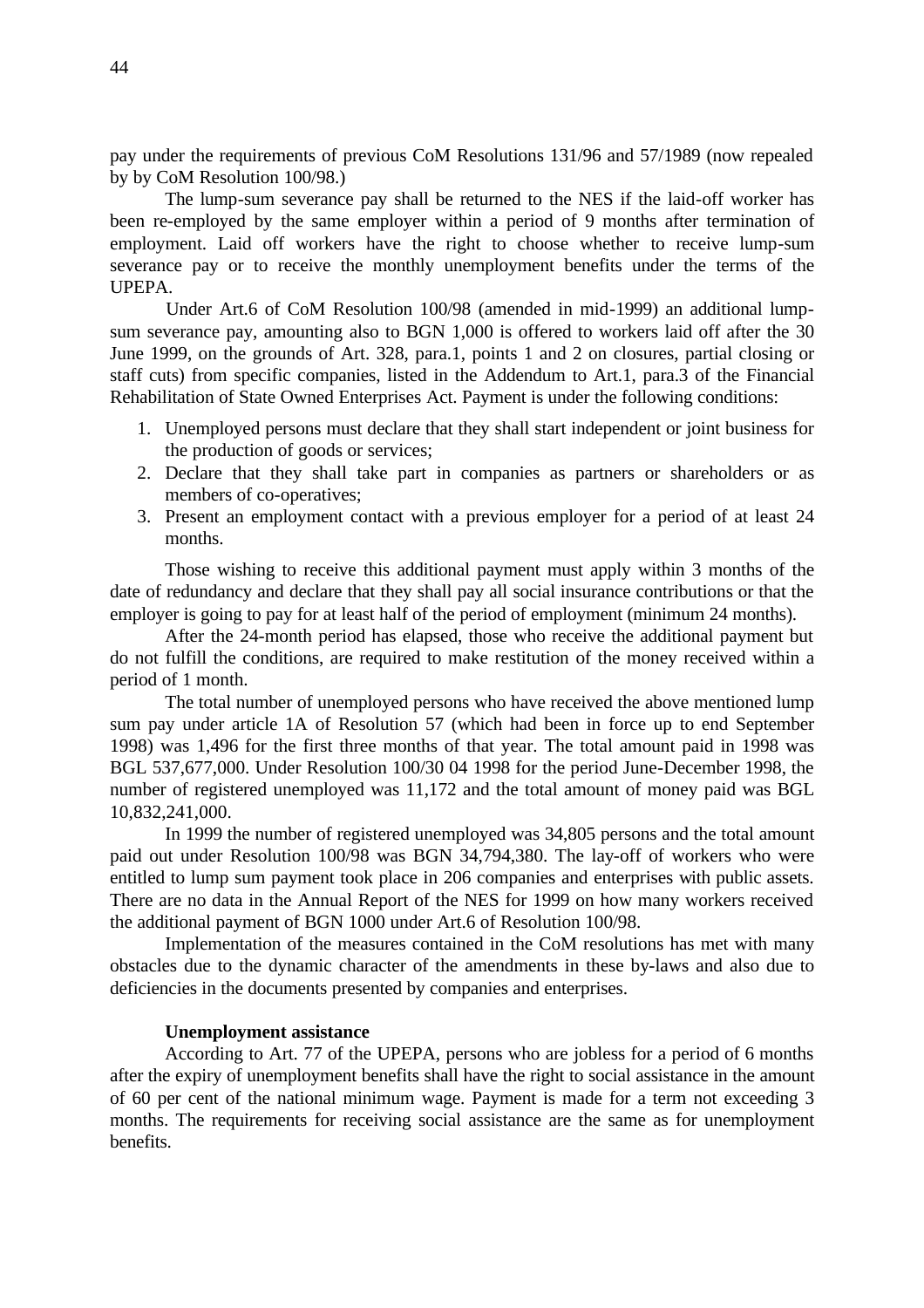### **2.8 Regulation of labour market policies**

In brief, labour market policies in Bulgaria in the last years of the transition decade were primarily focused on the disbursement of severance payments and unemployment benefits. In 2000 (from January to April), labour market policies contracted in scope. Initially, the share of unemployed persons receiving severance payments and unemployment benefits accelerated, due to the higher numbers of laid-off workers entitled to severance payments. Later, this share was sustained at a level slightly below 30 per cent of registered unemployment. The share of unemployed covered by employment and vocational training programmes has been constantly declining. The shrinking reserves of the Retraining and Unemployment Benefits Fund are the chief reason for this decline. For workers laid off from restructuring enterprises and economic sectors, this restriction of opportunities to participate in retraining courses decreases their chances for a transition to employment.

### **Intermediary services (Articles 49-52, UPEPA)**

Intermediary placement services are organized and available to jobseekers and employers. The NES organizes free-of-charge services for Bulgarian citizens and for employers registered according to the Bulgarian legislation as legal entities. Access to the services is upon registration at the territorial unit of the NES.

Unemployed registered to use the NES intermediary services are obliged to appear when summoned by the relevant employment service. Registered persons who do not comply with this requirement, or refuse to participate in a retraining course or the offer of suitable employment face termination of registration. They are entitled to a second registration after 3 months.

All employers registered according to the commercial legislation are entitled to intermediary services. Employers are obliged to notify the NES within 5 days of their list of vacancy/ies, together with the names of unemployed persons who either a) refused to accept the job offered, or 2) were sent by the NES to apply for the job and were rejected by the employer.

The Council of Ministers has issued a Decree that regulates fee-charging agencies operating as intermediary services. Intermediary services for the information and placement of Bulgarian citizens within the country and abroad may be performed by persons or companies with more than 50 per cent Bulgarian participation; authorization is required in the form of a licence issued by the Minister of Labour and Social Policy. The licence may be revoked for violations of the provisions specified in the Decree. Bulgaria is one of the few countries still formally bound by ILO Convention No. 34 concerning Fee Charging Employment Agencies. They are not party to the updated instrument, the ILO Fee-Charging Employment Agencies Convention (Revised), 1949, No. 96.

#### **Temporary employment: Public works schemes (Art. 53, UPEPA)**

The NES, together with municipal administrations, municipal and private enterprises and non-profit organizations, implements programmes providing unemployed persons with temporary employment in "socially useful activities". These programmes are funded through the Retraining and Unemployment Benefits Fund. They provide payment for each temporary employee up to the amount of the national minimum wage/salary and due contributions to the Social Security Fund and the Retraining and Unemployment Benefits Fund, as well as any additional remuneration under the Labour Code, for a maximum of 5 months within a 12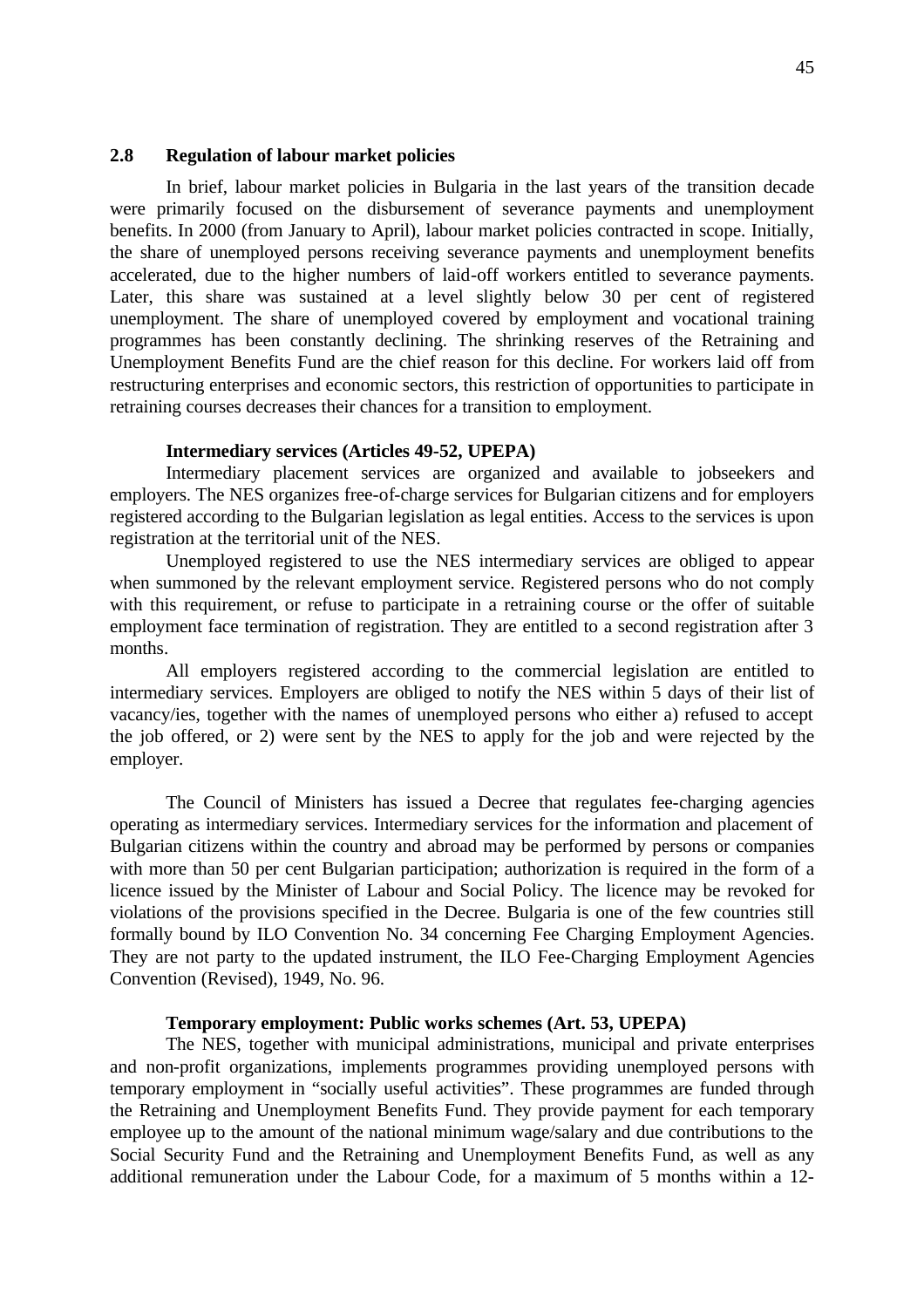month framework. Long-term (more than 6 months) unemployed persons are prioritised in these programmes.

#### **Mobility grants (Art. 55, UPEPA)**

Unemployed persons hired to work for a duration of not less than 6 months in areas (settlements) located at a distance up to 100 kilometres from their permanent abode shall be entitled to a once-only payment of up to 3 minimum monthly wages from the Retraining and Unemployment Benefits Fund to cover relocation costs (for self and family). For distances over 100 kilometres, relocation costs are assessed as 5 minimum monthly wages.

Those unemployed persons directed or hired to work for a duration of not less than 6 months in an area or settlement near their permanent place of residence receive up to 50 per cent of their daily costs of transportation for the duration of the employment contract but not for more than 12 months.

## **Support for employment of young specialists and skilled workers (Arts. 57-59, UPEPA)**

The NES shall jointly with the municipal administrations, with state-owned enterprises, and municipal and private enterprises, implement programmes for on-the-job training, and professional guidance on work and the working environment for unemployed persons up to 28 years of age with higher education or with secondary (or less) education up to 24 years of age without work experience. The minimum wage salaries, together with the contributions due to the Social Security Fund and the Retraining and Unemployment Benefits Fund are provided from the latter. The same is valid for the retraining costs. The maximum term of such support is 12 months and depends on the duration of the employment contract.

#### *Disabled persons*

A similar rule has been introduced to cover disabled unemployed and orphans without work experience and aged up to 28 years. The maximum term of support for this group is 18 months.

The UPEPA envisages incentives for employers who hire young specialists and skilled workers, disabled persons and orphans up to 28 years and, also, incentives for hiring those unemployed persons who work part-time but would prefer to work more.

### **Measures for transition to employment at redundancy (Arts. 64-65, UPEPA)**

In the case of redundancies effected under Art.328, para.1, s.1, 2 and 3 (termination of employment with notice in case of closures, staff cuts or reduction of work volume) the employer shall be obliged, 60 days in advance, to notify the relevant territorial body for tripartite cooperation, the municipal administration, and the territorial unit of the NES. For redundancies affecting more than 150 workers, the NES headquarters are to be notified. Notifications in such cases shall contain data on the number of lay-offs, their work qualification, employment status, age and sex, as well as the schedule for their discharge.

Upon notification, the municipal administration and the territorial units of the NES, with the participation of the territorial bodies for tripartite cooperation and relevant employers, shall undertake measures for guidance and retraining of those laid off and shall implement employment programmes.

### **Professional and vocational qualifications (Art. 90-95, UPEPA)**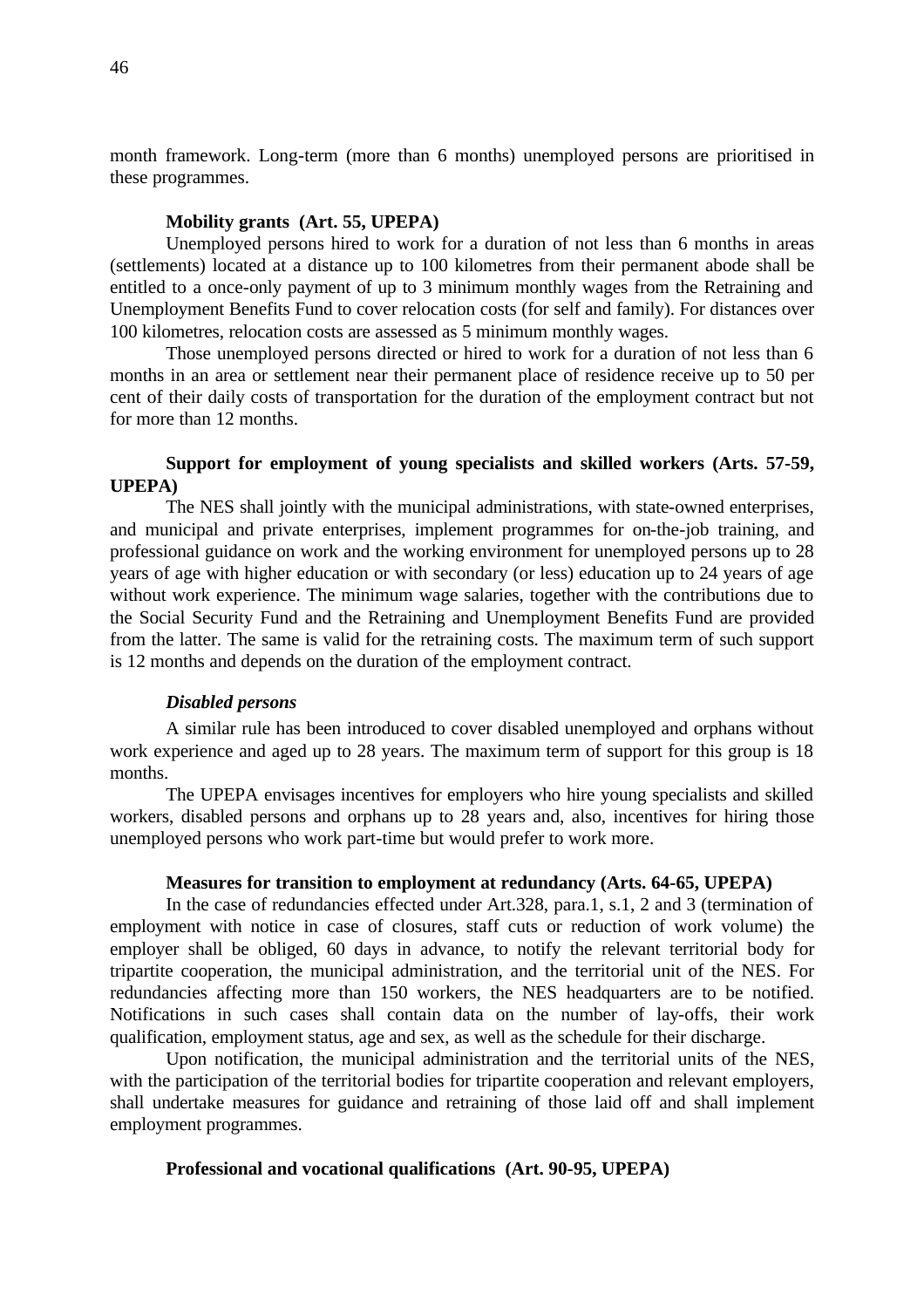The NES is responsible for organizing the training of unemployed persons, in accordance with labour market demands, for:

- Unemployed persons attempting to start their own business;
- Workers in enterprises with staff up to 50 who during the last 12 calendar months had an employment contract with the same employer;
- Workers whose job requirements have changed due to restructuring of production;
- Workers who have received redundancy notification for closure, staff cuts or decrease in work volume of the employer.

Those in the last-mentioned category who are actually participating in retraining courses are entitled to assistance in the amount of 60 per cent of the unemployment benefit for days in training. Resources for retraining are from the Retraining and Unemployment Benefits Fund and, in certain cases, paid jointly by the Fund and the employers, under the conditions and by order as determined by the supervisory council of the Fund.

Section 3 of the present report is an investigation of the issues of labour market flexibility and employment security in relation to social dialogue and collective bargaining agreements at the national and enterprise level.

### **3. Industrial relations and employment security**

During the early and middle years of the transition decade, collective bargaining in Bulgaria concentrated on the issues of wages, wage regulation, working conditions and social problems. Little attention was paid to employment-related issues, particularly the protection of workers made redundant. However, in 1998 the new wave of restructuring and the escalating insecurity of the workforce have turned the focus of collective agreements to the protection of employment. Specific areas addressed are: mass lay-offs, more security of labour contracts, training and retraining of redundant workers, redeployment, compensation for lost income, the promotion of employment, and on the provision of other assistance for dismissed workers, such as business start-up programmes. These issues are the subject of social dialogue and collective agreements mainly at national and enterprise level.

### **3.1 General characteristics**

The collective bargaining system adopted in Bulgaria is a combination of centralized and decentralized negotiations. Perhaps it is best characterized as a *nationally centralized* system, since the negotiations at different levels are independent. In only some instances does subordination exist between separate levels (for example, the agreement on the national minimum wage is obligatory at lower levels of negotiation). The main characteristics of the negotiation system are encapsulated below.

**Coverage. C**ollective bargaining mainly covers the public sector. In the private sector, it covers those large and medium privatized firms that had trade unions and experience in collective bargaining prior to privatization. There are no collective negotiations in the newly emerged small and medium enterprises (SMEs); hiring and working conditions are set unilaterally by employers.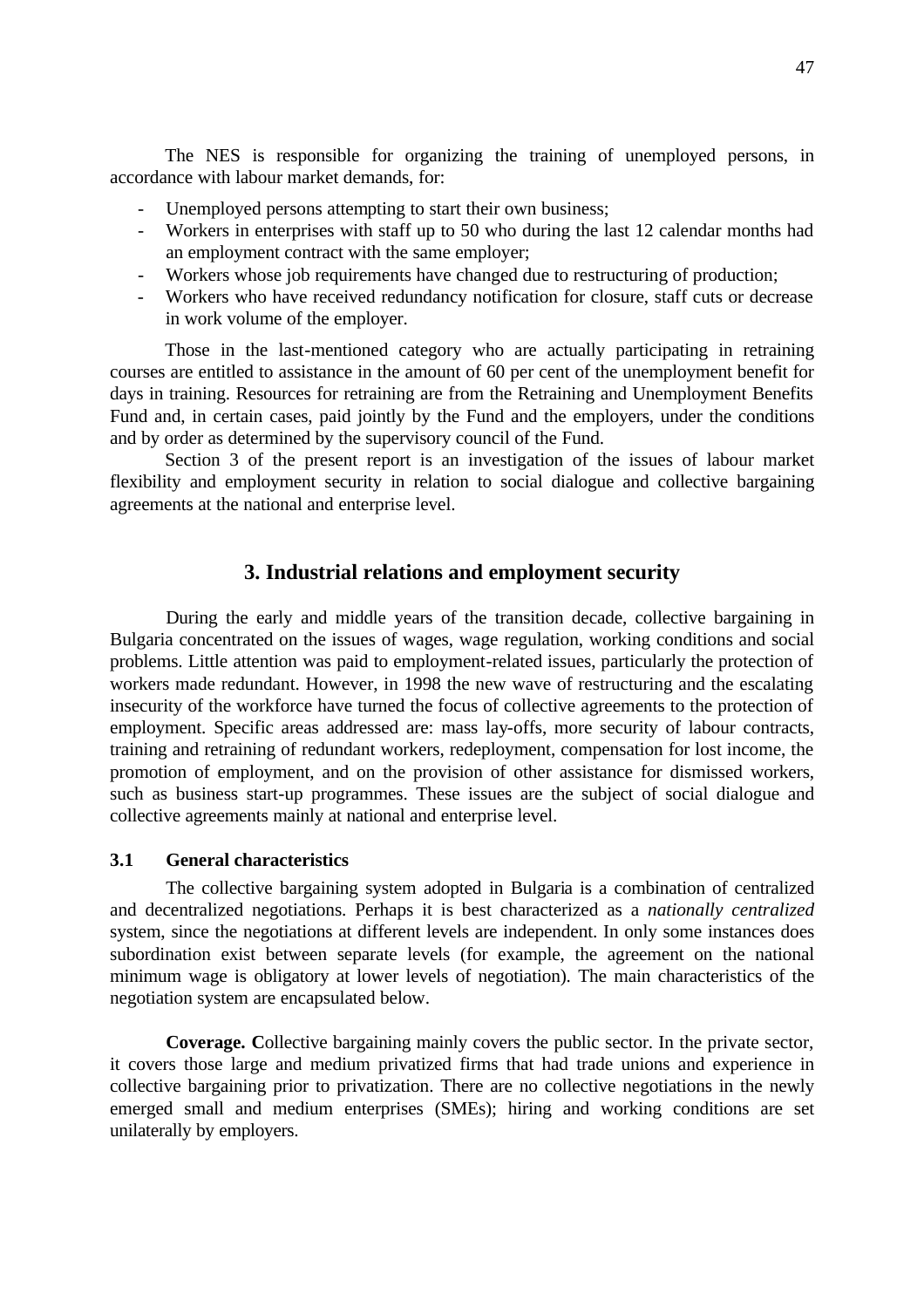Collective bargaining is relatively extensive in industrial relations in Bulgaria, as a result of the dominant position of the state sector, where it covers all enterprises and all workers – irrespective of their union affiliation.

No statistical information is available on firms concluding collective agreements, but the spread of collective bargaining may be roughly gauged by data on wage determination. According to the results of a labour market force survey $6$  conducted in 1996, 56 per cent of responding enterprises reported they have collective negotiations (Table 3.1). This percentage may be considered high, since these enterprises incorporate the main share of workers.

|                          | <b>Shares</b> |
|--------------------------|---------------|
| By collective bargaining | 56.0          |
| By employers             | -37 U         |
| Other                    |               |

| Table 3.1. Structure of wage determination (percentage) |  |  |  |  |  |
|---------------------------------------------------------|--|--|--|--|--|
|---------------------------------------------------------|--|--|--|--|--|

Source: Labour market survey, 1996.

Firms whose labour relations are determined by the employers (37 per cent) have only a small share of employees; in the private sector small firms (with few workers and no union organizations) predominate. The ongoing process of privatization will not tend to increase the share of enterprises concluding collective agreements, as the only change is one of property.

### **3.2 The tripartite body and social dialogue**

**System and levels of negotiation.** A tripartite system of negotiation has been adopted at four levels - national, regional, branch and firm. In Bulgarian industrial relations these levels are independent bodies and have evolved in varying degrees. National and firm levels of negotiations are most developed, while branch and particularly regional levels have weak representation. The changes in the levels of negotiation mainly affected the development of negotiations at the branch level, a positive indication for the future.

The subjects of agreements at national level are minimum wage, the average wages in the budget sector and the parameters of the wage regulation mechanism, employment and unemployment, the standard of living and, to a lesser extent, employment protection.

Branch level negotiations focus on the minimum and average branch wages, the level of additional payments according to the Labour Code, and other branch topics. Branch negotiation has relatively weak representation despite its rapid development in the last years of the transition decade. The survey shows that almost 43 per cent of firms reported that they have branch agreements.

The social partners at firm level negotiate all parameters of hiring relations, working conditions and employment. Negotiations at firm level are extensive. According to the 1996 survey, almost 66.3 per cent of enterprises reported negotiations at enterprise level – providing grounds to conclude that indeed the collective bargaining system is strongly decentralized and creates favourable conditions for independent agreements.

Regional wage bargaining is small (only 6.8 per cent of firms reported regional negotiations. An increase cannot be expected in the near future either, as the regional problems coincide with branch ones.

l

<sup>&</sup>lt;sup>6</sup> Conducted by an authorized sociological organization, the aim of the survey was to collect data on labour market issues for which there was no statistical information; it covered 309 state and private firms from all branches of the Bulgarian economy.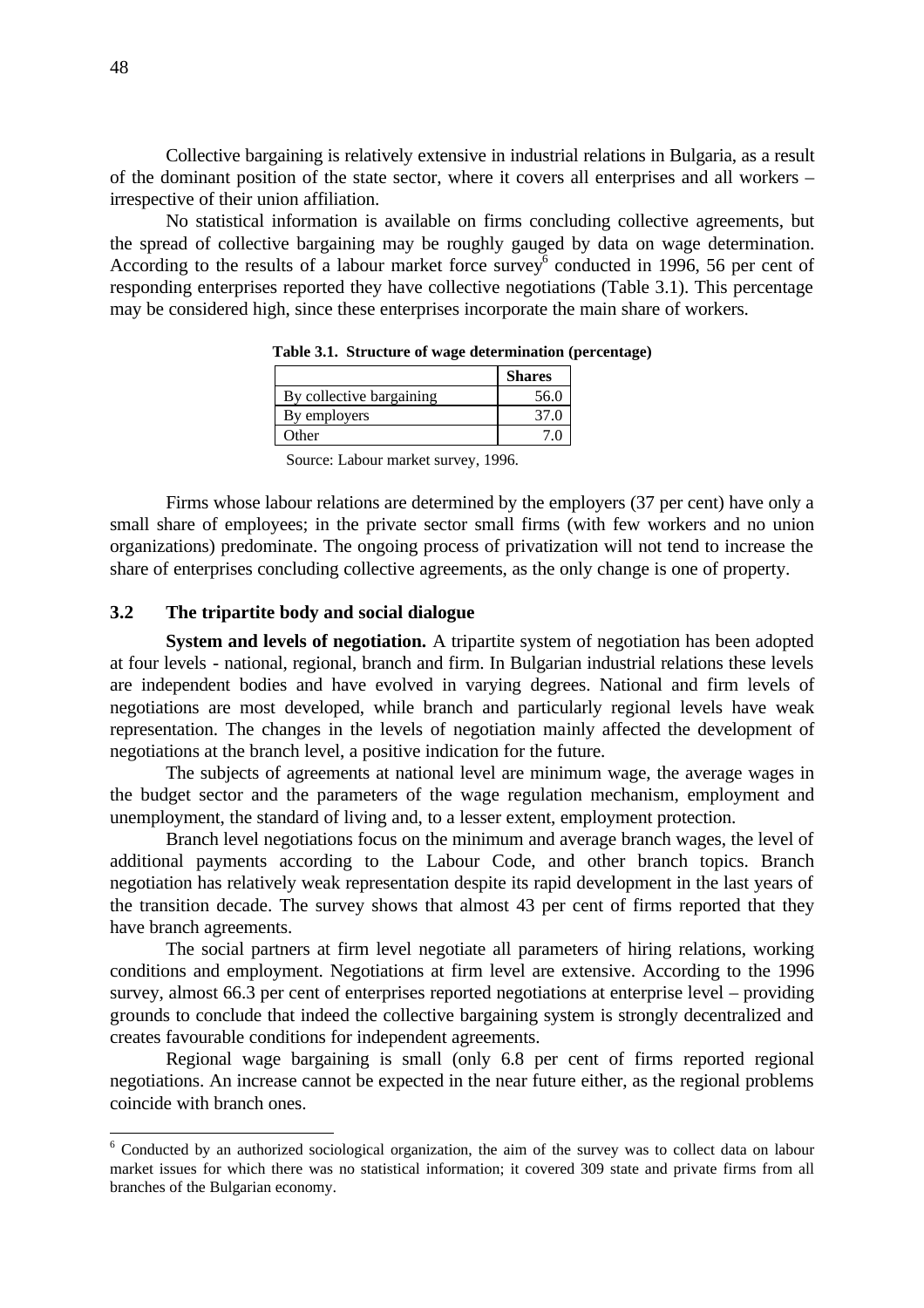**Degree of coordination.** In the present negotiating system, coordination of the interests at national and firm levels is strong. The relevant institutional structures are established and well functioning. The branch structures for negotiations are not established in all industrial branches, leading to low coordination at this level.

**Trade union influence.** The key factor for achieving balanced agreements in collective negotiations is union power and at national level there is parity between the social partners. However, in some branches and particularly at firm level, this parity does not exist. While in some branches (coal mining, metallurgy and energy) union power is stronger, in others (textile, clothing) it is weaker. This can be partly explained by the higher remuneration and benefits in the stronger union branches, notwithstanding the low efficiency and poor financial results of these industries.

The survey previously cited also indicates that at firm level, trade union power has not changed significantly (Table 3.2); almost 40 per cent of trade union leaders in enterprises reported that in the companies there is no change in union power, as opposed to 12 per cent who saw it as increasing. A relatively high percentage of respondents (over 19 per cent) reported decreasing trade union influence in collective negotiations. This can be seen as a worrying sign and to some extent explains why trade unions could not negotiate more employment protection above the provisions set by the law.

| Opinion              | <b>Share</b> |
|----------------------|--------------|
| No influence         | 27.0         |
| Increasing influence | 12.0         |
| Decreasing influence | 19.3         |
| No change            | 40.7         |
| Other                |              |

**Table 3.2. Trade union influence in enterprises (percentage)**

Source: Labour market survey, 1996.

The economic crisis and economic restructuring have created an environment unfavourable to a more effective protection of existing jobs. The poor financial and production situation of enterprises has resulted in permanent dismissals. This circumstance, combined with an increasing trend of tax burden on employers does not forge conditions favourable to increasing the costs of dismissals to employers as a preventive measure for protection jobs. However, as worker insecurity is increasing, it is clear that further improvement is necessary, both by means of legislation and collective bargaining.

Social dialogue at national level on employment protection mainly concerns the agreements on improvement of labour legislation towards effective protection from mass layoffs; the guarantee of jobs and job status in privatizing state enterprises; and increasing worker security by reducing fixed-term employment contracts and civil contracts.

The most important step for the enhancement of labour legislation was the adoption of the Unemployment Protection and Employment Promotion Act (UPEPA) in 1997 (see also Section 2.8 of this report). This law provides relatively good protection from mass lay-offs and the opportunity to compensate dismissed workers by various forms of active labour market policies. According to the UPEPA, employers are obliged to present adequate evidence supporting the decision for mass lay-off and, more importantly, the confirmation of the trade union organization is required. While this complicated procedure does not lead to the retention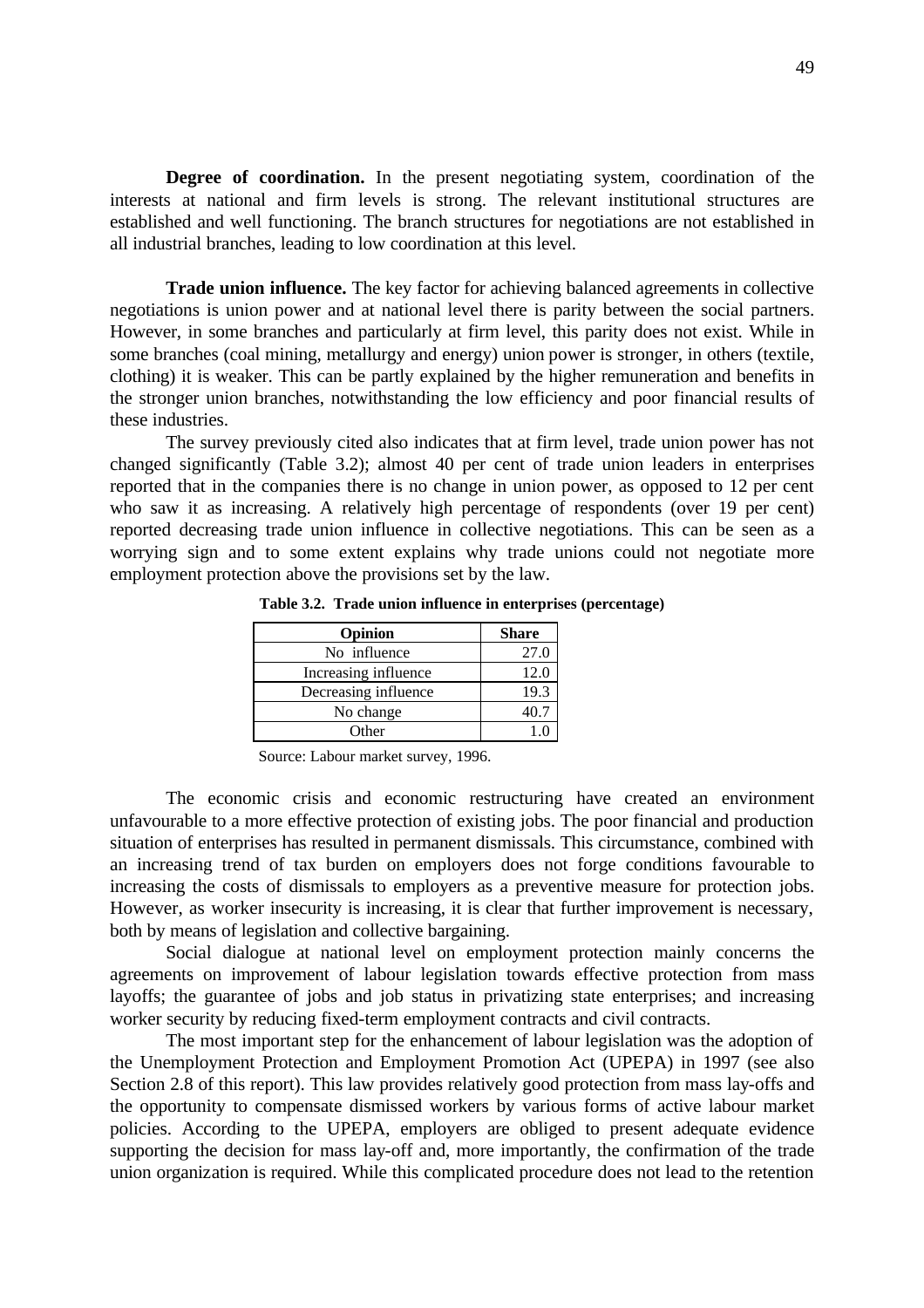of existing jobs, it has created effective mechanisms to ensure fair dismissals. This legislation is preventing mass lay-offs in enterprises where there is a possibility of improving the firm's economic performance.

The other form of employment protection at national level is the protective measures taken by the Government in the privatization process. These agreements deal not only with the price of enterprises but also with their obligation to preserve the number of existing jobs and the business plan for increasing their workforce. This is an important principle of government privatization policy: the negotiated issues are solved concretely for every privatization contract at central and local level. The privatization contracts contain clauses obliging the new employers to retain their level of employment in accordance with their 1-3 year business plans.

### **3.3 Collective bargaining**

The change from permanent to fixed-term contracts during the transition period, as shown in Section 1.7, leads to more flexible forms of employment and labour market mobility but at the expense of employment protection. Another problem is that shift from permanent to fixed-term contracts may work against functional flexibility of labour within enterprises (i.e. internal changes in work assignment accompanied if necessary with retraining and skills upgrading) as employers are usually unwilling to invest in workers with time-limited contract. Such workers are then trapped in a vicious circle of excessive employment flexibility and a low level of skills and professional mobility, which aggravates their employment insecurity. Trade union organizations insisted that the practice of fixed-term contracts be changed to that of permanent contracts. Social dialogue concluded with an agreement (June 2000) to include more protective employment measures in future amendments to the Labour Code.

Pressure from the trade unions has also resulted in the improvement in worker security by reducing non-regular employment (civil contracts). From the worker's point of view, civil contracts offer an opportunity for more flexible work, especially when combined with a primary job. But they also imply insecurity and a lesser degree of entitlement to social protection and enterprise benefits. For employers, civil contracts offer greater flexibility and a means of avoiding wage taxes and social security contributions.

Measures for protecting existing jobs and employment at enterprise level take two main forms:

- Administrative unpaid leaves;
- Part-time employment.

These forms of worker security (particularly the first) are not common practice in collective bargaining and have rarely been included in collective agreements. They are implemented when enterprises are undergoing heavy falls in production and finances. The social partners negotiate and agree on measures to avoid job reduction and dismissals; these agreements include one or both of the above forms of protection.

During the transition years, the first form was a widespread practice. Most state enterprises fell into serious production problems and put a share of workers on forced unpaid leave. During administrative unpaid leave, workers receive no remuneration or compensation. In some rare cases, depending on the financial condition of the enterprise, the employers could pay a minimum wage. Despite the lack of protection, the workers confronted with the alternative of being unemployed, were in agreement with this step.

Part-time employment offers workers better conditions for job security than administrative leave without pay. In effect, two or more workers share one existing job. In this way, employers reduce the number of jobs and prevent workers from lay-off. For workers, the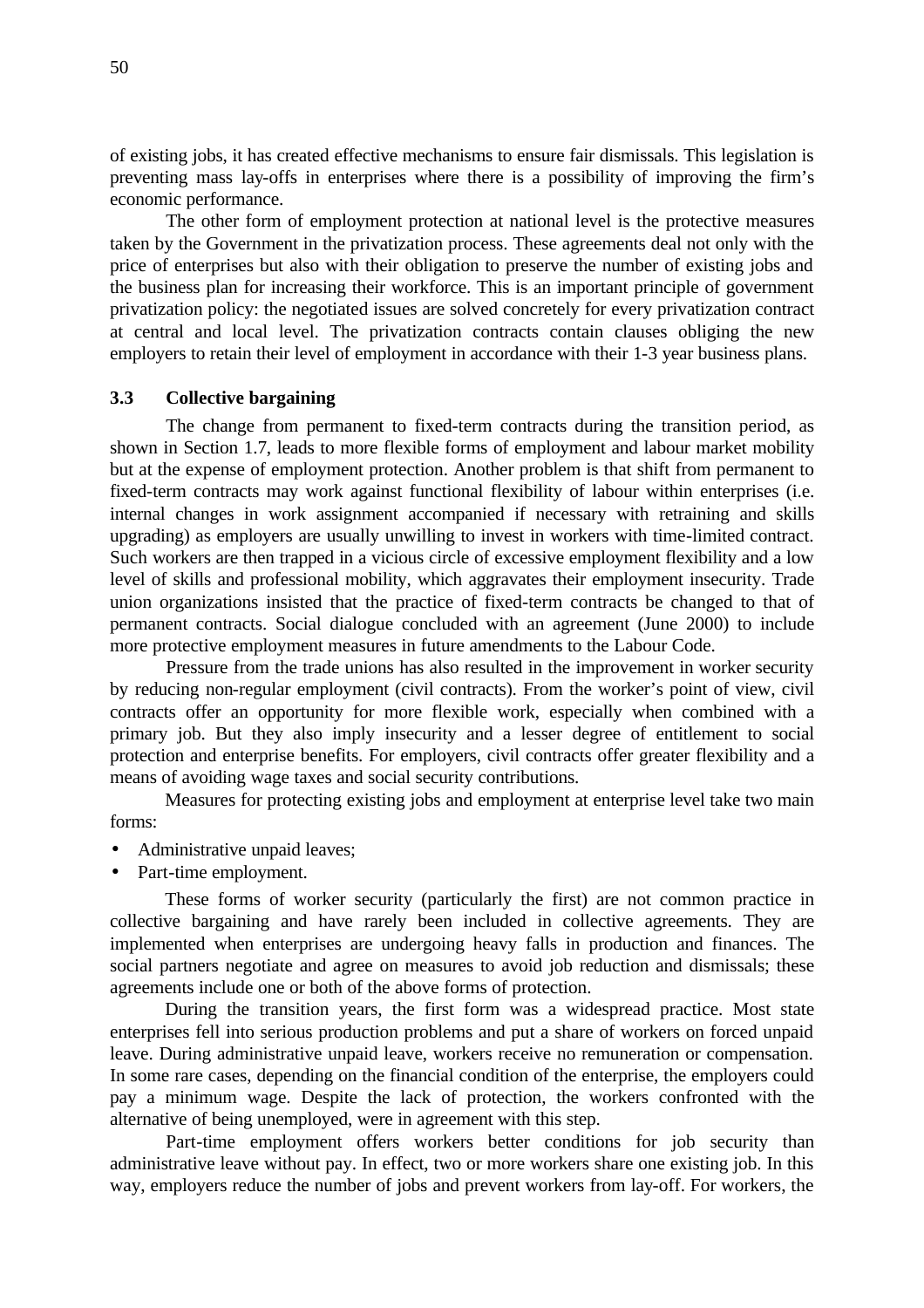choice is between part-time work or dismissal. Such agreements between the social partners are not a solution, but are preferable to forced unpaid leave or lay-off.

Part-time employment has increased over the past decade. In 1999, the share of parttime employment was 4.1 per cent of the population aged over 15 years, while that of full-time employment was 36.5 per cent.<sup>7</sup> In the first month of 2000 the share of part-time workers slightly increased and reached about 4.7 per cent.

### *At a glance*

l

Job and employment security measures in the collective bargaining process in Bulgaria may be summarized as follows:

- The UPEPA does not oblige employers to increase their firing costs. This limits the implementation of more effective forms of job and employment protection in the process of collective bargaining;
- There is a tendency to increase labour market flexibility (transformation from permanent to fixed-term contracts) but at the expense of worker security;
- There is a tendency to increase employment protection by reducing the non-regular labour contracts (civil contracts);
- At firm level the social partners agree to implement inefficient forms of job and employment protection, such as administrative unpaid leave.

Several reasons are constraining the social partners from negotiating employment protection above the provisions set by UPEPA. First, the poor economic results and limited financial resources in most enterprises do not allow an increase in the firing costs. The employers have no available financial resources to increase severance pay and to finance the training and retraining costs for redundant workers. Second, the high employers' tax burden combined with additional firing costs would increase labour costs and reduce the enterprise competitiveness. Third, employers seek easy ways to reduce their labour costs, such as agreeing to fulfil the minimum provisions that are set by law. Fourth, in many enterprises the social partners have unequal balance of power in the negotiating process. In those enterprises where the trade unions are the weaker side of the table, it is not possible to negotiate better protection for the workers. The effect is similar when the stronger unions are combined with bad economic results.

### **Training and retraining of laid-off workers**

Bulgarian labour legislation contains no special clauses to oblige employers to train or retrain laid-off workers. The Labour Code obliges employers to increase the qualifications/skills of employees independently of their status (redundant or not). The UPEPA requests the NES to train workers in specified situations (enterprises undergoing restructuring, small firms and those hit by group dismissals). In practice, however, the limited financial resources of enterprises mean that the training and retraining of workers, particularly those ingroup dismissals, are weakly represented in collective bargaining and in collective agreements.

There is no relevant information about training and retraining of employees. According to the data of a sociological survey<sup>8</sup> conducted by the Confederation of Labour Podkrepa and the Foundation Fridricht Ebert in 1995, only 48,800 workers in cities had participated in

<sup>7</sup> See *Early warning: Annual outlook 1999, Bulgaria*, United Nations Development Programme, 2000, p. 63.

<sup>&</sup>lt;sup>8</sup> "Training and retraining of the labour force in the context of the structural reform", Confederation of Labour Podkrepa Survey, 1995.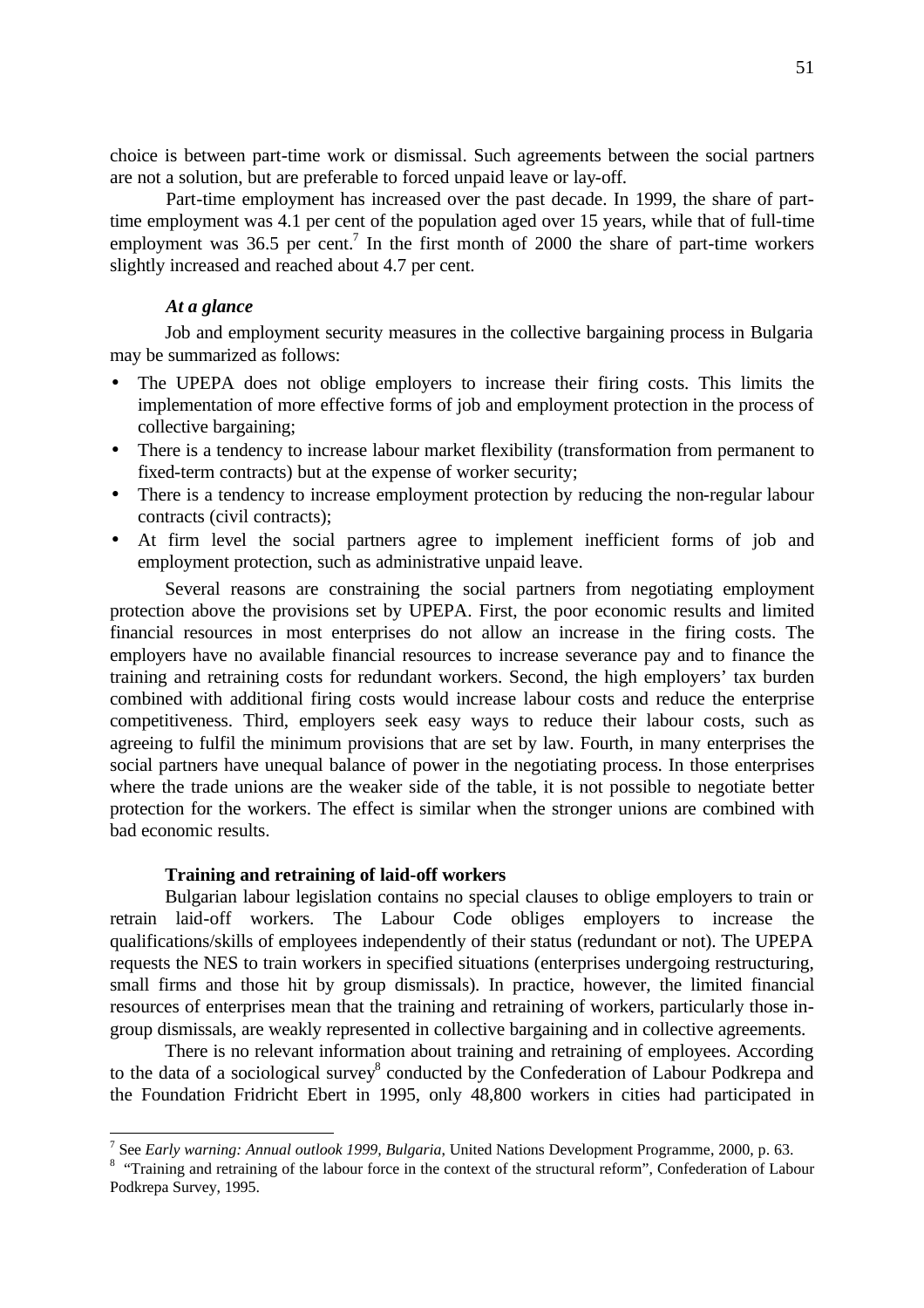training courses and only 22,400 in retraining courses (or 2.4 per cent and 1.1 per cent of total employment in cities). This survey also provides information on the inclusion of training and retraining issues in collective agreements. According to the survey results, only 9.9 per cent of workers who participated in courses had contracts with employers for training (5.4 per cent) and retraining (2.4 per cent).

These figures confirm the failure of enterprise-based training and retraining processes, and the limited implementation of training in collective bargaining. Two reasons for this are the deterioration of training institutions and the lack of financial support. The large-scale enterprises have their own training institutes and facilities, which at present are shut down or reduced to a very modest level. The new small-scale firms typically cannot afford such facilities or feel they can obtain sufficiently skilled workers in the labour market. They also refuse to train their own workers because of the fear of diminishing return on investment.

The main obstacle is financial limitations: employers have insufficient funds to finance the training and retraining process for their workers, particularly in the case of group dismissals. After enforcement of the UPEPA, employers in smaller firms (under 50 employees) and restructuring enterprises could receive financial support from the Retraining and Unemployment Benefits Fund, which stimulated the training and retraining process. In 1999, 765 employees participated in these courses. The majority (87 per cent) are employed in restructuring enterprises and could be considered as redundant workers. There are no data on the training of those workers who received dismissal warning.

#### **Group dismissals and lost income**

The minimum size of redundancy compensation is regulated by the Labour Code and is fixed at the level of one monthly wage. Collective bargaining at enterprise level negotiates the size of compensation; this is often higher than the amount stipulated, depending on factors such as the financial state of the enterprise and the power of the local trade unions. Large disparities exist – negotiated redundancy compensation can vary from 1 to 6 monthly wages. For administrative workers, the prevailing compensation is 1 monthly wage. Employers are obliged to pay all negotiated compensations to workers and all necessary payroll taxes.

There are two issues that should take place in collective agreements at enterprise level. One is: What action can employers undertake to help their redundant workers find new jobs? This question is usually passed on to local employment services. The second issue is that of employers' financial support for self-employment programmes, which is also not included in collective bargaining in many enterprises. Although financial support is provided in the form of lump-sum compensation by the Unemployment Fund (as described in Section 2.7), this support is limited: in 1999 only 34,805 persons received such support and for 72 per cent of recipients<sup>9</sup> the amount was BGN 1,000. Typically, these redundancies are concentrated in low-skill services or small-scale production; without financial supplementation on the part of employers, this form of self-employment cannot substantially increase.

### **4. The role of labour market policies in promoting employment**

Because of changes in legislation, this review of employment policy looks at two separate time frames, from 1990 to1998 and from 1999 to 2000. The new Unemployment Protection and Promotion of Employment Act (UPEPA), in force since mid-1998, has

l

<sup>9</sup> According to National Employment Services data.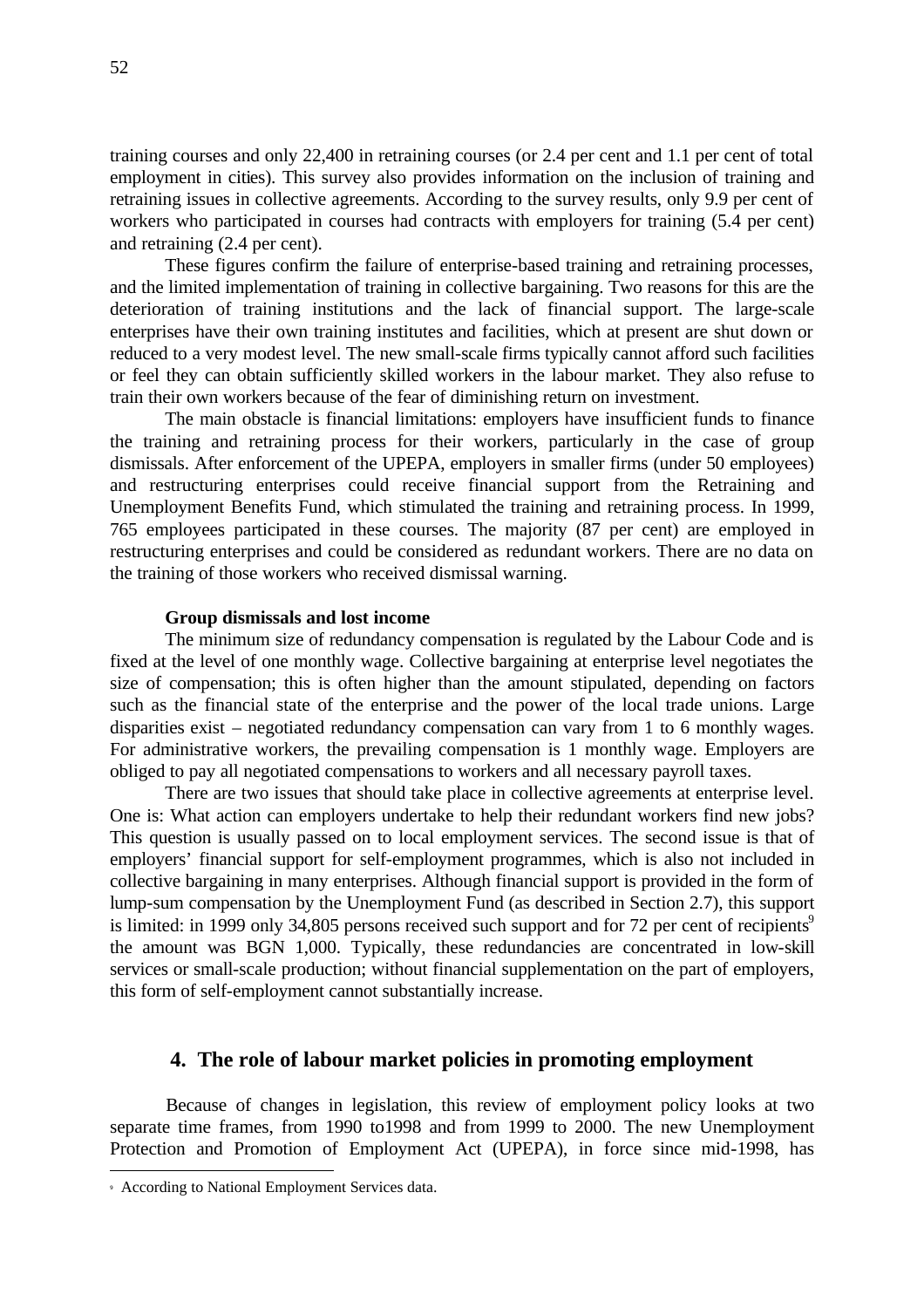significantly altered how active labour market policy is implemented and how information is collected (the latter causing a break in the time-series).

Both passive and active labour market policies have played a modest role in the dynamics of total unemployment. The share of expenditure from the Retraining and Unemployment Benefits Fund varied from 0.7 per cent of GDP in 1994 to 0.6 per cent in 1997 and 1.11 per cent in 1999.

The priorities of labour market policy (LMP) during the years of transition changed with shifts in the stages of economic development. The main aspects of policy change are a more precise definition of the criteria for unemployment compensation; the reduction of stimuli for receipt of benefits; and encouraging unemployed persons to participate more actively in programmes for employment, training, retraining and self-employment.

### **4.1 Passive labour market policies 1990-1998**

Passive labour market policy played a very important role in the beginning of the transition period, when unemployment "exploded" as a result of economic restructuring. Of itself, unemployment was a new social phenomenon and LMP focused on the identification and registration of unemployed persons and the payment of unemployment allowances. In tandem, the legal and institutional administration systems of unemployment were being established and developed. Later, efforts were directed at the development of active labour policies, including packages of regional or branch programmes for alternative employment, temporary employment, and programmes for the development of self-employment, as shown in Table 4.1.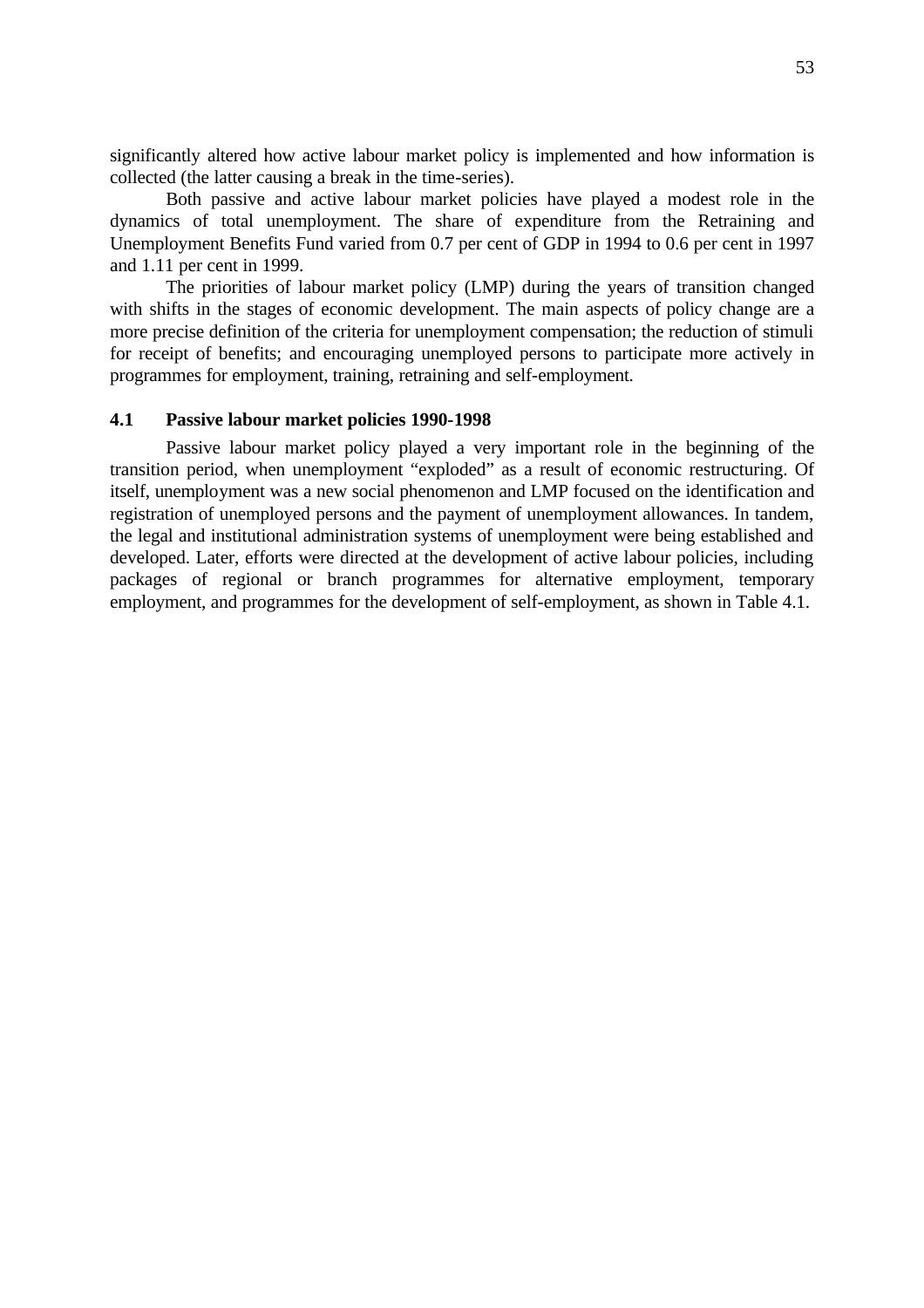|                       | 1993  | 1994                     | 1995                     | 1996  | 1997  | 1998  |
|-----------------------|-------|--------------------------|--------------------------|-------|-------|-------|
| Total expenditures    | 100.0 | 100.0                    | 100.0                    | 100.0 | 100.0 | 100.0 |
| Active labour market  | 17.3  | 19.9                     | 27.3                     | 30.8  | 27.5  | 31.2  |
| policies, of which:   |       |                          |                          |       |       |       |
| Administration        | 11.5  | 12.9                     | 15.3                     | 15.0  | 11.6  | 14.7  |
| services              |       |                          |                          |       |       |       |
| Training and          | 1.4   | 1.3                      | 1.6                      | 1.7   | 0.6   | 0.2   |
| retraining            |       |                          |                          |       |       |       |
| Youth programmes      | 0.2   | 0.2                      | 0.0                      | 0.1   | 0.1   | 0.6   |
| Subsidized            | 4.1   | 5.4                      | 10.2                     | 13.9  | 15.0  | 16.2  |
| employment            |       |                          |                          |       |       |       |
| Passive labour market | 82.7  | 80.0                     | 72.6                     | 69.1  | 60.1  | 57.4  |
| policies              |       |                          |                          |       |       |       |
| Other expenditures    |       | $\overline{\phantom{0}}$ | $\overline{\phantom{0}}$ | -     | 12.1  | 11.4  |

**Table 4.1. Expenditure on labour market policies (share from the Retraining and Unemployment Benefits Fund), 1993-1998** 

Source: National Employment Service, various years.

For 1999, the structure of expenditure for the share of passive measures was around 58 per cent and the share of active measures around 32 per cent.

By the end of 1998, three main problems hindered the effective use of the programmes targeting employment promotion and unemployment reduction:

- A methodology for evaluation of the programmes on the labour market (active and passive measures) had not been developed;
- The active labour market policies implemented had only a temporary effect on balancing a particular segment of the labour market;
- Active and passive LMP were impeded by the lack of sufficient experience in the administration of policy processes and by the strong financial limitations for the development of the policies.

The structure of expenditures from the Retraining and Unemployment Benefits Fund reflects the decreasing share of unemployment benefits in total expenditure. At the same time, the extremely constrained demand for labour meant limited job opportunities. According to a recent study, the probability that an unemployed jobseeker will find a job within 12 months is 6.2 per cent, or one-sixth of the yearly exit rate from unemployment observed in Poland and less than one-eighth of those prevailing in high-unemployment European countries such as Spain.<sup>10</sup> It should also be noted that, when unemployment benefits and even unemployment assistance expire, unemployed persons are transferred to social assistance if their family income is below the accepted poverty line. Unemployment registration is a condition for this transfer, so some of those registered remain in unemployment registration for that purpose. All these factors, as well as the limited resources of the fund, contributed to changes in passive policy measures. The introduction of the Unemployment Protection and Promotion of Employment Act (UPEPA) stipulated the creation of new jobs and the increasing employability of jobseekers as priorities.

Unemployment benefits are defined as a compensation that is paid at the occurrence of a job loss. According to the UPEPA, the participation of the employers and employed in securing this risk is in the ratio of 4:1. The law also regulates the period for receiving benefits,

l

<sup>10</sup> Jan J. Rutkowski, *Labour Market and Poverty in Bulgaria*, The World Bank, August 1999, Discussion paper No. 9918, p.1.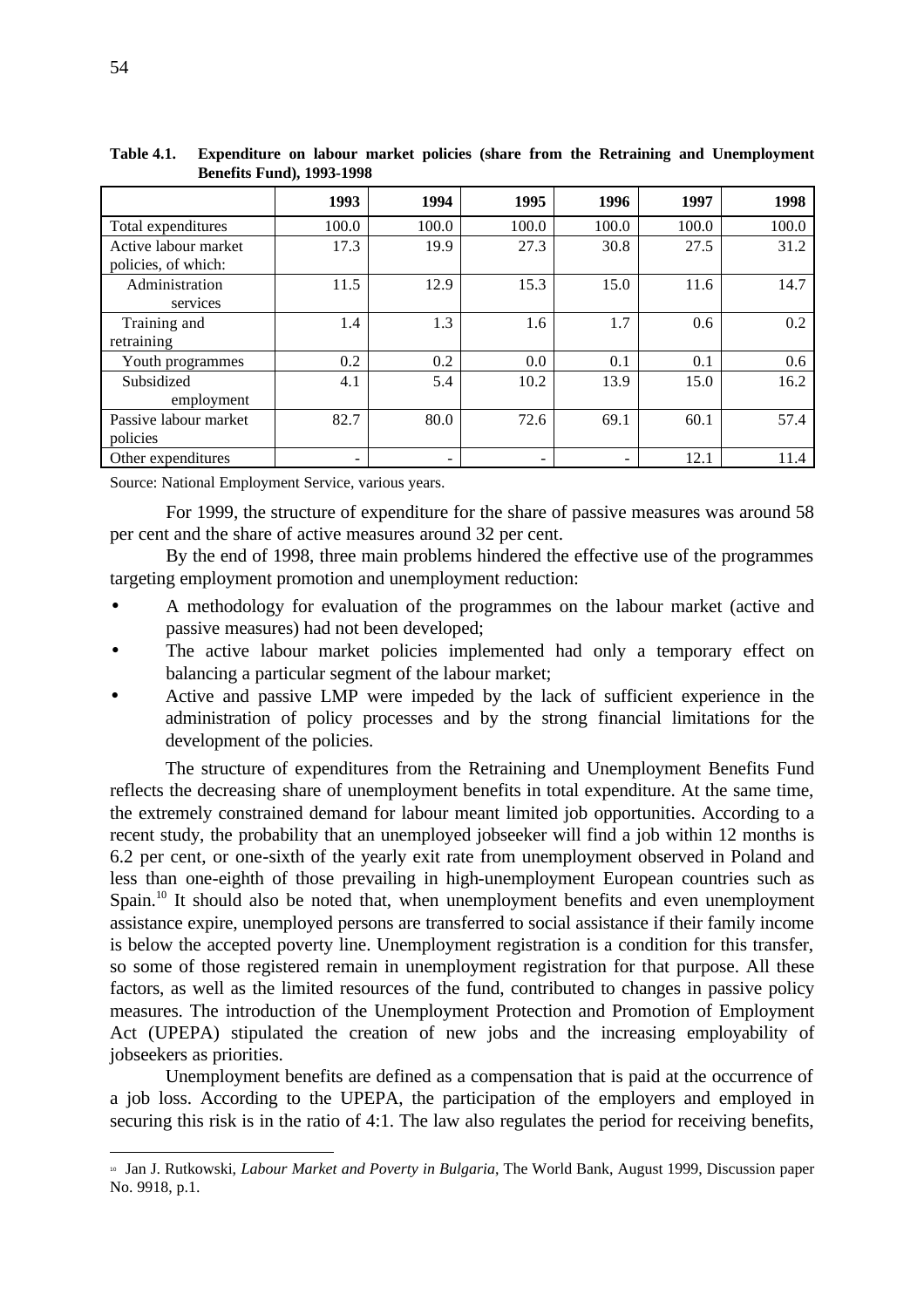the amount of benefit, and additional conditions for receiving unemployment benefits. For a detailed description, see Annex 2 of this report and see also Section 2.8.

| Years        | 1990  | 1991 | 1992 | 1993 | 1994 | 1995  | 1996 | 1997 | 1998  | 1999  |
|--------------|-------|------|------|------|------|-------|------|------|-------|-------|
| Share of     |       |      |      |      |      |       |      |      |       |       |
| average wage | 43.8  | 62.2 | 43.9 | 38.5 | 37.6 | 34.0  | 28.6 | 29.5 | 32.0  | 30.8  |
| The average  |       |      |      |      |      |       |      |      |       |       |
| wage in US\$ | 151.2 | 59.5 | 89.0 | 15.3 | 91.8 | 113.3 | 86.2 | 84.4 | 124.0 | 103.6 |

**Table 4.2. Unemployment benefits as a share of average wage, (percentage) 1990-1999**

Source: Authors' calculations based on National Employment Service database. Also based on data from *Monthly Bulletins* and on data for average wage provided by the National Statistical Institute.

Passive labour market policy has become more and more restrictive in criteria for benefit entitlement and the payment period for unemployment benefits. In addition, the amounts of benefit were reduced considerably, as Table 4.2 shows. As no evaluations have been made to date, it is difficult to gauge the real impact on the unemployment rate of this more restrictive approach, since unemployment has been influenced mainly by factors outside the labour market system (for example, labour demand is influenced by the business cycle and the impact of external factors on the economic system). In this context, the impact of the level of unemployment benefits paid assumes secondary importance.

### **4.2 Active labour market policies, 1990-1998**

The employment programmes include a wide-ranging variety of schemes: job creation schemes; self-employment promotion; job creation policies in regions with mass lay-offs and a high unemployment rate; programmes for increasing labour force mobility; training and retraining schemes; job placement; special programmes for those who are physically disabled, for youth and for women; early retirement schemes; compensation schemes to encourage those who are unemployed to participate in public work activities, etc. (Programmes are funded by the Retraining and Unemployment Benefits Fund unless otherwise specified below.)

**Table 4.3. Active labour market programmes (share of total expenditure on active labour market policies)**

| <b>Type of</b> | 1993 | 1994 | 1995 | 1996 | 1997 | 1998 |
|----------------|------|------|------|------|------|------|
| programme      |      |      |      |      |      |      |
| Vocational     | 8.0  | 6.6  | 5.8  | 5.5  | 2.4  | 0.6  |
| training for   |      |      |      |      |      |      |
| unemployed     |      |      |      |      |      |      |
| Youth          | 1.5  | 1.1  | 0.2  | 0.3  | 0.4  | 0.2  |
| programmes     |      |      |      |      |      |      |
| Job creation   | 23.9 | 27.2 | 37.6 | 45.1 | 54.7 | 51.9 |

Source: National Employment Service

As shown in Table 4.3 subsidized employment is among the main active labour market programmes. The most important sub-programmes are the following:

### **Programmes for employment and self-employment promotion**

The package of sub-programmes includes schemes promoting:

- Employment in the private sector;
- Unemployed persons to start their own business;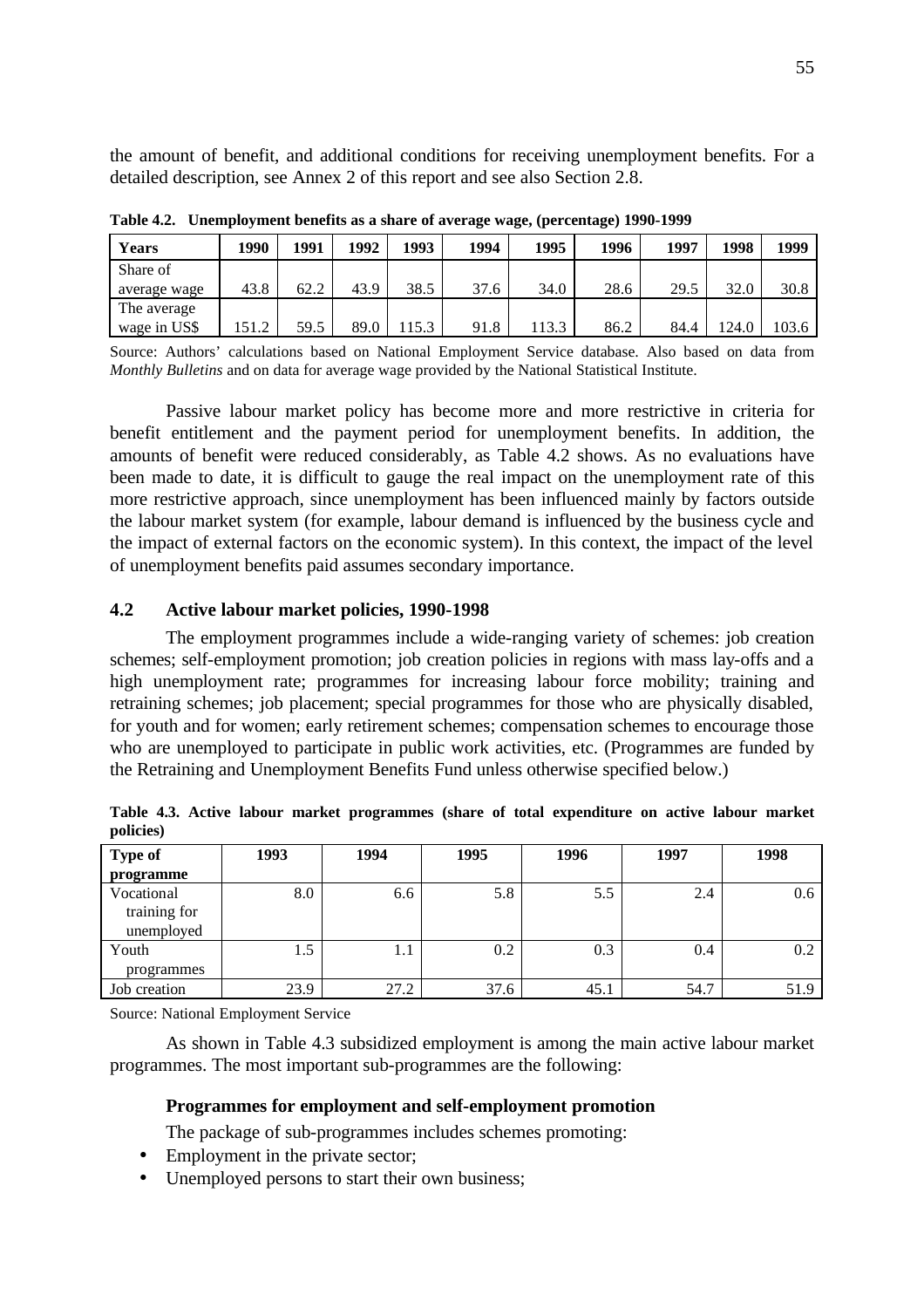- Job creation for vulnerable groups of unemployed, including in the temporary employment programme;
- Occupational programmes in relation to Decisions N 142\1992 and N 56\1994 of the Council of Ministers;
- Programmes for the unemployed from Smolyan, Madan and Rudozem (municipalities with particularly high unemployment);
- Programmes for growing tobacco, sugar beet, etc.

Job-creation schemes have become an important instrument for reducing the social pressure in certain regions of the country since these programmes are the only opportunity for increasing employment (see Table 4.4).

**Table 4.4 Sub-programmes for subsidized employment (share in total subsidized employment expenditures)**

| <b>Programmes</b>                 | 1993 | 1994 | 1995       | 1996 | 1997 | 1998       |
|-----------------------------------|------|------|------------|------|------|------------|
| Self-employment of the unemployed | 70   | 6.0  | າ ວ<br>۵.c |      | 1.0  | <u>. .</u> |
| Job creation                      | 92.2 | 94.0 | 072<br>ے . | 98.3 | 98.2 | 97.7       |

Source: National Employment Service.

**Training and retraining programmes** are targeted at compensating labour demand and labour supply mismatch by upgrading or expanding the skills of unemployed persons (see Table 4.5).

**Table 4.5. Percentage of unemployed persons involved in training and retraining programmes, 1994-1996**

| <b>Type of training</b>               | 1994 | 1995 | 1996 |
|---------------------------------------|------|------|------|
| Total                                 | 100  | 100  | 100  |
| Professional qualification            | 2.3  | 4.9  | 6.1  |
| Additional professional qualification | 43.2 | 50.0 | 48.4 |
| Re-qualification                      | 36.5 | 14.4 | 22.4 |
| Motivation                            | 18.0 | 14.4 | 22.4 |

Source: Annual Reports of the National Employment Service; Ministry of Labour and Social Policy.

According to an OECD study on labour market in Bulgaria, despite the limited resources, a broad array of active labour market policies exists, including most programmes in place in OECD countries. In order to avoid wasting the limited resources available for active labour measures, the study stresses the importance of improving labour market performance more generally. $^{11}$ 

The same study finds that the pattern of choosing participants indicates "creaming" in the selection process for retraining programmes: candidates who have the best chance of finishing the course are usually chosen. $12$ 

From an expert point of view, training and retraining programmes require the introduction of diverse services, different forms for rendering these services, periodic monitoring and evaluation in order to increase the flexibility and efficiency of the system. Nongovernment organizations (NGOs) could play an important role in these activities.

l

<sup>11</sup> *Labour Market and Social Policy in Bulgaria*, OECD, March 1998, p.7.

<sup>12</sup> Ibid, p.33.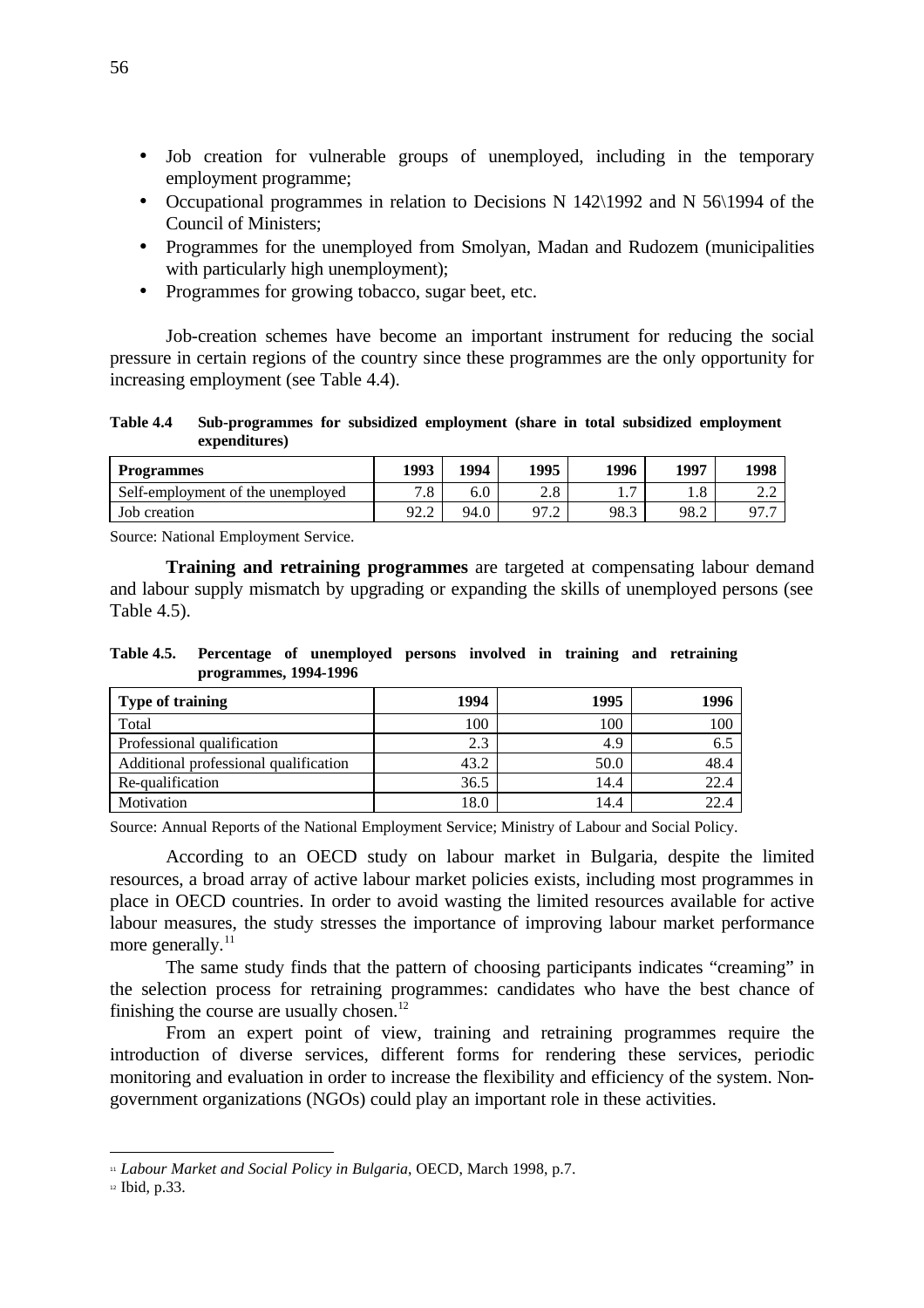**Employment promotion through international projects** (such as "Beautiful Bulgaria") is one of the active labour market programmes implemented with the assistance of international institutions. Recently the "Regional Initiatives for Employment" Programme, initiated by the UNDP has started very actively.

### **4.3 Employment promotion policy since 1998**

In the recent past, employment policy has been based on the priorities listed in the Governmental Programme for the period 1997-2001; the UPEPA; the Currency Board options and the conditions for accession. The main goal is to focus on job creation and employment growth, as well as on effective unemployment protection policy.

The main links between employment protection, labour market policies and employment promotion have been forged by a package of measures under the UPEPA. This package includes four priorities:

- Improving employability;
- Development of entrepreneurship;
- Incentives for business development and employment;
- Strengthening the policies for equal opportunities.

Encompassing these four priorities, the National Employment Office (NEO) offers a variety of schemes. Data are published by the NEO on the number of participants in different programmes and the expenditures for these schemes.

### **4.4 Improving employability**

This comprises the following six sub-divisions of activities to target a reduction in unemployment and incentives for employment.

### **4.4.1 Unemployment reduction and employment incentives**

*Employment services – Brokering services*

This scheme represents the job placement activities of the labour offices. In 1999, this number was 216,939 persons (including those who participated in different programmes and measures), a 15 per cent increase on those placed in 1998. In 1999, the placement rate was 41 per cent. The placement rate varies among the different groups of unemployed (for example, for unemployed with higher education it was 75 per cent in 1999 compared to 46 per cent in 1998.

This scheme also included labour office activities in organizing meetings with employers, recording employer information on file and familiarizing employers with the active labour market programmes. By the end of 1999 labour offices had compiled files of 46,076 firms (8,457 public, 28,296 private and 9,323 co-operatives).

*Temporary employment schemes* included the National Programme for Temporary Employment, winter temporary employment, and a programme for opening up jobs in some of the regions with high unemployment (Byala Slatina, Kneja, Borovan and Blagoevgrad).

The National Programme for Temporary Employment is among the most popular programmes. Under this scheme the average jobs planned to be open during 1999 was 25,000 (the same as in 1998). The actual opened jobs numbered 23,625 and the number of unemployed who participated in the programme was 63,190 persons.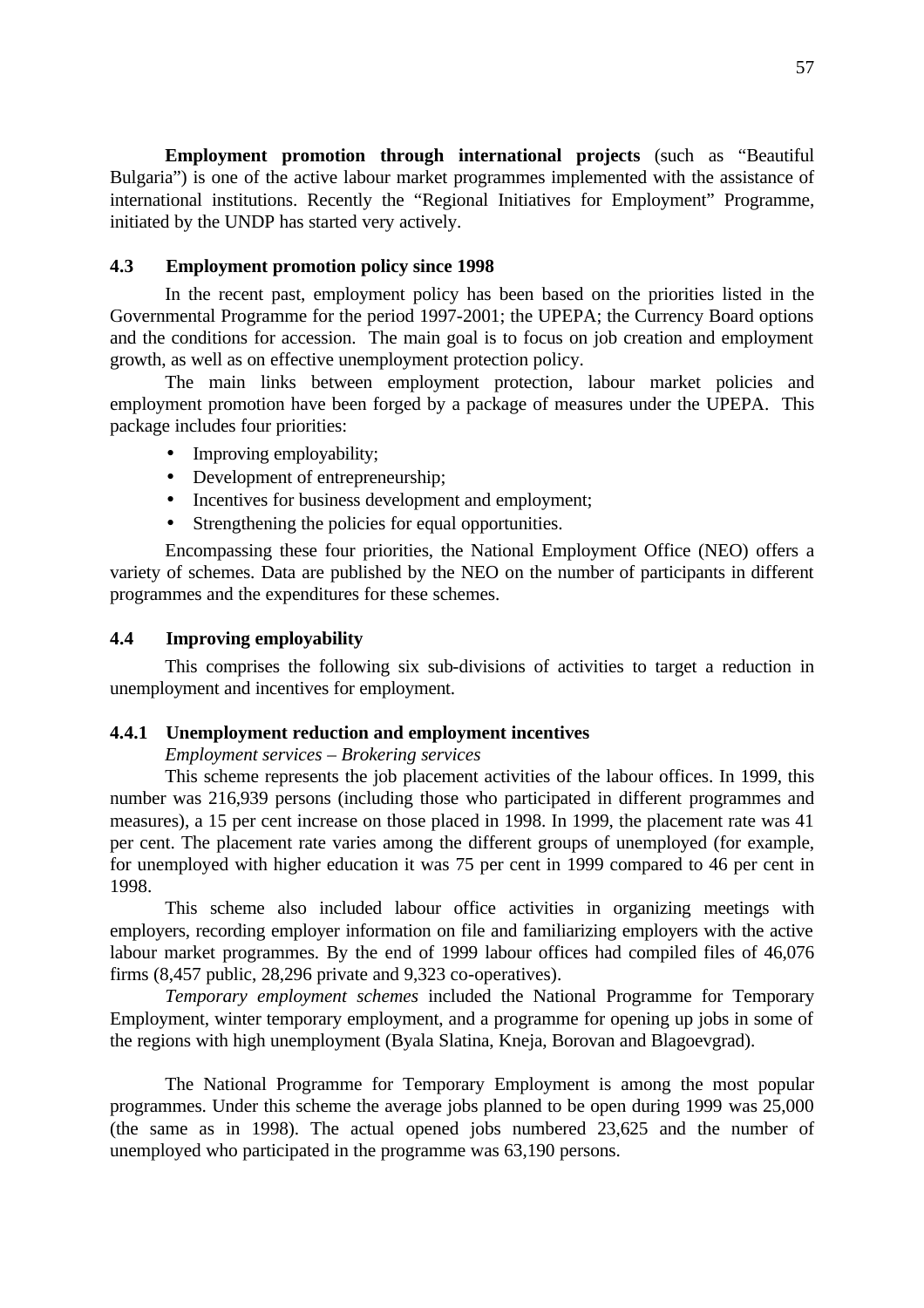*The temporary winter employment scheme* (open from January to April and again from November to December) is targeted to groups who are especially vulnerable: persons unemployed for more than 6 months, disabled people, etc. The number of participants during January-April 1999 was 3,811. In November and December 1999, participants numbered 12,190. Thus, the total number of unemployed participating in this programme in 1999 was 16,001. Similar programmes opening temporary jobs in regions with high unemployment managed to create 142 jobs and place about 350 unemployed persons.

### *Incentives for employers to hire long-term unemployed*

Existing legislation defines long-term unemployed as those who remain jobless for a period of more than 12 months. The employers are paid a subsidy equal to the minimum wage (plus tax and social security contributions) for each hired employee for a period not exceeding 3 months, on condition that they will hire long-term unemployed persons for a period of more than 6 months. In 1999, the number of placements was 684 (3 times higher than in 1998). Private employers predominated (89.6 per cent) in the total number of employers who participated in the programme.

The *labour mobility programme* includes coverage of transport expenditures (paid from the Fund) for unemployed persons who are hired to work away from their home area. The UPEPA defines three circumstances:

- Transportation costs amounting up to three minimum wages when an unemployed person is hired to work within 100 kilometres of home, paid once only; and five minimum wages if the place of work is over 100 kilometres from home.
- Transportation costs amounting to 50 per cent of daily transportation costs, paid for a period not exceeding 12 months, when the unemployed person is hired to work away from the home area.
- Transportation costs amounting to 20 per cent of the minimum wage, paid monthly, when the unemployed person is hired to work for an employer through the labour office and is required to commute from home to the place of work. The period for this payment is not limited.

The total number of unemployed who participated in the programme in 1999 was 731 persons (2.3 times higher than in 1998).

#### *Employment associations*

Under this scheme, unemployed people are reintegrated into employment through the existing employment associations. Although the programme provides temporary jobs, the aim is to prepare unemployed persons for regular employment and to assist them in finding a permanent job. During 1999, there were 19 of these associations in 35 municipalities. The programme planned to open 2,894 jobs and achieved 2,282. The number of participants in the programme was 4,455; the jobs were opened in industry (19.8 per cent); social sphere (3.7 per cent); housing (66 per cent); and culture (1.6 per cent). In 1999 the number of unemployed who left the programme was 1,755 people of which 283 found a job and 3 persons started their own business. The average monthly numbers of unemployed, participating in the programme was 2,248 people (2.5 times higher than in 1998).

## *Incentives for employers to hire part-time workers*

Employers who hire unemployed persons part-time for not less than 3 months are paid 50 per cent of the national minimum hourly payment, as well as tax and social security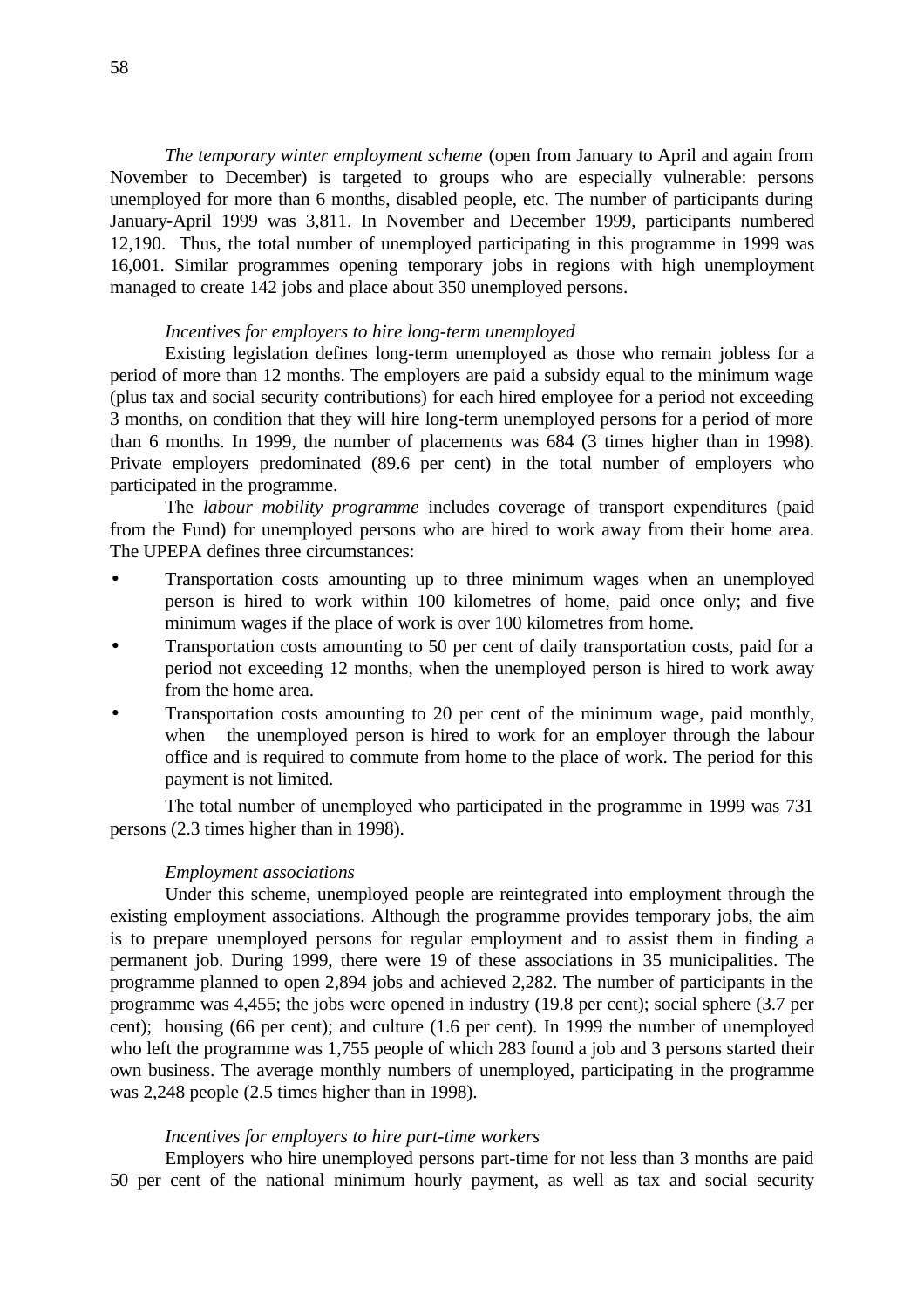contributions. The total number of participants in 1999 was 3,084 people (4 times higher than in 1998). The share of women participants predominated (60 per cent).

#### *Incentives for the self-employed to hire the first five hired employees*

This scheme targets self-employed people to expand employment by hiring unemployed people for a period of 24 months. The employer has a grace period of 12 months related to tax and social insurance payments. In 1999, the number hired to work under this scheme was 174 (30 persons in 1998). The number of self-employed employers who participated in the programme was 84 (13 in 1998).

### *Vocational training*

In 1999, the number of unemployed who participated in vocational training courses was 16,573 and the number of courses 1,091 compared to 602 in 1998. A comparison with 1998 figures is misleading in the sense that the previous legal basis for participation in training and retraining courses was only possible on the offer of an employer declaring the need to hire an unemployed person with a specific professional qualification (Act of Council of Ministry 100/1997). The new law omitted this restriction and in 1999 the number both of participants and courses have increased. Under the new UPEPA and subsequent Acts, the National Employment Office also covers the travel and accommodation expenses of participants in training and retraining courses. Since mid-1999 the upper limit of expenditure paid for this purpose per unemployed person has been set at BGN 200.

Table 4.6 shows that in 1999 the number of unemployed persons who found jobs after completing a training course was 4,546 or 35.3 per cent of the total number of participants. The placement rate before1999 was higher than that after 1999; the programme has become much more open to unemployed participants, no longer constrained by the condition of training for a concrete employer according to that employer's requirements.

| Year | Initial vocational training | Skills upgrading | n.<br>Retraining |
|------|-----------------------------|------------------|------------------|
| 1998 | $\Omega$<br>24.9            | 38.1             | າາ<br>. U<br>້   |
| 1999 | 8.9                         | 0.U              | ገሬ<br>40.I       |

**Table 4.6. Unemployed persons, completed training and retraining courses, 1998 and 1999**

Source: Annual Report 1999, National Employment Office.

#### *Vocational guidance*

This is a relatively new form of activity in Bulgaria, comprising a joint effort between the labour offices, local centres for vocational training and guidance and the employment associations. In 1999 the number of consultations was 177,451, of which 172,609 were individual consultations and 13, 307 group consultations.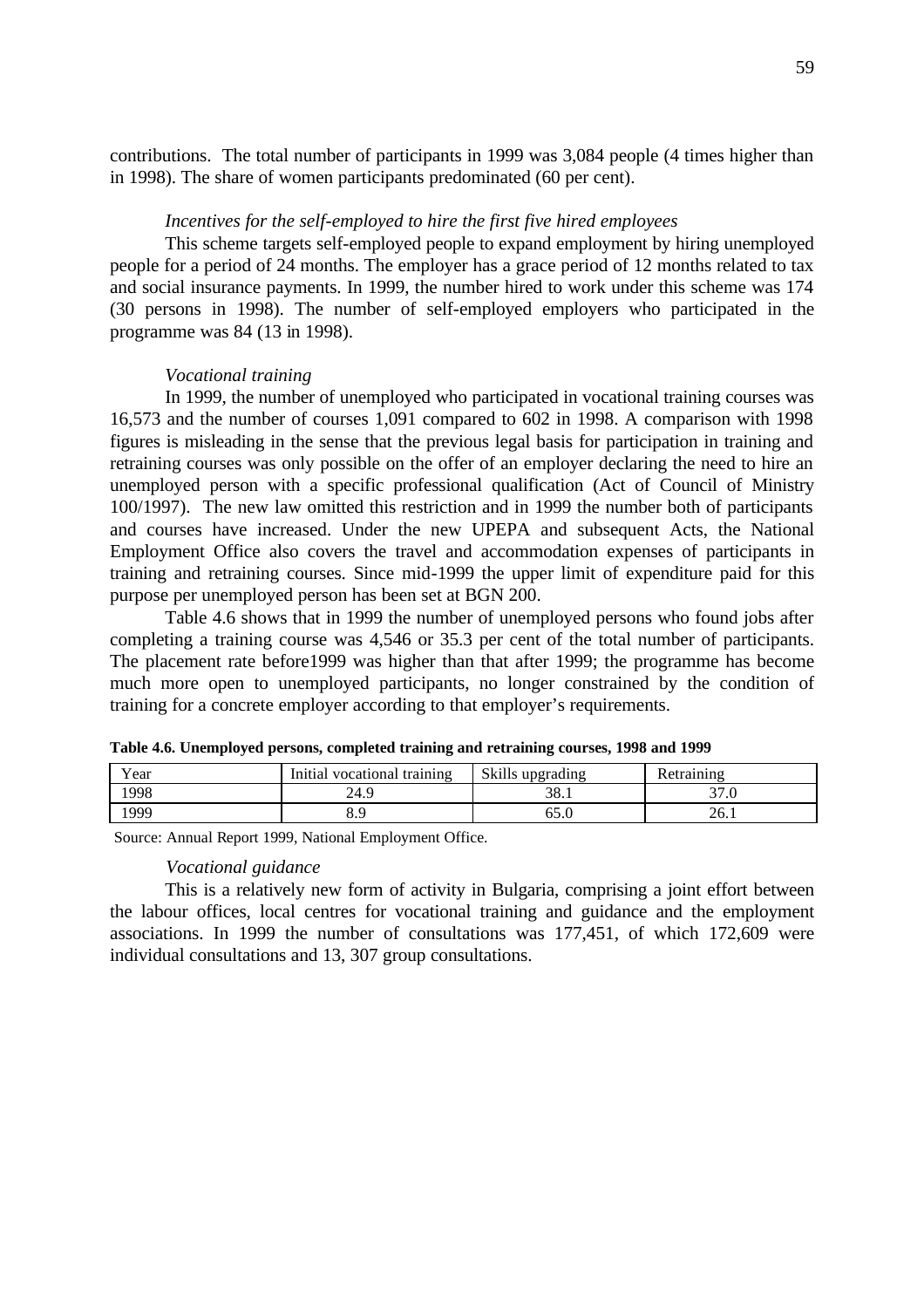### *Training programme for special groups*

Economic restructuring caused mass lay-offs in some sectors/branches and this programme aims to support vocational guidance and the retraining of some workers, for example, military staff. Under the programme, 870 people passed individual and group consultations for social and labour reintegration and 180 of them completed vocational guidance courses organized by the labour offices.

#### *Building vocational training centres*

This scheme presents the Bulgarian-German joint project for decreasing migration, including three Bulgarian-German vocational training centres in the towns of Pazardjik, Stara Zagora and Pleven. The centres provided training for employed unemployed persons in 26 different long- or short-term courses (in 1999, the number trained was 3,320, of which 849 were unemployed persons).

### *"Beautiful Bulgaria" programme*

Funded by the UNDP, EC and the Bulgarian municipalities, this programme comprises training for unemployed persons and their placement in reconstruction works. For 1999 the programme included 245 reconstruction projects and the participation of 2,500 unemployed persons.

### **4.4.2 Youth unemployment**

These schemes aim to prevent youth from long-term unemployment. *Incentives for employers to hire youth*

The programme provides incentives for employers to hire unemployed youth for a period of more than 12 months. Employers are paid the minimum wage and tax and social security contributions for the employee for a period not exceeding 6 months. Should disabled youths be hired for a period of not less than 24 months, the employers are paid up to 12 months. The total number of persons hired under this scheme in 1999 was 1,725.

#### *Vocational training for youth*

This is a joint project between Bulgaria and Austria for organizing vocational training for unemployed youth. The programme is running in three towns in Bulgaria (Montana, Veliko Turnovo and Kazanluk), training is for six months and the number of participants is 60 persons.

### **4.4.3 Transition from passive to active measures**

*Special services for self-employment*

The idea here is to help unemployed persons to start self-employment in agriculture. They may receive their unemployment allowances in a lump sum once their project is approved by the local labour office. If a second unemployed member of the family participates in the project, s/he will also receive lump-sum payment of unemployment benefits. In 1999 the number of unemployed persons who participated in this scheme was 2,966 people (3.5 times higher than in 1998).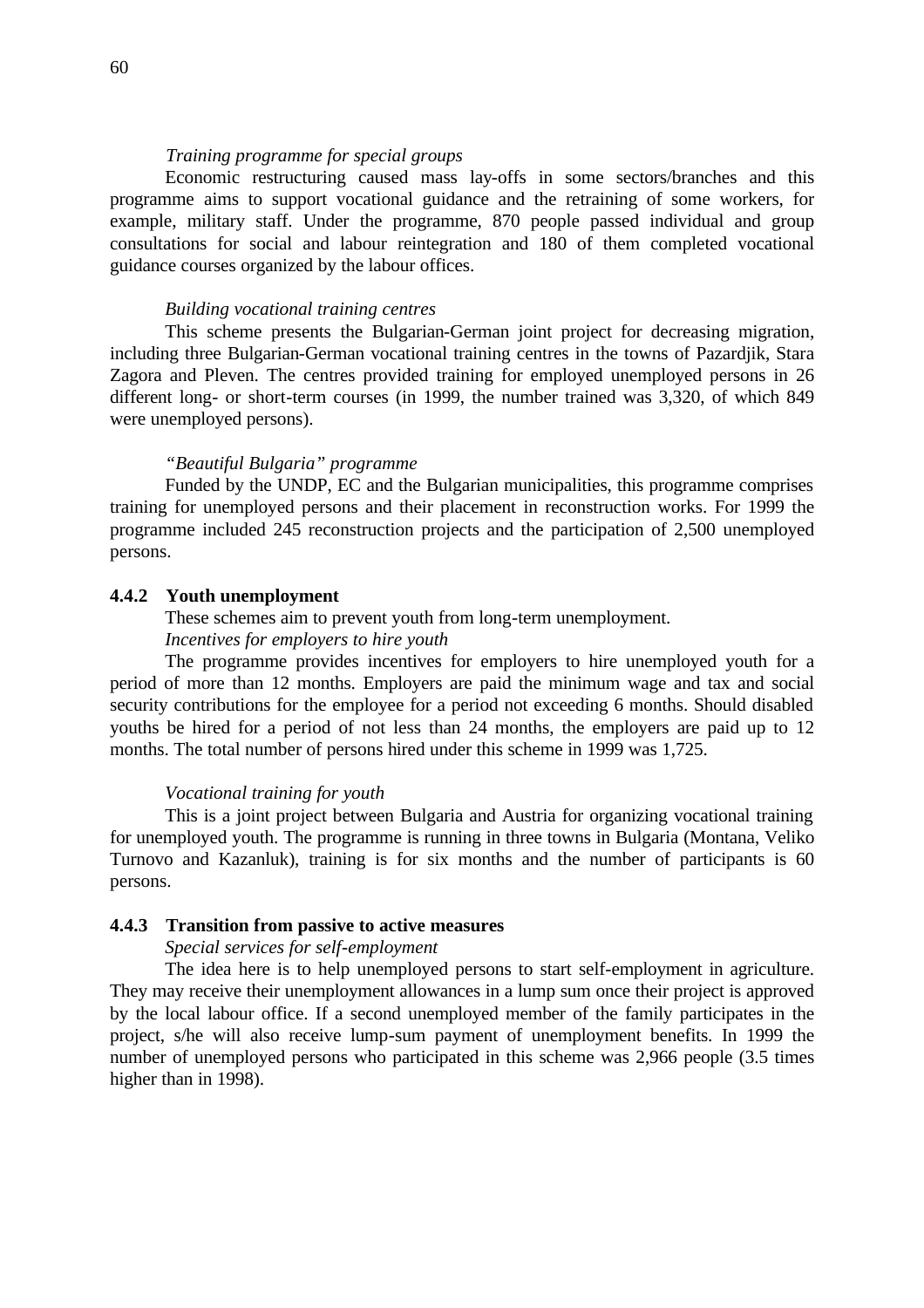### *"From Social Care to Employment" programme*

This programme is targeted to those on an unequal position on the labour market (poor people, long-term unemployed, single mothers, youth up to the age of 24). The programme includes individual contact with the aim of motivating them to be active in job search. Several sub-programmes are included, such as "Motivation for Work", "Job Search", "Professional Training", etc. The number of participants in 1999 was 5,578 people (47 per cent higher than in 1998) of whom 4,302 participated in the subprogramme "Search for Work". The number of persons placed in jobs was 4,687, which is considered a good output. The problem is that most participants were included in the temporary job schemes, which means that after a time they will again be jobless.

### **4.4.4 Incentives for partnership**

The idea here is to make the social partners more active in the training and retraining of unemployed persons, in new job opening processes and in employment growth. Specific activities are:

### *Regional employment councils (REC)*

These were built up under the UPEPA (Arts.78 and 79) and include members of the local government, local administration, local labour offices, local employers' organizations, local structures of employees and trade unions, local structure of the Ministry of Education, local development agencies, local statistical offices, and nongovernmental organizations. The REC goal is to prepare regional employment programmes and to work actively on a tripartite basis for increasing employment in their region. In 1999 there were 26 regional REC and 21 municipality employment councils.

### **4.4.5 Easing the transition from school to work**

This programme intends to raise the adaptability of youths to the labour market requests from technological and economic point of view. Recently the programme included the following sub-programme:

*Supporting the employability of youths from "house care" institutions (i.e. houses for orphans) who finished school.* Activities include vocational guidance of these youths, meetings of young people with employers, and similar activities improving their employment chances. In 1999, 315 youths were placed in jobs.

### **4.4.6 Developing a labour market "open for all"**

This is a scheme for work with disabled people, ethnic groups, etc. The subprogrammes are the following:

### *Incentives for employers to hire disabled persons*

The number of disabled persons registered as unemployed in labour offices in 1999 was 5,492. Employers who hire disable people for more than 12 months receive minimum wage including tax and social security contributions for each person hired for a period not exceeding 6 months. The same option is valid for employers who hire disabled people for temporary, part-time or seasonal work. In 1999, 88 persons were hired under this scheme.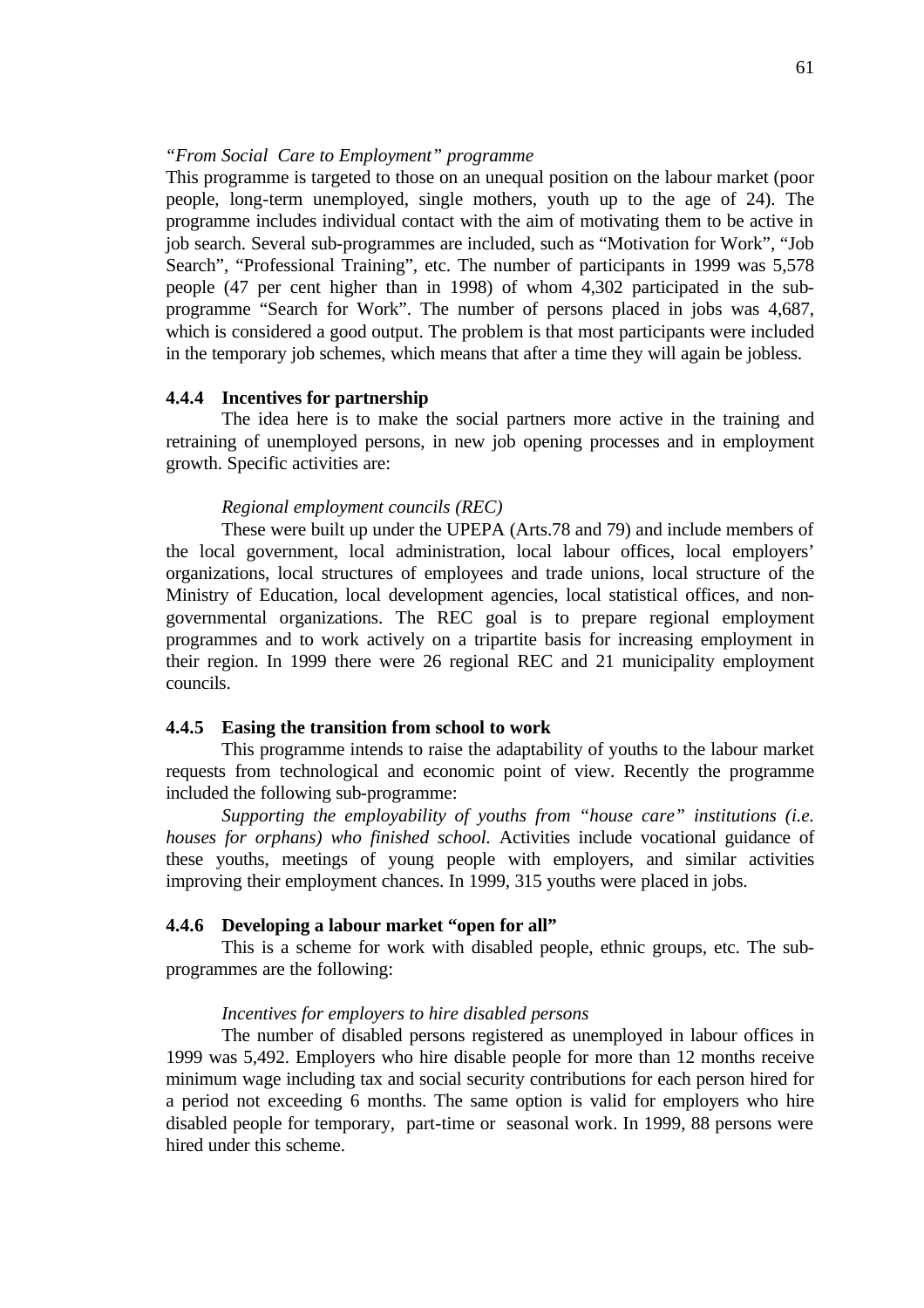### *Literacy, qualification and employment*

This is a scheme for integrating illiterate persons in employment; courses include literacy and vocational training. In 1999 the number of participants in the first module was 269 and in the second, 27 people.

### *Roma employmenI*

The aim of the two programmes funded by the Regional Initiative Fund is to increase employment among the Roma population in special regions by sponsoring certain activities such as the collection and processing of plastic waste or cultivation and harvesting of medicinal herbs. The number of participants is 194.

#### **4.5 Developing entrepreneurship**

### **4.5.1 Incentives for business development**

### *Building up business centres in Vidin, Razlog and Blagoevgrad*

Funded by the UNDP, this programme commenced in 1997 and includes the development of regional agencies with business centres, to help small and medium sized enterprises in the preparation of business plans. It creates jobs by mediation. Thus, for example, the business centre in the Mesta region supported the opening of 600 jobs for the period November 1998- December 1999.

#### *"Start Your Own Business" programme*

Established in 1999, this programme includes six regional one-year projects that are conducted by 27 local labour offices. The main aim is to help unemployed persons to start their own business by obtaining knowledge about entrepreneurship. The number of courses organized by the programme in 1999 was 36, the number of participants 511.

### **4.5.2 Creating the right conditions for job creation**

This scheme included programmes and measures for job opening at the local level and according to local structural changes. It mainly reflects local employment programmes. The only such programme to date is the Regional Employment Programme for the Russe area, consisting of three components: managing starting business; joint start-up and flexible employment. The last-mentioned aims at job protection and stable employment in strategic sectors and branches of the region. The main elements are flexible working time, the training of unemployed persons, part-time employment, etc; 44 people participated in the programme.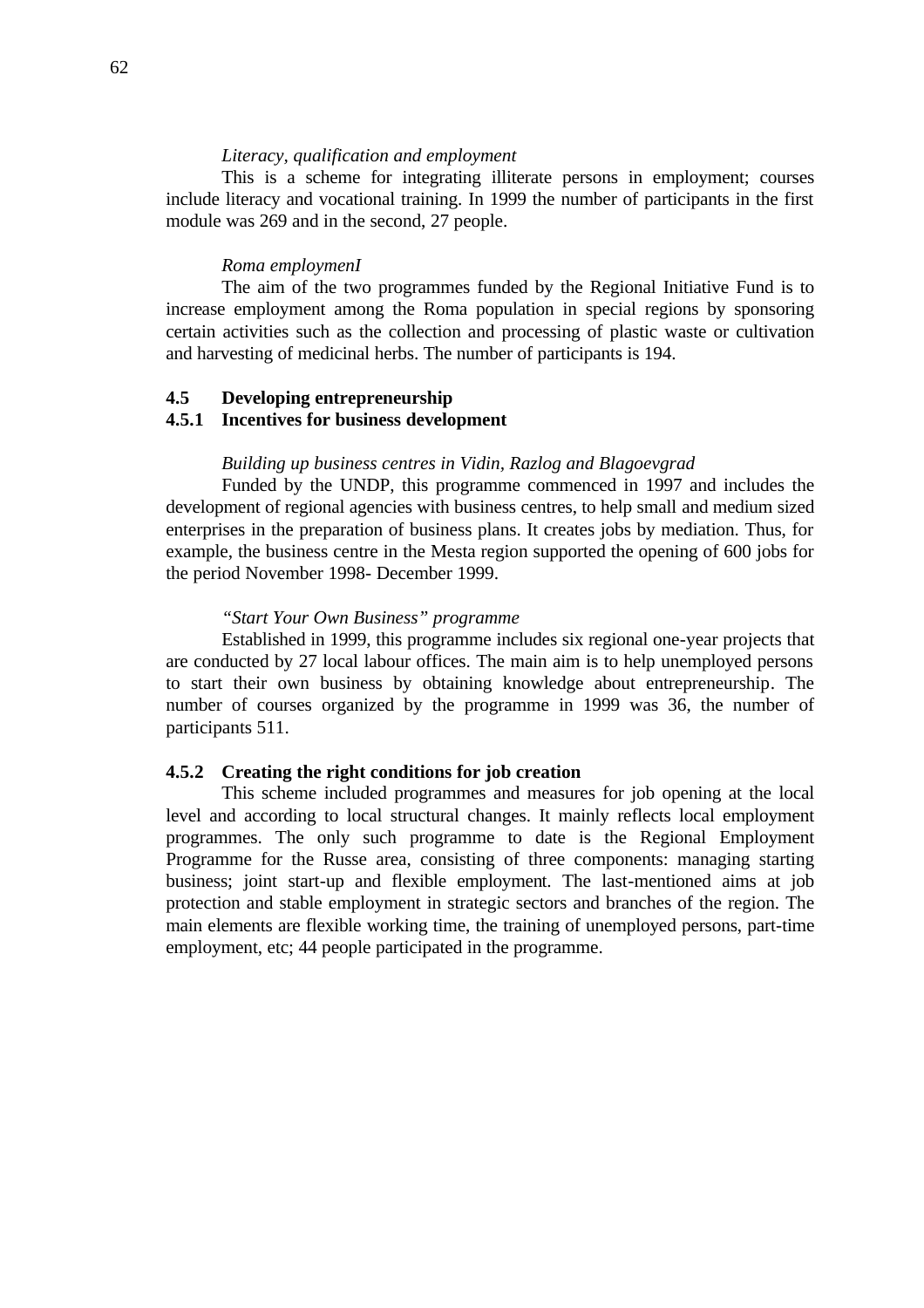### **4.6 Business development and employment**

## **4.6.1 Support the adaptability of enterprises**

### *Retraining of employed persons*

The programme includes regular labour market analysis and organization of training and retraining in line with changing labour demands, in order to increase the adaptability of those in the labour market. The number of employed persons in need of retraining who participated in this programme in 1999 was 770.

### *The "Quick Start" programme*

This provides professional qualification to unemployed persons in accordance with employers' needs. The programme is part of a package, including the training of national experts – future trainers – to work under this programme. Within the NES, 16 experts have already been trained. In 1999, within the programme these experts organized 2 courses for unemployed persons, always for a concrete employer. For example, 10 women were trained as tailors, to be able to work with specific high-tech machines for a Greek company.

### **4.7 Strengthening equal opportunities**

#### *Strengthening labour market reintegration*

This programme is targeted to those in an unequal position in the labour market, such as prisoners. In 1999, with the support of the British Know-How Fund, several employment associations have been established in prisons.

Another aspect of this section of activities includes the evaluation of active labour market policy, with the funding of the World Bank. The evaluation is being done by NEI, the Netherlands and the final results are forthcoming.

\_\_\_\_\_\_\_\_\_\_\_\_\_\_\_\_\_

Despite the wide range of labour market policies described above, they have had no significant impact on reducing unemployment. They can only relieve the scope of the problems for some time.

In sum, from the start of transition until now, many of the changes have occurred in the wake of a liberalization of the labour market by relieving enterprises from their previous responsibilities related to employment protection and income security and shifting them to the State. However, the policies implemented and the transformations that have taken place are not in balance. Decisions on policy and labour market programmes have been taken with insufficient attention to their linkage and insufficient coverage of the workers concerned.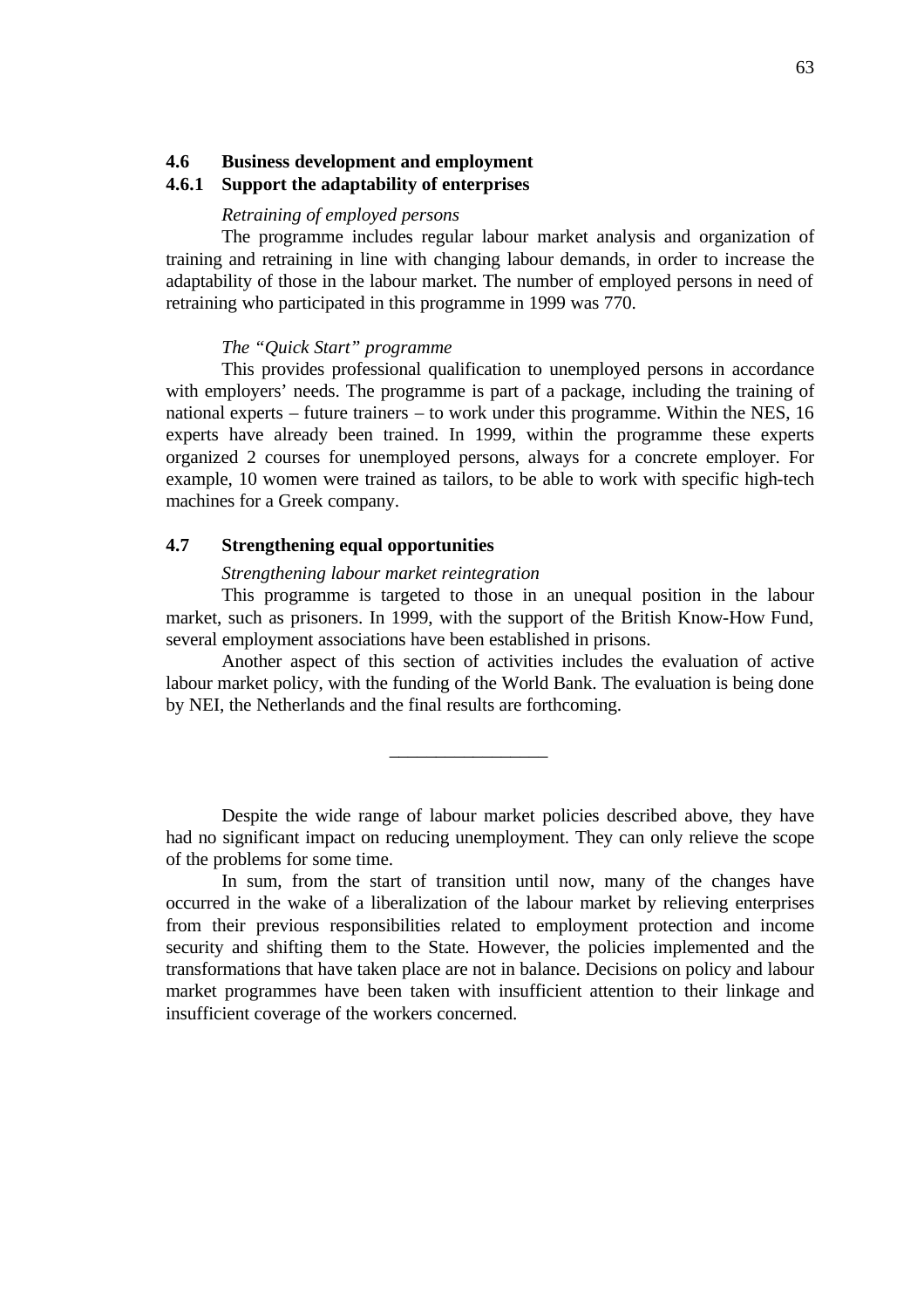## **5. Conclusions**

Several conclusions may be drawn from this analysis on labour market trends, the legislative framework and collective bargaining in Bulgaria. First, the mechanisms that should provide labour market flexibility are not sufficiently developed to ensure employment growth. Unfavourable macroeconomic conditions are influencing the decline in employment, and hindering labour market development. In turn, as the numbers of employed continue to fall, so do contributions to the social security system.

Second, labour legislation in Bulgaria has gone through substantive changes in the past ten years. For the first time, numerous new laws and by-laws have appeared in the area of labour market regulation. In the quest for unemployment alleviation, new legislative acts have introduced various forms of unemployment protection and intermediary placement services for unemployed persons. Amendments to the acts are dynamic in nature, as social changes are necessitating frequent alterations in the unemployment protection system. Economic development has failed to achieve an environment favourable to successful active labour market policies. Passive policies have been constantly under strain as unemployment continues to accelerate, leading to shorter duration of unemployment benefits, lower levels of replacement and tighter eligibility criteria.

Parallel to these legislative changes, the Labour Code has also been frequently amended in order to set up a new system of industrial relations and to provide protection against atypical forms of employment, such as fixed-term or civil contracts, which disguise employment relationships. These amendments have accomplished only marginal positive results. Reasons may be sought in the lack of in-depth economic and sociological analyses of labour market trends and the inadequacy of the legal regulation framework. In the face of an ongoing and painful transition to a market economy, efforts persist to adhere to the traditional model of an employment relationship of indefinite duration and relative stability of employment. This approach limits the scope of labour law and leads to camouflaging its nonapplicability through various legal forms. It is doubtful whether the amendments to the Labour Code that have been recently agreed on by the social partners can solve the problems arising from the new forms of employment that have mushroomed in Bulgaria.

Third, in a climate of enterprise restructuring and employers' uncertainty for future developments, collective bargaining agreements have paid scant attention to the protection of workers made redundant by restructuralization. Social dialogue at the national level mainly concerns agreements on: 1) improvement of labour legislation towards effective protection from mass lay-offs; 2) guarantee of jobs and level of employment in privatizing state enterprises; 3) increasing worker security by reducing atypical labour contracts. The protection of existing jobs and employment at firm level has taken two principal forms: administrative unpaid leaves and part-time employment, while internal redeployment is severely constrained by the negligible internal retraining or skills upgrading of redundant workers provided by the enterprise.

The main trends for employment security in collective bargaining may be assessed as: limited implementation of the more effective forms of protection; an increase in labour market flexibility (from permanent to fixed-term contracts) at the expense of employment security; an increase in employment protection by reducing non-regular labour contracts (civil contracts) and, at enterprise level, the implementation of inefficient forms of employment protection.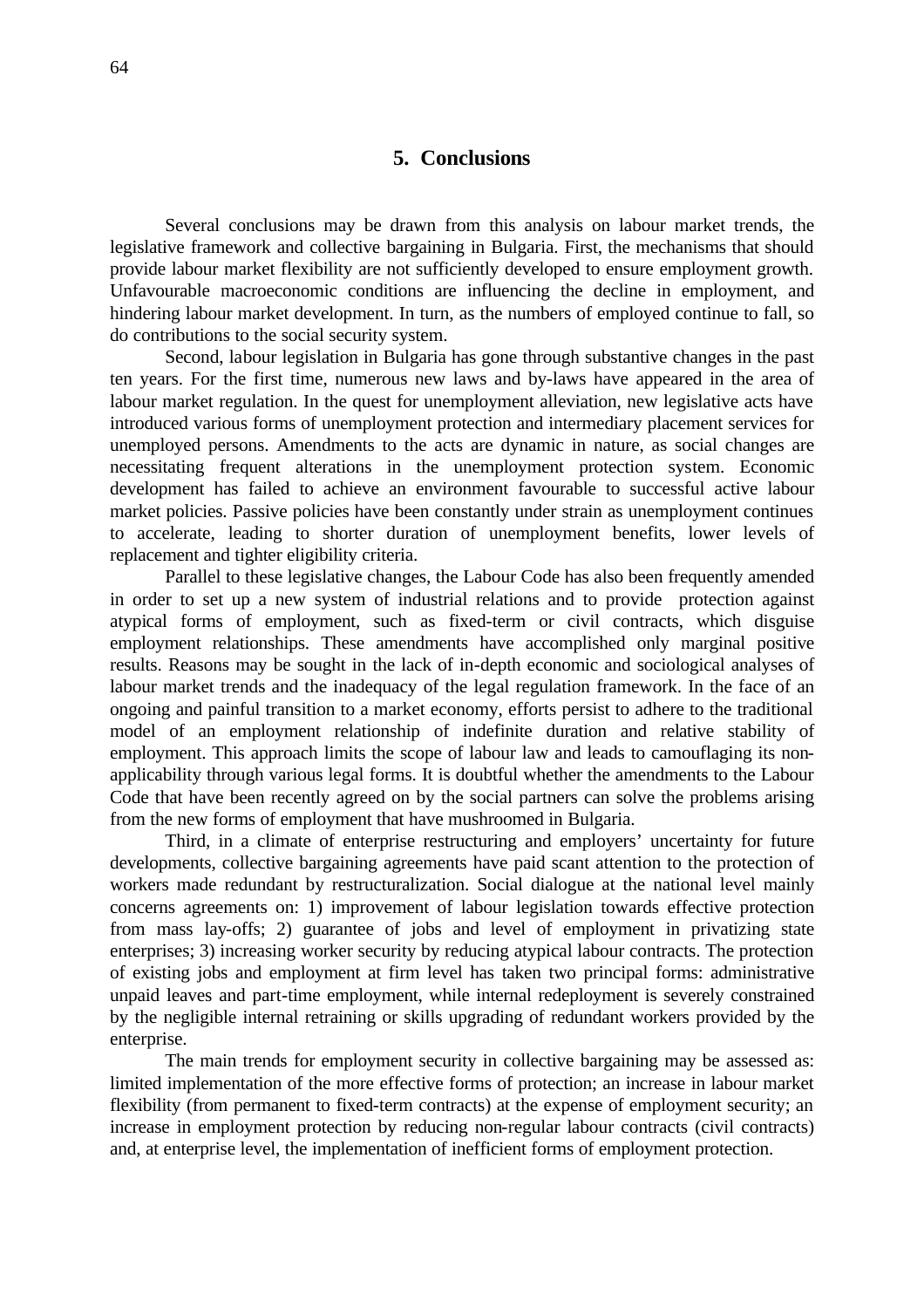Fourth, the income security of workers made redundant has little place in collective bargaining. Negotiations take place mainly in collective bargaining at enterprise level and, for special categories of worker (army, police, etc.), at the national level. The minimum size of redundancy compensation is regulated by the Labour Code and is fixed at the level of one monthly wage. It is usual for the social partners to negotiate a higher amount of compensation but this depends on a variety of factors.

Fifth, the training and retraining of workers made redundant is weakly represented in collective bargaining agreements, because of the poor economic situation of enterprises and the limited financial resources. After the introduction of the Unemployment Protection and Employment Promotion Act in mid-1998, the employers of small (under 50 employees) and restructuring enterprises could receive financial support from the Retraining and Unemployment Benefit Fund, to stimulate the training and retraining process for these workers. However, the access of enterprises to this scheme is very limited so that the scheme has a minimal impact on reducing unemployment.

Sixth, the active labour market policies implemented have only limited possibilities to offset the combined negative effects of all other factors, including the macroeconomic climate, that have caused employment reduction and decreased social security in Bulgaria.

Labour legislation on the employment protection of workers against lay-off is rather weak, and collective bargaining improves it only very slightly (through higher severance pay). All redundant workers are entitled to assistance in job placement, income support and to participation in employment promotion programmes provided by the NES. However, due to weak labour demand and very limited funds for labour market policies (even the passive ones) this assistance is fairly insufficient. Thus, the level of unemployment and the share of long-term jobseekers and persons discouraged from unemployment registration continue to remain high and call for taking steps to improve the mechanisms for labour market flexibility and employment security in Bulgaria.

### **5.1 Viewpoints: Trade unions and employers' organizations**

The followings points were expressed by the representatives of two trade union confederations and an employers' organization on the links between employment protection, income security and labour market policies. Their opinions are presented here in summarized form.

### **The Confederation of Independent Trade Unions**

- Labour market, employment protection and income security have not been among the priorities of economic policies during the transition process in Bulgaria. Moreover, the economic decisions that have been taken often had negative effects on employment protection and income security – the closure of enterprises and the reduction of jobs, for example. The accumulated negative effects were covered to some extent by government action on protecting incomes from inflation but, overall, income security and employment protection have not been elements of national policy.
- There is no link between income policy and labour productivity.
- Private sector development and self-employment have been limited because of lack of investment capital. In turn, this has influenced high unemployment and restricted job opportunities.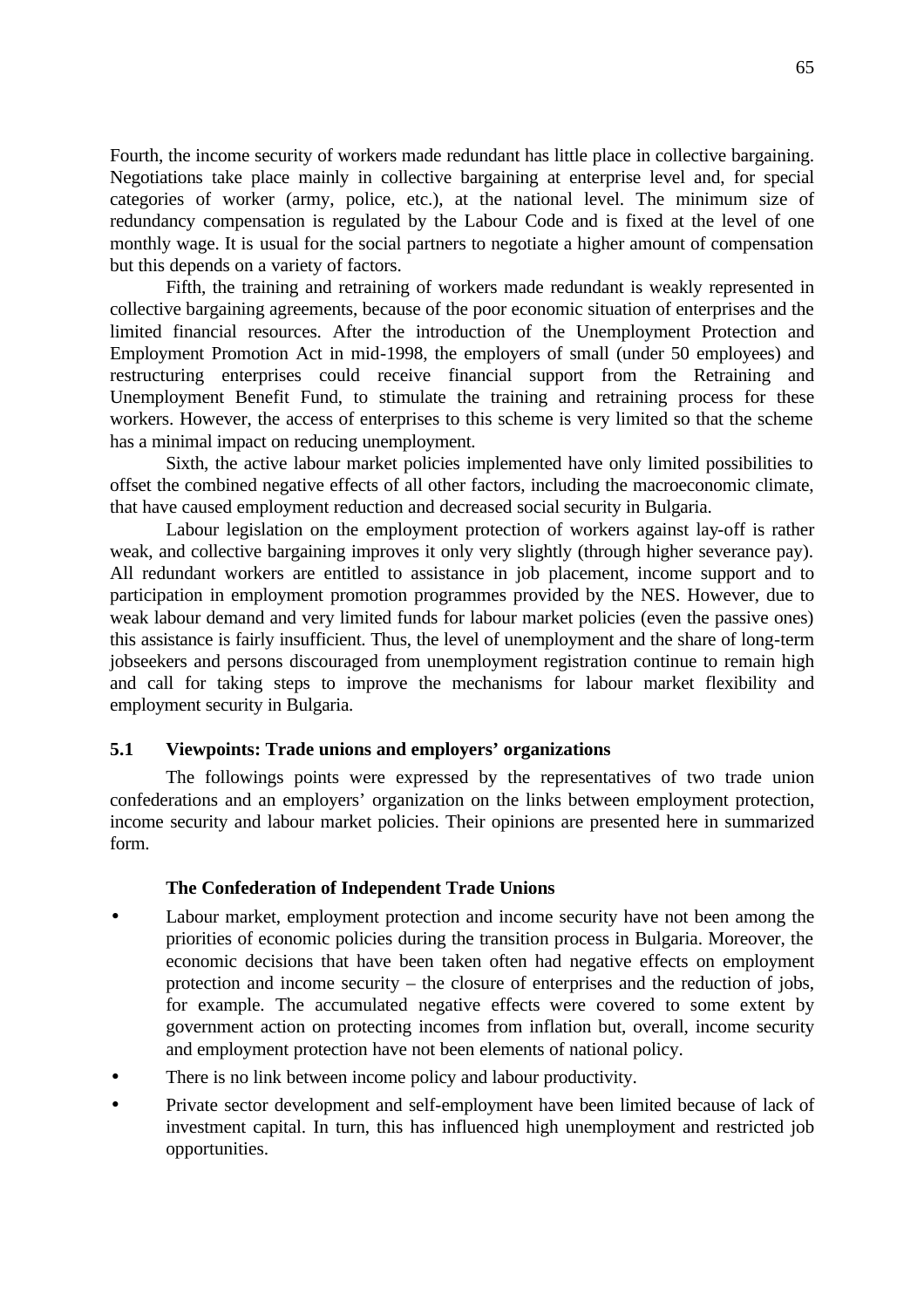- The income security on a national level is provided through the tripartite system and covers all minimum payments. This system is not sufficiently developed at the lower levels, i.e. at collective or branch level bargaining.
- The control and monitoring of implemented policy in each of the above directions has been weak. Breaches of employees' rights are much in evidence, with no pertinent reaction from governmental institutions.
- In sum, links between labour market policy, employment protection and income security are not properly considered in the Government's policy.

## **The Confederation of Labour Podkrepa**

- At the beginning of transition, some steps for linking employment and income security were undertaken as an element of overall labour market policy. These steps were: 1) the tripartite dialogue that proposed collective bargaining for linking employment and wages, and 2) building up relevant institutions – the Tripartite Commission and its employment and wage sub-commissions.
- With the introduction of the Currency Board, the freezing of wages was intended to make Bulgaria more investment-attractive. This has not happened and the low level of wages has been accompanied by a sharp reduction of employment. Income security has decreased due to unstable employment. Private employers are paying wages at the minimum level, social insurance is paid at the minimum level, if paid at all. Recently, new health insurance payment has also been introduced. The situation is one of decreasing employment, low wages and decreasing social security. Employment protection has decreased with the introduction of temporary labour contracts (in some cases, employers signed only monthly contracts). Sometimes, there is no employment contract at all. In the view of this Confederation, governmental policy continues to support employment and income policies that keep high unemployment and low incomes.
- As far as income security is concerned, the Confederation insists on a new approach that would include an officially recognized real poverty line, and minimum and average payments linked to this poverty line.
- Employment protection, income security and labour market policies have not been linked because the labour market is imperfect and labour market policy is much limited by the unfavourable macroeconomic conditions and the declining demand for labour.

## **The Bulgarian Economic Chamber**

- The existing labour market is not a "real" but rather a "quasi" labour market, due to the high level of shadow economy activity.
- The active labour market policies that are in place have only a temporary effect on the labour market. The main goal of employment policy has to be "stable" employment.
- There is no policy that *prevents* unemployment. Existing funds have to be directed to employers, to encourage them to create jobs or to keep existing jobs.
- Income security should be provided by increasing minimum payments in accordance with increase of the average wage.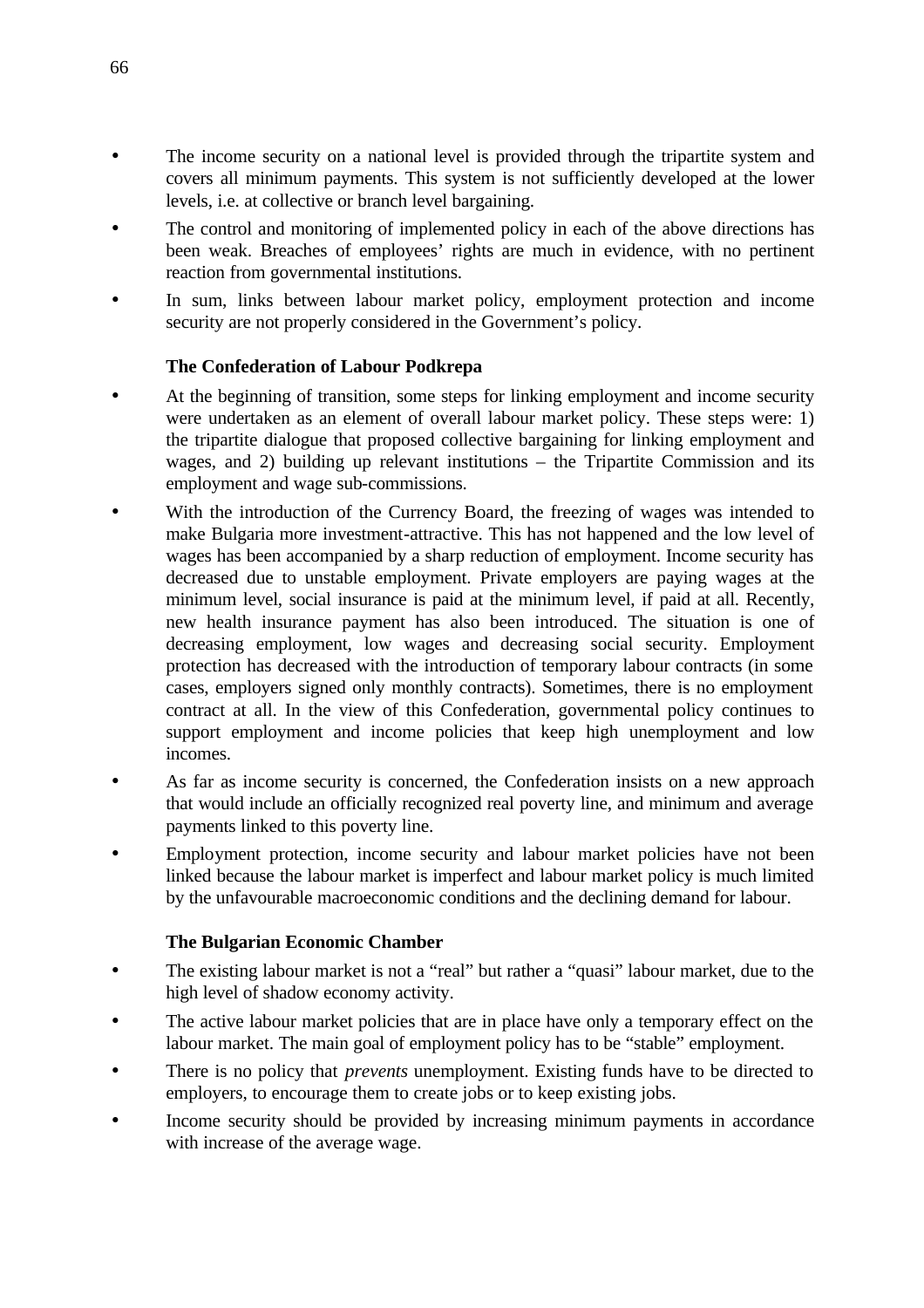• Privatization contracts should not include protection of jobs since this makes no economic sense for the new owner and sometimes has considerable negative effects.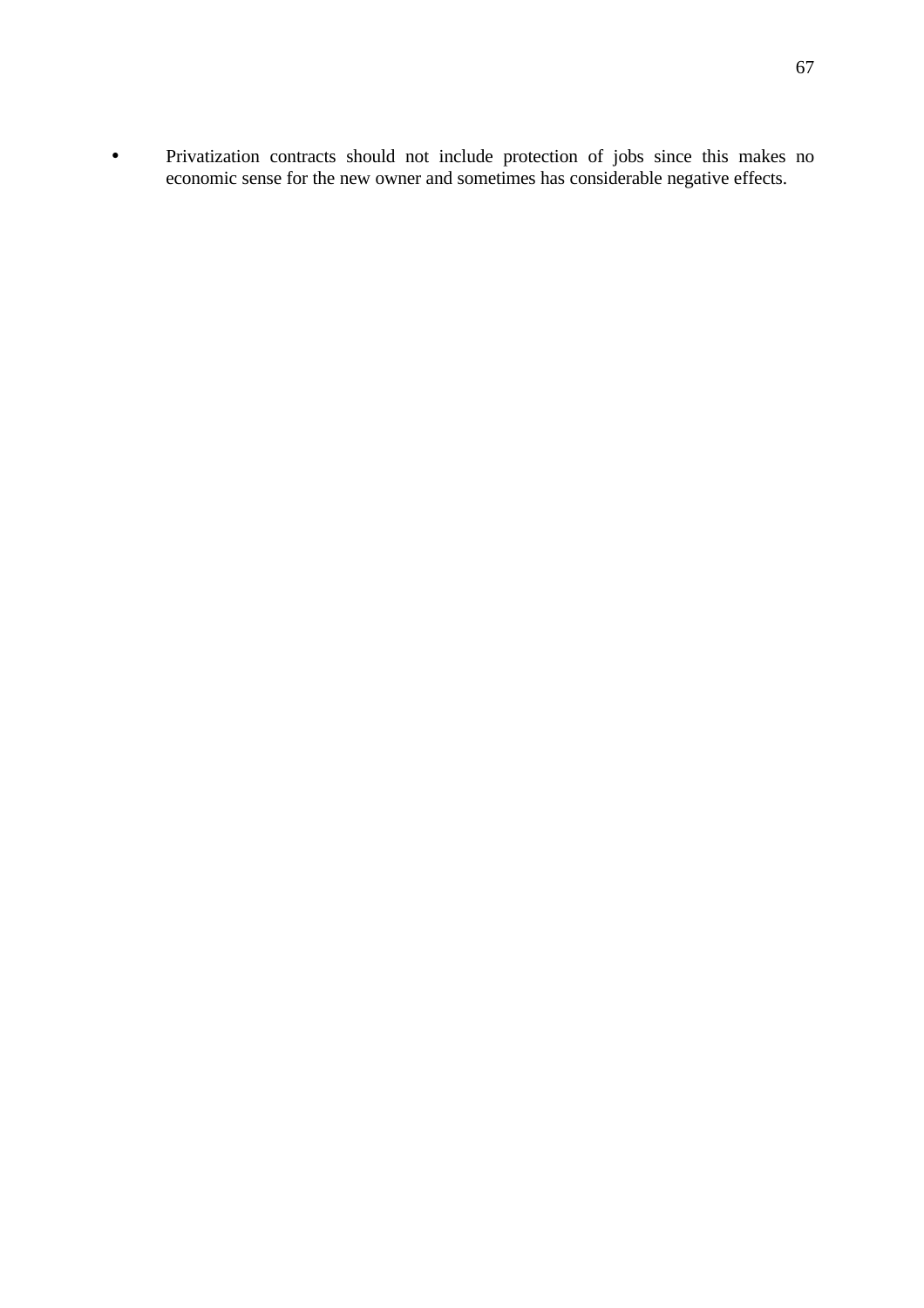# **Annex 1**

# **Comparative tables on labour market institutional arrangements in Bulgaria (See Labour legislation, Section 2.3 and 2.5 of this report)**

### **Table A1. 1. INDIVIDUAL DISMISSAL**

| <b>Source of legal</b> | <b>Grounds for individual</b> | Notice period          | <b>Severance pay</b>      | <b>Procedural</b>     | <b>Sanctions</b>        | <b>Exemptions</b> |
|------------------------|-------------------------------|------------------------|---------------------------|-----------------------|-------------------------|-------------------|
| regulation             | dismissal                     |                        |                           | obligations           |                         |                   |
| Labour Code, 1986,     | By employer, with             | 30 days unless a       | Art.222, para.3:          | Notice in writing and | Reinstatement to the    |                   |
| amendments in          | notice: Art. 328, 1, s.5,     | longer period has been | compensation for          | dismissal             | previous position and   |                   |
| 1992, 1995, 1996,      | 6, 7, 8, 9, 10, 11            | agreed by the parties, | employees who acquired    | communicated in       | compensation for the    |                   |
| etc.                   |                               | but not longer than 3  | the right to pension      | written form to the   | period of               |                   |
|                        |                               | months.                | irrespective of the       | employee              | unemployment due to     |                   |
|                        |                               |                        | grounds for dismissal 2   |                       | dismissal (Art.225) for |                   |
|                        |                               |                        | months gross              |                       | maximum of 6 months     |                   |
|                        |                               |                        | remuneration (the         |                       |                         |                   |
|                        |                               |                        | employee has worked       |                       |                         |                   |
|                        |                               |                        | with the same employer    |                       |                         |                   |
|                        |                               |                        | for the last ten years,   |                       |                         |                   |
|                        |                               |                        | severance pay is equal to |                       |                         |                   |
|                        |                               |                        | 6 months gross            |                       |                         |                   |
|                        |                               |                        | remuneration)             |                       |                         |                   |
| Labour Code            | By employer, without          |                        |                           | Dismissal in writing  | In the case of          |                   |
|                        | notice: Art .330;             |                        |                           |                       | unlawful dismissal,     |                   |
|                        | Whenever the employee         |                        |                           |                       | reinstatement and       |                   |
|                        | is detained for execution     |                        |                           |                       | compensation up to 6    |                   |
|                        | of a sentence; divested       |                        |                           |                       | months                  |                   |
|                        | by sentence of court or       |                        |                           |                       |                         |                   |
|                        | administrative order to       |                        |                           |                       |                         |                   |
|                        | practise a profession; or     |                        |                           |                       |                         |                   |
|                        | divested of academic          |                        |                           |                       |                         |                   |
|                        | title; is dismissed for       |                        |                           |                       |                         |                   |
|                        | misconduct                    |                        |                           |                       |                         |                   |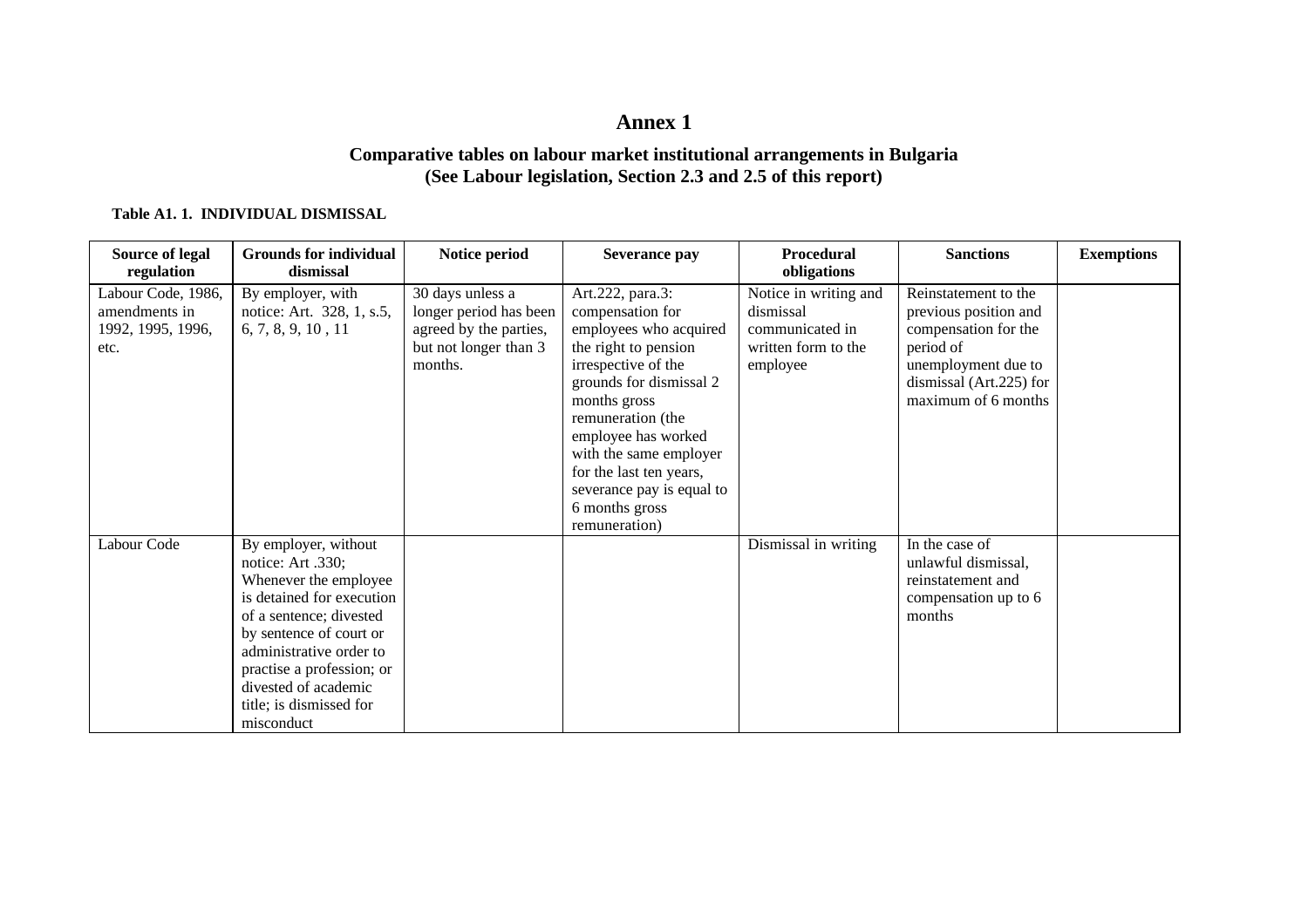| Source of legal<br>regulation | <b>Grounds for individual</b><br>dismissal                                                                                                                                                                                                                                                                                 | Notice period | <b>Severance Pay</b>                                                                                            | <b>Procedural</b><br>obligations                                      | <b>Sanctions</b>                                                                                                                                                           | <b>Exemptions</b> |
|-------------------------------|----------------------------------------------------------------------------------------------------------------------------------------------------------------------------------------------------------------------------------------------------------------------------------------------------------------------------|---------------|-----------------------------------------------------------------------------------------------------------------|-----------------------------------------------------------------------|----------------------------------------------------------------------------------------------------------------------------------------------------------------------------|-------------------|
| Civil Servants Act<br>1999.   | Art 106, s. $3, 4, 5$ :<br>Objective impossibility<br>to implement the public<br>service function; when<br>the position taken by the<br>civil servant has to be<br>ceded to a reinstated<br>unlawfully dismissed<br>civil servant; and at<br>qualifying to full<br>pension for length of<br>service and retirement<br>age. | One month     | In the case of s. $5 - at$<br>retirement-maximum<br>20 salaries, depending<br>on the length of civil<br>service | Notice is in writing<br>and the dismissal is an<br>administrative act | Repealing the act of<br>termination;<br>reinstatement and<br>compensation for the<br>time the civil servant<br>has not been in service<br>due to the unlawful<br>dismissal |                   |

• There is no legal definition of unfair dismissal in Bulgarian legislation. It deals with "unlawful dismissals" in Art. 344 (cited in Section 2.5 of this report). Unlawful dismissals are those which are not based on strictly and comprehensively defined grounds in the law (chapter 16 of the LC).

• "Just" causes for individual dismissals are dealt with in the texts on termination of employment without notice by the employer (Art. 330 LC) and in a few cases with notice by the employer for reasons which are connected with worker/employee.

• "Justifiable objective reasons" are connected with the employer, the organization of labour, productivity, closures, etc.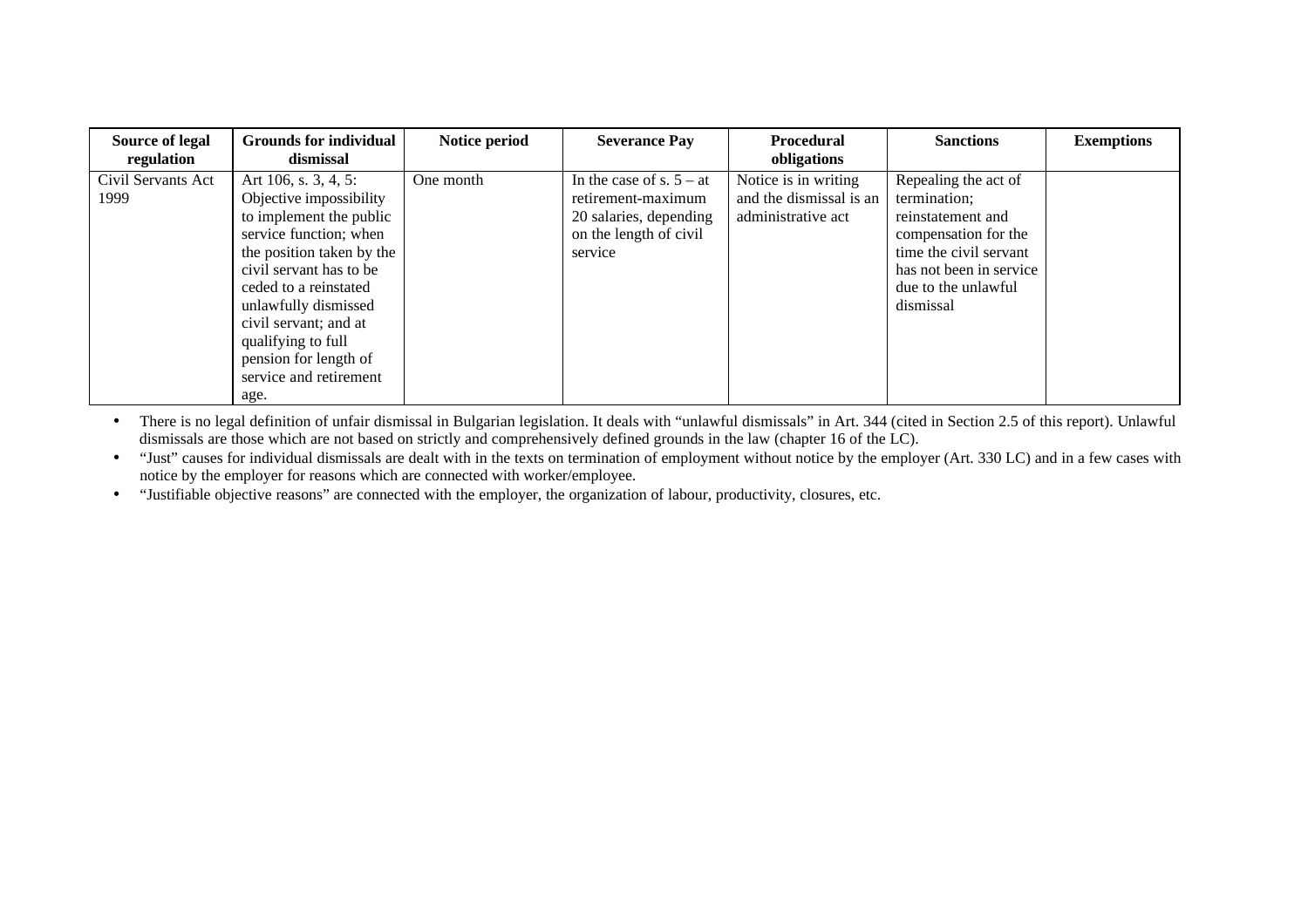### **Table A1.2. GROUP DISMISSAL**

|                                        |                     | <b>Definition</b>    | <b>Exemptions</b> | <b>Procedural</b>                                                                                                        | <b>Sanctions</b>   | Notice period    | <b>Severance pay</b>      | <b>Premium</b> for | Social plans |
|----------------------------------------|---------------------|----------------------|-------------------|--------------------------------------------------------------------------------------------------------------------------|--------------------|------------------|---------------------------|--------------------|--------------|
|                                        |                     |                      |                   | obligations                                                                                                              |                    |                  |                           | agreement          |              |
| Unemployment                           | No explicit         |                      |                   | Obligation for                                                                                                           | Art 113-           | 30 days unless a | Art.222, para.1 LC:       |                    |              |
| Protection and                         | definition is       |                      |                   | the employer to                                                                                                          | Employers who      | longer period    | Upon dismissal due to     |                    |              |
| Employment                             | contained in Art.   |                      |                   | notify 60 days in                                                                                                        | undertake mass     | has been agreed  | closing down of the       |                    |              |
| Promotion Act,                         | 64. This article    |                      |                   | advance the                                                                                                              | lay-offs without   | by the parties,  | enterprise or part of it; |                    |              |
| 1997                                   | refers to the LC,   |                      |                   | respective body                                                                                                          | notification in    | but not longer   | staff reduction;          |                    |              |
|                                        |                     | Art. 328, s.1, 2, 3* |                   | for tripartite                                                                                                           | advance in the     | than 3 months.   | reduction of work         |                    |              |
|                                        | 1. Employers may    |                      |                   | cooperation; the                                                                                                         | 60 days period,    |                  | volume; or work           |                    |              |
|                                        |                     | terminate a contract |                   | municipality                                                                                                             | shall be fined for |                  | stoppage for more than    |                    |              |
|                                        | of employment by    |                      |                   | administration                                                                                                           | each laid-off      |                  | 30 days, the employee     |                    |              |
|                                        | giving notice in    |                      |                   | and the                                                                                                                  | person with 3      |                  | shall be entitled to      |                    |              |
|                                        | writing to the      |                      |                   | territorial unit of                                                                                                      | minimum            |                  | compensation from the     |                    |              |
|                                        | employee in the     |                      |                   | NES. In the case                                                                                                         | wages.             |                  | employer in the amount    |                    |              |
|                                        | notice period, in   |                      |                   | of more than 150                                                                                                         |                    |                  | of the gross labour       |                    |              |
|                                        | the following       |                      |                   | workers being                                                                                                            |                    |                  | remuneration for the      |                    |              |
|                                        | cases:              |                      |                   | dismissed, the                                                                                                           |                    |                  | period of                 |                    |              |
|                                        |                     | 1. Closing down of   |                   | employer is                                                                                                              |                    |                  | unemployment, but not     |                    |              |
|                                        | the enterprise;     |                      |                   | obliged to notify                                                                                                        |                    |                  | for more than one         |                    |              |
|                                        | 2. Partial closing  |                      |                   | the HQ of NES.                                                                                                           |                    |                  | month. A longer period    |                    |              |
|                                        | down of the         |                      |                   |                                                                                                                          |                    |                  | may be stipulated by      |                    |              |
|                                        | enterprise or staff |                      |                   |                                                                                                                          |                    |                  | CoM Resolution, by a      |                    |              |
|                                        | cuts;               |                      |                   |                                                                                                                          |                    |                  | collective agreement or   |                    |              |
|                                        | 3. Reduction of     |                      |                   |                                                                                                                          |                    |                  | by the individual labour  |                    |              |
|                                        | work volume;        |                      |                   |                                                                                                                          |                    |                  | contract. After the       |                    |              |
|                                        | 4. Work stoppage    |                      |                   |                                                                                                                          |                    |                  | expiry of this period     |                    |              |
|                                        | for more than 30    |                      |                   |                                                                                                                          |                    |                  | and unemployment          |                    |              |
|                                        | days.               |                      |                   |                                                                                                                          |                    |                  | registration, the         |                    |              |
|                                        |                     |                      |                   |                                                                                                                          |                    |                  | unemployed is entitled    |                    |              |
|                                        |                     |                      |                   |                                                                                                                          |                    |                  | to unemployment           |                    |              |
|                                        |                     |                      |                   |                                                                                                                          |                    |                  | benefits.*                |                    |              |
|                                        |                     |                      |                   | * The unemployment benefits are paid monthly depending on the length of service, for which contributions have been paid: |                    |                  |                           |                    |              |
| Length of service (years)              |                     | Up to $3$            |                   | From 3 to 5                                                                                                              | From 5 to 10       | From 10 to 15    | From 15 to 20             | From 20 to 25      | Over 25      |
| Period for paying<br>benefits (months) |                     | $\overline{4}$       |                   | 6                                                                                                                        | 8                  | 9                | 10                        | 11                 | 12           |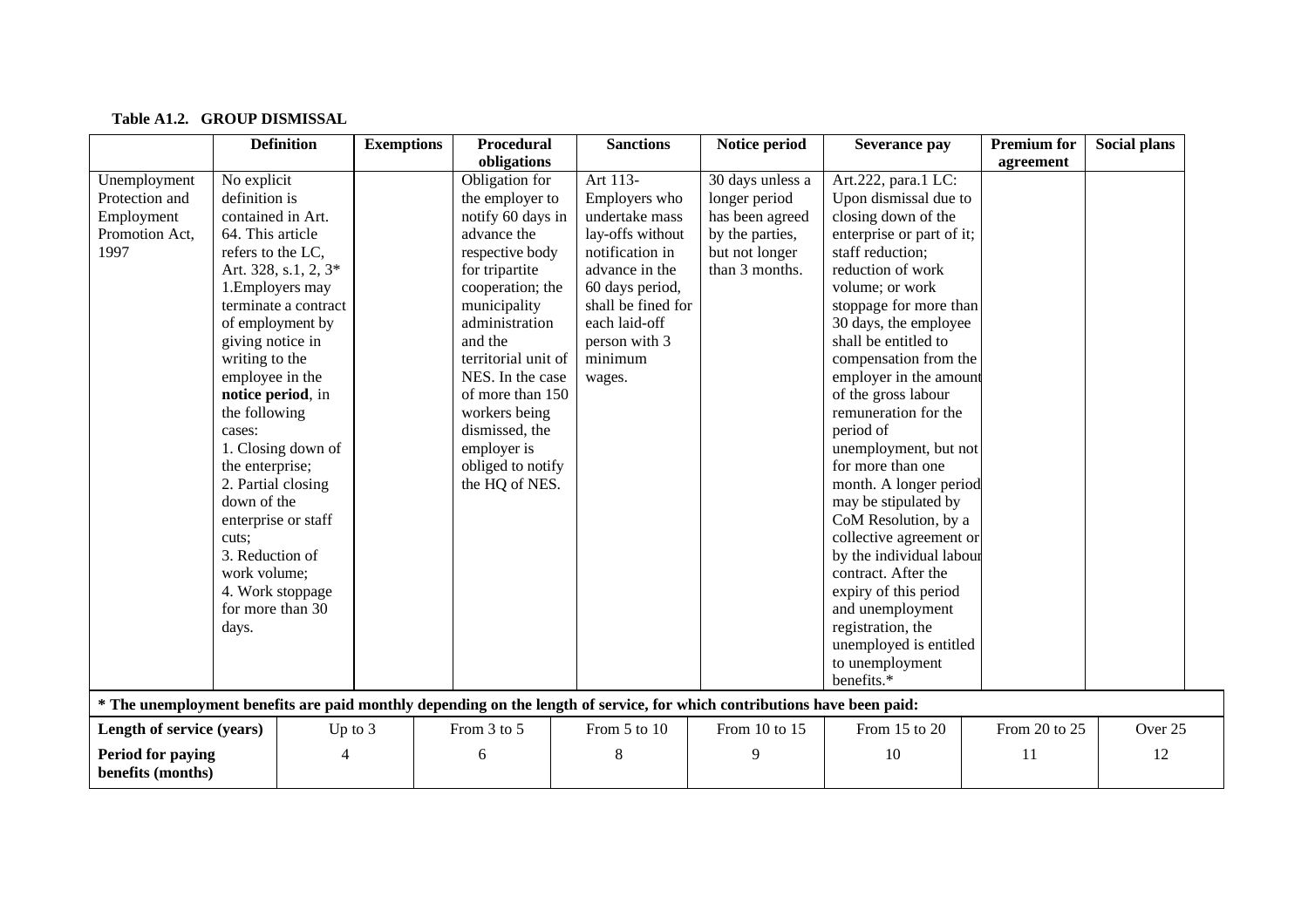|                    | <b>Definition</b>           | <b>Exemptions</b> | <b>Procedural</b> | <b>Sanctions</b> | Notice period | Severance pay             | <b>Premium for</b> | <b>Social</b> |
|--------------------|-----------------------------|-------------------|-------------------|------------------|---------------|---------------------------|--------------------|---------------|
|                    |                             |                   | obligations       |                  |               |                           | agreement          | plans         |
| Council of         | For redundancies for which  |                   |                   |                  |               | Art.1 A/97- lump sum      |                    |               |
| Ministers          | the worker has no fault     |                   |                   |                  |               | (USD 250) payment         |                    |               |
| Resolution         |                             |                   |                   |                  |               | instead of the monthly    |                    |               |
| $(CoM) 57/89 -$    |                             |                   |                   |                  |               | unemployment              |                    |               |
| in force till mid- |                             |                   |                   |                  |               | benefits for workers      |                    |               |
| 1998               |                             |                   |                   |                  |               | in state-owned            |                    |               |
|                    |                             |                   |                   |                  |               | enterprises, in case of   |                    |               |
|                    |                             |                   |                   |                  |               | the worker being          |                    |               |
|                    |                             |                   |                   |                  |               | employed in it for        |                    |               |
|                    |                             |                   |                   |                  |               | more than 12 months.      |                    |               |
| <b>CoMR 131/96</b> | Provides lump sum           |                   |                   |                  |               | The additional            |                    |               |
| In force till Sep  | additional payment to       |                   |                   |                  |               | payment amounts to 6      |                    |               |
| 98                 | workers and employees,      |                   |                   |                  |               | average monthly           |                    |               |
|                    | laid off before 14 May      |                   |                   |                  |               | wages for workers         |                    |               |
|                    | 1996 from a group of SOEs   |                   |                   |                  |               | employed more than 6      |                    |               |
|                    | listed by a CoM Decision    |                   |                   |                  |               | months by the             |                    |               |
|                    | 480/96                      |                   |                   |                  |               | enterprise; for           |                    |               |
|                    |                             |                   |                   |                  |               | workers employed for      |                    |               |
|                    |                             |                   |                   |                  |               | less than $6$ months $-3$ |                    |               |
|                    |                             |                   |                   |                  |               | average monthly           |                    |               |
|                    |                             |                   |                   |                  |               | wages.                    |                    |               |
| COMR 100/98:       | Provides lump sum sev.      |                   |                   |                  |               | 2 groups of               |                    |               |
| Ongoing            | pay for firms liquidated or |                   |                   |                  |               | beneficiaries: entitled   |                    |               |
| multiple           | undergoing financial        |                   |                   |                  |               | to the lump sum BGN       |                    |               |
| amendments.        | rehabilitation programmes,  |                   |                   |                  |               | payment of 1,000          |                    |               |
| Still in force     | with more than 50% public   |                   |                   |                  |               | instead of monthly        |                    |               |
|                    | assets.                     |                   |                   |                  |               | unemployment              |                    |               |
|                    |                             |                   |                   |                  |               | benefits and for the      |                    |               |
|                    |                             |                   |                   |                  |               | laid off after 30.06.99   |                    |               |
|                    |                             |                   |                   |                  |               | additional lump sum       |                    |               |
|                    |                             |                   |                   |                  |               | payment of BGN            |                    |               |
|                    |                             |                   |                   |                  |               | 1000 is provided, if      |                    |               |
|                    |                             |                   |                   |                  |               | they start own            |                    |               |
|                    |                             |                   |                   |                  |               | business or enter into    |                    |               |
|                    |                             |                   |                   |                  |               | employment contract       |                    |               |
|                    |                             |                   |                   |                  |               | with a new employer.      |                    |               |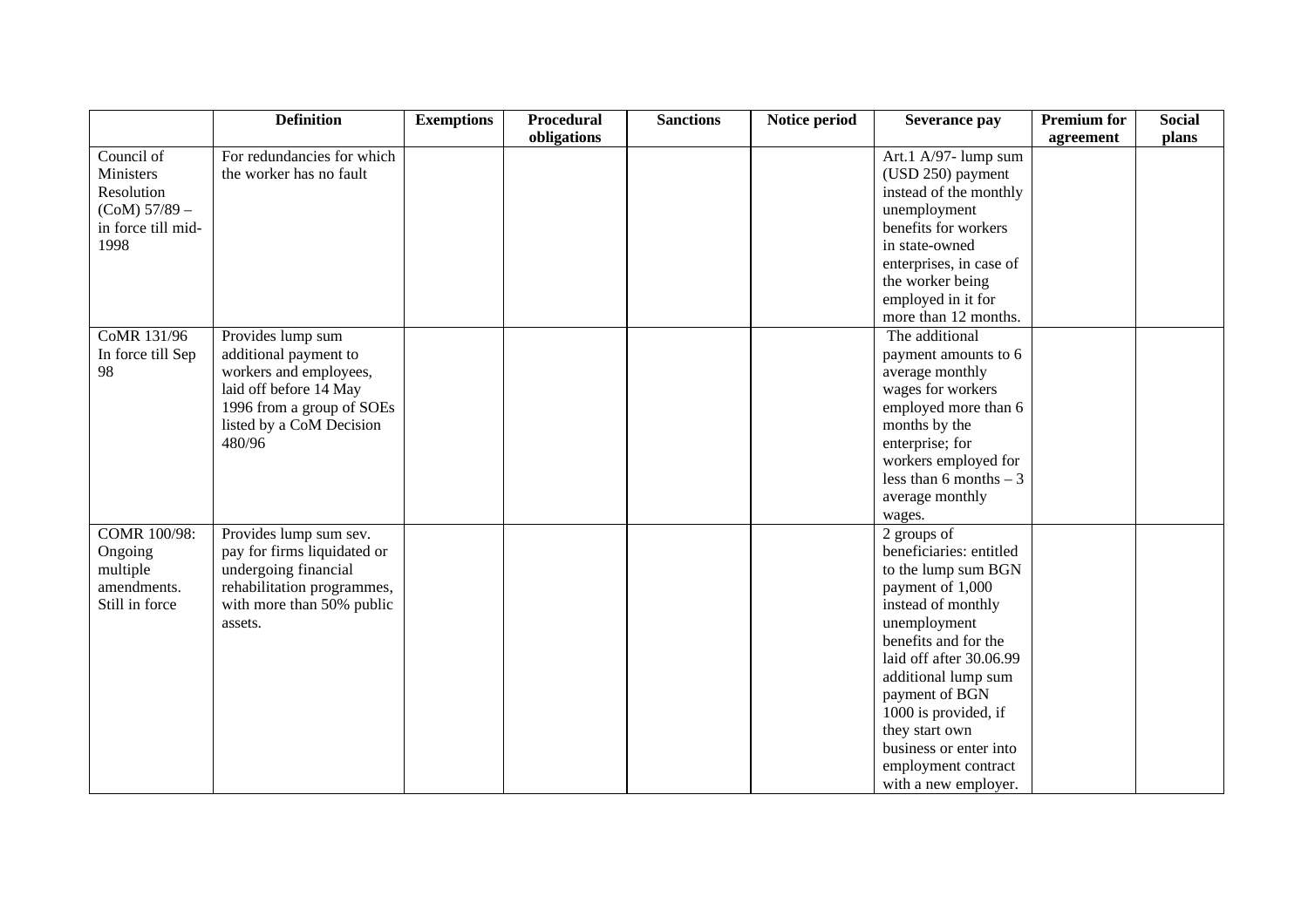### **Table A1.3. NON-STANDARD FORMS OF EMPLOYMENT**

|                                                                                           | <b>Restrictions (or not) on</b>                                                                                                                                                                                                                                                      | <b>Restrictions (or</b> | <b>Maximum number</b>                                                   | <b>Maximum duration</b>                                                                                                                                                                           | <b>Sanctions</b>                                                                                                                                                                                                                   | <b>Restrictions on</b> |
|-------------------------------------------------------------------------------------------|--------------------------------------------------------------------------------------------------------------------------------------------------------------------------------------------------------------------------------------------------------------------------------------|-------------------------|-------------------------------------------------------------------------|---------------------------------------------------------------------------------------------------------------------------------------------------------------------------------------------------|------------------------------------------------------------------------------------------------------------------------------------------------------------------------------------------------------------------------------------|------------------------|
|                                                                                           | firms                                                                                                                                                                                                                                                                                | not) on workers         | of successive                                                           |                                                                                                                                                                                                   |                                                                                                                                                                                                                                    | agencies               |
|                                                                                           |                                                                                                                                                                                                                                                                                      |                         | contracts                                                               |                                                                                                                                                                                                   |                                                                                                                                                                                                                                    |                        |
| <b>Fixed-term</b><br>contract<br>Labour Code, 1987<br>(multiple ongoing<br>amendments).   | Fixing the term in writing is<br>allowed in the case of:<br>substitution for an employee<br>who is absent from work; for<br>a job which is to be taken<br>through a competitive<br>examination, for the time until<br>such examination is taken, or<br>until completion of the work. | No rules on this        | No rules on this                                                        | Not more than 3<br>years, insofar as a law<br>or an act of CoM do<br>not provide otherwise                                                                                                        | The fixed-term<br>contract becomes for<br>indefinite period if the<br>employee continues to<br>work for 5 or more<br>working days after the<br>expiry of the agreed<br>period, without the<br>written objection of<br>the employer |                        |
| <b>Employment</b><br>contract for a trial<br>period Labour<br>Code, 1987, Art.71          | In the event that the work<br>requires a test of the ability<br>of the employee or the<br>employee wants to ensure<br>that the job is suitable.                                                                                                                                      |                         | Only one according to<br>the judicial practice of<br>the Supreme Court. | Up to 6 months. The<br>trial period does not<br>include the time<br>during which the<br>employee has been on<br>statutory leave or,<br>with due cause, has<br>not performed the<br>specified job. |                                                                                                                                                                                                                                    |                        |
| Part-time work,<br>Labour Code,<br>1987, Art.138                                          | The parties to an<br>employment contract may<br>negotiate work for a part of<br>the statutory working hours.<br>In this case they shall<br>specify the duration and<br>allocation of working hours.                                                                                  |                         |                                                                         |                                                                                                                                                                                                   |                                                                                                                                                                                                                                    |                        |
| Apprenticeship<br>contract: Art.230<br>LC considered as a<br>specific labour<br>contract. | The apprenticeship contract<br>binds the employer to train<br>the novice while working in<br>a specified profession and<br>binds the novice to master it.                                                                                                                            | No rules                | Not renewable                                                           | Maximum 6 months                                                                                                                                                                                  |                                                                                                                                                                                                                                    |                        |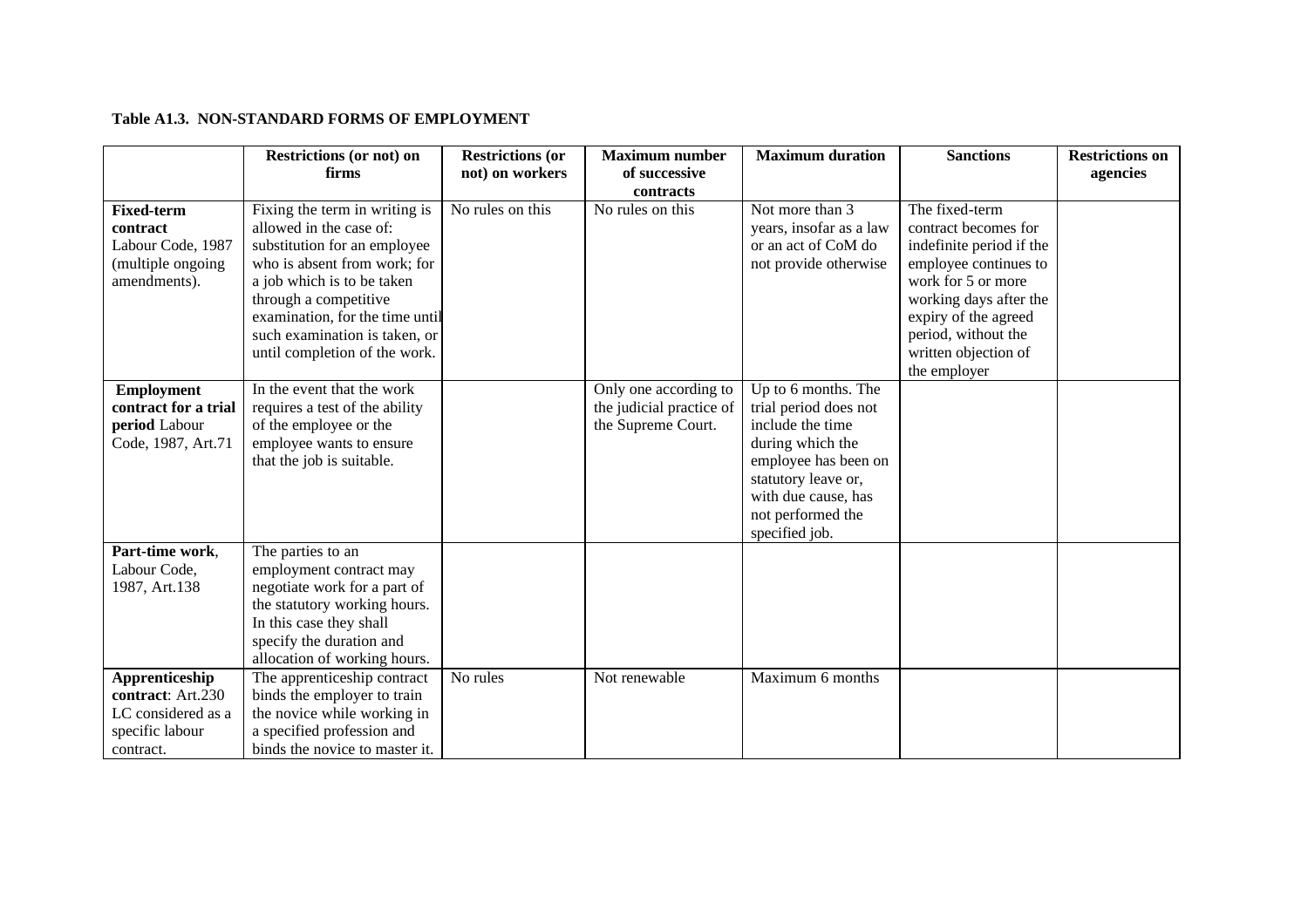## **Table A1.4. REGULATION OF WORKING-TIME**

|                  | Normal annual weeks<br>according to legislation | <b>According to provisions</b><br>in collective bargaining | <b>Normal weekly hours</b><br>according to legislation | According to provisions in<br>collective bargaining |
|------------------|-------------------------------------------------|------------------------------------------------------------|--------------------------------------------------------|-----------------------------------------------------|
| Labour Code/1987 | 5 working days is the standard*                 |                                                            | 40 hours (46 for a six day work<br>week                |                                                     |
|                  |                                                 |                                                            |                                                        |                                                     |

\* The right to paid leave is established in the Labour Code and a by-law, developing details on the length and conditions. Collective agreements are a new option for the determination of paid leave. The Draft Act on amending the Labour Code proposes a minimum of 20 working days.

|                          |                | Limits on annual overtime and overtime pay premiums                                                                                                                                                                                                                                                                                                                                                                                                                                                                          |                                                                                                                                                                                                                                                                                                                                                               |                    | Minimum weekly rest and restrictions on Saturday and night work                                                                                                                                                                                                                            |                                                                                                                                                                                                                                                                                                                                                                                                                                                                                                                                                                                         |
|--------------------------|----------------|------------------------------------------------------------------------------------------------------------------------------------------------------------------------------------------------------------------------------------------------------------------------------------------------------------------------------------------------------------------------------------------------------------------------------------------------------------------------------------------------------------------------------|---------------------------------------------------------------------------------------------------------------------------------------------------------------------------------------------------------------------------------------------------------------------------------------------------------------------------------------------------------------|--------------------|--------------------------------------------------------------------------------------------------------------------------------------------------------------------------------------------------------------------------------------------------------------------------------------------|-----------------------------------------------------------------------------------------------------------------------------------------------------------------------------------------------------------------------------------------------------------------------------------------------------------------------------------------------------------------------------------------------------------------------------------------------------------------------------------------------------------------------------------------------------------------------------------------|
|                          | <b>Maximum</b> | <b>Other limiting factors</b>                                                                                                                                                                                                                                                                                                                                                                                                                                                                                                | Minimum pay                                                                                                                                                                                                                                                                                                                                                   | Saturday work      | <b>Minimum</b> weekly                                                                                                                                                                                                                                                                      | <b>Restrictions on night work</b>                                                                                                                                                                                                                                                                                                                                                                                                                                                                                                                                                       |
|                          | hours          |                                                                                                                                                                                                                                                                                                                                                                                                                                                                                                                              | premium for overtime                                                                                                                                                                                                                                                                                                                                          | allowed in general | rest period                                                                                                                                                                                                                                                                                |                                                                                                                                                                                                                                                                                                                                                                                                                                                                                                                                                                                         |
|                          |                |                                                                                                                                                                                                                                                                                                                                                                                                                                                                                                                              | hours                                                                                                                                                                                                                                                                                                                                                         |                    |                                                                                                                                                                                                                                                                                            |                                                                                                                                                                                                                                                                                                                                                                                                                                                                                                                                                                                         |
| Labour code,<br>art. 145 | 150            | The duration of the<br>overtime work shall not<br>exceed: 30 hours day work<br>or 20 hours night work in<br>one calendar month; 6<br>hours day work or 4 hours<br>night work in one calendar<br>week; 3 hours day work, or<br>2 hours night work in two<br>consecutive working days.<br>Overtime shall not be<br>permitted for employees<br>under 18, pregnant<br>employees and mothers<br>with children aged under 3<br>reassigned employees and<br>employees who are<br>continuing their education<br>while in employment. | Art.262 LC: 50% for<br>overtime work on<br>working day; 75% for<br>work on weekends;<br>100% for work on<br>official holidays; 50%<br>for work with an<br>accumulated calculation<br>of working time. No<br>additional labour<br>remuneration shall be<br>paid for overtime hours<br>on working days to those<br>employees with open-<br>ended working hours. | Yes.               | Art.153 LC. For a 5-<br>day working week:<br>weekly rest of 2<br>consecutive days, one<br>of which shall be<br>Sunday $-48$ hours. In<br>the case of continuous<br>production process, in<br>the case of change of<br>shifts, as well as for a<br>6-day working week:<br>minimum 24 hours. | Normal duration of the<br>weekly working hours at<br>night for a 5-day week shall<br>be 35; for a 6-day week it<br>shall be 35. The normal<br>duration of the night<br>working hours for a 5 day<br>week shall be 7 hours and<br>for a 6-day week: 6 hours.<br>Night work is prohibited for<br>employees under 18;<br>pregnant employees and<br>mothers with children aged<br>under 3; mothers of children<br>aged 3-6, except with<br>consent; reassigned for<br>medical reasons employees,<br>employees continuing their<br>education while in<br>employment; except with<br>consent. |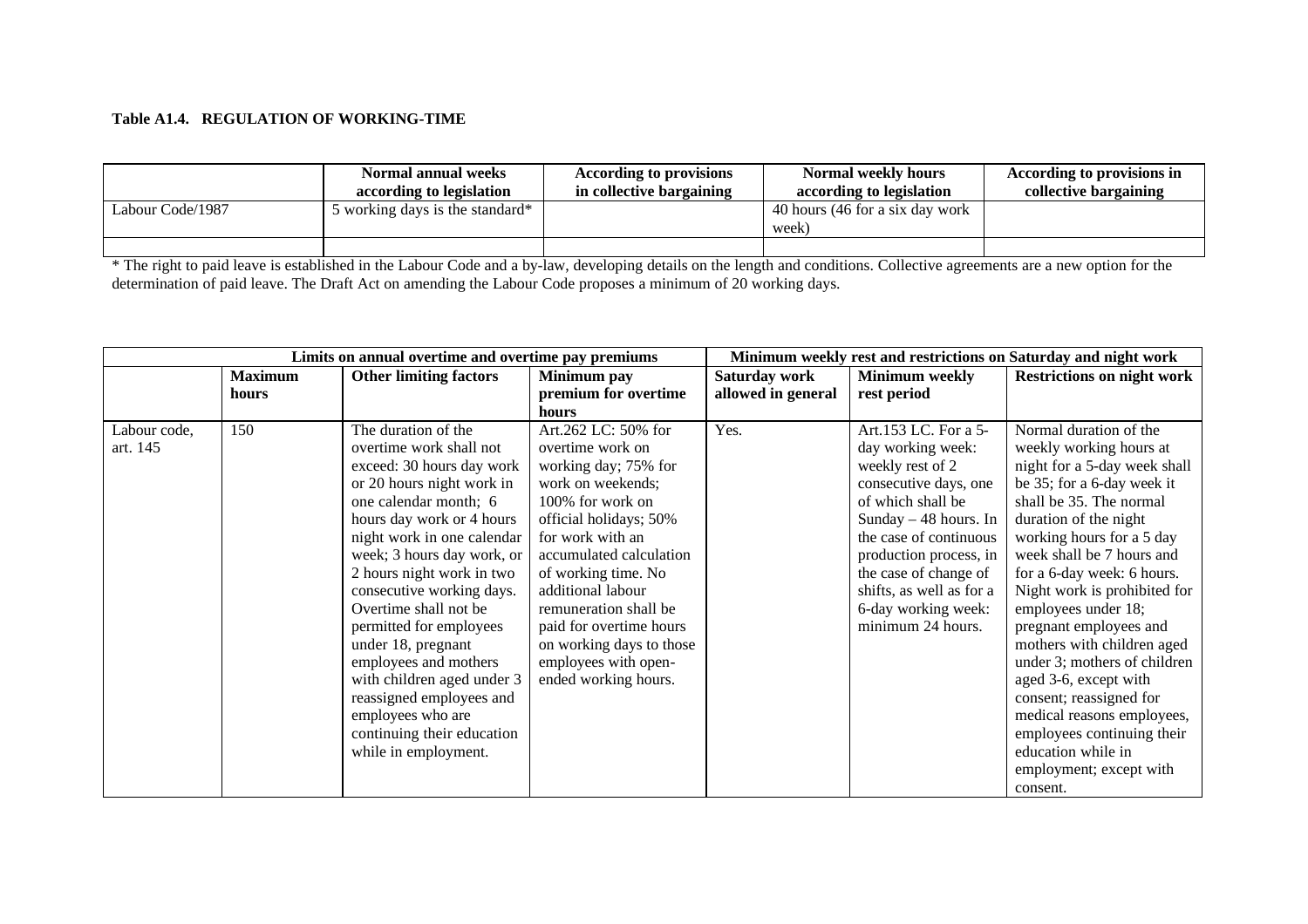# **Annex 2**

### **The unemployment benefit system in Bulgaria**

The system in force follows the provisions of the Unemployment Protection and Employment Promotion Act, (*State Gazeta,* 16 December 1997).

#### **Qualifying conditions**

Entitlement to cash unemployment benefit

The right to cash benefit shall pertain to unemployed persons who have been employed under labour contracts and have been on unemployment insurance or subject to such for at least 9 months during the last 15 calendar months prior to its termination, and that period shall be recognized as record of service.

The right to cash benefit shall pertain to unemployed persons who have operated under a contract for the management or supervision of a commercial company in respect of state or municipal enterprises (sole proprietor of commercial companies and/or dismissed by the decision at the General Meeting of the Board of the commercial company) and have been on unemployment insurance or subject to such for at least 9 months during the last 15 calendar months prior to its termination.

 The right to unemployment cash benefit shall pertain to unemployed persons who have performed seasonal work under employment contracts for a period of at least 6 of the last 12 months.

#### **Obligations ensuing from unemployment benefit entitlement**

The Act states that the unemployed person shall register at the local office of the NES under their registered address of residence not later than 3 months from termination of their permanent employment contract or of their manager's or supervisor's contract and shall submit a declaration stating that they are unemployed, actively looking for a suitable job and are available for joining a vocational training course.

During the period of receiving unemployment benefit, the unemployed persons shall confirm the declaration at least once a month and shall present themselves when summoned to be offered a suitable job or vocational training course.

Unemployed persons who do not receive unemployment benefits under this law but wish to use any rights under this law in accordance with other specific legal and regulatory norms of the Council of Ministers on such grounds shall sign a declaration confirming monthly that they are actively looking for a job and ready to enter into suitable employment.

#### **Unemployment benefit amount**

The unemployment benefit amount regarding persons who have been full-time employees shall be 60 per cent of their average gross monthly salary over the last 9 months when they have been subject to a mandatory unemployment insurance scheme. Unemployment benefit cannot fall below 80 per cent of the minimum wage and cannot exceed 150 per cent of the maximum wage.

The amount of unemployment benefits paid to unemployed persons who worked on a part-time basis shall be proportionate to the time worked.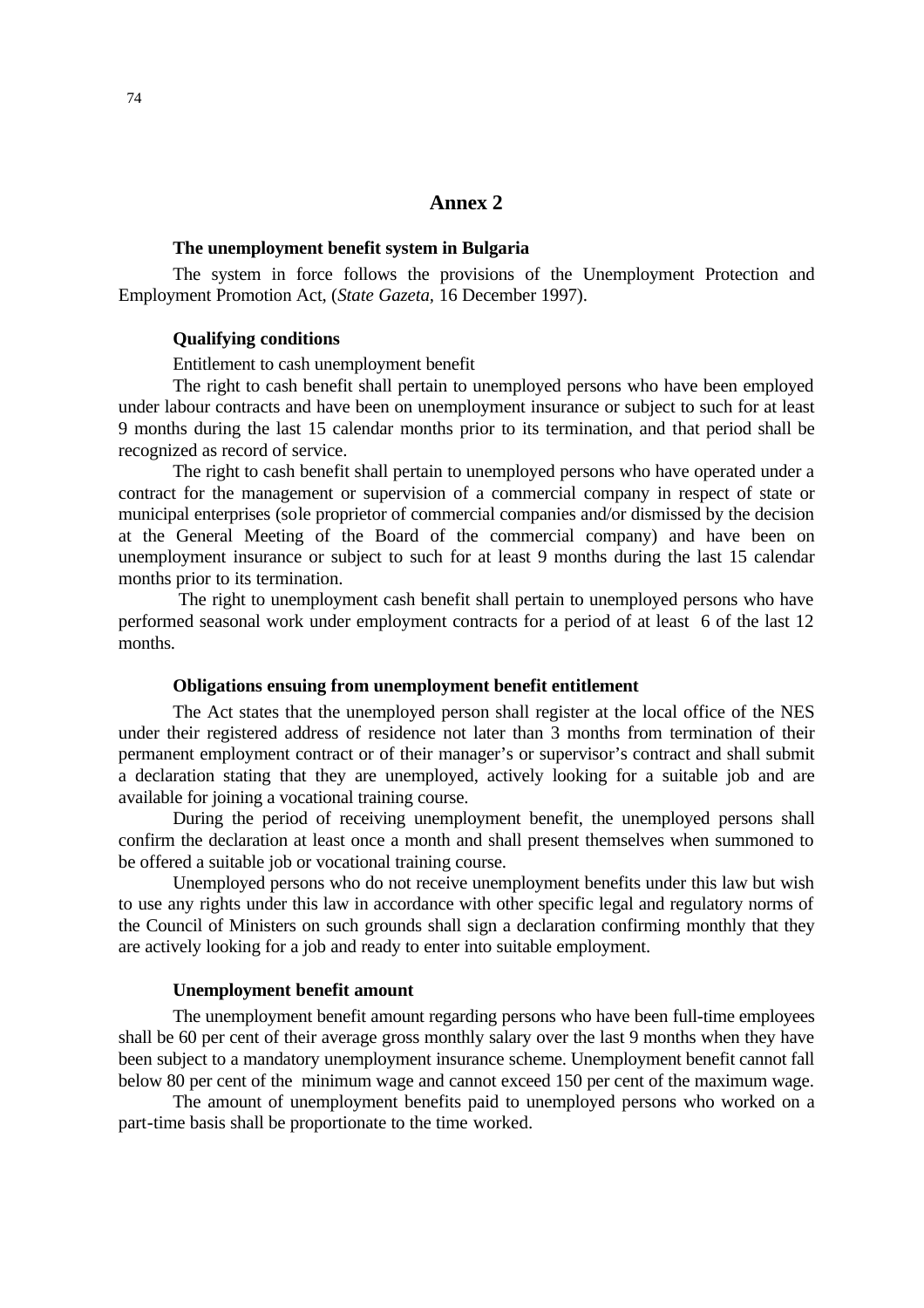Unemployed persons who have terminated their permanent employment contracts voluntarily, will (except in certain cases pertaining to articles of the Labour Code and, also, in cases of dismissal for misconduct or breach of discipline) shall receive unemployment benefits for a period of four months, amounting to 80 per cent of the minimum wage.

Unemployed persons, who have again gained entitlement to unemployed benefits within 3 years of the previous entitlement, shall receive unemployment benefits for a period of 4 months.

### **Commencement of payment of unemployment benefit**

The unemployment benefits shall be paid as from the date of registration of the unemployed people at the local office of the NES.

Where the contract has been terminated voluntarily (except under certain articles of the Labour Code and, also in case of dismissal for misconduct or breach of discipline) payment of unemployment benefits shall commence 3 months after the registration date.

### **Mode and period of payment of unemployment benefit**

The unemployment benefit shall be paid on a monthly basis in accordance with the record of service of the unemployed person, recognized under the Labour Code or other specific laws, for the following period:

| <b>Record of service</b> | Period of entitlement to unemployment benefits |
|--------------------------|------------------------------------------------|
| <b>Years</b>             | <b>Months</b>                                  |
| Up to $3$                |                                                |
| $3$ to $5$               |                                                |
| 5 to 10                  |                                                |
| 10 to 15                 |                                                |
| 15 to 20                 | 10                                             |
| 20 to 25                 |                                                |
| Over 25                  | 12                                             |

### **Termination of unemployment benefit payments**

Payment of unemployment benefits shall be terminated when the person starts:

- Working on the basis of a permanent employment contract for a period exceeding 9 months;
- Operating under a contract for the management or supervision of a commercial company;
- Working under no written contract with the employer;
- Performing commercial activities;
- Working as a co-operative member in pursuance of the Law on Cooperatives or as a farmer;
- Receiving income in cash or in kind from exercising a registered labour activity.